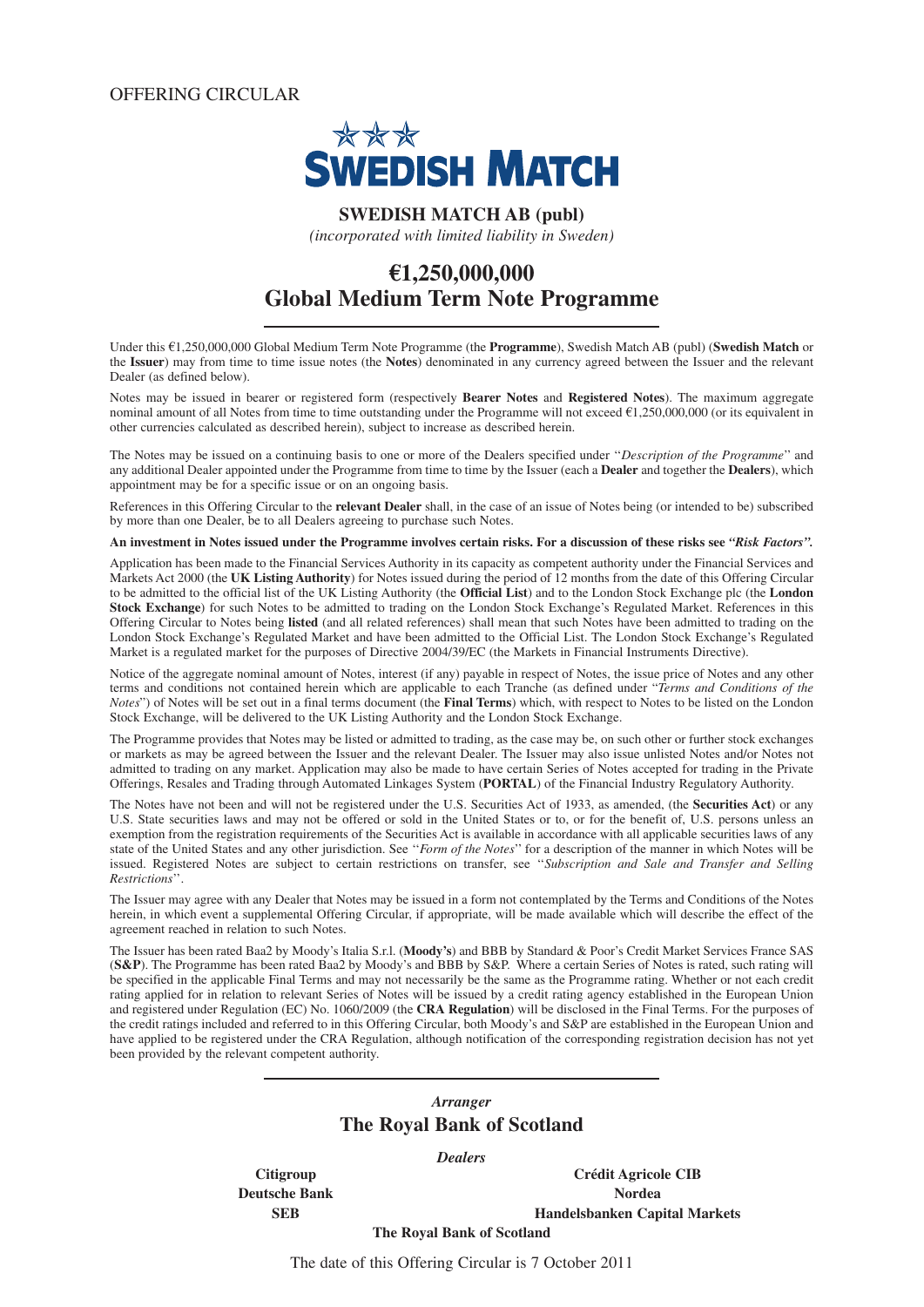**This Offering Circular comprises a base prospectus for the purposes of Article 5.4 of Directive 2003/71/EC (the Prospectus Directive).**

**The Issuer accepts responsibility for the information contained in this Offering Circular. To the best of the knowledge of the Issuer (having taken all reasonable care to ensure that such is the case) the information contained in this Offering Circular is in accordance with the facts and does not omit anything likely to affect the import of such information.**

**Copies of the Final Terms will be available from the registered office of the Issuer and the specified office set out below of each of the Paying Agents (as defined below). In addition, copies of each Final Terms relating to the Notes which are either admitted to trading on the London Stock Exchange's Regulated Market or offered in the United Kingdom in circumstances where a prospectus is required to be published under the Prospectus Directive will be available at the website of the Regulatory News Service operated by the London Stock Exchange. Copies of each Final Terms relating to Notes which are admitted to trading on any other regulated market in the European Economic Area or offered in any other Member State of the European Economic Area in circumstances where a prospectus is required to be published under the Prospectus Directive will be available for viewing in accordance with Article 14(2) of the Prospectus Directive and the rules and regulations of the relevant regulated market.**

**This Offering Circular is to be read in conjunction with all documents which are deemed to be incorporated herein by reference (see ''***Documents Incorporated by Reference***''). This Offering Circular shall be read and construed on the basis that such documents are incorporated and form part of this Offering Circular.**

**The Dealers have not independently verified the information contained herein. Accordingly, no representation, warranty or undertaking, express or implied, is made and no responsibility or liability is accepted by the Dealers as to the accuracy or completeness of the information contained or incorporated in this Offering Circular or any other information provided by the Issuer in connection with the Programme. No Dealer accepts any liability in relation to the information contained or incorporated by reference in this Offering Circular or any other information provided by the Issuer in connection with the Programme.**

**Subject as provided in the applicable Final Terms, the only persons authorised to use this Offering Circular in connection with an offer of Notes are the persons named in the applicable Final Terms as the relevant Dealer or the Managers, as the case may be.**

**No person is or has been authorised by the Issuer to give any information or to make any representation not contained in or not consistent with this Offering Circular or any other information supplied in connection with the Programme or the Notes and, if given or made, such information or representation must not be relied upon as having been authorised by the Issuer or any of the Dealers.**

**Neither this Offering Circular nor any other information supplied in connection with the Programme or any Notes (i) is intended to provide the basis of any credit or other evaluation or (ii) should be considered as a recommendation by the Issuer or any of the Dealers that any recipient of this Offering Circular or any other information supplied in connection with the Programme or any Notes should purchase any Notes. Each investor contemplating purchasing any Notes should make its own independent investigation of the financial condition and affairs, and its own appraisal of the creditworthiness, of the Issuer. Neither this Offering Circular nor any other information supplied in connection with the Programme or the issue of any Notes constitutes an offer or invitation by or on behalf of the Issuer or any of the Dealers to any person to subscribe for or to purchase any Notes.**

**Neither the delivery of this Offering Circular nor the offering, sale or delivery of any Notes shall in any circumstances imply that the information contained herein concerning the Issuer is correct at any time subsequent to the date hereof or that any other information supplied in connection with the Programme is correct as of any time subsequent to the date indicated in the document containing the same. The Dealers expressly do not undertake to review the financial condition or affairs of the Issuer during the life of the Programme or to advise any investor in the Notes of any information coming to their attention.**

**This Offering Circular does not constitute an offer to sell or the solicitation of an offer to buy any Notes in any jurisdiction to any person to whom it is unlawful to make the offer or solicitation in such jurisdiction. The distribution of this Offering Circular and the offer or sale of Notes may be restricted by law in certain jurisdictions. The Issuer and the Dealers do not represent that this Offering Circular may be lawfully**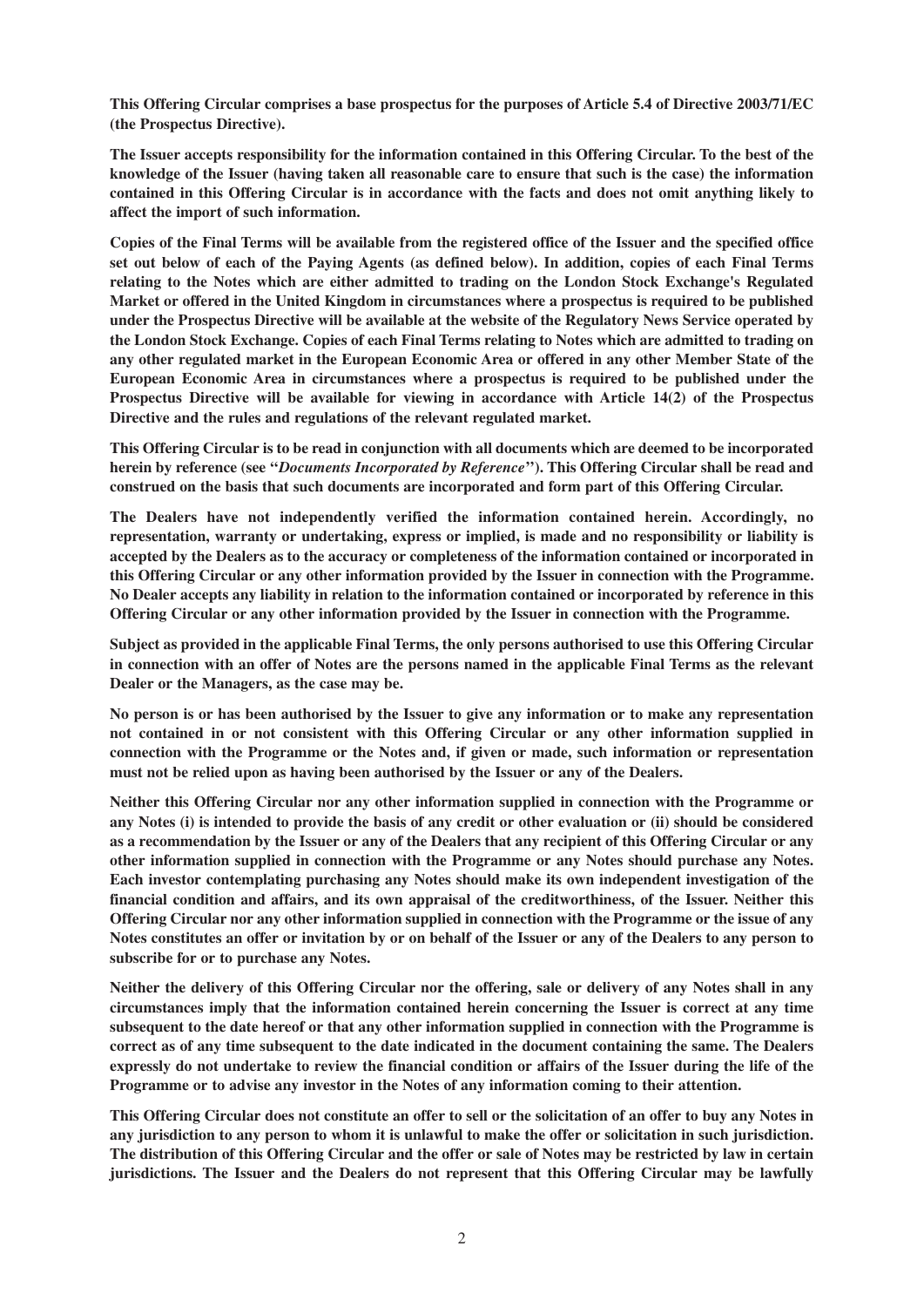**distributed, or that any Notes may be lawfully offered, in compliance with any applicable registration or other requirements in any such jurisdiction, or pursuant to an exemption available thereunder, or assume any responsibility for facilitating any such distribution or offering. In particular, no action has been taken by the Issuer or the Dealers which is intended to permit a public offering of any Notes outside the UK or distribution of this document in any jurisdiction where action for that purpose is required. Accordingly, no Notes may be offered or sold, directly or indirectly, and neither this Offering Circular nor any advertisement or other offering material may be distributed or published in any jurisdiction, except under circumstances that will result in compliance with any applicable laws and regulations. Persons into whose possession this Offering Circular or any Notes may come must inform themselves about, and observe, any such restrictions on the distribution of this Offering Circular and the offering and sale of Notes. In particular, there are restrictions on the distribution of this Offering Circular and the offer or sale of Notes in the United States, the European Economic Area (including the United Kingdom, Italy and Sweden) and Japan, see ''***Subscription and Sale and Transfer and Selling Restrictions***''.**

**In making an investment decision, investors must rely on their own examination of the Issuer and the terms of the Notes being offered, including the merits and risks involved. The Notes have not been approved or disapproved by the United States Securities and Exchange Commission or any other securities commission or other regulatory authority in the United States, nor have the foregoing authorities approved this Offering Circular or confirmed the accuracy or determined the adequacy of the information contained in this Offering Circular. Any representation to the contrary is unlawful.**

**None of the Dealers or the Issuer makes any representation to any investor in the Notes regarding the legality of its investment under any applicable laws. Any investor in the Notes should be able to bear the economic risk of an investment in the Notes for an indefinite period of time.**

#### **U.S. INFORMATION**

**This Offering Circular is being submitted on a confidential basis in the United States to a limited number of QIBs or Institutional Accredited Investors (each as defined under ''***Form of the Notes***'') for informational use solely in connection with the consideration of the purchase of the Notes being offered hereby. Its use for any other purpose in the United States is not authorised. It may not be copied or reproduced in whole or in part nor may it be distributed or any of its contents disclosed to anyone other than the prospective investors to whom it is originally submitted.**

**The Notes in bearer form are subject to U.S. tax law requirements and may not be offered, sold or delivered to, or for the account or benefit of, U.S. persons, or within the United States or its possessions or to United States persons, except in certain transactions permitted by U.S. tax regulations. Terms used in this paragraph have the meanings given to them by the U.S. Internal Revenue Code and the regulations promulgated thereunder.**

**Registered Notes may be offered or sold within the United States only to QIBs or to Institutional Accredited Investors, in either case in transactions exempt from registration under the Securities Act in reliance on Rule 144A under the Securities Act (Rule 144A) or any other applicable exemption.**

**Each U.S. purchaser of Registered Notes is hereby notified that the offer and sale of any Registered Notes to it may be being made in reliance upon the exemption from the registration requirements of the Securities Act provided by Rule 144A. Prospective purchasers are hereby notified that sellers of the Notes may be relying on the exemption from the provisions of Section 5 of the Securities Act provided by Rule 144A.**

**Purchasers of Definitive IAI Registered Notes will be required to execute and deliver an IAI Investment Letter (as defined under ''***Terms and Conditions of the Notes***''). Each purchaser or holder of Definitive IAI Registered Notes, Notes represented by a Rule 144A Global Note or any Notes issued in registered form in exchange or substitution therefor (together Legended Notes) will be deemed, by its acceptance or purchase of any such Legended Notes, to have made certain representations and agreements intended to restrict the resale or other transfer of such Notes as set out in ''***Subscription and Sale and Transfer and Selling Restrictions***''. Terms used in this paragraph have the meanings given to them in ''***Form of the Notes***''.**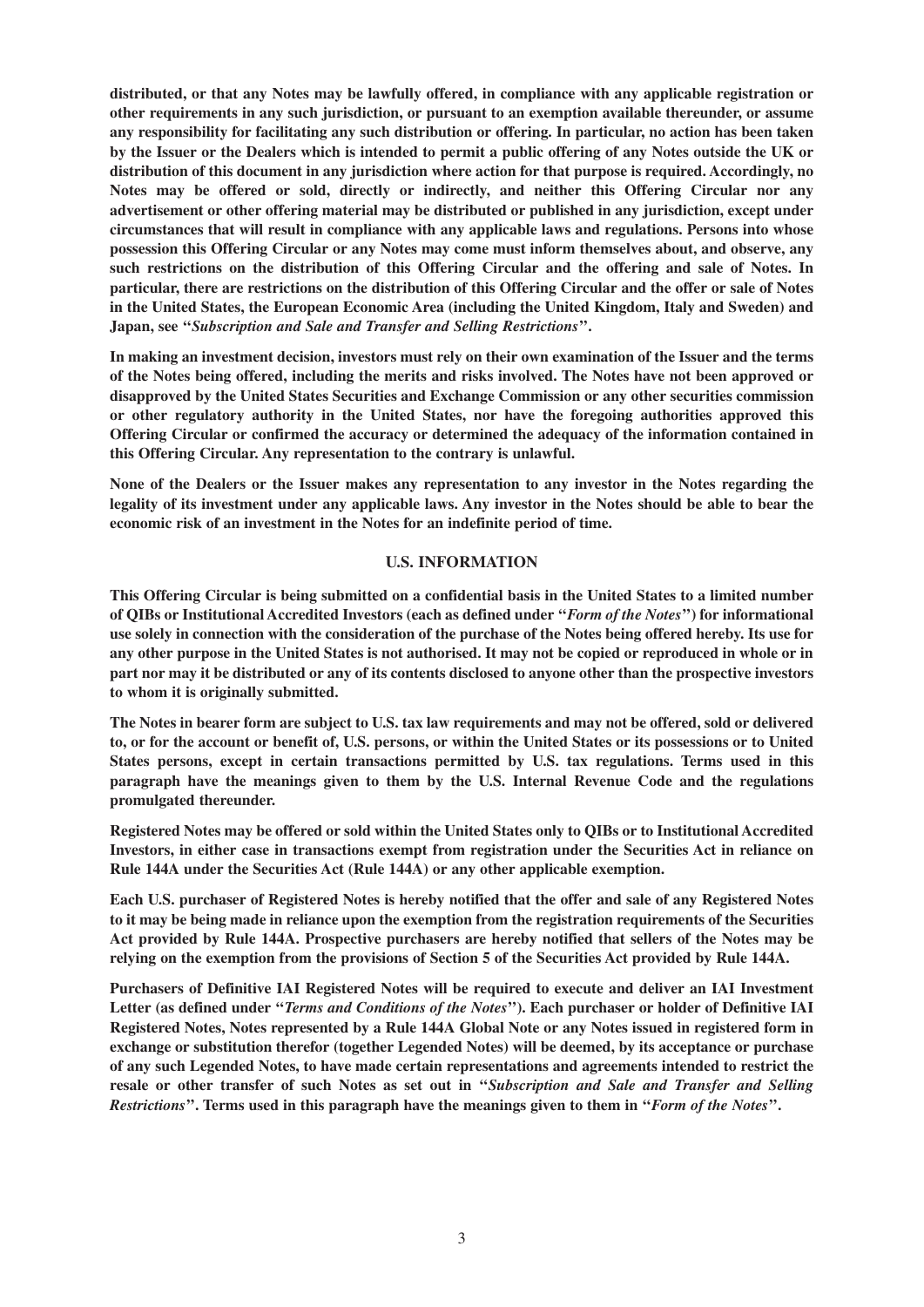#### **NOTICE TO NEW HAMPSHIRE RESIDENTS**

**NEITHER THE FACT THAT A REGISTRATION STATEMENT OR AN APPLICATION FOR A LICENSE HAS BEEN FILED UNDER CHAPTER 421-B OF THE NEW HAMPSHIRE REVISED STATUTES WITH THE STATE OF NEW HAMPSHIRE NOR THE FACT THAT A SECURITY IS EFFECTIVELY REGISTERED OR A PERSON IS LICENSED IN THE STATE OF NEW HAMPSHIRE CONSTITUTES A FINDING BY THE SECRETARY OF STATE OF NEW HAMPSHIRE THAT ANY DOCUMENT FILED UNDER CHAPTER 421-B IS TRUE, COMPLETE AND NOT MISLEADING. NEITHER ANY SUCH FACT NOR THE FACT THAT AN EXEMPTION OR EXCEPTION IS AVAILABLE FOR A SECURITY OR A TRANSACTION MEANS THAT THE SECRETARY OF STATE HAS PASSED IN ANY WAY UPON THE MERITS OR QUALIFICATIONS OF, OR RECOMMENDED OR GIVEN APPROVAL TO, ANY PERSON, SECURITY OR TRANSACTION. IT IS UNLAWFUL TO MAKE, CAUSE TO BE MADE, TO ANY PROSPECTIVE PURCHASER, CUSTOMER OR CLIENT ANY REPRESENTATION INCONSISTENT WITH THE PROVISIONS OF THIS PARAGRAPH.**

#### **AVAILABLE INFORMATION**

**To permit compliance with Rule 144A in connection with any resales or other transfers of Notes that are ''restricted securities'' within the meaning of the Securities Act, the Issuer has undertaken in a deed poll dated 7 October 2011 (the Deed Poll) to furnish, upon the request of a holder of such Notes or any beneficial interest therein, to such holder or to a prospective purchaser designated by him, the information required to be delivered under Rule 144A(d)(4) under the Securities Act if, at the time of the request, any of the Notes remain outstanding as "restricted securities" within the meaning of Rule 144(a)(3) of the Securities Act, the Issuer is neither a reporting company under Section 13 or 15(d) of the U.S. Securities Exchange Act of 1934, as amended, (the Exchange Act) nor exempt from reporting pursuant to Rule 12g3-2(b) thereunder.**

#### **SERVICE OF PROCESS AND ENFORCEMENT OF CIVIL LIABILITIES**

**The Issuer is a corporation organised under the laws of Sweden. All of the officers and directors named herein reside outside the United States and all or a substantial portion of the assets of the Issuer and of such officers and directors are located outside the United States. As a result, it may not be possible for investors to effect service of process outside Sweden upon the Issuer or such persons, or to enforce judgments against them obtained in courts outside Sweden predicated upon civil liabilities of the Issuer or such directors and officers under laws other than Swedish law, including any judgment predicated upon United States federal securities laws. The Issuer has been advised by Mannheimer Swartling, its counsel, that there is doubt as to the enforceability in Sweden in original actions or in actions for enforcement of judgments of United States courts of civil liabilities predicated solely upon the federal securities laws of the United States.**

#### **PRESENTATION OF FINANCIAL INFORMATION**

**The Issuer maintains its financial books and records and prepares its financial statements in Swedish krona in accordance with IFRS.**

**All references in this document to SEK refer to Swedish krona, to Sterling and £ refer to pounds sterling, to USD, U.S. dollars and U.S.\$ refer to United States dollars and to euro and € refer to the currency introduced at the start of the third stage of European economic and monetary union pursuant to the Treaty on the Functioning of the European Union, as amended.**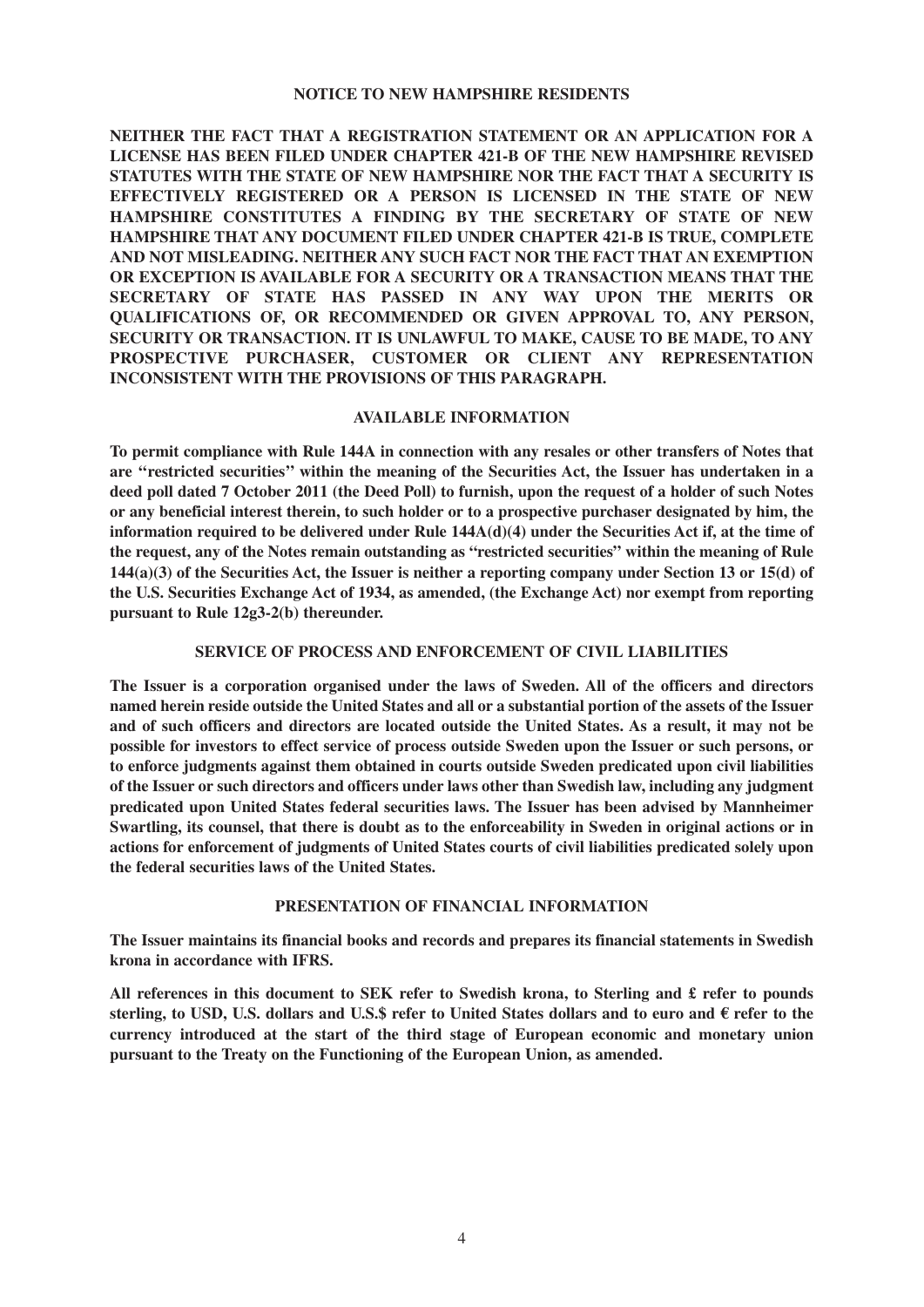# **TABLE OF CONTENTS**

*Page*

| USE OF PROCEEDS $\ldots$ $\ldots$ $\ldots$ $\ldots$ $\ldots$ $\ldots$ $\ldots$ $\ldots$ $\ldots$ $\ldots$ $\ldots$ $\ldots$ $\ldots$ $\ldots$ 61 |  |  |  |  |  |  |  |  |  |
|--------------------------------------------------------------------------------------------------------------------------------------------------|--|--|--|--|--|--|--|--|--|
|                                                                                                                                                  |  |  |  |  |  |  |  |  |  |
|                                                                                                                                                  |  |  |  |  |  |  |  |  |  |
|                                                                                                                                                  |  |  |  |  |  |  |  |  |  |
| SUBSCRIPTION AND SALE AND TRANSFER AND SELLING RESTRICTIONS    73                                                                                |  |  |  |  |  |  |  |  |  |
|                                                                                                                                                  |  |  |  |  |  |  |  |  |  |

**In connection with the issue of any Tranche of Notes, the Dealer or Dealers (if any) named as the Stabilising Manager(s) (or persons acting on behalf of any Stabilising Manager(s)) in the applicable Final Terms may over-allot Notes or effect transactions with a view to supporting the market price of the Notes at a level higher than that which might otherwise prevail. However, there is no assurance that the Stabilising Manager(s) (or persons acting on behalf of a Stabilising Manager) will undertake stabilisation action. Any stabilisation action or over-allotment may begin on or after the date on which adequate public disclosure of the terms of the offer of the relevant Tranche of Notes is made and, if begun, may be ended at any time, but it must end no later than the earlier of 30 days after the issue date of the relevant Tranche of Notes and 60 days after the date of the allotment of the relevant Tranche of Notes. Any stabilisation action or over-allotment must be conducted by the relevant Stabilising Manager(s) (or persons acting on behalf of any Stabilising Manager(s)) in accordance with all applicable laws and rules.**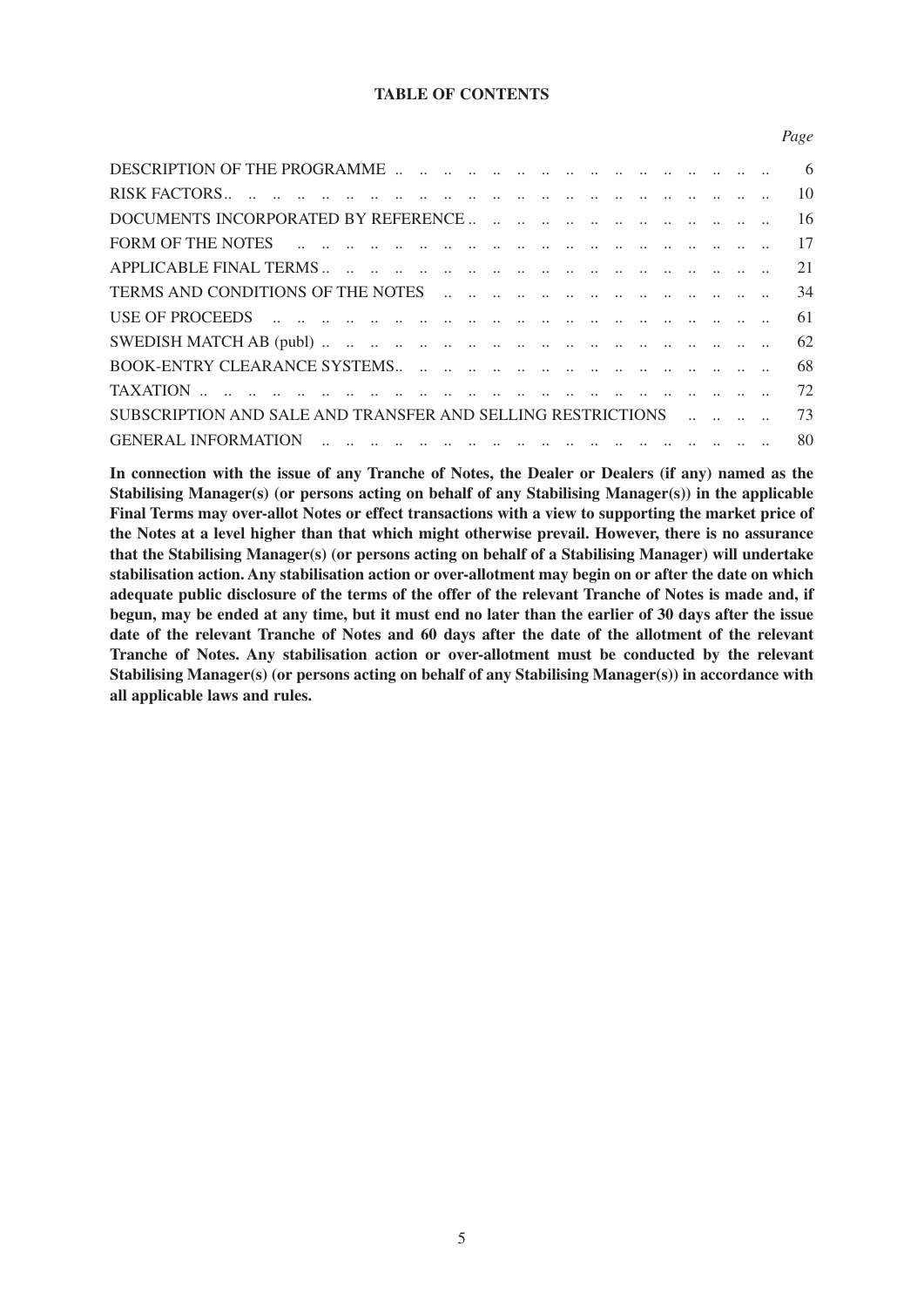# **DESCRIPTION OF THE PROGRAMME**

*The following overview does not purport to be complete and is taken from, and is qualified in its entirety by, the remainder of this Offering Circular and, in relation to the terms and conditions of any particular Tranche of Notes, the applicable Final Terms.* 

*This Description constitutes a general description of the Programme for the purposes of Article 22.5(3) of Commission Regulation (EC) No 809/2004 implementing the Prospective Directive.*

*Words and expressions defined in ''Form of the Notes'' and ''Terms and Conditions of the Notes'' below shall have the same meanings in this summary.*

| <b>Issuer:</b>                                | Swedish Match AB (publ).                                                                                                                                                                                                                                                                                                                                                                                                                                                                            |  |  |  |
|-----------------------------------------------|-----------------------------------------------------------------------------------------------------------------------------------------------------------------------------------------------------------------------------------------------------------------------------------------------------------------------------------------------------------------------------------------------------------------------------------------------------------------------------------------------------|--|--|--|
| <b>Description:</b>                           | Global Medium Term Note Programme.                                                                                                                                                                                                                                                                                                                                                                                                                                                                  |  |  |  |
| Arranger:                                     | The Royal Bank of Scotland plc.                                                                                                                                                                                                                                                                                                                                                                                                                                                                     |  |  |  |
| <b>Dealers:</b>                               | Citigroup Global Markets Limited<br>Crédit Agricole Corporate and Investment Bank<br>Deutsche Bank AG, London Branch<br>Nordea Bank AB (publ)<br>Nordea Bank Danmark A/S<br>Skandinaviska Enskilda Banken AB (publ)<br>Svenska Handelsbanken AB (publ)<br>The Royal Bank of Scotland plc                                                                                                                                                                                                            |  |  |  |
|                                               | and any other Dealers appointed in accordance with the Programme<br>Agreement.                                                                                                                                                                                                                                                                                                                                                                                                                      |  |  |  |
| <b>Certain Restrictions:</b>                  | Each issue of Notes denominated in a currency in respect of which<br>particular laws, guidelines, regulations, restrictions or reporting<br>requirements apply will only be issued in circumstances which comply<br>with such laws, guidelines, regulations, restrictions or reporting<br>requirements from time to time (see "Subscription and Sale and<br>Transfer and Selling Restrictions") including the following restrictions<br>applicable at the date of this Offering Circular.           |  |  |  |
|                                               | Notes having a maturity of less than one year                                                                                                                                                                                                                                                                                                                                                                                                                                                       |  |  |  |
|                                               | Notes having a maturity of less than one year will, if the proceeds of<br>the issue are accepted in the United Kingdom, constitute deposits for<br>the purposes of the prohibition on accepting deposits contained in<br>section 19 of the Financial Services and Markets Act 2000 unless they<br>are issued to a limited class of professional investors and have a<br>denomination of at least £100,000 or its equivalent (see "Subscription<br>and Sale and Transfer and Selling Restrictions"). |  |  |  |
| <b>Issuing and Principal Paying</b><br>Agent: | Deutsche Bank AG, London Branch.                                                                                                                                                                                                                                                                                                                                                                                                                                                                    |  |  |  |
| <b>Registrars:</b>                            | Deutsche Bank Trust Company Americas and Deutsche Bank<br>Luxembourg S.A.                                                                                                                                                                                                                                                                                                                                                                                                                           |  |  |  |
| <b>Programme Size:</b>                        | Up to $\epsilon$ 1,250,000,000 (or its equivalent in other currencies calculated<br>as described in the Programme Agreement) outstanding at any time.<br>The Issuer may increase the amount of the Programme in accordance<br>with the terms of the Programme Agreement.                                                                                                                                                                                                                            |  |  |  |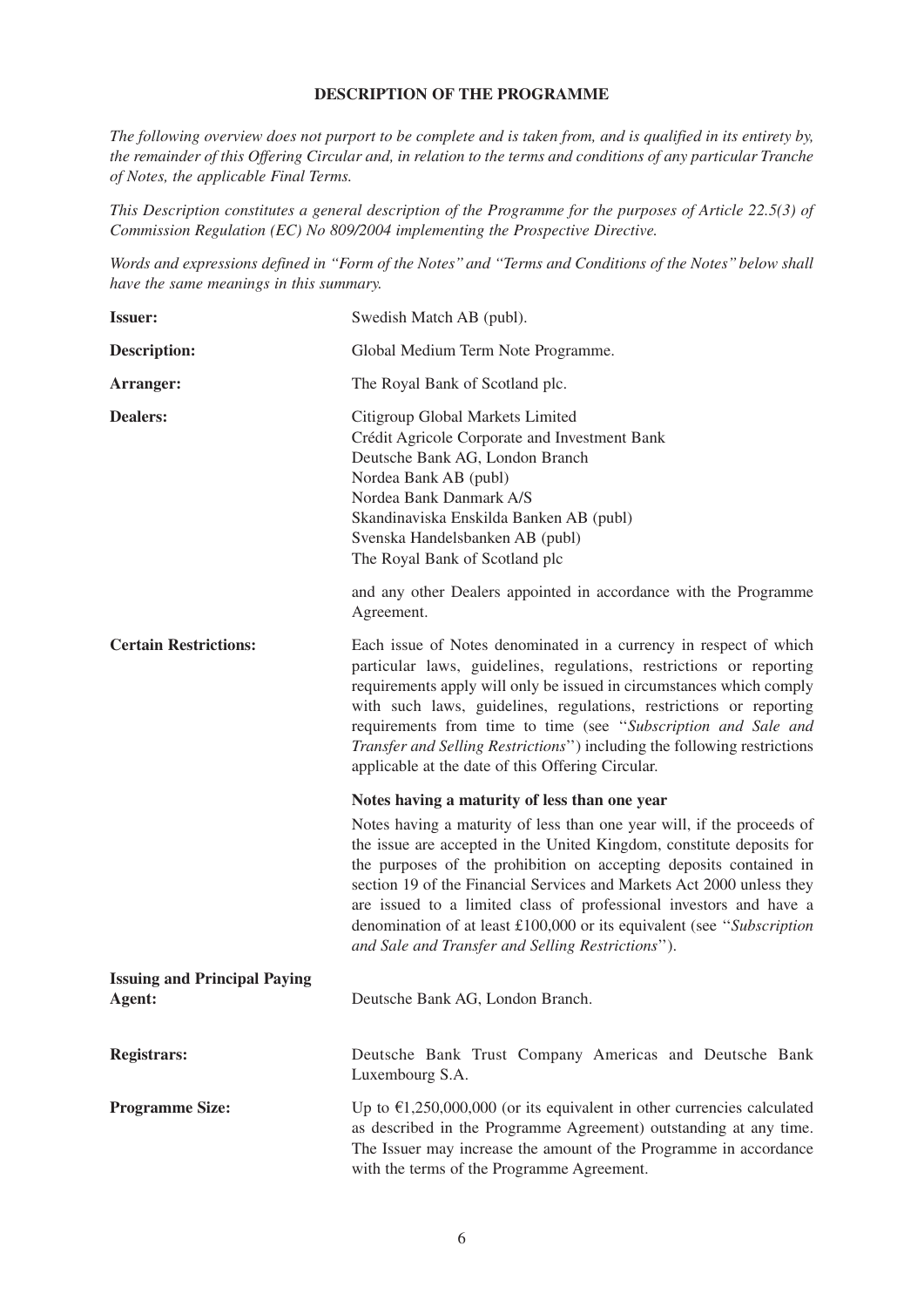| Distribution:               | Notes may be distributed by way of private or public placement and in<br>each case on a syndicated or non-syndicated basis.                                                                                                                                                                                                                                                                                 |
|-----------------------------|-------------------------------------------------------------------------------------------------------------------------------------------------------------------------------------------------------------------------------------------------------------------------------------------------------------------------------------------------------------------------------------------------------------|
| <b>Currencies:</b>          | Subject to any applicable legal or regulatory restrictions, any currency<br>agreed between the Issuer and the relevant Dealer.                                                                                                                                                                                                                                                                              |
| <b>Redenomination:</b>      | The applicable Final Terms may provide that certain Notes may be<br>redenominated in euro.                                                                                                                                                                                                                                                                                                                  |
|                             | The relevant provisions applicable to any such redenomination are<br>contained in Condition 5.                                                                                                                                                                                                                                                                                                              |
| <b>Maturities:</b>          | Such maturities as may be agreed between the Issuer and the relevant<br>Dealer, subject to such minimum or maximum maturities as may be<br>allowed or required from time to time by the relevant central bank (or<br>equivalent body) or any laws or regulations applicable to the Issuer or<br>the relevant Specified Currency.                                                                            |
| <b>Issue Price:</b>         | Notes may be issued on a fully-paid or a partly-paid basis and at an<br>issue price which is at par or at a discount to, or premium over, par.                                                                                                                                                                                                                                                              |
| <b>Form of Notes:</b>       | The Notes will be issued in bearer or registered form as described in<br>"Form of the Notes". Registered Notes will not be exchangeable for<br>Bearer Notes and vice versa.                                                                                                                                                                                                                                 |
| <b>Fixed Rate Notes:</b>    | Fixed interest will be payable on such date or dates as may be agreed<br>between the Issuer and the relevant Dealer and on redemption and will<br>be calculated on the basis of such Day Count Fraction as may be agreed<br>between the Issuer and the relevant Dealer.                                                                                                                                     |
| <b>Floating Rate Notes:</b> |                                                                                                                                                                                                                                                                                                                                                                                                             |
|                             | Floating Rate Notes will bear interest at a rate determined:                                                                                                                                                                                                                                                                                                                                                |
|                             | (i)<br>on the same basis as the floating rate under a notional interest<br>rate swap transaction in the relevant Specified Currency<br>governed by an agreement incorporating the 2006 ISDA<br>Definitions as published by the International Swaps and<br>Derivatives Association, Inc., and as amended and updated as at<br>the Issue Date of the first Tranche of the Notes of the relevant<br>Series; or |
|                             | (ii)<br>on the basis of a reference rate appearing on the agreed screen<br>page of a commercial quotation service; or                                                                                                                                                                                                                                                                                       |
|                             | on such other basis as may be agreed between the Issuer and the<br>(iii)<br>relevant Dealer.                                                                                                                                                                                                                                                                                                                |
|                             | The margin (if any) relating to such floating rate will be agreed<br>between the Issuer and the relevant Dealer for each Series of Floating<br>Rate Notes.                                                                                                                                                                                                                                                  |
| <b>Index Linked Notes:</b>  | Payments of principal in respect of Index Linked Redemption Notes or<br>interest in respect of Index Linked Interest Notes will be calculated by<br>reference to such index and/or formula or to changes in the prices of<br>securities or commodities or to such other factors as the Issuer and the<br>relevant Dealer may agree.                                                                         |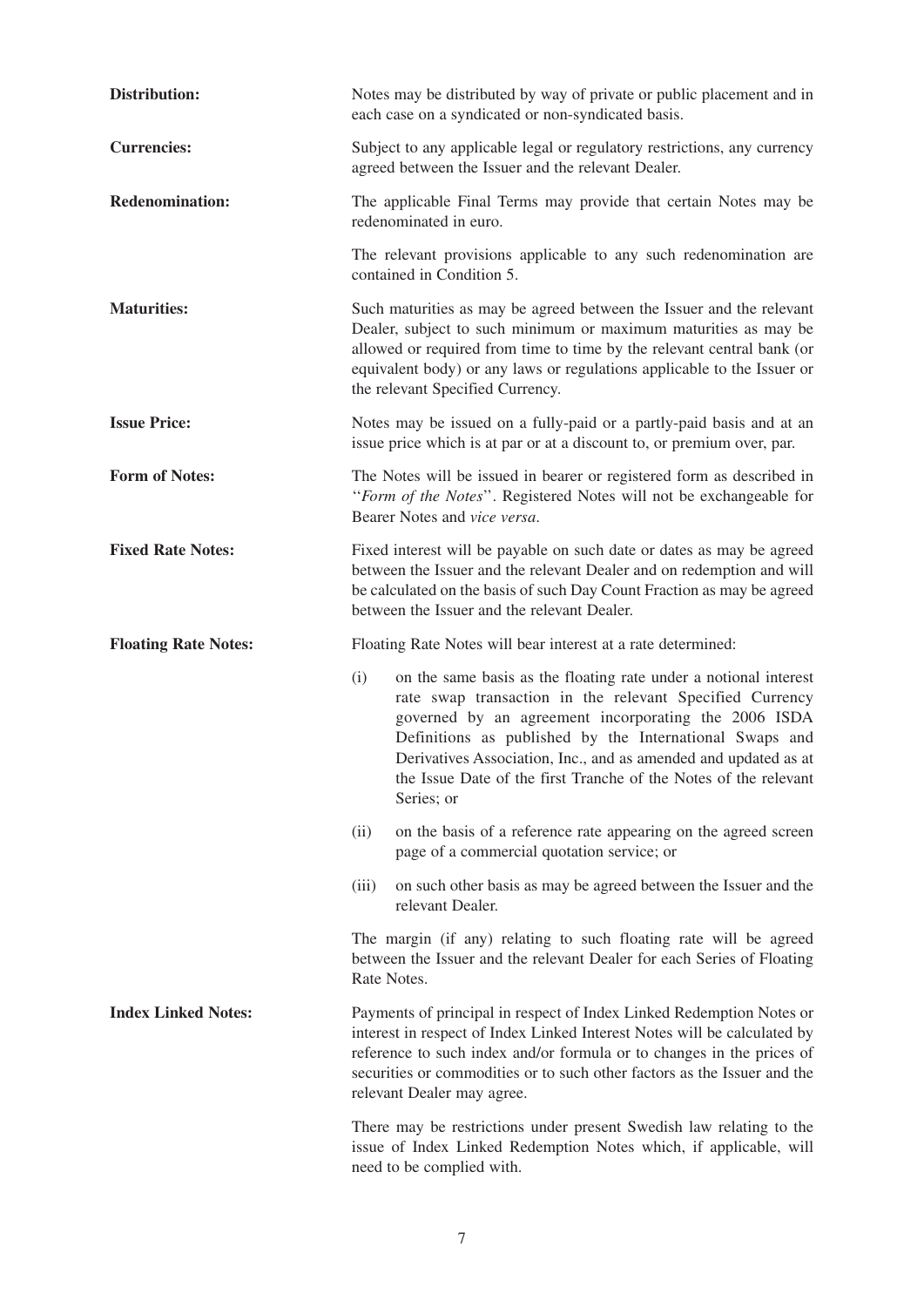| Other provisions in relation to<br><b>Floating Rate Notes and Index</b> | Floating Rate Notes and Index Linked Interest Notes may also have a<br>maximum interest rate, a minimum interest rate or both.                                                                                                                                                                                                                                                                                                                                                                                                                                                                                                                                                                                                                                                                                                                                                                                             |
|-------------------------------------------------------------------------|----------------------------------------------------------------------------------------------------------------------------------------------------------------------------------------------------------------------------------------------------------------------------------------------------------------------------------------------------------------------------------------------------------------------------------------------------------------------------------------------------------------------------------------------------------------------------------------------------------------------------------------------------------------------------------------------------------------------------------------------------------------------------------------------------------------------------------------------------------------------------------------------------------------------------|
| <b>Linked Interest Notes:</b>                                           | Interest on Floating Rate Notes and Index Linked Interest Notes in<br>respect of each Interest Period, as agreed prior to issue by the Issuer<br>and the relevant Dealer, will be payable on such Interest Payment<br>Dates, and will be calculated on the basis of such Day Count Fraction,<br>as may be agreed between the Issuer and the relevant Dealer.                                                                                                                                                                                                                                                                                                                                                                                                                                                                                                                                                               |
| <b>Dual Currency Notes:</b>                                             | Payments (whether in respect of principal or interest and whether at<br>maturity or otherwise) in respect of Dual Currency Notes will be made<br>in such currencies, and based on such rates of exchange, as the Issuer<br>and the relevant Dealer may agree.                                                                                                                                                                                                                                                                                                                                                                                                                                                                                                                                                                                                                                                              |
| <b>Zero Coupon Notes:</b>                                               | Zero Coupon Notes will be offered and sold at a discount to their<br>nominal amount and will not bear interest.                                                                                                                                                                                                                                                                                                                                                                                                                                                                                                                                                                                                                                                                                                                                                                                                            |
| <b>Redemption:</b>                                                      | The applicable Final Terms will indicate either that the relevant Notes<br>cannot be redeemed prior to their stated maturity (other than in<br>specified instalments, if applicable, or for taxation reasons or following<br>an Event of Default) or that such Notes will be redeemable at the option<br>of the Issuer and/or the Noteholders upon giving notice to the<br>Noteholders or the Issuer, as the case may be, on a date or dates<br>specified prior to such stated maturity and at a price or prices and on<br>such other terms as may be agreed between the Issuer and the relevant<br>Dealer.                                                                                                                                                                                                                                                                                                                |
|                                                                         | The applicable Final Terms may provide that Notes may be redeemable<br>in two or more instalments of such amounts and on such dates as are<br>indicated in the applicable Final Terms.                                                                                                                                                                                                                                                                                                                                                                                                                                                                                                                                                                                                                                                                                                                                     |
|                                                                         | Notes having a maturity of less than one year are subject to restrictions<br>on their denomination and distribution, see "Certain Restrictions -<br>Notes having a maturity of less than one year".                                                                                                                                                                                                                                                                                                                                                                                                                                                                                                                                                                                                                                                                                                                        |
| <b>Denomination of Notes:</b>                                           | Notes will be issued in such denominations as may be agreed between<br>the Issuer and the relevant Dealer save that the minimum denomination<br>of each Note will be such as may be allowed or required from time to<br>time by the relevant central bank (or equivalent body) or any laws or<br>regulations applicable to the relevant Specified Currency, see "Certain<br>Restrictions - Notes having a maturity of less than one year" and save<br>that the minimum denomination of each Note admitted to trading on a<br>regulated market within the European Economic Area or offered to the<br>public in a Member State of the European Economic Area in<br>circumstances which would otherwise require the publication of a<br>prospectus under the Prospectus Directive will be $\epsilon$ 100,000 (or, if the<br>Notes are denominated in a currency other than euro, the equivalent<br>amount in such currency). |
|                                                                         | Unless otherwise stated in the applicable Final Terms, the minimum<br>denomination of each Definitive IAI Registered Note will be<br>U.S.\$500,000 or its approximate equivalent in other Specified<br>Currencies.                                                                                                                                                                                                                                                                                                                                                                                                                                                                                                                                                                                                                                                                                                         |
| <b>Taxation:</b>                                                        | All payments in respect of the Notes will be made without deduction<br>for or on account of withholding taxes imposed within any Tax<br>Jurisdiction, subject as provided in Condition 9. In the event that any<br>such deduction is made, the Issuer will, save in certain limited                                                                                                                                                                                                                                                                                                                                                                                                                                                                                                                                                                                                                                        |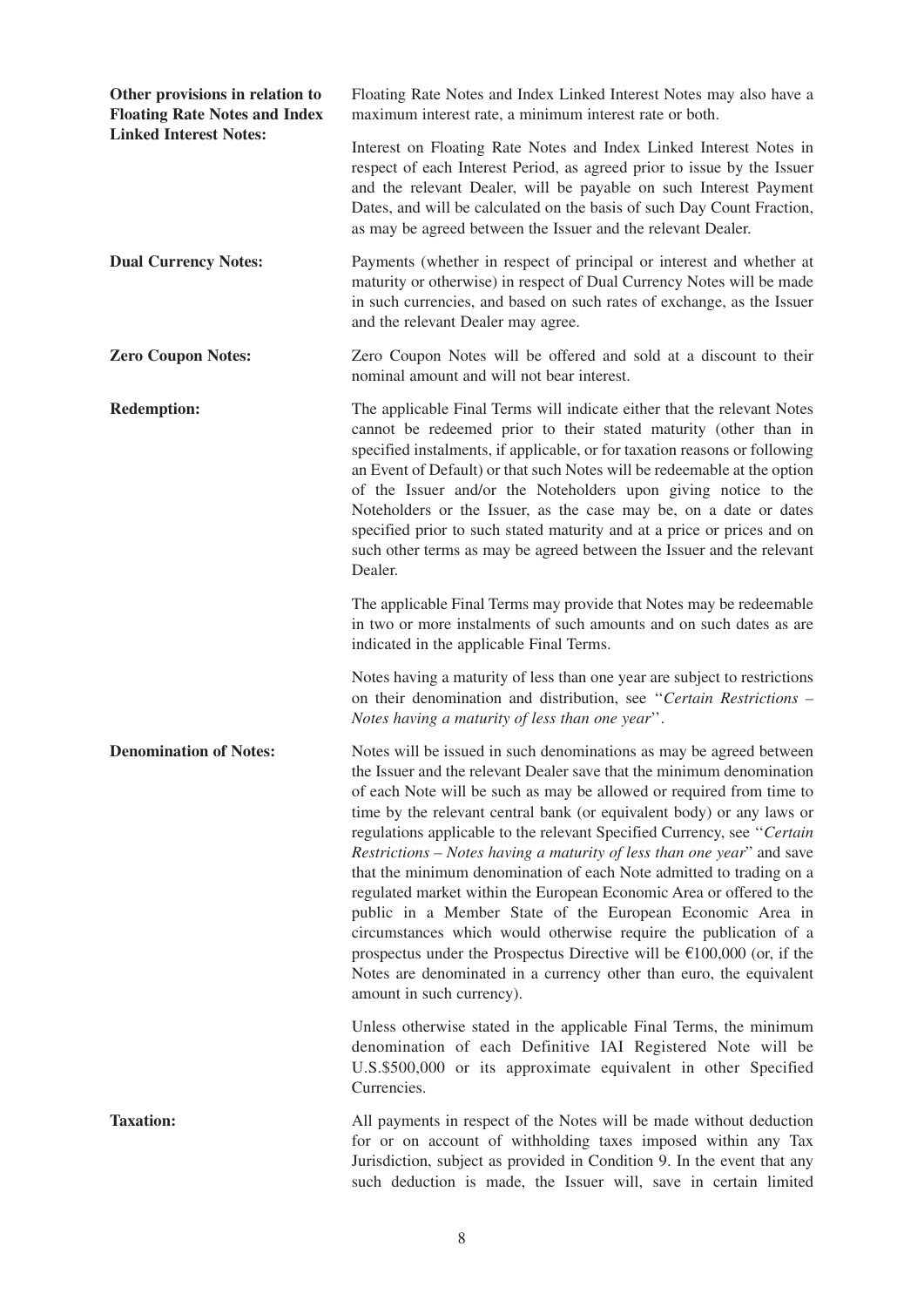|                              | circumstances provided in Condition 9, be required to pay additional<br>amounts to cover the amounts so deducted.                                                                                                                                                                                                                                                                                                                                                                                          |
|------------------------------|------------------------------------------------------------------------------------------------------------------------------------------------------------------------------------------------------------------------------------------------------------------------------------------------------------------------------------------------------------------------------------------------------------------------------------------------------------------------------------------------------------|
| <b>Negative Pledge:</b>      | The terms of the Notes will contain a negative pledge provision as<br>further described in Condition 4.                                                                                                                                                                                                                                                                                                                                                                                                    |
| <b>Cross Default:</b>        | The terms of the Notes will contain a cross default provision as further<br>described in Condition 11.                                                                                                                                                                                                                                                                                                                                                                                                     |
| <b>Status of the Notes:</b>  | The Notes will constitute direct, unconditional, unsubordinated and,<br>subject to the provisions of Condition 4, unsecured obligations of the<br>Issuer and will rank pari passu among themselves and (save for certain<br>obligations required to be preferred by law) equally with all other<br>unsecured and unsubordinated obligations of the Issuer, including, for<br>the avoidance of doubt, any unsubordinated and unsecured guarantee<br>provided by the Issuer, from time to time outstanding.  |
| <b>Rating:</b>               | The rating of the Notes to be issued under the Programme will be<br>specified in the applicable Final Terms.                                                                                                                                                                                                                                                                                                                                                                                               |
|                              | Listing and admission to trading: Application has been made to the UK Listing Authority for Notes<br>issued under the Programme to be admitted to the Official List and to<br>the London Stock Exchange for such Notes to be admitted to trading on<br>the London Stock Exchange's Regulated Market. Notes may be listed<br>or admitted to trading, as the case may be, on other or further stock<br>exchanges or markets agreed between the Issuer and the relevant<br>Dealer in relation to each Series. |
|                              | Notes which are neither listed nor admitted to trading on any market<br>may also be issued.                                                                                                                                                                                                                                                                                                                                                                                                                |
|                              | The applicable Final Terms will state whether or not the relevant Notes<br>are to be listed and, if so, on which stock exchange(s).                                                                                                                                                                                                                                                                                                                                                                        |
| <b>Governing Law:</b>        | The Notes and any non-contractual obligations arising out of or in<br>connection with the Notes will be governed by, and construed in<br>accordance with, English law.                                                                                                                                                                                                                                                                                                                                     |
| <b>Selling Restrictions:</b> | There are restrictions on the offer, sale and transfer of the Notes in the<br>United States, the European Economic Area (including the United<br>Kingdom, Italy and Sweden), Japan and such other restrictions as may<br>be required in connection with the offering and sale of a particular<br>Tranche of Notes, see "Subscription and Sale and Transfer and Selling<br>Restrictions".                                                                                                                   |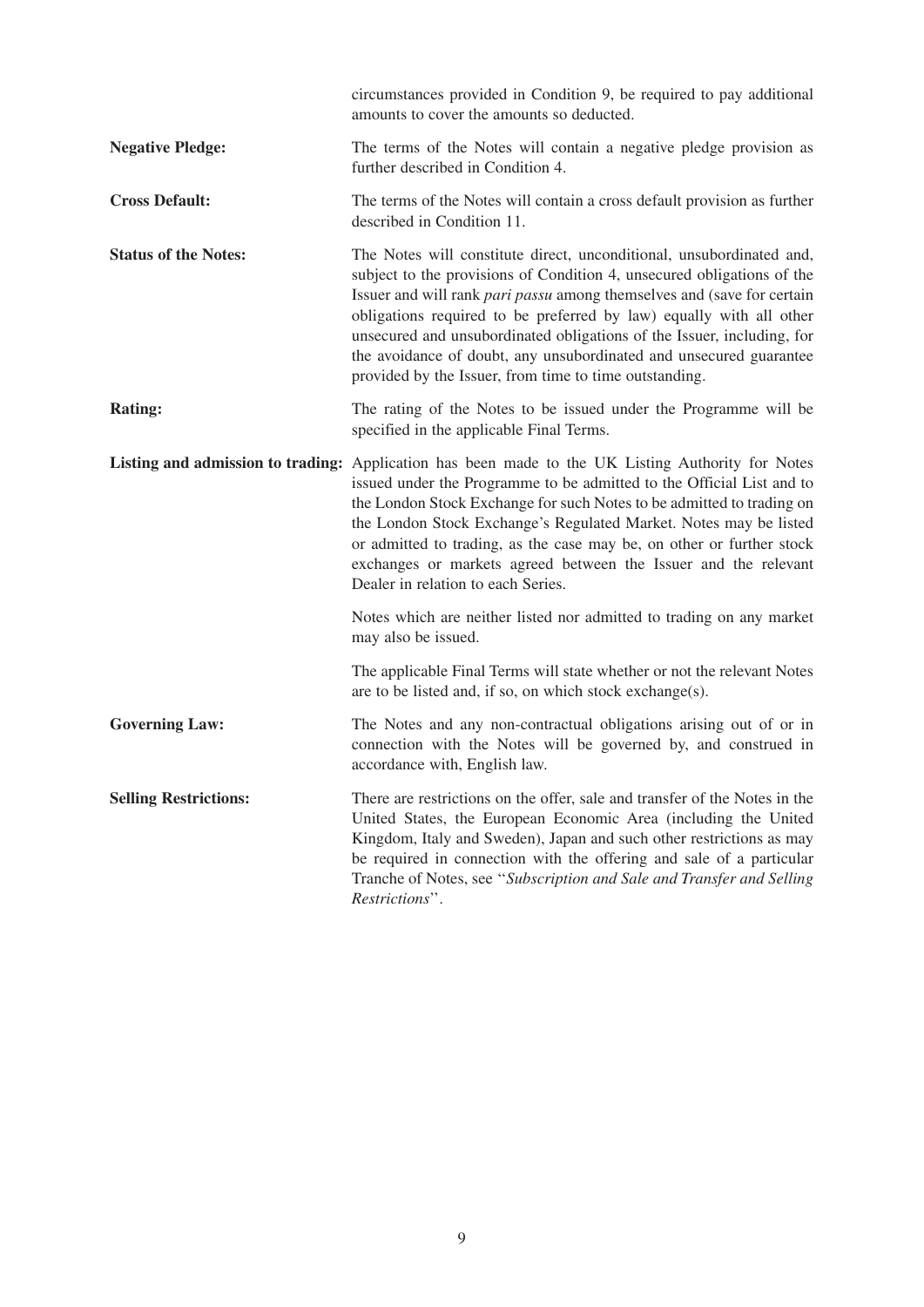# **RISK FACTORS**

*The Issuer believes that the following factors may affect its ability to fulfill its obligations under Notes issued under the Programme. All of these factors are contingencies which may or may not occur and the Issuer is not in a position to express a view on the likelihood of any such contingency occurring.* 

*In addition, factors which are material for the purpose of assessing the market risks associated with Notes issued under the Programme are also described below.* 

*The Issuer believes that the factors described below represent the principal risks inherent in investing in Notes issued under the Programme, but the inability of the Issuer to pay interest, principal or other amounts on or in connection with any Notes may occur for other reasons which may not be considered significant risks by the Issuer based on information currently available to it or which it may not currently be able to anticipate. Prospective investors should also read the detailed information set out elsewhere in this Offering Circular and reach their own views prior to making any investment decision.* 

# **Factors that may affect the Issuer's ability to fulfill its obligations under Notes issued under the Programme**

#### *The markets for the Issuer's products are highly competitive*

The Issuer faces intense competition in all of its markets and for each of its products and such competition may increase in the future. In order to be successful it must promote its brands successfully and anticipate and respond to new customer trends. Restrictions on advertising and promotion may, however, make it more difficult to counteract loss of consumer loyalty. Competitors may develop and promote new products which could be successful, and could thereby have an adverse effect on the Issuer's results of operations.

#### *Some of the Issuer's businesses are subject to volume decline*

Developed markets for some tobacco products have been generally declining in the past decades. Increasing health concerns related to tobacco smoking followed by increasingly severe restrictions on smoking in public places and in the workplace is evident in most countries where the Group sells its products.

#### *The Issuer's operations are subject to taxes and political and economic stability*

Tobacco products are subject to substantial taxes in most countries where the Issuer has significant sales. In many of those countries, the taxes on tobacco are generally increasing but the rate of increase varies between different types of tobacco products. Increased excise taxes or changes in relative tax rates for different tobacco products may impact overall sales volumes for the Issuer's products. Through its 49 per cent. ownership in the Scandinavian Tobacco Group the Issuer also has operations in emerging or developing markets such as Brazil, the Dominican Republic, Honduras, Indonesia and the Philippines. The Issuer's results of operations and financial condition are indirectly influenced by the economic, regulatory and geopolitical situations in the countries in which it has operations, which can be unpredictable and are outside of the control of the Issuer.

Changes in the regulatory landscape might affect the demand for the Issuer's products in the market place.

# *The Issuer is exposed to certain financial, exchange rate and interest rate risks*

The Issuer has a substantial part of its production and sales outside of Sweden. This includes the U.S. as well as Brazil, Norway and some European Monetary Union member countries. Consequently, changes in the exchange rates of the euro, Norwegian kroner, Brazilian real and, in particular, U.S. dollars may adversely affect the Issuer's results of operations, cash flow, financial condition or relative price competitiveness in the future. Such effects may occur both in local currencies and when such local currencies are converted into Swedish currency for purposes of financial reporting.

To manage its financial risks, the Issuer has a finance policy in place, established by the Board of Directors, which comprises a framework of guidelines and rules governing the management of financial risks and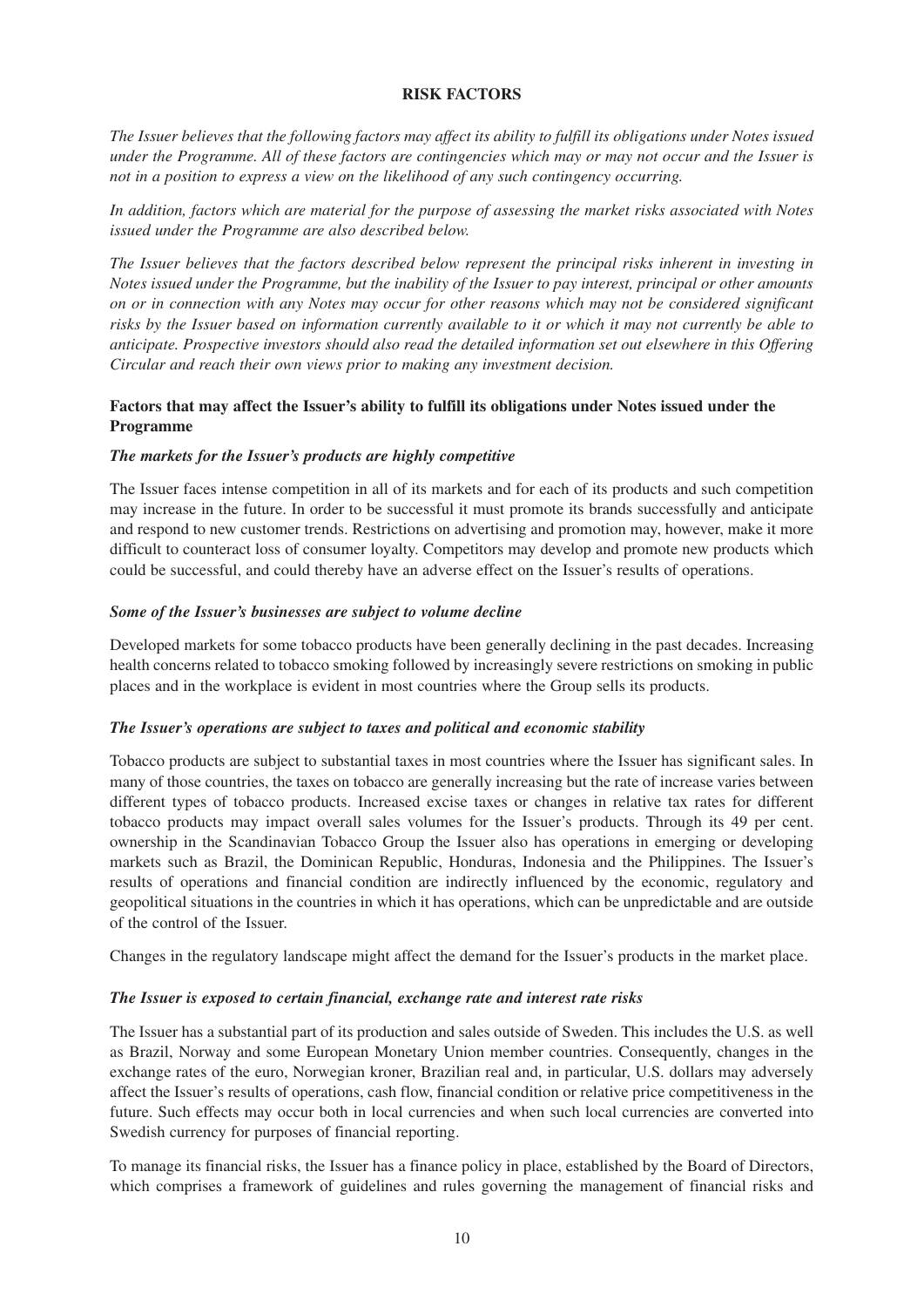finance operations in general. In addition to ensuring that the Issuer has secure financing, financial transactions are conducted with the aim of limiting the Issuer's financial risks. The Issuer's financial risk management is centralised to capitalise on economies of scale and synergy effects, and to minimise operational risks. The Issuer aims to limit liquidity and credit risks by only participating in derivative transactions with high liquidity instruments and with counterparties that have high credit ratings. The Issuer's credit risk for accounts receivables is low considering the diverse customer portfolio. Interest rate swaps and currency swaps are used mainly to convert the Issuer's borrowings into SEK and to fix interest rates.

# *Legal Risk*

The Issuer is involved in legal and regulatory proceedings including pending lawsuits related to alleged injuries caused by tobacco products. There can be no assurance that the Issuer's defences will be successful in trial and substantial costs may be incurred in defending lawsuits. Although management cannot in any meaningful way estimate the damages that might be awarded, if any, ongoing or anticipated disputes, such lawsuits individually or in the aggregate, could have an adverse effect on the Issuer's results of operations.

#### *Risks inherent in calculating the Issuer's provision for pensions and similar obligations*

As of 31 December 2010 the Issuer had provision for pensions and similar obligations net of SEK 1,041 million before taxes. Calculating pension and similar obligations require management to make assumptions on discount rate, expected return on plan assets and rate of compensation increase. Actual results could differ from the assumptions made. The Issuer may be required to contribute additional amounts to its pension schemes which would have a negative effect on the Issuer's result of operations.

# **Factors which are material for the purpose of assessing the market risks associated with Notes issued under the Programme**

# *The Notes may not be a suitable investment for all investors*

Each potential investor in the Notes must determine the suitability of that investment in the light of its own circumstances. In particular, each potential investor should:

- (i) have sufficient knowledge and experience to make a meaningful evaluation of the Notes, the merits and risks of investing in the Notes and the information contained or incorporated by reference in this Offering Circular or any applicable supplement;
- (ii) have access to, and knowledge of, appropriate analytical tools to evaluate, in the context of its particular financial situation, an investment in the Notes and the impact the Notes will have on its overall investment portfolio;
- (iii) have sufficient financial resources and liquidity to bear all of the risks of an investment in the Notes, including Notes with principal or interest payable in one or more currencies, or where the currency for principal or interest payments is different from the potential investor's currency;
- (iv) understand thoroughly the terms of the Notes and be familiar with the behaviour of any relevant indices and financial markets; and
- (v) be able to evaluate (either alone or with the help of a financial adviser) possible scenarios for economic, interest rate and other factors that may affect its investment and its ability to bear the applicable risks.

Some Notes are complex financial instruments. Sophisticated institutional investors generally do not purchase complex financial instruments as stand-alone investments. They purchase complex financial instruments as a way to reduce risk or enhance yield with an understood, measured, appropriate addition of risk to their overall portfolios. A potential investor should not invest in Notes which are complex financial instruments unless it has the expertise (either alone or with a financial adviser) to evaluate how the Notes will perform under changing conditions, the resulting effects on the value of the Notes and the impact this investment will have on the potential investor's overall investment portfolio.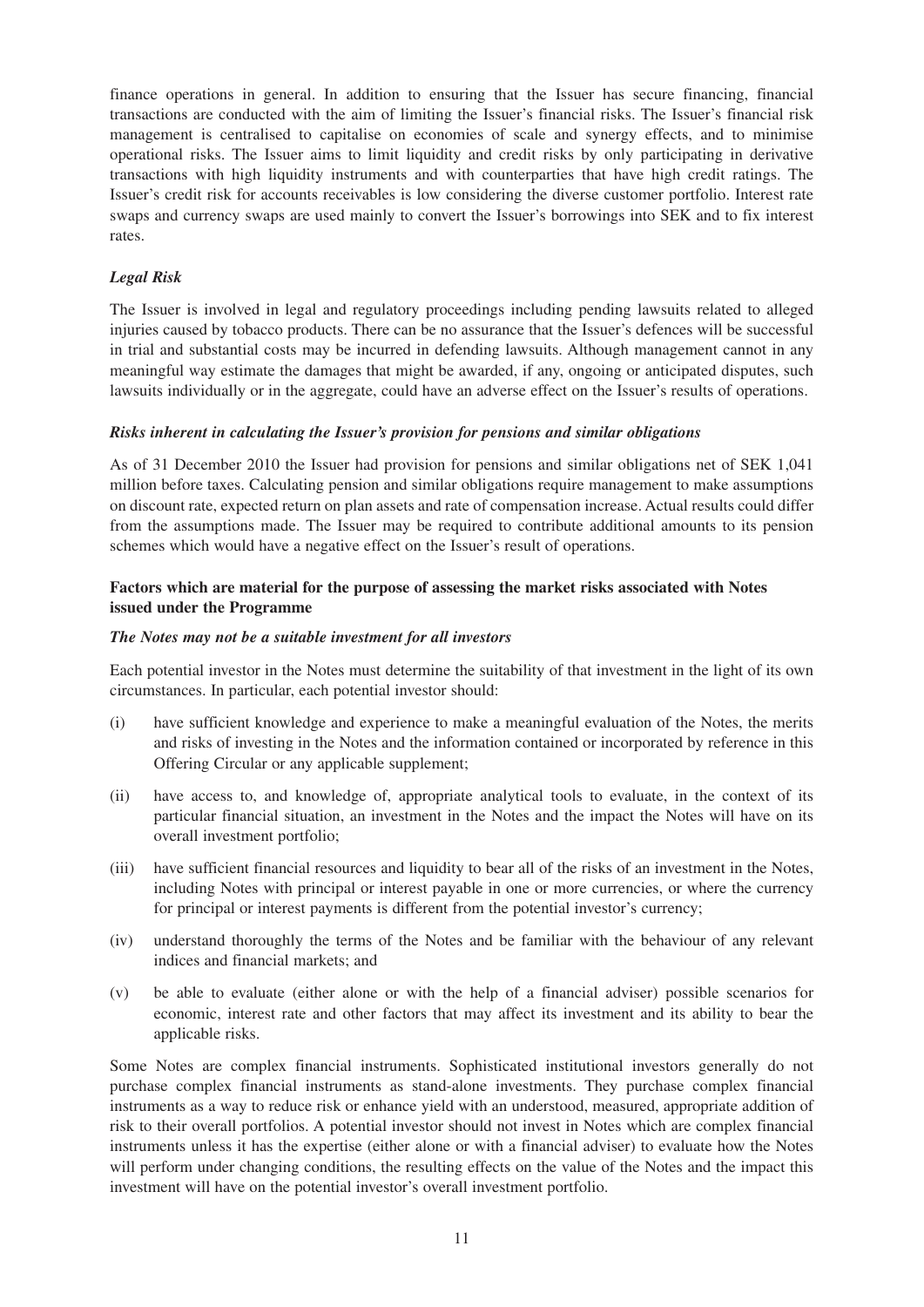## *Risks related to the structure of a particular issue of Notes*

A wide range of Notes may be issued under the Programme. A number of these Notes may have features which contain particular risks for potential investors. Set out below is a description of the most common such features:

#### *Notes subject to optional redemption by the Issuer*

An optional redemption feature of Notes is likely to limit their market value. During any period when the Issuer may elect to redeem Notes, the market value of those Notes generally will not rise substantially above the price at which they can be redeemed. This also may be true prior to any redemption period.

The Issuer may be expected to redeem Notes when its cost of borrowing is lower than the interest rate on the Notes. At those times, an investor generally would not be able to reinvest the redemption proceeds at an effective interest rate as high as the interest rate on the Notes being redeemed and may only be able to do so at a significantly lower rate. Potential investors should consider reinvestment risk in the light of other investments available at that time.

#### *Index Linked Notes and Dual Currency Notes*

The Issuer may issue Notes with principal or interest determined by reference to an index or formula, to changes in the prices of securities or commodities, to movements in currency exchange rates or other factors (each, a **Relevant Factor**). In addition, the Issuer may issue Notes with principal or interest payable in one or more currencies which may be different from the currency in which the Notes are denominated. Potential investors should be aware that:

- (i) the market price of such Notes may be volatile;
- (ii) they may receive no interest;
- (iii) payment of principal or interest may occur at a different time or in a different currency than expected;
- (iv) they may lose all or a substantial portion of their principal;
- (v) a Relevant Factor may be subject to significant fluctuations that may not correlate with changes in interest rates, currencies or other indices;
- (vi) if a Relevant Factor is applied to Notes in conjunction with a multiplier greater than one or contains some other leverage factor, the effect of changes in the Relevant Factor on principal or interest payable likely will be magnified; and
- (vii) the timing of changes in a Relevant Factor may affect the actual yield to investors, even if the average level is consistent with their expectations. In general, the earlier the change in the Relevant Factor, the greater the effect on yield.

The historical experience of an index should not be viewed as an indication of the future performance of such index during the term of any Index Linked Notes. Accordingly, each potential investor should consult its own financial and legal advisers about the risk entailed by an investment in any Index Linked Notes and the suitability of such Notes in the light of its particular circumstances.

#### *Partly-paid Notes*

The Issuer may issue Notes where the issue price is payable in more than one instalment. Failure to pay any subsequent instalment could result in an investor losing all of his investment.

#### *Variable rate Notes with a multiplier or other leverage factor*

Notes with variable interest rates can be volatile investments. If they are structured to include multipliers or other leverage factors, or caps or floors, or any combination of those features or other similar related features, their market values may be even more volatile than those for securities that do not include those features.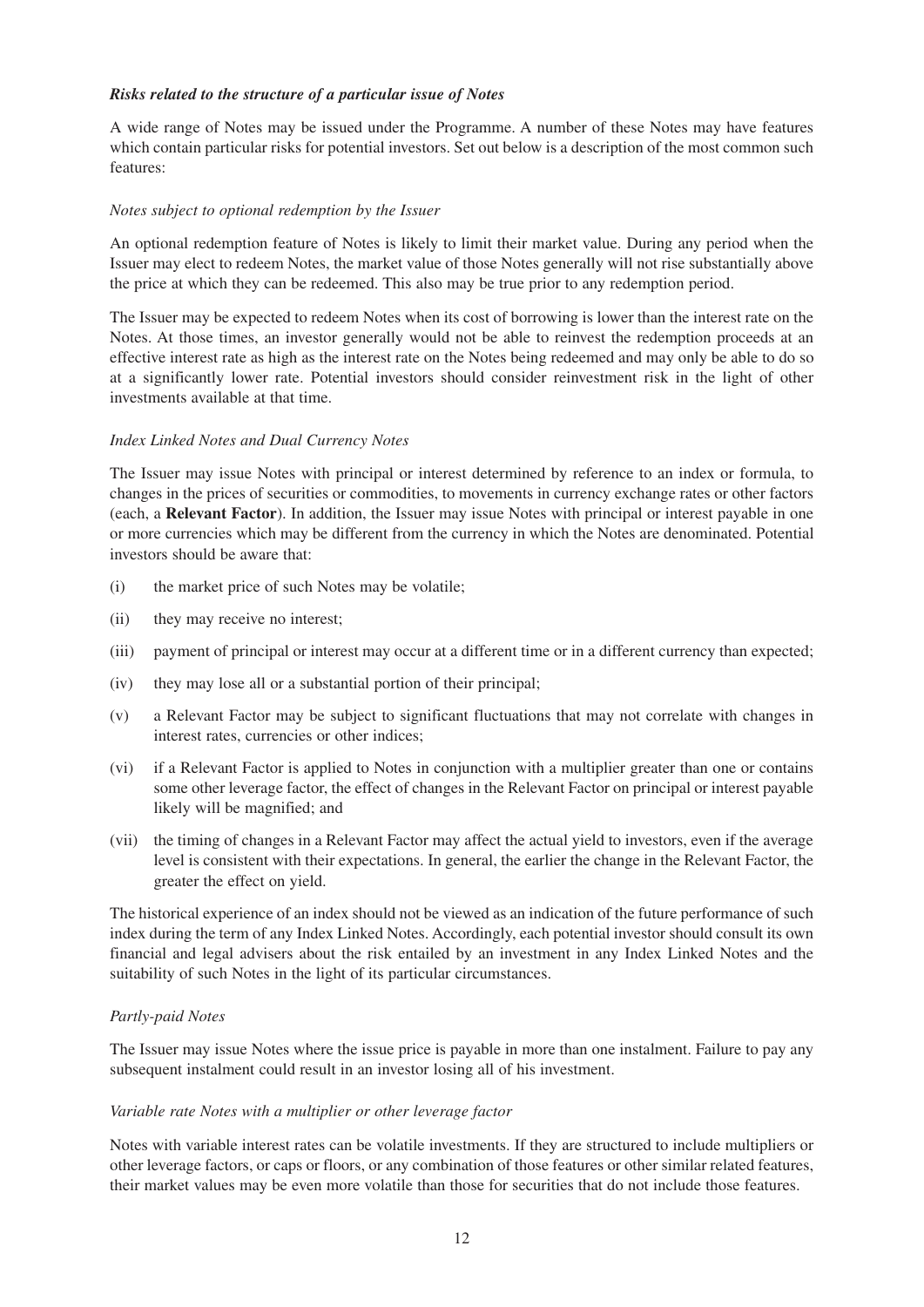#### *Inverse Floating Rate Notes*

Inverse Floating Rate Notes have an interest rate equal to a fixed rate minus a rate based upon a reference rate such as LIBOR. The market values of those Notes typically are more volatile than market values of other conventional floating rate debt securities based on the same reference rate (and with otherwise comparable terms). Inverse Floating Rate Notes are more volatile because an increase in the reference rate not only decreases the interest rate of the Notes, but may also reflect an increase in prevailing interest rates, which further adversely affects the market value of these Notes.

# *Fixed/Floating Rate Notes*

Fixed/Floating Rate Notes may bear interest at a rate that converts from a fixed rate to a floating rate, or from a floating rate to a fixed rate. Where the Issuer has the right to effect such a conversion, this will affect the secondary market and the market value of the Notes since the Issuer may be expected to convert the rate when it is likely to produce a lower overall cost of borrowing. If the Issuer converts from a fixed rate to a floating rate in such circumstances, the spread on the Fixed/Floating Rate Notes may be less favourable than then prevailing spreads on comparable Floating Rate Notes tied to the same reference rate. In addition, the new floating rate at any time may be lower than the rates on other Notes. If the Issuer converts from a floating rate to a fixed rate in such circumstances, the fixed rate may be lower than then prevailing rates on its Notes.

#### *Notes issued at a substantial discount or premium*

The market values of securities issued at a substantial discount or premium from their principal amount tend to fluctuate more in relation to general changes in interest rates than do prices for conventional interestbearing securities. Generally, the longer the remaining term of the securities, the greater the price volatility as compared to conventional interest-bearing securities with comparable maturities.

#### *Risks related to Notes generally*

Set out below is a brief description of certain risks relating to the Notes generally:

# *Meetings of Noteholders, modification and waivers*

The conditions of the Notes contain provisions for calling meetings of Noteholders to consider matters affecting their interests generally. These provisions permit defined majorities to bind all Noteholders including Noteholders who did not attend and vote at the relevant meeting and Noteholders who voted in a manner contrary to the majority.

The conditions of the Notes also provide that the Agent and the Issuer may agree, without the consent of the Noteholders, Receiptholders or Couponholders, to:

- (a) certain modifications of the Notes, the Receipts, the Coupons or the Agency Agreement which is not prejudicial to the interests of the Noteholders; or
- (b) any modification of the Notes, the Receipts, the Coupons or the Agency Agreement which is of a formal, minor or technical nature or is made to correct a manifest or proven error or to comply with mandatory provisions of the law.

Any such modification shall be binding on the Noteholders, the Receiptholders and the Couponholders.

# *EU Savings Directive*

Under EC Council Directive 2003/48/EC on the taxation of savings income, Member States are required to provide to the tax authorities of another Member State details of payments of interest (or similar income) paid by a person within its jurisdiction to an individual resident, or certain limited types of entities established, in that other Member State. However, for a transitional period, Luxembourg and Austria are instead required (unless during that period they elect otherwise) to operate a withholding system in relation to such payments (the ending of such transitional period being dependent upon the conclusion of certain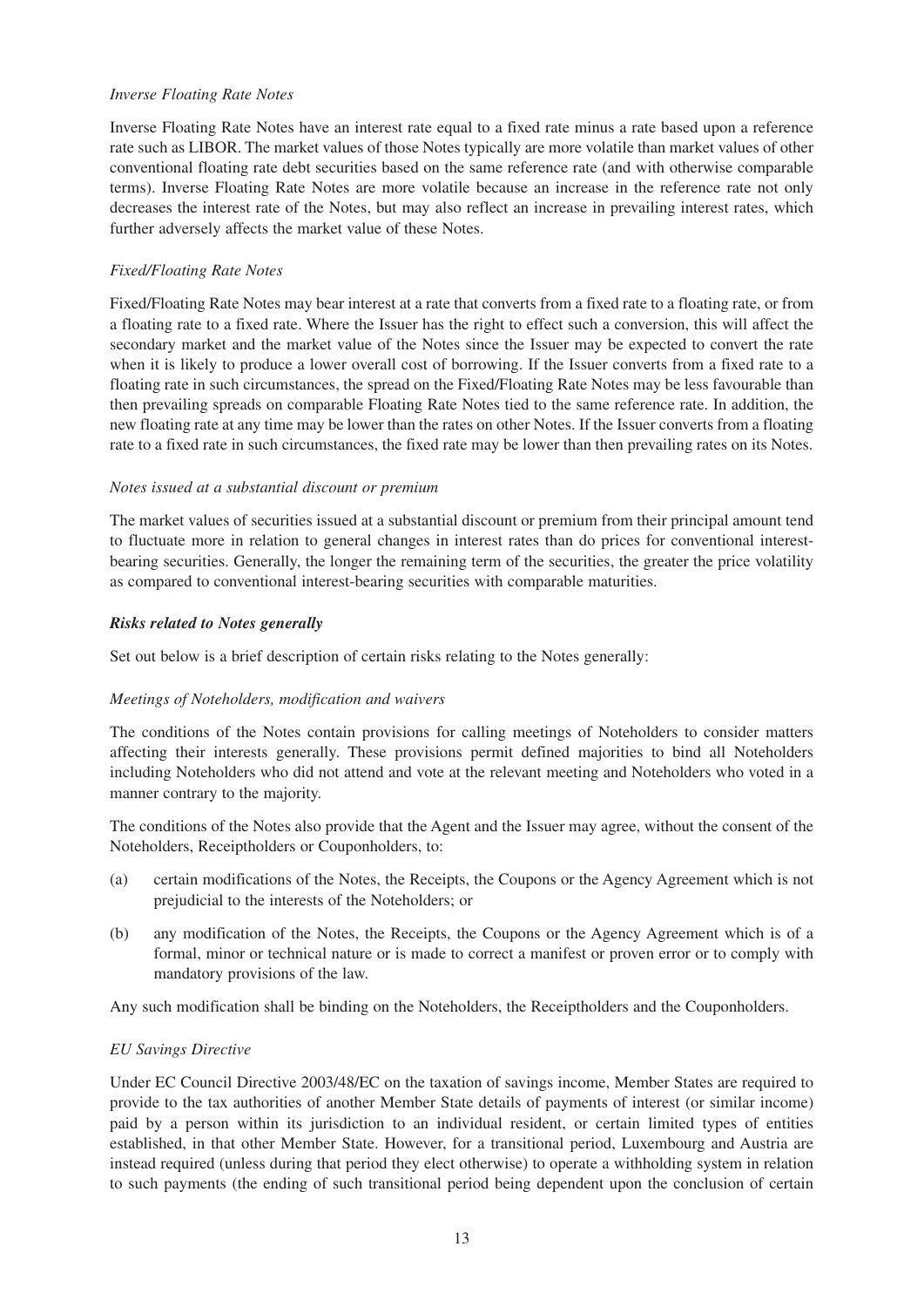other agreements relating to information exchange with certain other countries). A number of non-EU countries and territories including Switzerland have adopted similar measures (a withholding system in the case of Switzerland).

The European Commission has proposed certain amendments to the Directive which may, if implemented, amend or broaden the scope of the requirements described above.

If a payment were to be made or collected through a Member State which has opted for a withholding system and an amount of, or in respect of, tax were to be withheld from that payment, neither the Issuer nor any Paying Agent nor any other person would be obliged to pay additional amounts with respect to any Note as a result of the imposition of such withholding tax. The Issuer is required to maintain a Paying Agent in a Member State that is not obliged to withhold or deduct tax pursuant to the Directive.

# *Change of law*

The conditions of the Notes are based on English law in effect as at the date of this Offering Circular. No assurance can be given as to the impact of any possible judicial decision or change to English law or administrative practice after the date of this Offering Circular.

# *Notes where denominations involve integral multiples: definitive Notes*

In relation to any issue of Notes which have denominations consisting of a minimum Specified Denomination plus one or more higher integral multiples of another smaller amount, it is possible that such Notes may be traded in amounts that are not integral multiples of such minimum Specified Denomination. In such a case a holder who, as a result of trading such amounts, holds an amount which is less than the minimum Specified Denomination in his account with the relevant clearing system at the relevant time may not receive a definitive Note in respect of such holding (should definitive Notes be printed) and would need to purchase a principal amount of Notes such that its holding amounts to a Specified Denomination.

If definitive Notes are issued, holders should be aware that definitive Notes which have a denomination that is not an integral multiple of the minimum Specified Denomination may be illiquid and difficult to trade.

# *Risks related to the market generally*

Set out below is a brief description of the principal market risks, including liquidity risk, exchange rate risk, interest rate risk and credit risk:

# *The secondary market generally*

Notes may have no established trading market when issued, and one may never develop. If a market does develop, it may not be very liquid. Therefore, investors may not be able to sell their Notes easily or at prices that will provide them with a yield comparable to similar investments that have a developed secondary market. This is particularly the case for Notes that are especially sensitive to interest rate, currency or market risks, are designed for specific investment objectives or strategies or have been structured to meet the investment requirements of limited categories of investors. These types of Notes generally would have a more limited secondary market and more price volatility than conventional debt securities. Illiquidity may have a severely adverse effect on the market value of Notes.

# *Exchange rate risks and exchange controls*

The Issuer will pay principal and interest on the Notes in the Specified Currency. This presents certain risks relating to currency conversions if an investor's financial activities are denominated principally in a currency or currency unit (the **Investor's Currency**) other than the Specified Currency. These include the risk that exchange rates may significantly change (including changes due to devaluation of the Specified Currency or revaluation of the Investor's Currency) and the risk that authorities with jurisdiction over the Investor's Currency may impose or modify exchange controls. An appreciation in the value of the Investor's Currency relative to the Specified Currency would decrease (1) the Investor's Currency equivalent yield on the Notes,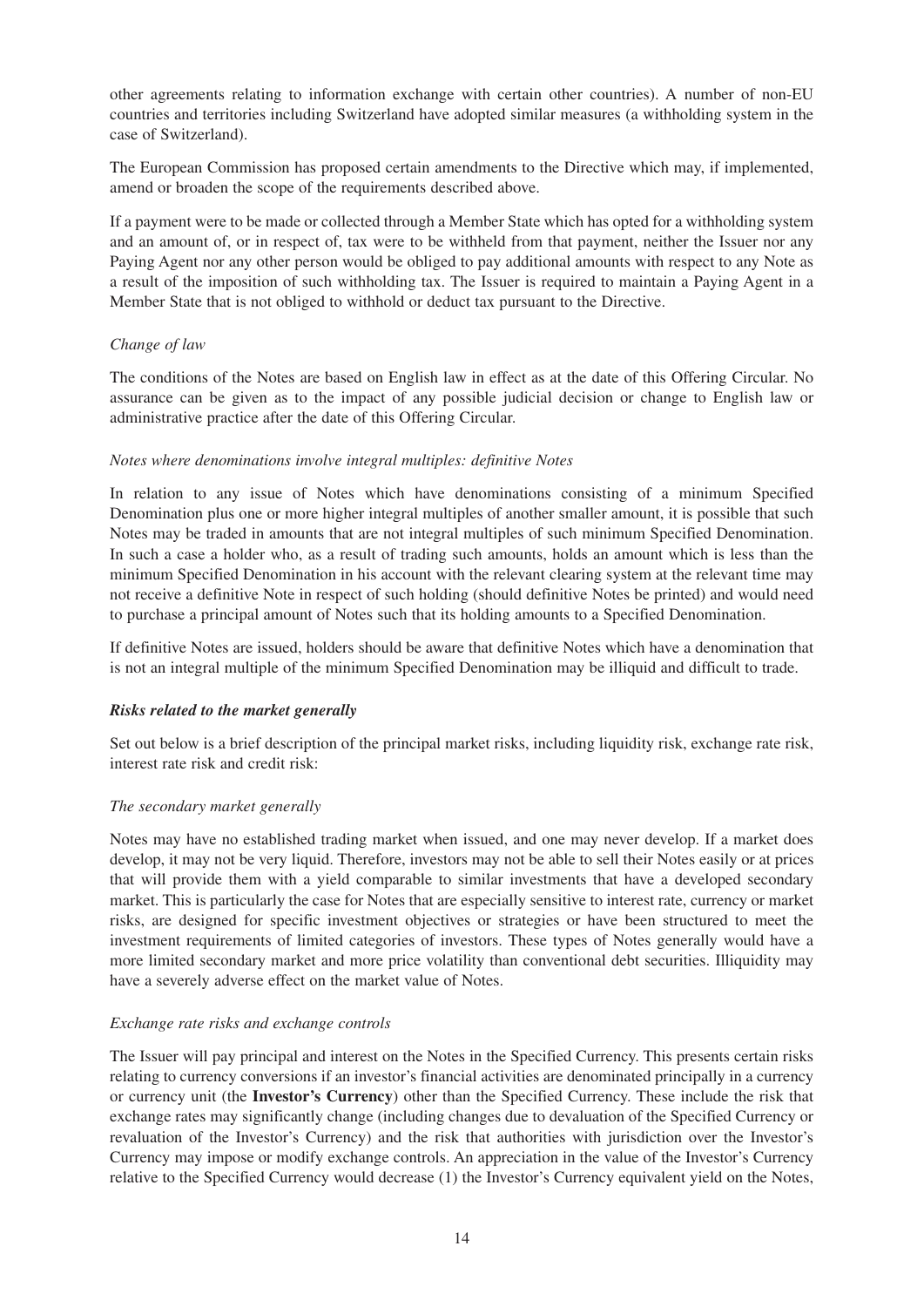(2) the Investor's Currency equivalent value of the principal payable on the Notes and (3) the Investor's Currency equivalent market value of the Notes.

Government and monetary authorities may impose (as some have done in the past) exchange controls that could adversely affect an applicable exchange rate. As a result, investors may receive less interest or principal than expected, or no interest or principal.

# *Interest rate risks*

Investment in Fixed Rate Notes involves the risk that subsequent changes in market interest rates may adversely affect the value of the Fixed Rate Notes.

# *Credit ratings may not reflect all risks*

One or more independent credit rating agencies may assign credit ratings to the Notes. The ratings may not reflect the potential impact of all risks related to structure, market, additional factors discussed above, and other factors that may affect the value of the Notes. A credit rating is not a recommendation to buy, sell or hold securities and may be revised or withdrawn by the rating agency at any time.

In general, European regulated investors are restricted under the CRA Regulation from using credit ratings for regulatory purposes, unless such ratings are issued by a credit rating agency established in the European Union (the **EU**) and registered under the CRA Regulation (and such registration has not been withdrawn or suspended), subject to transitional provisions that apply in certain circumstances whilst the registration application is pending. Such general restriction will also apply in the case of credit ratings issued by non-EU credit rating agencies, unless the relevant credit ratings are endorsed by an EU-registered credit rating agency or the relevant non-EU rating agency is certified in accordance with the CRA Regulation (and such endorsement action or certification, as the case may be, has not been withdrawn or suspended). Certain information with respect to the credit rating agencies and ratings will be disclosed in the applicable Final Terms.

# *Legal investment considerations may restrict certain investments*

The investment activities of certain investors are subject to legal investment laws and regulations, or review or regulation by certain authorities. Each potential investor should consult its legal advisers to determine whether and to what extent (1) Notes are legal investments for it, (2) Notes can be used as collateral for various types of borrowing and (3) other restrictions apply to its purchase or pledge of any Notes. Financial institutions should consult their legal advisers or the appropriate regulators to determine the appropriate treatment of Notes under any applicable risk-based capital or similar rules.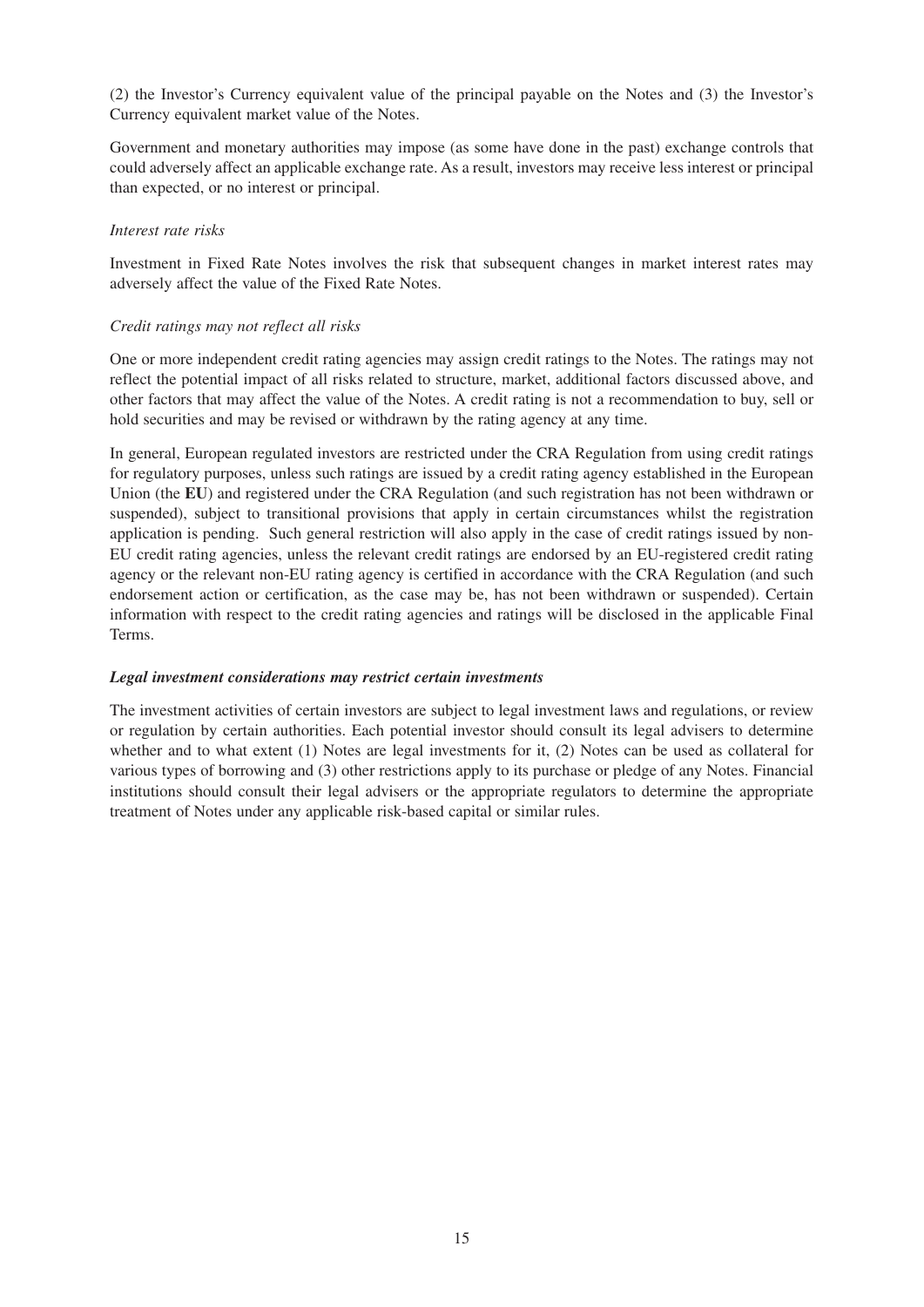# **DOCUMENTS INCORPORATED BY REFERENCE**

The following documents, which have previously been filed with the Financial Services Authority, shall be incorporated in, and form part of, this Offering Circular:

- (i) the auditors' report and audited consolidated annual financial statements of the Issuer for the financial years ended 31 December 2009 and 31 December 2010;
- (ii) the unaudited consolidated interim financial statements of the Issuer for the six months ended 30 June 2011; and
- (iii) the Terms and Conditions of the Notes contained in the previous Offering Circulars dated 28 April 2006 (at pages 34 to 59 (both inclusive)), 4 May 2007 (at pages 34 to 59 (both inclusive)), 4 April 2008 (at pages 33 to 59 (both inclusive)), 16 April 2009 (at pages 34 to 60 (both inclusive)) and 19 April 2010 (at pages 33 to 59 (both inclusive)).

Following the publication of this Offering Circular a supplement may be prepared by the Issuer and approved by the UK Listing Authority in accordance with Article 16 of the Prospectus Directive. Statements contained in any such supplement (or contained in any document incorporated by reference therein) shall, to the extent applicable (whether expressly, by implication or otherwise), be deemed to modify or supersede statements contained in this Offering Circular or in a document which is incorporated by reference in this Offering Circular. Any statement so modified or superseded shall not, except as so modified or superseded, constitute a part of this Offering Circular.

Copies of documents incorporated by reference in this Offering Circular can be obtained from the registered office of the Issuer, from the specified office of the Paying Agent for the time being in London and at the website of the Regulatory News Service operated by the London Stock Exchange at www.londonstockexchange.com/exchange/news/market-news/market-news-home.html.

Any documents themselves incorporated by reference in the documents incorporated by reference in this Offering Circular shall not form part of this Offering Circular.

The Issuer will, in the event of any significant new factor, material mistake or inaccuracy relating to information included in this Offering Circular which is capable of affecting the assessment of any Notes, prepare a supplement to this Offering Circular or publish a new Offering Circular for use in connection with any subsequent issue of Notes.

Certain information contained in the documents listed above has not been incorporated by reference in this Offering Circular. Such information is either (i) not considered by the Issuer to be relevant for prospective investors in the Notes to be issued under the Programme or (ii) is covered elsewhere in this Offering Circular.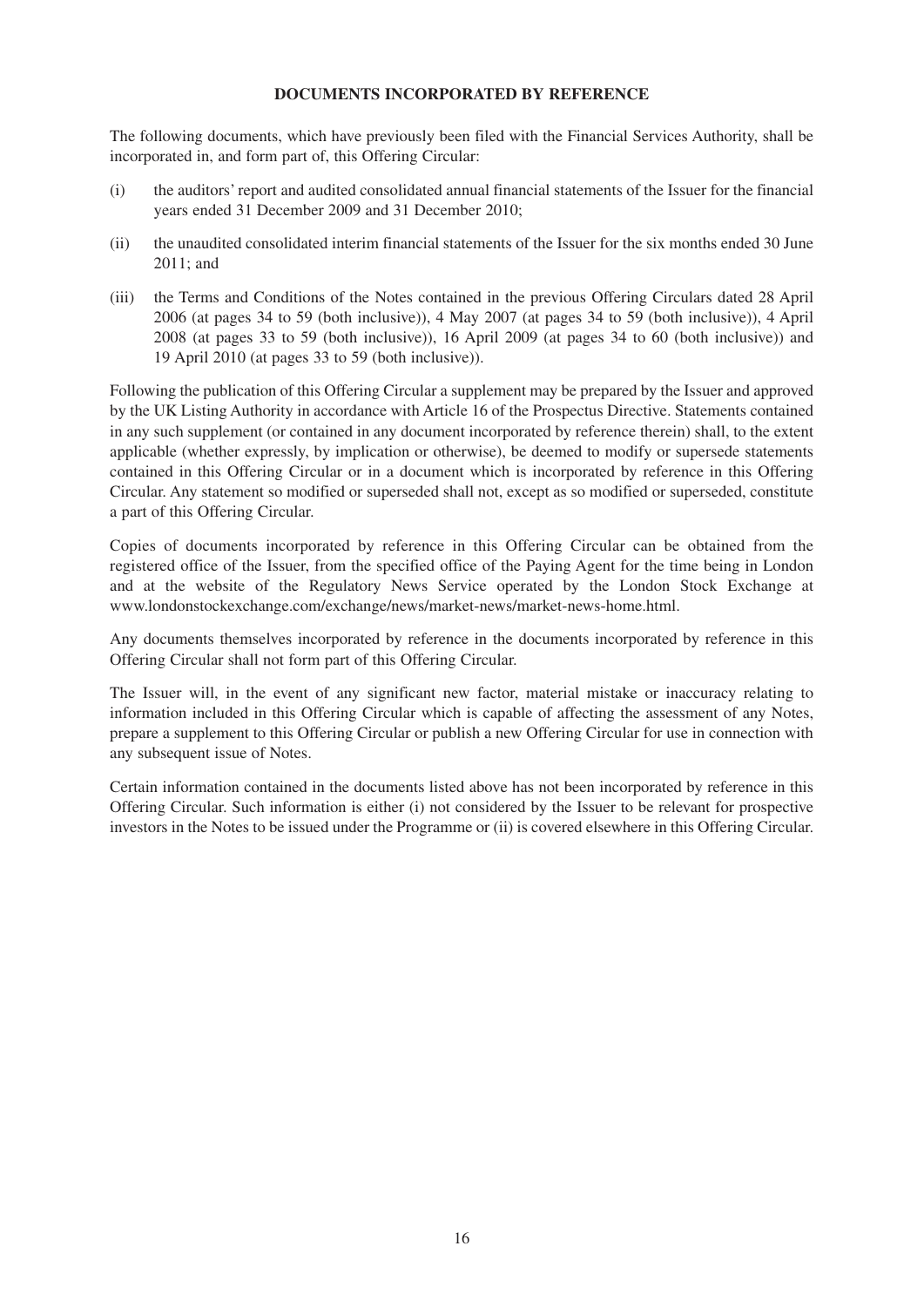#### **FORM OF THE NOTES**

The Notes of each Series will be in either bearer form, with or without interest coupons attached, or registered form, without coupons attached. Bearer Notes will be issued outside the United States in reliance on Regulation S under the Securities Act (**Regulation S**) and Registered Notes will be issued both outside the United States in reliance on the exemption from registration provided by Regulation S and within the United States in reliance on Rule 144A or Regulation D under the Securities Act or otherwise in private transactions that are exempt from the registration requirements of the Securities Act.

# **Bearer Notes**

Each Tranche of Bearer Notes will be initially issued in the form of either a temporary global note (a **Temporary Bearer Global Note**) or a permanent global note (a **Permanent Bearer Global Note**) as indicated in the applicable Final Terms, which, in either case, will be delivered on or prior to the original issue date of the Tranche to a common depositary (the **Common Depositary**) for Euroclear Bank S.A./N.V. (**Euroclear**) and Clearstream Banking, société anonyme (**Clearstream, Luxembourg**). Whilst any Bearer Note is represented by a Temporary Bearer Global Note, payments of principal, interest (if any) and any other amount payable in respect of the Notes due prior to the Exchange Date (as defined below) will be made against presentation of the Temporary Bearer Global Note only to the extent that certification (in a form to be provided) to the effect that the beneficial owners of interests in such Bearer Note are not U.S. persons or persons who have purchased for resale to any U.S. person, as required by U.S. Treasury regulations, has been received by Euroclear and/or Clearstream, Luxembourg and Euroclear and/or Clearstream, Luxembourg, as applicable, has given a like certification (based on the certifications it has received) to the Principal Paying Agent.

On and after the date (the **Exchange Date**) which is 40 days after a Temporary Bearer Global Note is issued, interests in such Temporary Bearer Global Note will be exchangeable (free of charge) upon a request as described therein either for (i) interests in a Permanent Bearer Global Note of the same Series or (ii) definitive Bearer Notes of the same Series with, where applicable, receipts, interest coupons and talons attached (as indicated in the applicable Final Terms and subject, in the case of definitive Bearer Notes, to such notice period as is specified in the applicable Final Terms), in each case against certification of beneficial ownership as described above unless such certification has already been given, provided that purchasers in the United States and certain U.S. persons will not be able to receive definitive Bearer Notes. The holder of a Temporary Bearer Global Note will not be entitled to collect any payment of interest, principal or other amount due on or after the Exchange Date unless, upon due certification, exchange of the Temporary Bearer Global Note for an interest in a Permanent Bearer Global Note or for definitive Bearer Notes is improperly withheld or refused. The Bearer Notes will be subject to certain restrictions on transfer set forth therein or will bear a legend regarding such restrictions.

Payments of principal, interest (if any) or any other amounts on a Permanent Bearer Global Note will be made through Euroclear and/or Clearstream, Luxembourg against presentation or surrender (as the case may be) of the Permanent Bearer Global Note without any requirement for certification.

The applicable Final Terms will specify that a Permanent Bearer Global Note will be exchangeable (free of charge), in whole but not in part, for definitive Bearer Notes with, where applicable, receipts, interest coupons and talons attached upon either (i) not less than 60 days' written notice from Euroclear and/or Clearstream, Luxembourg (acting on the instructions of any holder of an interest in such Permanent Bearer Global Note) to the Principal Paying Agent as described therein or (ii) only upon the occurrence of an Exchange Event. For these purposes, **Exchange Event** means that (i) an Event of Default (as defined in Condition 11) has occurred and is continuing, (ii) the Issuer has been notified that both Euroclear and Clearstream, Luxembourg have been closed for business for a continuous period of 14 days (other than by reason of holiday, statutory or otherwise) or have announced an intention permanently to cease business or have in fact done so and no alternative clearing system is available or (iii) the Issuer has or will become obliged to pay additional amounts as provided for or referred to in Condition 9 which would not be required were the Notes represented by the Permanent Bearer Global Note in definitive form. The Issuer will promptly give notice to Noteholders in accordance with Condition 15 if an Exchange Event occurs. In the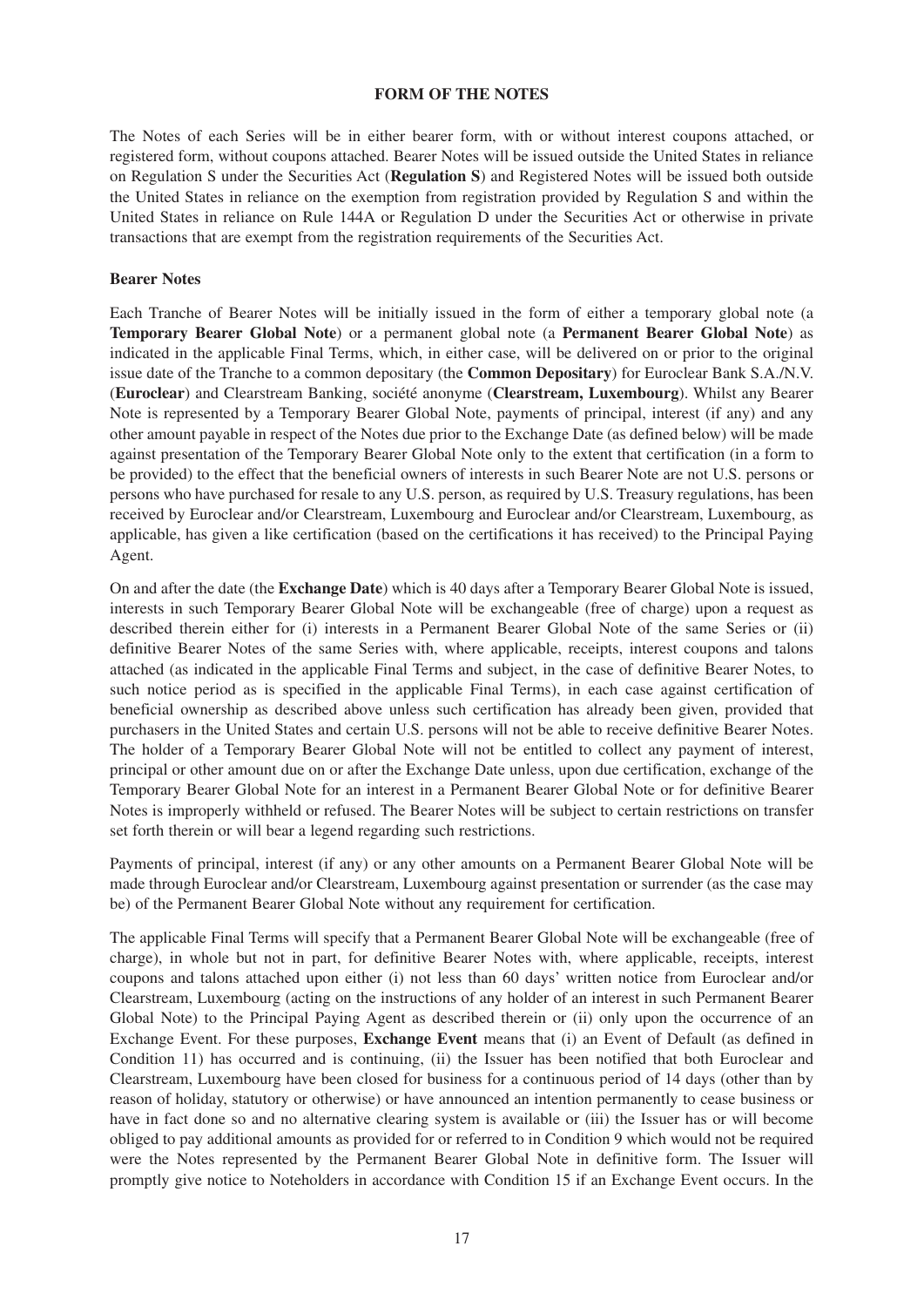event of the occurrence of an Exchange Event, Euroclear and/or Clearstream, Luxembourg (acting on the instructions of any holder of an interest in such Permanent Bearer Global Note) may give notice to the Principal Paying Agent requesting exchange and, in the event of the occurrence of an Exchange Event as described in (iii) above, the Issuer may also give notice to the Principal Paying Agent requesting exchange. Any such exchange shall occur not later than 45 days after the date of receipt of the first relevant notice by the Principal Paying Agent.

The following legend will appear on all Bearer Notes which have an original maturity of 365 days or more and on all receipts and interest coupons relating to such Notes:

''ANY UNITED STATES PERSON WHO HOLDS THIS OBLIGATION WILL BE SUBJECT TO LIMITATIONS UNDER THE UNITED STATES INCOME TAX LAWS, INCLUDING THE LIMITATIONS PROVIDED IN SECTIONS 165(j) AND 1287(a) OF THE INTERNAL REVENUE CODE.''

The sections referred to provide that United States holders, with certain exceptions, will not be entitled to deduct any loss on Bearer Notes, receipts or interest coupons and will not be entitled to capital gains treatment of any gain on any sale, disposition, redemption or payment of principal in respect of such Notes, receipts or interest coupons.

Notes which are represented by a Bearer Global Note will only be transferable in accordance with the rules and procedures for the time being of Euroclear or Clearstream, Luxembourg, as the case may be.

# **Registered Notes**

The Registered Notes of each Tranche offered and sold in reliance on Regulation S, which will be sold to non-U.S. persons outside the United States, will initially be represented by a global note in registered form (a **Regulation S Global Note**) which will be deposited with a custodian for, and registered in the name of a nominee of, DTC for the accounts of Euroclear and Clearstream, Luxembourg. Prior to expiry of the distribution compliance period (as defined in Regulation S) applicable to each Tranche of Notes, beneficial interests in a Regulation S Global Note may not be offered or sold to, or for the account or benefit of, a U.S. person save as otherwise provided in Condition 2 and may not be held otherwise than through Euroclear or Clearstream, Luxembourg and such Regulation S Global Note will bear a legend regarding such restrictions on transfer.

The Registered Notes of each Tranche may only be offered and sold in the United States or to U.S. persons in private transactions (i) to **qualified institutional buyers** within the meaning of Rule 144A under the Securities Act (**QIBs**) or (ii) to **accredited investors** (as defined in Rule 501(a)(1), (2), (3) or (7) under the Securities Act) that are institutions (**Institutional Accredited Investors**) and who execute and deliver an IAI Investment Letter (as defined in the "*Terms and Conditions of the Notes*") in which they agree to purchase the Notes for their own account and not with a view to the distribution thereof. The Registered Notes of each Tranche sold to QIBs will be represented by a global note in registered form (a **Rule 144A Global Note** and, together with a Regulation S Global Note, the **Registered Global Notes**). Registered Global Notes will either (i) be deposited with a custodian for, and registered in the name of a nominee of, the Depository Trust Company (**DTC**) for its own account or for the accounts of Euroclear and Clearstream, Luxembourg or (ii) be deposited with a common depositary for Euroclear and Clearstream, Luxembourg, and registered in the name of a common nominee of, Euroclear and Clearstream, Luxembourg, as specified in the applicable Final Terms.

Persons holding beneficial interests in Registered Global Notes will be entitled or required, as the case may be, under the circumstances described below, to receive physical delivery of definitive Notes in fully registered form.

The Registered Notes of each Tranche sold to Institutional Accredited Investors will be in definitive form, registered in the name of the holder thereof (**Definitive IAI Registered Notes**). Unless otherwise set forth in the applicable Final Terms, Definitive IAI Registered Notes will be issued only in minimum denominations of U.S.\$500,000 and integral multiples of U.S.\$1,000 in excess thereof (or the approximate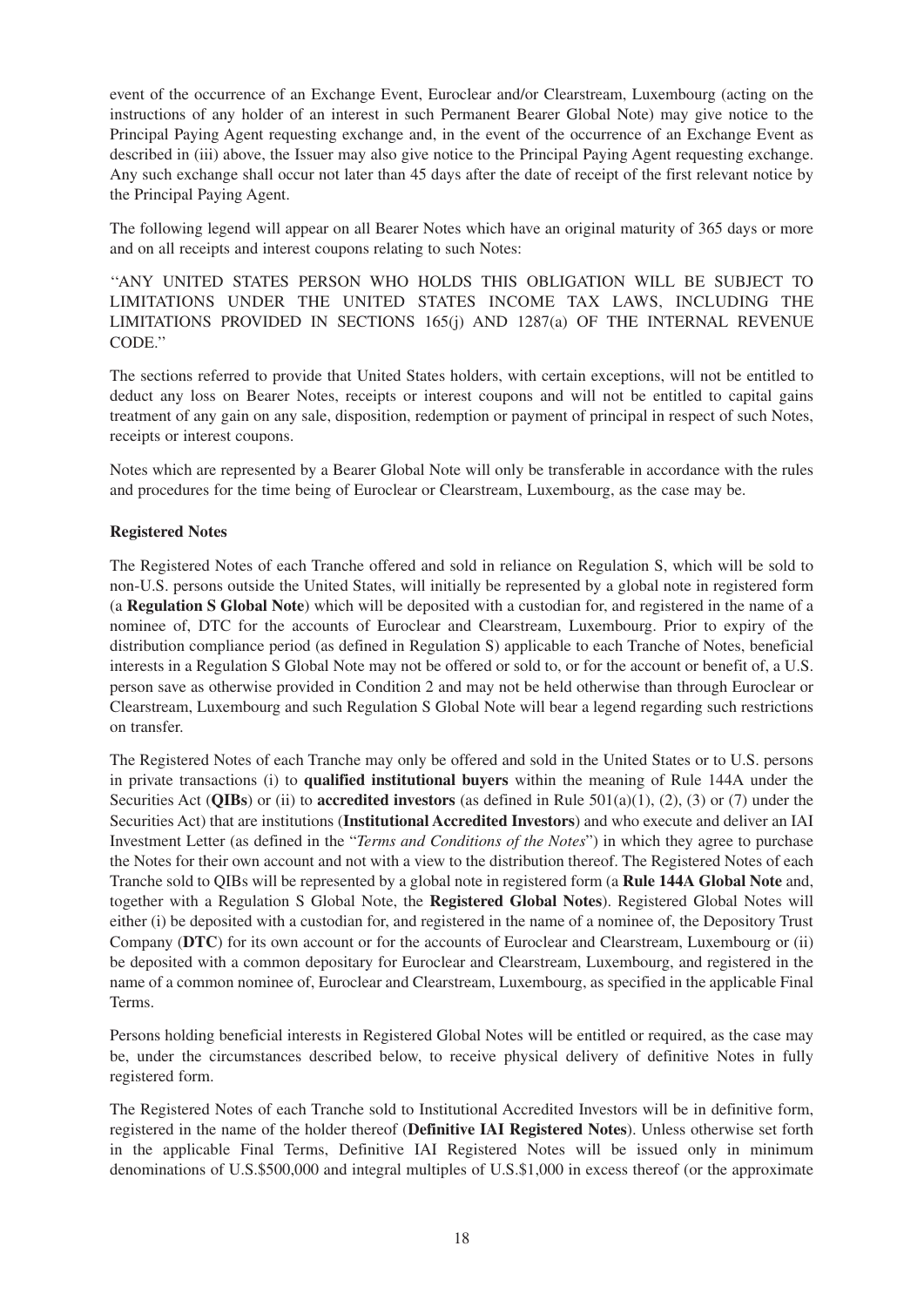equivalents in the applicable Specified Currency). Definitive IAI Registered Notes will be subject to the restrictions on transfer set forth therein and will bear the restrictive legend described under ''*Subscription and Sale and Transfer and Selling Restrictions*''. Institutional Accredited Investors that hold Definitive IAI Registered Notes may not elect to hold such Notes through DTC, Euroclear or Clearstream Luxembourg, but transferees acquiring the Notes in transactions exempt from Securities Act registration pursuant to Regulation S or Rule 144A under the Securities Act (if available) may do so upon satisfaction of the requirements applicable to such transfer as described under ''*Subscription and Sale and Transfer and Selling Restrictions*''. The Registered Global Notes and the Definitive IAI Registered Notes will be subject to certain restrictions on transfer set forth therein and will bear a legend regarding such restrictions.

Payments of principal, interest and any other amount in respect of the Registered Global Notes will, in the absence of provision to the contrary, be made to the person shown on the Register (as defined in Condition 7(d)) as the registered holder of the Registered Global Notes. None of the Issuer, any Paying Agent or the Registrar will have any responsibility or liability for any aspect of the records relating to or payments or deliveries made on account of beneficial ownership interests in the Registered Global Notes or for maintaining, supervising or reviewing any records relating to such beneficial ownership interests.

Payments of principal, interest or any other amount in respect of the Registered Notes in definitive form will, in the absence of provision to the contrary, be made to the persons shown on the Register on the relevant Record Date (as defined in Condition  $7(d)$ ) immediately preceding the due date for payment in the manner provided in that Condition.

Interests in a Registered Global Note will be exchangeable (free of charge), in whole but not in part, for definitive Registered Notes without receipts, interest coupons or talons attached only upon the occurrence of an Exchange Event. For these purposes, **Exchange Event** means that (i) an Event of Default has occurred and is continuing, (ii) in the case of Notes registered in the name of a nominee for DTC, either DTC has notified the Issuer that it is unwilling or unable to continue to act as depositary for the Notes and no alternative clearing system is available or DTC has ceased to constitute a clearing agency registered under the Exchange Act, (iii) in the case of Notes registered in the name of a nominee for a common depositary of Euroclear and Clearstream, Luxembourg, the Issuer has been notified that both Euroclear and Clearstream, Luxembourg have been closed for business for a continuous period of 14 days (other than by reason of holiday, statutory or otherwise) or have announced an intention permanently to cease business or have in fact done so and, in any such case, no alternative clearing system is available or (iv) the Issuer has or will become obliged to pay additional amounts as provided for or referred to in Condition 9 which would not be required were the Notes represented by the Registered Global Note in definitive form. The Issuer will promptly give notice to Noteholders in accordance with Condition 15 if an Exchange Event occurs. In the event of the occurrence of an Exchange Event, DTC, Euroclear and/or Clearstream, Luxembourg (acting on the instructions of any holder of an interest in such Registered Global Note) may give notice to the Registrar requesting exchange and, in the event of the occurrence of an Exchange Event as described above, the Issuer may also give notice to the Registrar requesting exchange. Any such exchange shall occur not later than 10 days after the date of receipt of the first relevant notice by the Registrar.

# **Transfer of Interests**

Interests in a Registered Global Note may, subject to compliance with all applicable restrictions, be transferred to a person who wishes to hold such interest in another Registered Global Note or in the form of a Definitive IAI Registered Note and Definitive IAI Registered Notes may, subject to compliance with all applicable restrictions, be transferred to a person who wishes to hold such Notes in the form of an interest in a Registered Global Note. No beneficial owner of an interest in a Registered Global Note will be able to transfer such interest, except in accordance with the applicable procedures of DTC, Euroclear and Clearstream, Luxembourg, in each case to the extent applicable. **Registered Notes are also subject to the restrictions on transfer set forth therein and will bear a legend regarding such restrictions – see ''***Subscription and Sale and Transfer and Selling Restrictions***''.**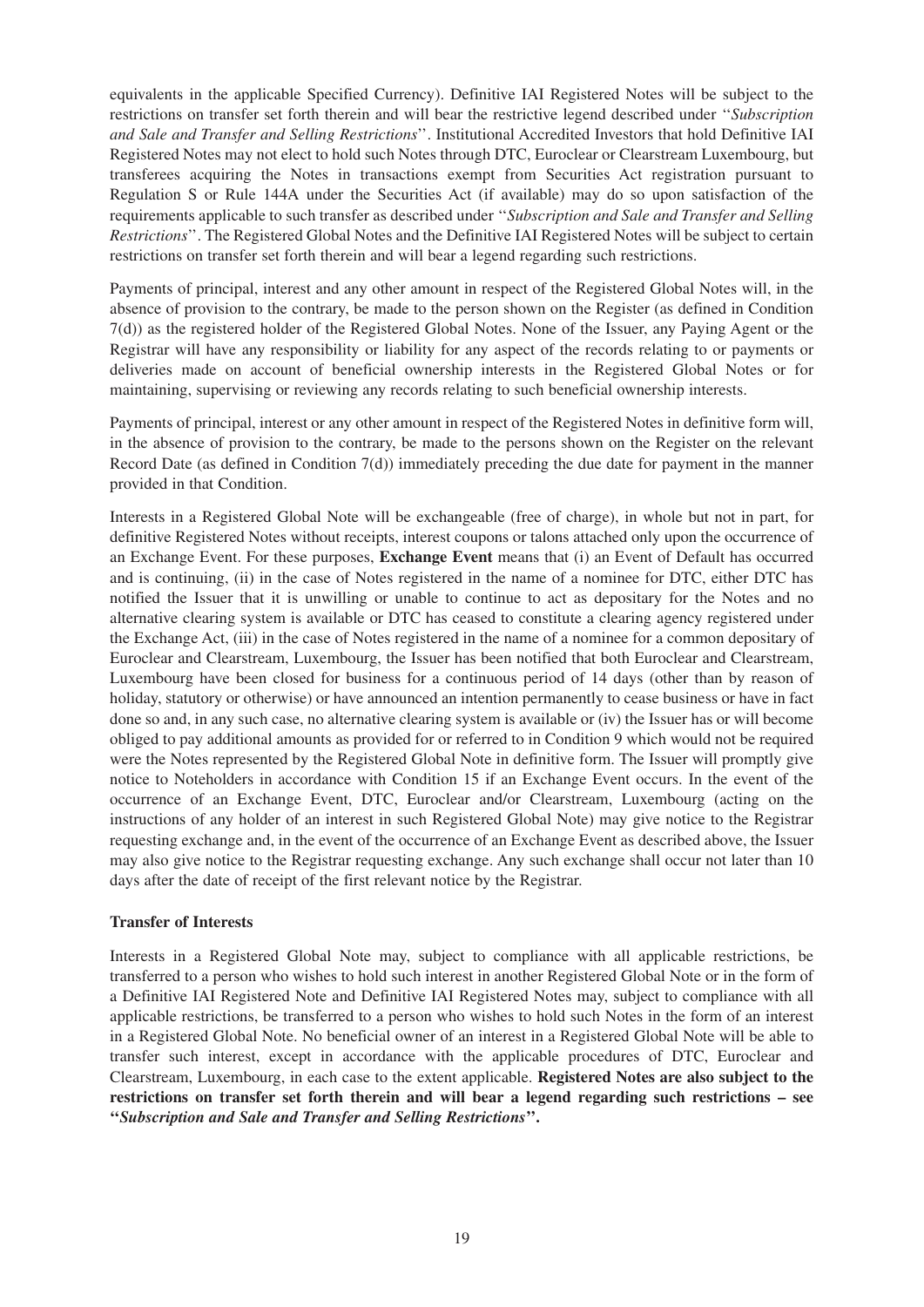# **General**

Pursuant to the Agency Agreement (as defined under ''*Terms and Conditions of the Notes*''), the Principal Paying Agent shall arrange that, where a further Tranche of Notes is issued which is intended to form a single Series with an existing Tranche of Notes, the Notes of such further Tranche shall be assigned a common code and ISIN and, where applicable, a CUSIP and CINS number which are different from the common code, ISIN, CUSIP and CINS assigned to Notes of any other Tranche of the same Series until at least the expiry of the distribution compliance period applicable to the Notes of such Tranche. For so long as any of the Notes is represented by a Global Note held on behalf of Euroclear and/or Clearstream, Luxembourg each person (other than Euroclear or Clearstream, Luxembourg) who is for the time being shown in the records of Euroclear or of Clearstream, Luxembourg as the holder of a particular nominal amount of such Notes (in which regard any certificate or other document issued by Euroclear or Clearstream, Luxembourg as to the nominal amount of such Notes standing to the account of any person shall be conclusive and binding for all purposes save in the case of manifest error) shall be treated by the Issuer and its agents as the holder of such nominal amount of such Notes for all purposes other than with respect to the payment of principal or interest on such nominal amount of such Notes, for which purpose the bearer of the relevant Global Note shall be treated by the Issuer and its agents as the holder of such nominal amount of such Notes in accordance with and subject to the terms of the relevant Global Note and the expressions **Noteholder** and **holder of Notes** and related expressions shall be construed accordingly.

So long as DTC or its nominee is the registered owner or holder of a Registered Global Note, DTC or such nominee, as the case may be, will be considered the sole owner or holder of the Notes represented by such Registered Global Note for all purposes under the Agency Agreement and such Notes except to the extent that in accordance with DTC's published rules and procedures any ownership rights may be exercised by its participants or beneficial owners through participants.

Any reference herein to Euroclear and/or Clearstream, Luxembourg and/or DTC shall, whenever the context so permits, be deemed to include a reference to any additional or alternative clearing system specified in the applicable Final Terms.

A Note may be accelerated by the holder thereof in certain circumstances and in the manner described in Condition 11. In such circumstances, where any Note is still represented by a Global Note and the Global Note (or any part thereof) has become due and repayable in accordance with the Terms and Conditions of such Notes and payment in full of the amount due has not been made in accordance with the provisions of the Global Note then, unless within the period of seven days commencing on the relevant due date payment in full of the amount due in respect of the Global Note is received by the bearer or the registered holder, as the case may be, in accordance with the provisions of the Global Note, the Global Note will become void at 8.00 p.m. (London time) on such day. At the same time, holders of interests in such Global Note credited to their accounts with Euroclear and/or Clearstream, Luxembourg and/or DTC, as the case may be, will become entitled to proceed directly against the Issuer on the basis of statements of account provided by Euroclear, Clearstream, Luxembourg and DTC on and subject to the terms of a deed of covenant (the **Deed of Covenant**) dated 7 October 2011 and executed by the Issuer. In addition, holders of interests in such Global Note credited to their accounts with DTC may require DTC to deliver Definitive Notes in registered form in exchange for their interest in such Global Note in accordance with DTC's standard operating procedures.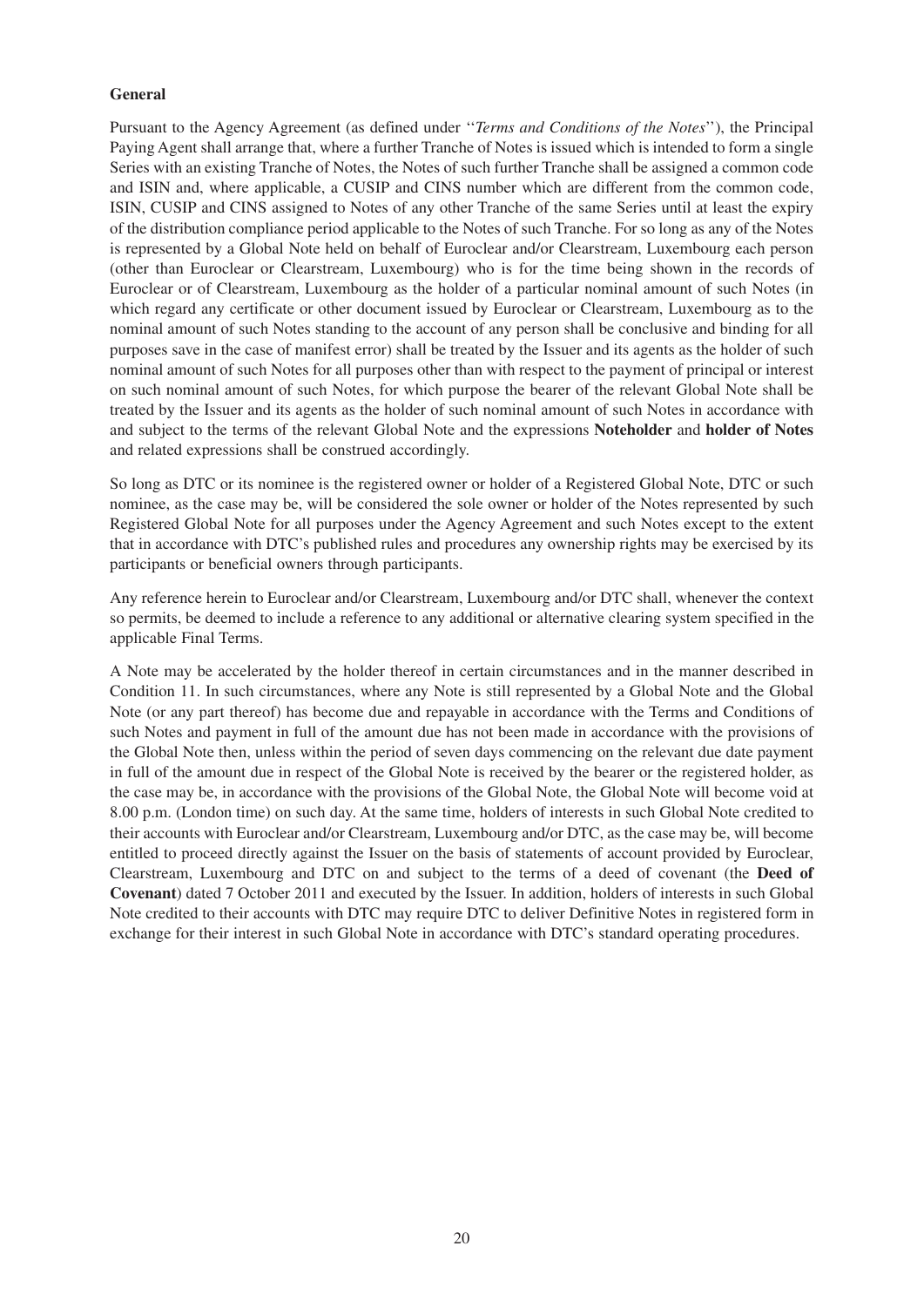#### **APPLICABLE FINAL TERMS**

*Set out below is the form of Final Terms which will be completed for each Tranche of Notes issued under the Programme.*

[Date]

#### **SWEDISH MATCH AB (publ)**

# **Issue of [***Aggregate Nominal Amount of Tranche***] [***Title of Notes***] under the €1,250,000,000 Global Medium Term Note Programme**

# **PART A – CONTRACTUAL TERMS**

Terms used herein shall be deemed to be delivered as such for the purpose of the Conditions set forth in the Offering Circular dated 7 October 2011 which constitutes a base prospectus for the purposes of Directive 2003/71/EC (the **Prospectus Directive**). This document constitutes the Final Terms of the Notes described herein for the purposes of Article 5.4 of the Prospectus Directive and must be read in conjunction with the Offering Circular. Full information on the Issuer and the offer of the Notes is only available on the basis of the combination of these Final Terms and the Offering Circular. Copies of the Offering Circular may be obtained from the registered office of the Issuer and the specified office of the Paying Agent for the time being in London. In addition, copies of the Offering Circular will be available at the website of the Regulatory News Service operated by the London Stock Exchange.

[*The following alternative language applies if the first tranche of an issue which is being increased was issued under an Offering Circular with an earlier date.*

Terms used herein shall be deemed to be defined as such for the purpose of the Conditions (the **Conditions**) set forth in the Offering Circular dated [*original date*] which are incorporated by reference in the Offering Circular dated 7 October 2011 and are attached hereto. This document constitutes the Final Terms of the Notes described herein for the purposes of Article 5.4 of Directive 2003/71/EC (the **Prospectus Directive**) and must be read in conjunction with the Offering Circular dated 7 October 2011 which constitutes a base prospectus for the purposes of the Prospectus Directive. Full information on the Issuer and the offer of the Notes is only available on the basis of the combination of these Final Terms and the Offering Circular dated 7 October 2011. Copies of such Offering Circular are available for viewing at, and copies may be obtained from, the registered office of the Issuer and the specified office of the Paying Agent for the time being in London. In addition, copies of the Offering Circular will be available at the website of the Regulatory News Service operated by the London Stock Exchange.]

[*Include whichever of the following apply or specify as ''Not Applicable'' (N/A). Note that the numbering should remain as set out below, even if ''Not Applicable'' is indicated for individual paragraphs or subparagraphs. Italics denote directions for completing the Final Terms.*]

[*When adding any other final terms or information consideration should be given as to whether such terms or information constitute "significant new factors" and consequently trigger the need for a supplement to the Offering Circular under Article 16 of the Prospectus Directive.*]

[*If the Notes have a maturity of less than one year from the date of their issue, the minimum denomination may need to be £100,000 or its equivalent in any other currency.*]

|    | Issuer: |                 | Swedish Match AB (publ)                                                                                                    |
|----|---------|-----------------|----------------------------------------------------------------------------------------------------------------------------|
| 2. | (1)     | Series Number:  |                                                                                                                            |
|    | (i)     | Tranche Number: | (If fungible with an existing Series, details of<br>that Series, including the date on which the<br>Notes become fungible) |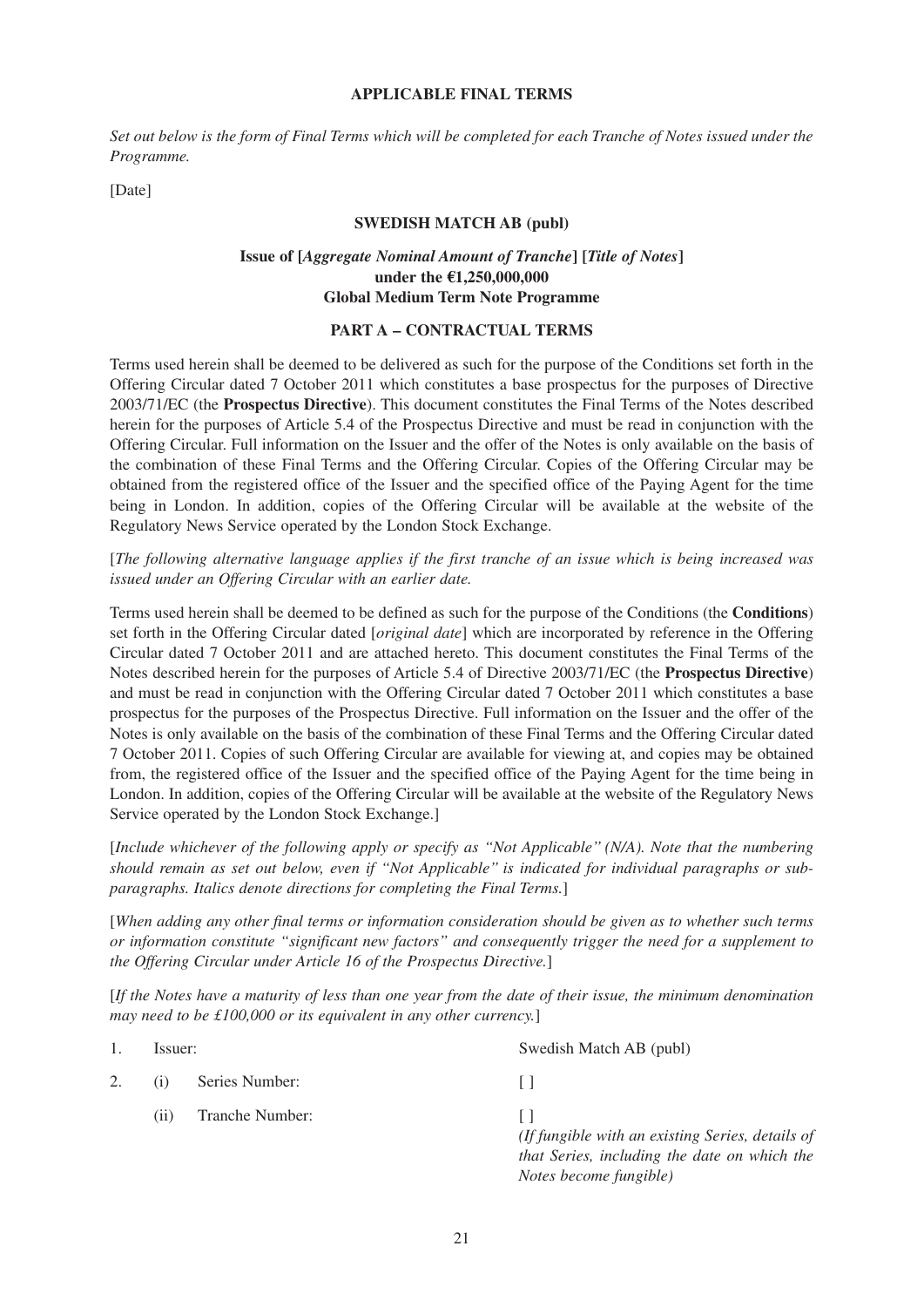| Specified Currency or Currencies:<br>$\mathfrak{I}.$ |  |  |  |
|------------------------------------------------------|--|--|--|
|------------------------------------------------------|--|--|--|

4. Aggregate Nominal Amount:

– Tranche: [ ]

- Series: [ ]
- 
- 6. (a) Specified Denominations: [ ] *(in the case of Registered Notes, this means the minimum integral amount in which transfers can be made)*

(b) Calculation Amount: [ ]

- 7. (i) Issue Date: [ ]
	- (ii) Interest Commencement Date: [*specify*/Issue Date/Not Applicable]
- 
- 
- 
- 

5. Issue Price of Tranche: [ ] per cent. of the Aggregate Nominal Amount [plus accrued interest from [*insert date*]] (*in the case of fungible issues only, if applicable*)

(*Note – where Bearer Notes and multiple denominations above €100,000 or equivalent are being used the following sample wording should be followed:*

*"€100,000 and integral multiples of €1,000 in excess thereof up to and including €199,000. No Notes in definitive form will be issued with a denomination above €199,000."*)

*(N.B. If an issue of Notes is (i) NOT admitted to trading on an European Economic Area exchange; and (ii) only offered in the European Economic Area in circumstances where a prospectus is not required to be published under the Prospectus Directive the €100,000 minimum denomination is not required.)*

(*If only one Specified Denomination, insert the Specified Denomination.*

*If more than one Specified Denomination, insert the highest common factor. Note: There must be a common factor in the case of two or more Specified Denominations.*)

(*N.B. An Interest Commencement Date will not be relevant for certain Notes, for example Zero Coupon Notes.*)

8. Maturity Date: [*Fixed rate – specify date/Floating rate* – Interest Payment Date falling in or nearest to [*specify month and year*]]

9. Interest Basis: [[] per cent. Fixed Rate] [[LIBOR/EURIBOR] +/- [ ] per cent. Floating Rate] [Zero Coupon] [Dual Currency Interest] [Index Linked Interest] [*specify other*]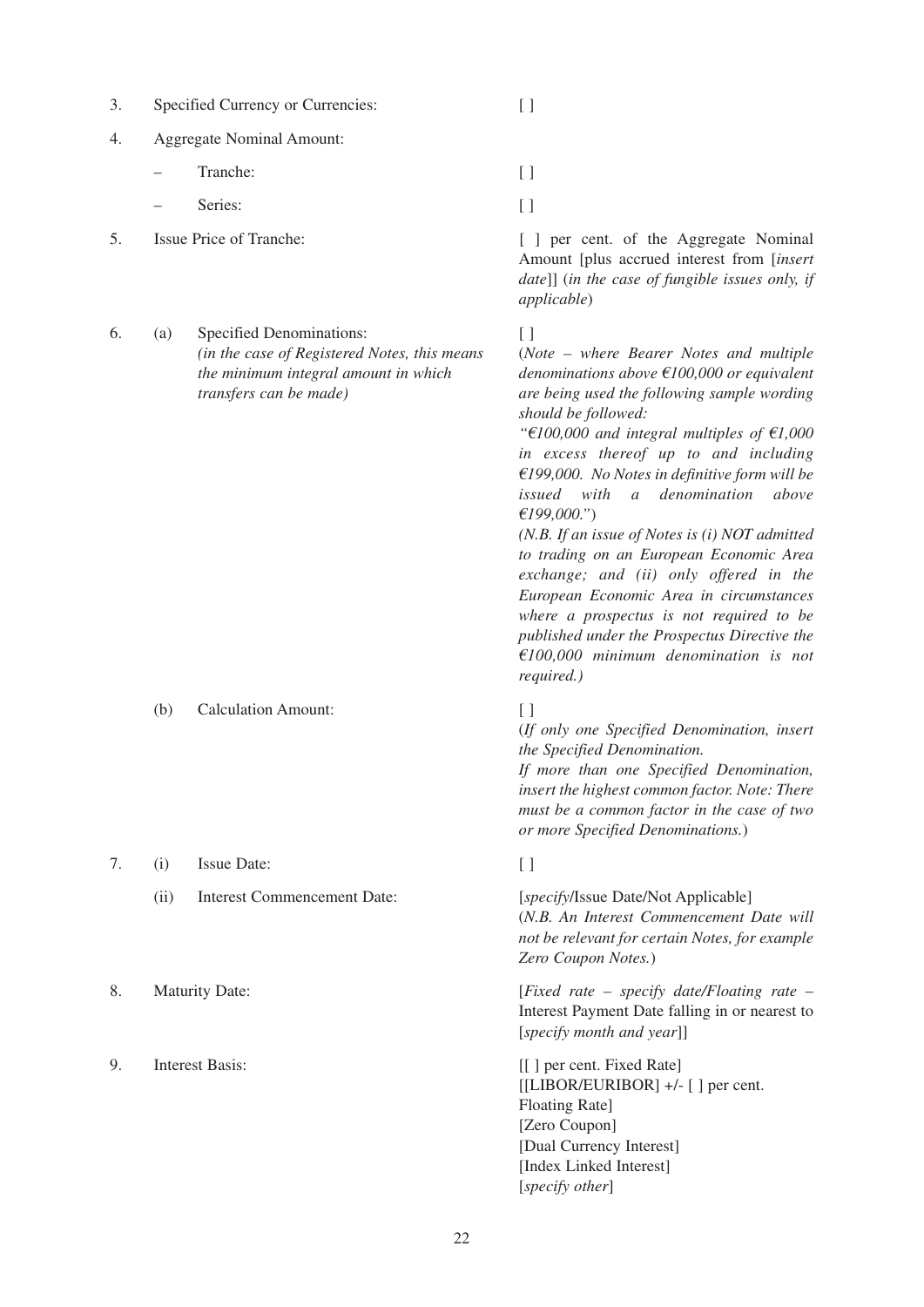|     |        |                                                                     | (further particulars specified below)                                                                                                                                                                                                                                                                                                                                                                                 |
|-----|--------|---------------------------------------------------------------------|-----------------------------------------------------------------------------------------------------------------------------------------------------------------------------------------------------------------------------------------------------------------------------------------------------------------------------------------------------------------------------------------------------------------------|
| 10. |        | Redemption/Payment Basis:                                           | [Redemption at par]<br>[Dual Currency Redemption]<br>[Index Linked Redemption]<br>[Partly Paid]<br>[Instalment]<br>[specify other]<br>(N.B. If the Final Redemption Amount is<br>other than 100 per cent. of the nominal value<br>the Notes will be derivative securities for the<br>purposes of the Prospectus Directive and the<br>requirements of Annex XII to the Prospectus<br>Directive Regulation will apply.) |
| 11. | Basis: | Change of Interest Basis or Redemption/ Payment                     | [Specify details of any provision for change<br>of Notes into another Interest Basis or<br>Redemption/ Payment Basis]                                                                                                                                                                                                                                                                                                 |
| 12. |        | Put/Call Options:                                                   | [Investor Put]<br>[Issuer Call]<br>[(further particulars specified below)]                                                                                                                                                                                                                                                                                                                                            |
| 13. |        | Status of the Notes:                                                | Senior                                                                                                                                                                                                                                                                                                                                                                                                                |
| 14. |        | Method of distribution:                                             | [Syndicated/Non-syndicated]                                                                                                                                                                                                                                                                                                                                                                                           |
|     |        | PROVISIONS RELATING TO INTEREST (IF ANY) PAYABLE                    |                                                                                                                                                                                                                                                                                                                                                                                                                       |
| 15. |        | <b>Fixed Rate Note Provisions</b>                                   | [Applicable/Not Applicable]<br>(If not applicable, delete the remaining sub-<br>paragraphs of this paragraph)                                                                                                                                                                                                                                                                                                         |
|     | (i)    | Rate(s) of Interest:                                                | [ ] per cent. per annum [payable [annually/<br>semi-annually/quarterly/other (specify)] in<br>arrear]                                                                                                                                                                                                                                                                                                                 |
|     |        |                                                                     | (If payable other than annually, consider<br>amending Condition 6)                                                                                                                                                                                                                                                                                                                                                    |
|     | (ii)   | Interest Payment Date(s):                                           | [[ ] in each year up to and including the<br>Maturity Date] [specify other]<br>(NB: This will need to be amended in the case<br>of long or short coupons)                                                                                                                                                                                                                                                             |
|     | (iii)  | Fixed Coupon Amount(s):<br>(Applicable to Notes in definitive form) | [ ] per Calculation Amount                                                                                                                                                                                                                                                                                                                                                                                            |
|     |        |                                                                     |                                                                                                                                                                                                                                                                                                                                                                                                                       |

- (iv) Broken Amount(s): [ ] per Calculation Amount, payable on the Broken Amount(s): (*Applicable to Notes in definitive form*)
- 
- (vi) Determination Date(s): [ ] in each year

Interest Payment Date falling [in/on] [ ] (v) Day Count Fraction: [30/360 *or* Actual/Actual (ICMA) *or specify*

> (*Insert regular interest payment dates, ignoring issue date or maturity date in the case of a long or short first or last coupon.*

*other*]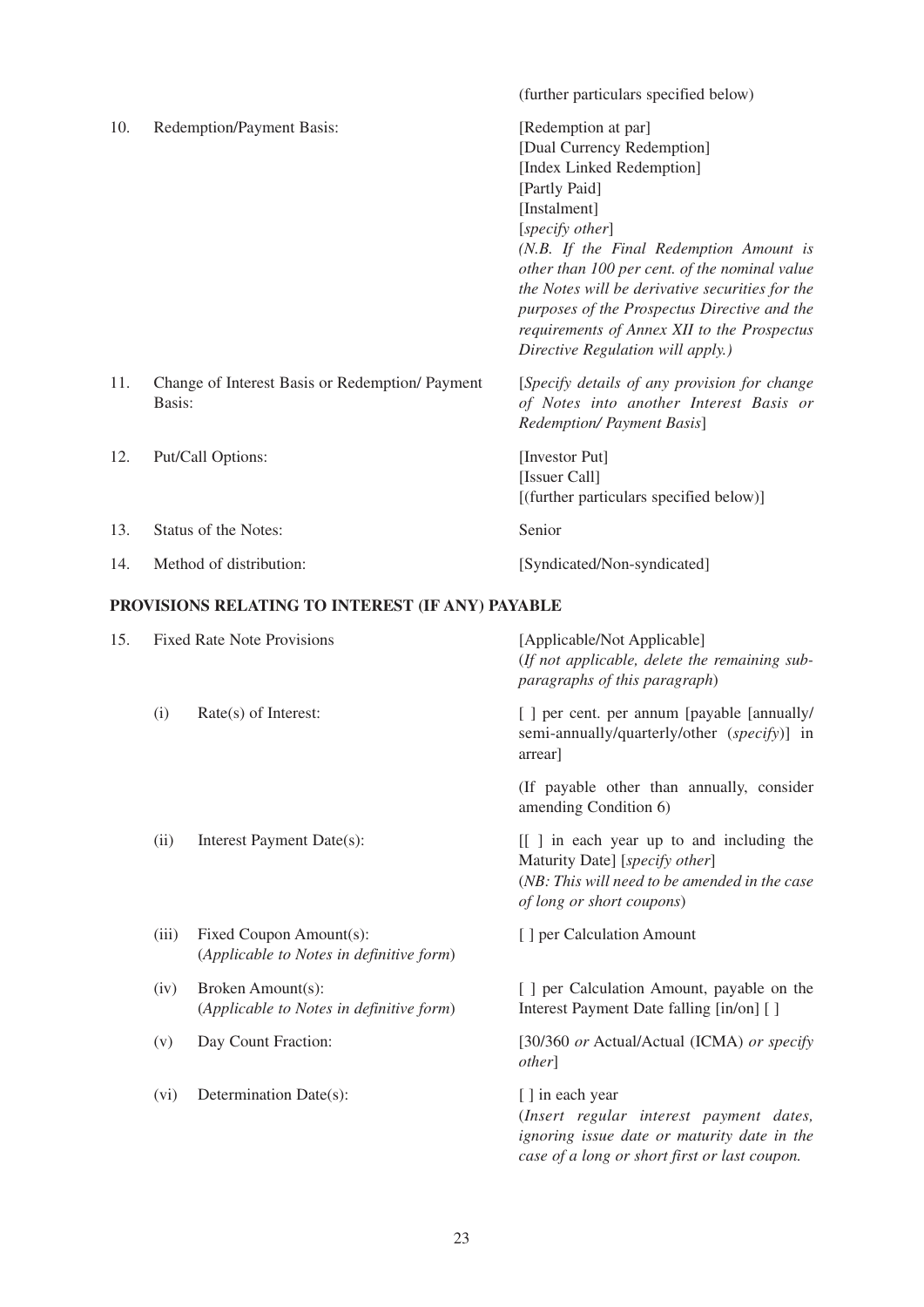|     |       |                                                                                                      | NB: This will need to be amended in the case<br>of regular interest payment dates which are<br>not of equal duration.<br>NB: Only relevant where Day Count Fraction<br>is Actual/Actual (ICMA))                                                                                                                                   |
|-----|-------|------------------------------------------------------------------------------------------------------|-----------------------------------------------------------------------------------------------------------------------------------------------------------------------------------------------------------------------------------------------------------------------------------------------------------------------------------|
|     | (vii) | Other terms relating to the method of<br>calculating interest for Fixed Rate Notes:                  | [None/Give details]                                                                                                                                                                                                                                                                                                               |
| 16. |       | <b>Floating Rate Note Provisions</b>                                                                 | [Applicable/Not Applicable]<br>(If not applicable, delete the remaining sub-<br>paragraphs of this paragraph)                                                                                                                                                                                                                     |
|     | (i)   | Specified Period(s)/Specified Interest<br><b>Payment Dates:</b>                                      | $[ \ ]$                                                                                                                                                                                                                                                                                                                           |
|     | (ii)  | <b>Business Day Convention:</b>                                                                      | [Floating Rate Convention/Following<br><b>Business Day Convention/Modified</b><br>Following Business Day Convention/<br>Preceding Business Day Convention/<br>[specify other]]                                                                                                                                                    |
|     | (iii) | Additional Business Centre(s):                                                                       | $[ \ ]$                                                                                                                                                                                                                                                                                                                           |
|     | (iv)  | Manner in which the Rate of Interest and<br>Interest Amount is to be determined:                     | [Screen Rate Determination/ISDA<br>Determination/specify other]                                                                                                                                                                                                                                                                   |
|     | (v)   | Party responsible for calculating the Rate of<br>Interest and Interest Amount (if not the<br>Agent): | $[ \ ]$                                                                                                                                                                                                                                                                                                                           |
|     | (vi)  | Screen Rate Determination:                                                                           |                                                                                                                                                                                                                                                                                                                                   |
|     |       | - Reference Rate:                                                                                    | $[$<br>(Either LIBOR, EURIBOR or other, although<br>additional information is required if other $-$<br>including fallback provisions in the Agency<br>Agreement)                                                                                                                                                                  |
|     |       | $-$ Interest Determination Date(s)                                                                   | $[ \ ]$<br>(Second London business day prior to the<br>start of each Interest Period if LIBOR (other<br>than Sterling or euro LIBOR), first day of<br>each Interest Period if Sterling LIBOR and<br>the second day on which the TARGET2<br>System is open prior to the start of each<br>Interest Period if EURIBOR or euro LIBOR) |
|     |       | - Relevant Screen Page:                                                                              | $[ \ ]$<br>(In the case of EURIBOR, if not Reuters<br>EURIBOR01 ensure it is a page which shows<br>a composite rate or amend the fallback<br>provisions appropriately)                                                                                                                                                            |
|     | (vii) | ISDA Determination:                                                                                  |                                                                                                                                                                                                                                                                                                                                   |
|     |       | - Floating Rate Option:                                                                              | $[ \ ]$                                                                                                                                                                                                                                                                                                                           |
|     |       | - Designated Maturity:                                                                               | $\left[ \ \right]$                                                                                                                                                                                                                                                                                                                |
|     |       |                                                                                                      |                                                                                                                                                                                                                                                                                                                                   |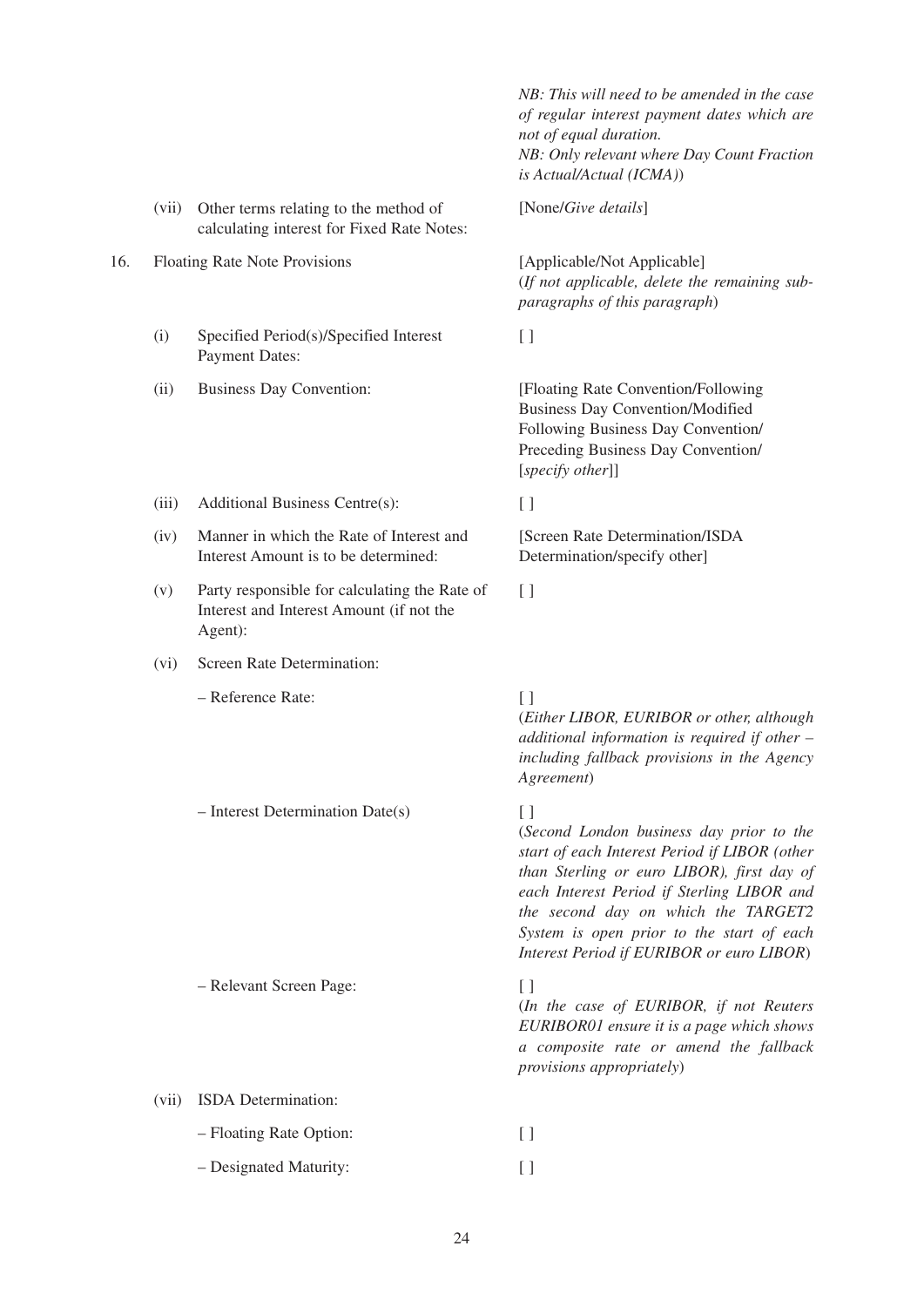|     |        | - Reset Date:                                                                                                                                                                                       | $\left[ \ \right]$                                                                                                                                                                                                                                                                                                                                                                               |
|-----|--------|-----------------------------------------------------------------------------------------------------------------------------------------------------------------------------------------------------|--------------------------------------------------------------------------------------------------------------------------------------------------------------------------------------------------------------------------------------------------------------------------------------------------------------------------------------------------------------------------------------------------|
|     | (viii) | $Margin(s)$ :                                                                                                                                                                                       | $[+/$ ] [] per cent. per annum                                                                                                                                                                                                                                                                                                                                                                   |
|     | (ix)   | Minimum Rate of Interest:                                                                                                                                                                           | [ ] per cent. per annum                                                                                                                                                                                                                                                                                                                                                                          |
|     | (x)    | Maximum Rate of Interest:                                                                                                                                                                           | [ ] per cent. per annum                                                                                                                                                                                                                                                                                                                                                                          |
|     | (xi)   | Day Count Fraction:                                                                                                                                                                                 | [Actual/Actual (ISDA)<br>Actual/365 (Fixed)<br>Actual/365 (Sterling)<br>Actual/360<br>30/360<br>30E/360<br>30E/360 (ISDA)<br>Other]<br>(See Condition 6 for alternatives)                                                                                                                                                                                                                        |
|     | (xii)  | Fall back provisions, rounding provisions<br>and any other terms relating to the method of<br>calculating interest on Floating Rate Notes, if<br>different from those set out in the<br>Conditions: | $[ \ ]$                                                                                                                                                                                                                                                                                                                                                                                          |
| 17. |        | Zero Coupon Note Provisions                                                                                                                                                                         | [Applicable/Not Applicable]<br>(If not applicable, delete the remaining sub-<br>paragraphs of this paragraph)                                                                                                                                                                                                                                                                                    |
|     | (i)    | Accrual Yield:                                                                                                                                                                                      | [ ] per cent. per annum                                                                                                                                                                                                                                                                                                                                                                          |
|     | (ii)   | Reference Price:                                                                                                                                                                                    | $[ \ ]$                                                                                                                                                                                                                                                                                                                                                                                          |
|     | (iii)  | Any other formula/basis of determining<br>amount payable:                                                                                                                                           | $[ \ ]$                                                                                                                                                                                                                                                                                                                                                                                          |
|     | (iv)   | Day Count Fraction in relation to Early<br>Redemption Amounts and late payment:                                                                                                                     | [Conditions 8(e)(iii) and 8(j) apply/specify<br><i>other</i>                                                                                                                                                                                                                                                                                                                                     |
| 18. |        | Index Linked Interest Note Provisions                                                                                                                                                               | [Applicable/Not Applicable]<br>(If not applicable, delete the remaining sub-<br>paragraphs of this paragraph)<br>(N.B. If the Final Redemption Amount is<br>other than 100 per cent. of the nominal value<br>the Notes will be derivative securities for the<br>purposes of the Prospectus Directive and the<br>requirements of Annex XII of the Prospectus<br>Directive Regulation will apply.) |
|     | (i)    | Index/Formula:                                                                                                                                                                                      | [give or annex details]                                                                                                                                                                                                                                                                                                                                                                          |
|     | (ii)   | <b>Calculation Agent:</b>                                                                                                                                                                           | [give name (and if the Notes are derivative<br>securities to which Annex XII of the<br>Prospectus Directive Regulation applies,<br>address)]                                                                                                                                                                                                                                                     |
|     | (iii)  | Party responsible for calculating Rate of<br>Interest (if not the Calculation Agent) and<br>Interest Amount (if not the Agent):                                                                     | $[ \ ]$                                                                                                                                                                                                                                                                                                                                                                                          |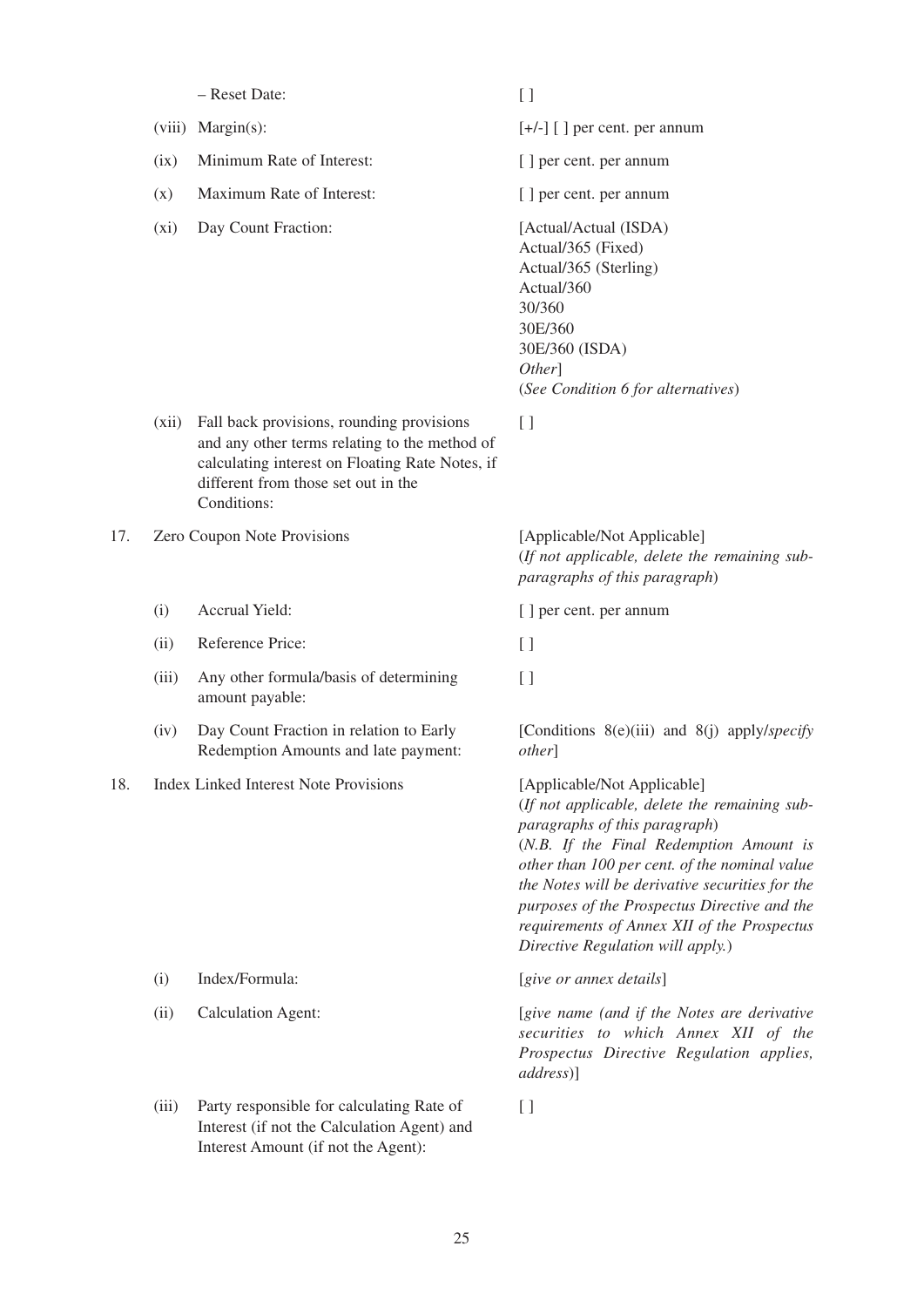|     | (iv)   | Provisions for determining coupon where<br>calculation by reference to Index and/or<br>Formula is impossible or impracticable: | [need to include a description of market<br>disruption or settlement disruption events<br>and adjustment provisions]                                                                                                                                                                                                                                                                             |
|-----|--------|--------------------------------------------------------------------------------------------------------------------------------|--------------------------------------------------------------------------------------------------------------------------------------------------------------------------------------------------------------------------------------------------------------------------------------------------------------------------------------------------------------------------------------------------|
|     | (v)    | Specified Period(s)/Specified Interest<br><b>Payment Dates:</b>                                                                | $[ \ ]$                                                                                                                                                                                                                                                                                                                                                                                          |
|     | (vi)   | <b>Business Day Convention:</b>                                                                                                | [Floating Rate Convention/Following<br><b>Business Day Convention/Modified</b><br>Following Business Day<br><b>Convention/Preceding Business Day</b><br>Convention/specify other]                                                                                                                                                                                                                |
|     | (vii)  | Additional Business Centre(s):                                                                                                 | $\left[ \ \right]$                                                                                                                                                                                                                                                                                                                                                                               |
|     | (viii) | Minimum Rate of Interest:                                                                                                      | [ ] per cent. per annum                                                                                                                                                                                                                                                                                                                                                                          |
|     | (ix)   | Maximum Rate of Interest:                                                                                                      | [ ] per cent. per annum                                                                                                                                                                                                                                                                                                                                                                          |
|     | (x)    | Day Count Fraction:                                                                                                            | $[ \ ]$                                                                                                                                                                                                                                                                                                                                                                                          |
| 19. |        | Dual Currency Interest Note Provisions                                                                                         | [Applicable/Not Applicable]<br>(If not applicable, delete the remaining sub-<br>paragraphs of this paragraph)<br>(N.B. If the Final Redemption Amount is<br>other than 100 per cent. of the nominal value<br>the Notes will be derivative securities for the<br>purposes of the Prospectus Directive and the<br>requirements of Annex XII of the Prospectus<br>Directive Regulation will apply.) |
|     | (i)    | Rate of Exchange/method of calculating<br>Rate of Exchange:                                                                    | [give or annex details]                                                                                                                                                                                                                                                                                                                                                                          |
|     | (ii)   | Party, if any, responsible for calculating<br>the principal and/or interest due (if not<br>the Agent):                         | $[ \ ]$                                                                                                                                                                                                                                                                                                                                                                                          |
|     | (iii)  | Provisions applicable where calculation<br>by reference to Rate of Exchange<br>impossible or impracticable:                    | [need to include a description of market<br>disruption or settlement disruption events<br>and adjustment provisions]                                                                                                                                                                                                                                                                             |

(iv) Person at whose option Specified [ ] Currency(ies) is/are payable:

# **PROVISIONS RELATING TO REDEMPTION**

- - (i) Optional Redemption Date(s): [ ]
	- Optional Redemption Amount of each Note and method, if any, of calculation of such amount(s):
	- (iii) If redeemable in part:

20. Issuer Call [Applicable/Not Applicable] (*If not applicable, delete the remaining subparagraphs of this paragraph*)

(ii) Optional Redemption Amount of each [[ ] per Calculation Amount/*specify other*/ see Appendix]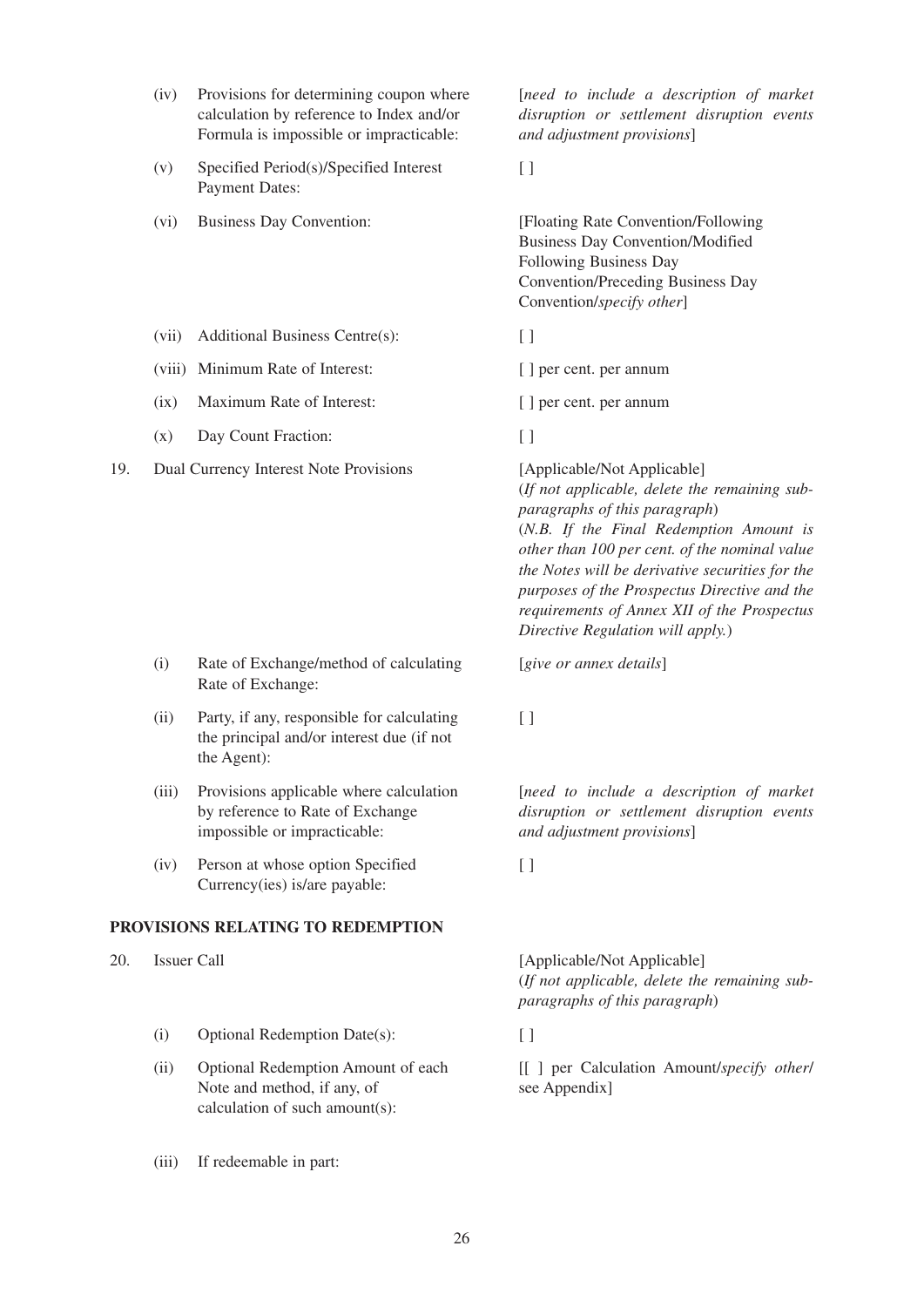- (a) Minimum Redemption Amount: [ ]
- (b) Maximum Redemption Amount: [ ]
- (iv) Notice period (if other than as set out [ ] in the Conditions):

- (i) Optional Redemption Date(s):
- (ii) Optional Redemption Amount and **Figure 2** [[ ] per Calculation Amount/*specify other*/ Optional Redemption Amount and method, if any, of calculation of such amount(s):
- (iii) Notice period (if other than as set out [ ] in the Conditions):

22. Final Redemption Amount of each Note: [[ ] per Calculation Amount/*specify other*/see

Early Redemption Amount of each Note payable on redemption for taxation reasons or on event of default and/or the method of calculating the same (if required or if different from that set out in Condition 8(e)):

*(N.B. If setting notice periods which are different to those provided in the Conditions, the Issuer is advised to consider the practicalities of distribution of information through intermediaries, for example, clearing systems and custodians, as well as any other notice requirements which may apply, for example, as between the Issuer and the Principal Paying Agent)*

21. Investor Put: [Applicable/Not Applicable]

(*If not applicable, delete the remaining subparagraphs of this paragraph*)

see Appendix]

*(N.B. If setting notice periods which are different to those provided in the Conditions, the Issuer is advised to consider the practicalities of distribution of information through intermediaries, for example, clearing systems and custodians, as well as any other notice requirements which may apply, for example, as between the Issuer and the Principal Paying Agent)*

Appendix]

*(N.B. If the Final Redemption Amount is other than 100 per cent. of the nominal value the Notes will be derivative securities for the purposes of the Prospectus Directive and the requirements of Annex XII to the Prospectus Directive Regulation will apply.)*

23. Early Redemption Amount of each Note [[] per Calculation Amount/*specify other/see* Appendix]

#### **GENERAL PROVISIONS APPLICABLE TO THE NOTES**

24. Form of Notes: [Bearer Notes: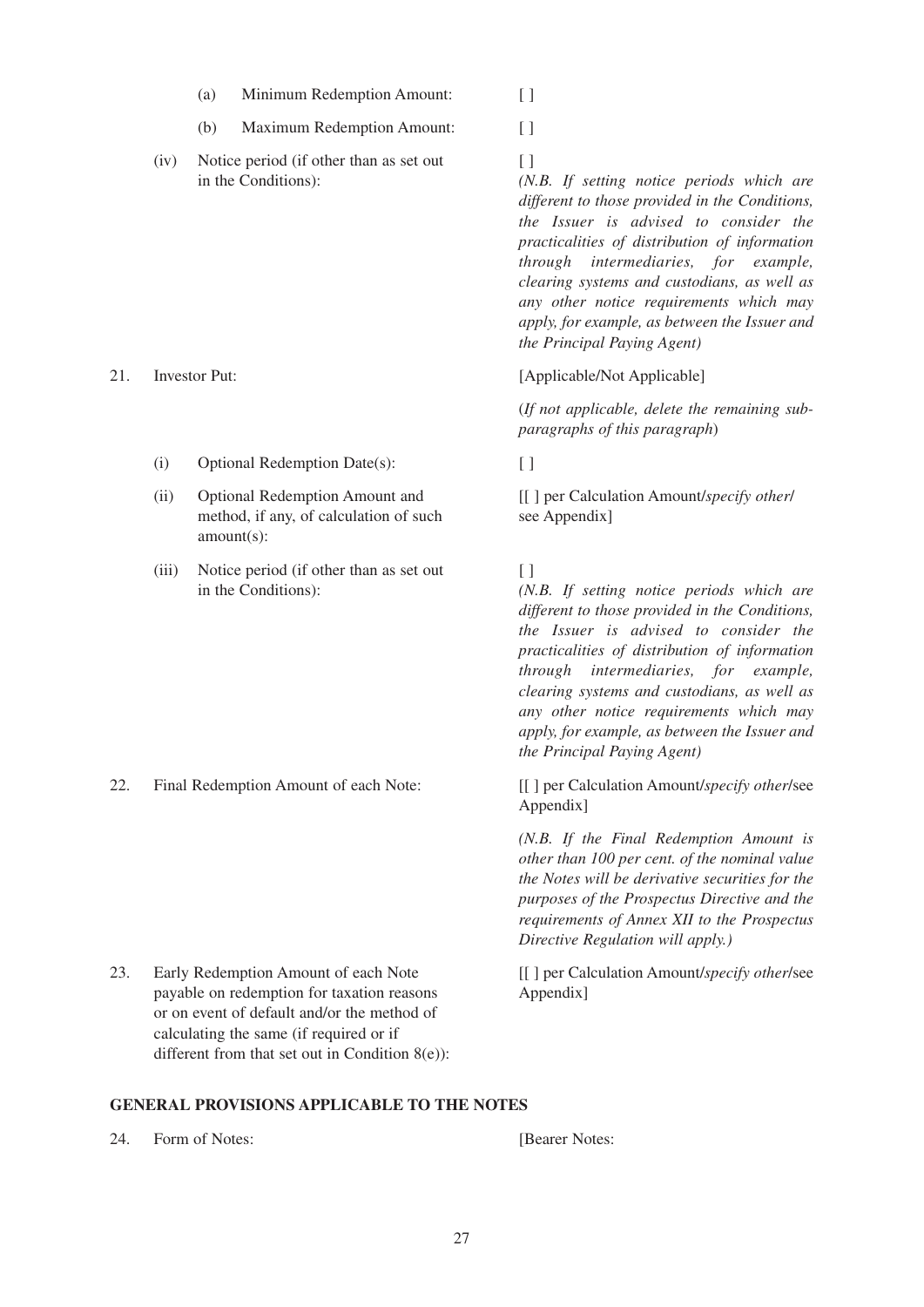[Temporary Global Note exchangeable for a Permanent Global Note which is exchangeable for Definitive Notes [on 60 days' notice given at any time/only upon an Exchange Event].]

[Temporary Global Note exchangeable for Definitive Notes on and after the Exchange Date.]

[Permanent Global Note exchangeable for Definitive Notes [on 60 days' notice given at any time/only upon an Exchange Event]]

[Registered Notes:

Regulation S Global Note (U.S.\$[ ] nominal amount) registered in the name of a nominee for [DTC/a common depositary for Euroclear and Clearstream, Luxembourg]/Rule 144A Global Note (U.S.\$[ ] nominal amount) registered in the name of a nominee for [DTC/a common depositary for Euroclear and Clearstream, Luxembourg]/Definitive IAI Registered Notes *(In the case of an issue with more than one Global Note or a combination of one or more Global Notes and Definitive IAI Notes, specify the nominal amounts of each Global Note and, if applicable, the aggregate nominal amount of all Definitive IAI Notes if such information is available)*]

*(Ensure that this is consistent with the wording in the "Form of the Notes" section in the Offering Circular and the Notes themselves. N.B. The exchange upon notice/at any time options should not be expressed to be applicable if the Specified Denomination of the Notes in paragraph 6 includes language substantially to the following effect: "[€100,000] and integral multiples of [€1,000] in excess thereof up to and including [€199,000]". Furthermore, such Specified Denomination construction is not permitted in relation to any issue of Notes which is to be represented by a Temporary Global Note exchangeable for Definitive Notes.)*

[*Notes shall not be physically delivered in Belgium, except to a clearing system, a depository or other institution for the purpose of their immobilisation in accordance with article 4 of the Belgian Law of 14 December 2005.*]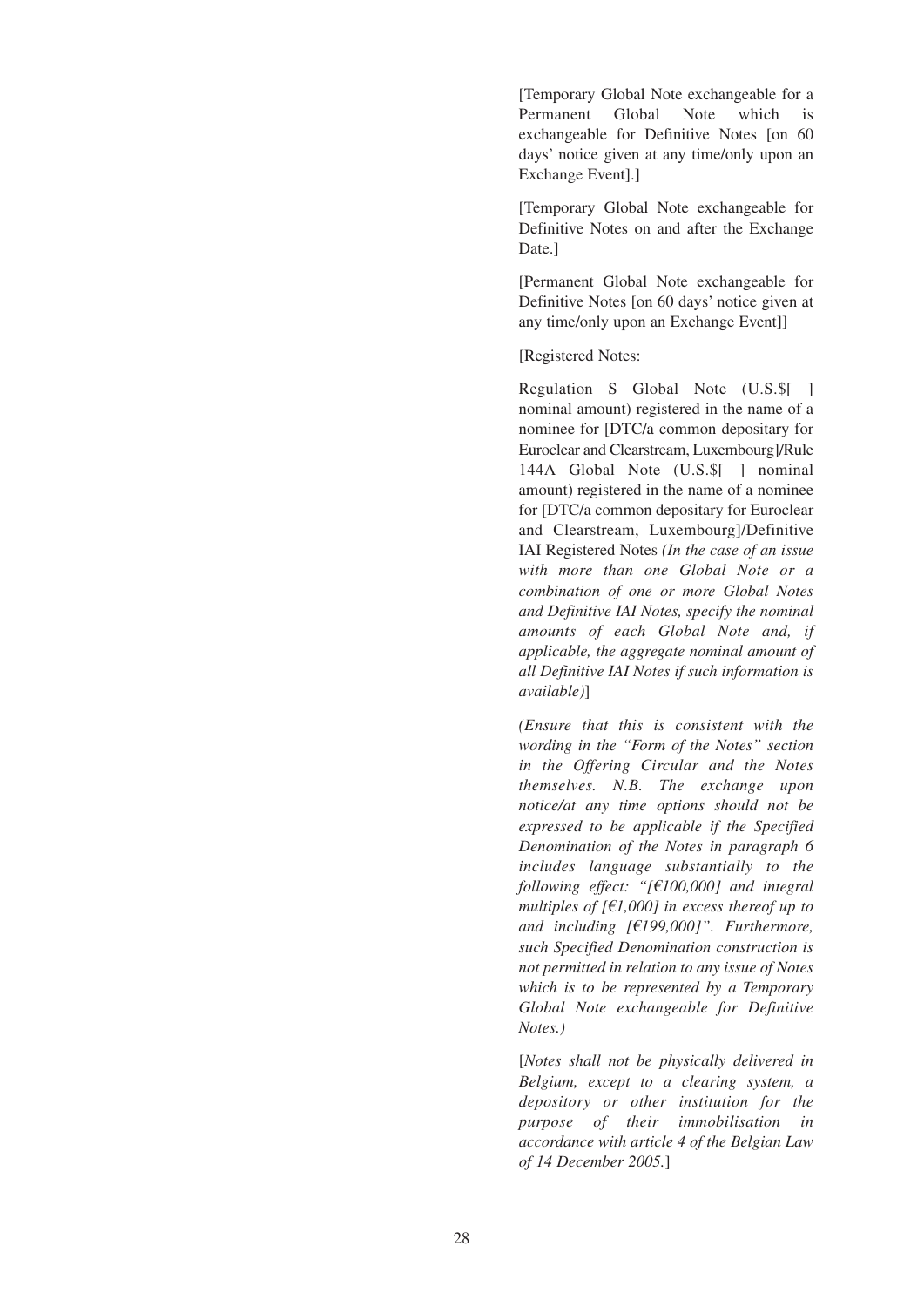|     |       |                                                                                                                                                                                                                                                                                   | sub-paragraphs $16(iii)$ and $18(vii)$ relate)                                                                                                                                                                                                                                                                                                                                                                                |
|-----|-------|-----------------------------------------------------------------------------------------------------------------------------------------------------------------------------------------------------------------------------------------------------------------------------------|-------------------------------------------------------------------------------------------------------------------------------------------------------------------------------------------------------------------------------------------------------------------------------------------------------------------------------------------------------------------------------------------------------------------------------|
| 26. |       | Talons for future Coupons or Receipts to be<br>attached to Definitive Bearer Notes (and dates<br>on which such Talons mature):                                                                                                                                                    | [Yes/No. If yes, give details]                                                                                                                                                                                                                                                                                                                                                                                                |
| 27. |       | Details relating to Partly Paid Notes: amount of<br>each payment comprising the Issue Price and<br>date on which each payment is to be made and<br>consequences of failure to pay, including any<br>right of the Issuer to forfeit the Notes and<br>interest due on late payment: | [Not Applicable/give details]<br>(NB: New forms of Global Notes may be<br>required for partly paid issues)                                                                                                                                                                                                                                                                                                                    |
| 28. |       | Details relating to Instalment Notes:<br>Instalment Amount(s):<br>Instalment Date(s):                                                                                                                                                                                             | [Not Applicable/give details]<br>[Not Applicable/give details]                                                                                                                                                                                                                                                                                                                                                                |
| 29. |       | Redenomination applicable:                                                                                                                                                                                                                                                        | Redenomination [not] Applicable<br>(If Redenomination is applicable, specify the<br>applicable Day Count Fraction and any<br>provisions necessary to deal with floating<br>interest<br>calculation<br><i>(including</i><br>rate<br>alternative reference rates)                                                                                                                                                               |
| 30. |       | Other final terms:                                                                                                                                                                                                                                                                | [Not Applicable/give details]<br>[(When adding any other final terms<br>consideration should be given as to whether<br>such terms constitute "significant new<br>factors" and consequently trigger the need<br>for a supplement to the Offering Circular<br>under Article 16 of the Prospectus<br>Directive.)]                                                                                                                |
|     |       | <b>DISTRIBUTION</b>                                                                                                                                                                                                                                                               |                                                                                                                                                                                                                                                                                                                                                                                                                               |
| 31. | (i)   | If syndicated, names of Managers:                                                                                                                                                                                                                                                 | [Not Applicable/give names]<br>(If the Notes are derivative securities to<br>which Annex XII of the Prospectus Directive<br>Regulation applies, include names of entities<br>agreeing to underwrite the issue on a firm<br>commitment basis and the names of the<br>entities agreeing to place the issue without a<br>firm commitment or on a "best efforts" basis,<br>if such entities are not the same as the<br>Managers.) |
|     | (ii)  | Date of [Subscription] Agreement:                                                                                                                                                                                                                                                 | $[ \ ]$<br>(The above is only relevant if the Notes are<br>derivative securities to which Annex XII of<br>the Prospectus Directive Regulation applies.)                                                                                                                                                                                                                                                                       |
|     | (iii) | Stabilising Manager (if any):                                                                                                                                                                                                                                                     | [Not Applicable/give name]                                                                                                                                                                                                                                                                                                                                                                                                    |
| 32. |       | If non-syndicated, name of relevant Dealer:                                                                                                                                                                                                                                       | [Not Applicable/give name]                                                                                                                                                                                                                                                                                                                                                                                                    |

25. [Not Applicable/*give details*] (*Note that this* Additional Financial Centre(s) or other special

provisions relating to Payment Dates:

*paragraph relates to the place of payment and not Interest Period and dates to which*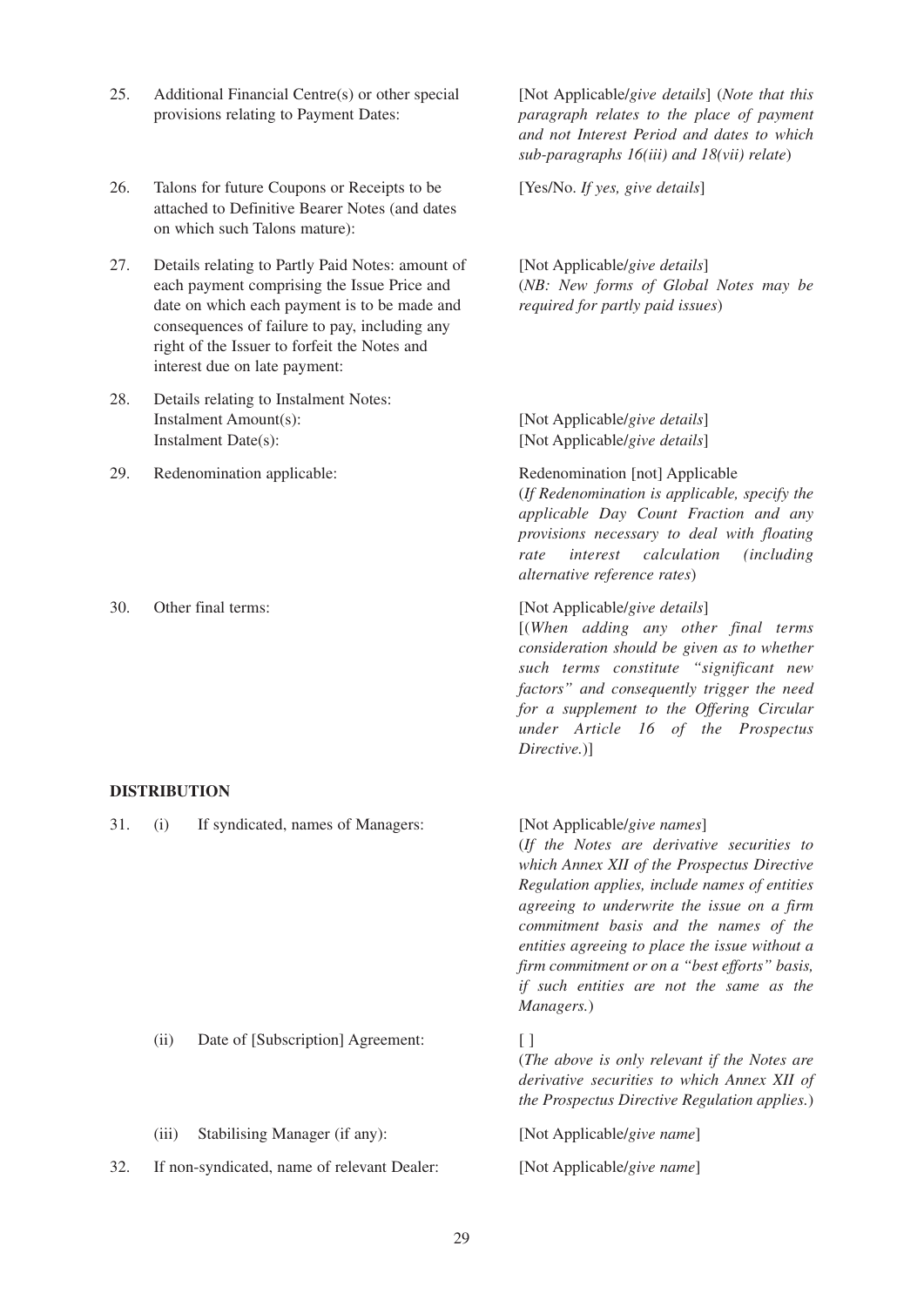U.S. Selling Restrictions:

33. U.S. Selling Restrictions: [Reg. S Compliance Category 2: TEFRA D/TEFRA C/TEFRA Not Applicable]

34. Additional selling restrictions: [Not Applicable/*give details*]

# **PURPOSE OF FINAL TERMS**

These Final Terms comprise the final terms required for issue and admission to trading on the London Stock Exchange's Regulated Market and admission to the Official List of the UK Listing Authority of the Notes described herein pursuant to the €1,250,000,000 Global Medium Term Note Programme of Swedish Match AB (publ).

# **RESPONSIBILITY**

The Issuer accepts responsibility for the information contained in these Final Terms. [[*Relevant third party information, for example in compliance with Annex XII to the Prospectus Directive Regulation in relation to an index or its components.*] has been extracted from [*specify source*]. The Issuer confirms that such information has been accurately reproduced and that, so far as it is aware and is able to ascertain from information published by [*specify source*], no facts have been omitted which would render the reproduced information inaccurate or misleading].

Signed on behalf of Swedish Match AB (publ):

By: ........................................................ *Duly authorised*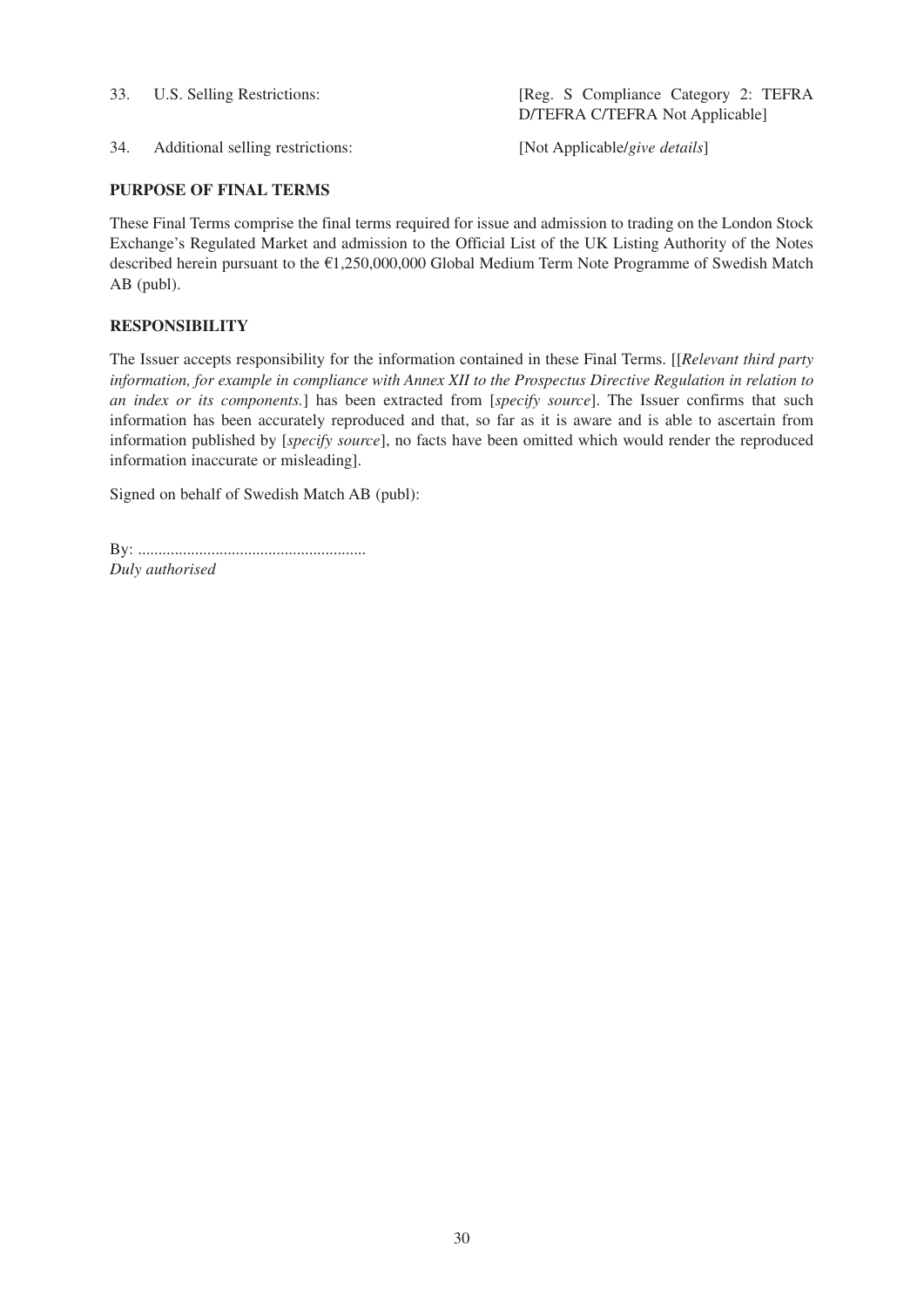### **1. LISTING AND ADMISSION TO TRADING**

(i) Listing and Admission to trading: [Application has been made by the Issuer (or on its behalf) for the Notes to be admitted to trading on the London Stock Exchange's Regulated Market and admission to the Official List of the UK Listing Authority with effect from [ ].] [Not Applicable.]

Ratings: The Notes to be issued have been rated:

| $[S \& P:$ | Ш  |
|------------|----|
| [Moody's:  | 11 |
| [[Other]:  | 11 |

(*The above disclosure should reflect the rating allocated to Notes of the type being issued under the Programme generally or, where the issue has been specifically rated, that rating.*)

[The Notes to be issued [[have been]/[are expected to be]] rated [*insert details*] by [*insert credit rating agency name(s)*].]

[[*Insert credit rating agency*] is established in the European Union and has applied for registration under Regulation (EC) No. 1060/2009, although notification of the corresponding registration decision has not yet been provided by the relevant competent authority.]

[[*Insert credit rating agency*] is established in the European Union and is registered under Regulation (EC) No. 1060/2009.]

[[*Insert credit rating agency*] is not established in the European Union and is not registered in accordance with Regulation (EC) No. 1060/2009.]

[[*Insert credit rating agency*] is not established in the European Union and has not applied for registration under Regulation (EC) No. 1060/2009. However, the application for registration under Regulation (EC) No. 1060/2009 of [*insert the name of the relevant EU CRA affiliate that applied for registration*], which is established in the European Union, disclosed the intention to

(ii) Estimate of total expenses related to [ ] admission to trading:

#### **2. RATINGS**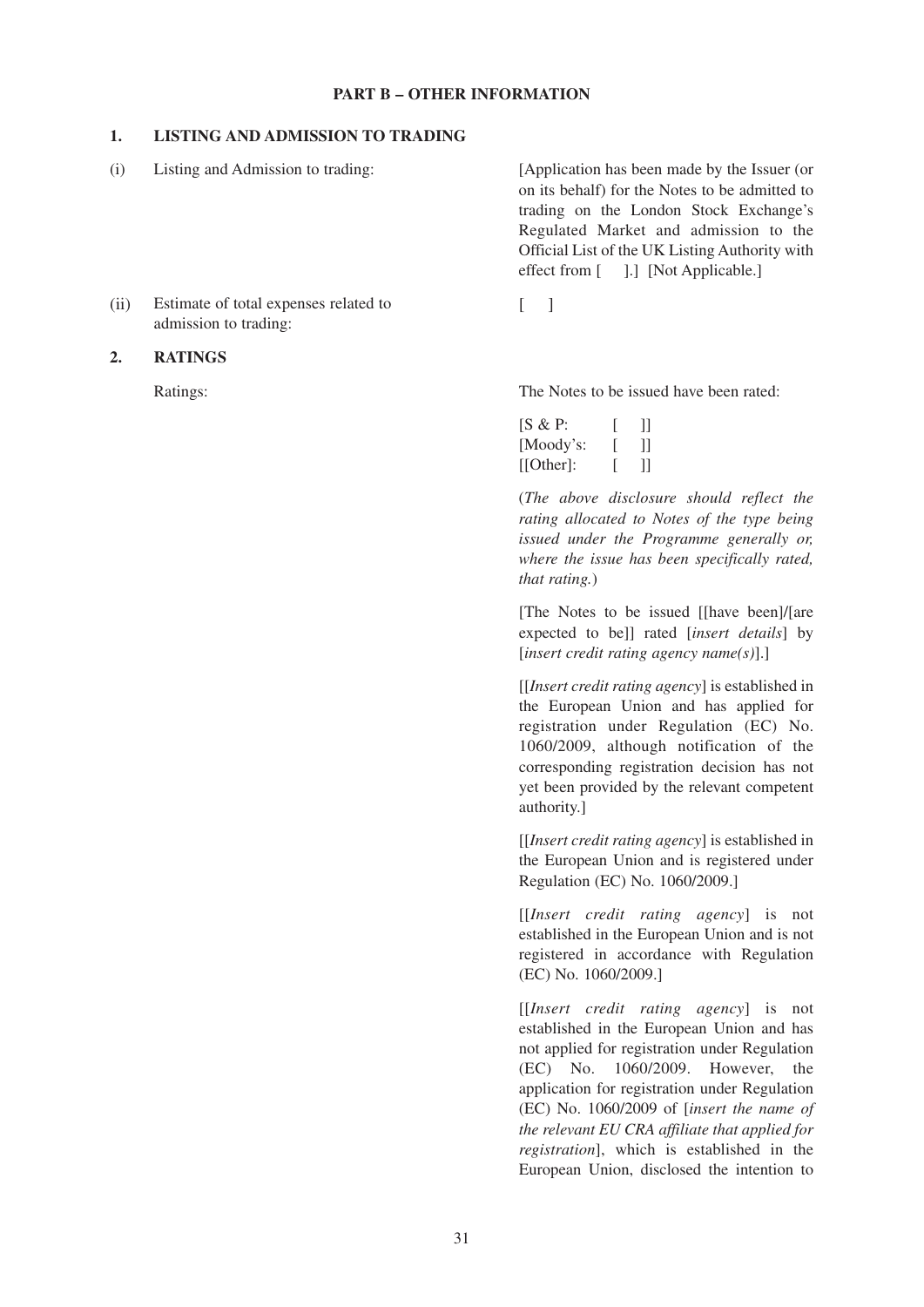endorse credit ratings of [*insert credit rating agency*].]

[[*Insert credit rating agency*] is not established in the European Union and has not applied for registration under Regulation (EC) No. 1060/2009. The ratings [[have been]/[are expected to be]] endorsed by [*insert the name of the relevant EU-registered credit rating agency*] in accordance with Regulation (EC) No. 1060/2009. [*Insert the name of the relevant EU-registered credit rating agency*] is established in the European Union and registered under Regulation (EC) No. 1060/2009.]

[[*Insert credit rating agency*] is not established in the European Union and has not applied for registration under Regulation (EC) No. 1060/2009, but it is certified in accordance with such Regulation.]

#### **3. INTERESTS OF NATURAL AND LEGAL PERSONS INVOLVED IN THE ISSUE**

[Save for any fees payable to the [Managers/Dealers], so far as the Issuer is aware, no person involved in the issue of the Notes has an interest material to the offer. - *Amend as appropriate if there are other interests*]

[(*When adding any other description, consideration should be given as to whether such matters described constitute "significant new factors" and consequently trigger the need for a supplement to the Offering Circular under Article 16 of the Prospectus Directive.*)]

# **4. [REASONS FOR THE OFFER, ESTIMATED NET PROCEEDS AND TOTAL EXPENSES**

| (i)   | Reasons for the offer     |                                                                                                                                                                                                                                                                                                                                           |
|-------|---------------------------|-------------------------------------------------------------------------------------------------------------------------------------------------------------------------------------------------------------------------------------------------------------------------------------------------------------------------------------------|
| (i)   | Estimated net proceeds:   |                                                                                                                                                                                                                                                                                                                                           |
| (111) | Estimated total expenses: |                                                                                                                                                                                                                                                                                                                                           |
|       |                           | ( <i>N.B. Delete unless the Notes are derivative</i><br>securities to which Annex XII of the<br>Prospectus Directive Regulation applies in<br>which case $(i)$ above is required where the<br>reasons for the offer are different from<br>making a profit and/or hedging certain risks<br>and, where such reasons are inserted in $(i)$ , |

# **5. YIELD** (*Fixed Rate Notes only*)

Indication of yield:  $\begin{bmatrix} 1 \end{bmatrix}$ 

The yield is calculated at the Issue Date on the basis of the Issue Price. It is not an indication of future yield.

*disclosure of net proceeds and total expenses at (ii) and (iii) above are also required.*)]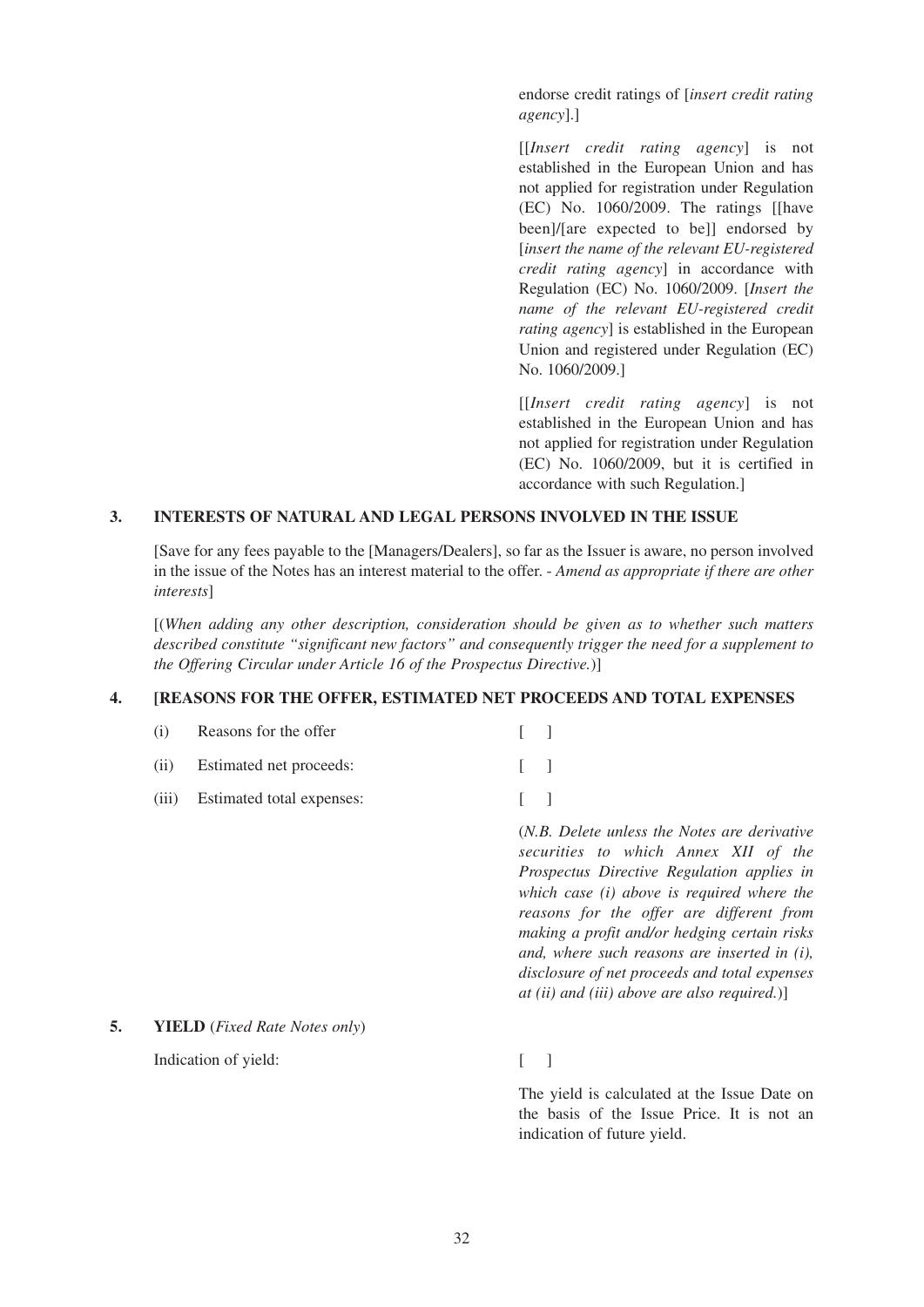# **6. PERFORMANCE OF INDEX/FORMULA AND OTHER INFORMATION CONCERNING THE UNDERLYING** (*Index-Linked Notes only*)

[*Need to include details of where past and future performance and volatility of the index/formula can be obtained.*]

[*Where the underlying is an index need to include the name of the index and a description if composed by the Issuer and if the index is not composed by the Issuer need to include details of where the information about the index can be obtained.*]

[*Include other information concerning the underlying required by paragraph 4.2 of Annex XII of the Prospectus Directive Regulation.*]

[(*When completing the above paragraphs, consideration should be given as to whether such matters described constitute "significant new factors" and consequently trigger the need for a supplement to the Offering Circular under Article 16 of the Prospectus Directive.*)]

The Issuer does not intend to provide post-issuance information.

(i) ISIN Code: [ ]

(*N.B. This paragraph 6 only applies if the Notes are derivative securities to which Annex XII of the Prospectus Directive Regulation applies.*)

### **7. PERFORMANCE OF RATE[S] OF EXCHANGE** (*Dual Currency Notes only*)

[*Need to include details of where past and future performance and volatility of the relevant rates can be obtained.*]

[(*When completing this paragraph, consideration should be given as to whether such matters described constitute "significant new factors" and consequently trigger the need for a supplement to the Offering Circular under Article 16 of the Prospectus Directive.*)]

(*N.B. This paragraph 7 only applies if the Notes are derivative securities to which Annex XII of the Prospectus Directive Regulation applies.*)

#### **8. OPERATIONAL INFORMATION**

| (ii)              | Common Code:                                                                                                                                                    |                                                                                                             |
|-------------------|-----------------------------------------------------------------------------------------------------------------------------------------------------------------|-------------------------------------------------------------------------------------------------------------|
| (iii)             | Any clearing system(s) other than DTC,<br>Euroclear Bank S.A./N.V. and Clearstream<br>Banking, société anonyme and the relevant<br>$identification number(s)$ : | [Not Applicable/give name(s) and number(s)]                                                                 |
| (iv)              | Delivery:                                                                                                                                                       | Delivery [against/free of] payment                                                                          |
| (v)               | Names and addresses of additional Paying<br>Agent(s) (if any):                                                                                                  |                                                                                                             |
| (v <sub>i</sub> ) | Registrar:                                                                                                                                                      | [Deutsche Bank Trust Company Americas /<br>Deutsche Bank Luxembourg S.A. / Not<br>$Applicable$ <sup>1</sup> |

Only applicable for Notes in registered form. For Registered Global Notes registered in the name of a nominee of DTC, the Registrar shall be Deutsche Bank Trust Company Americas. For Registered Global Notes registered in the name of a common nominee of Euroclear and Clearstream, Luxembourg, the Registrar shall be Deutsche Bank Luxembourg S.A.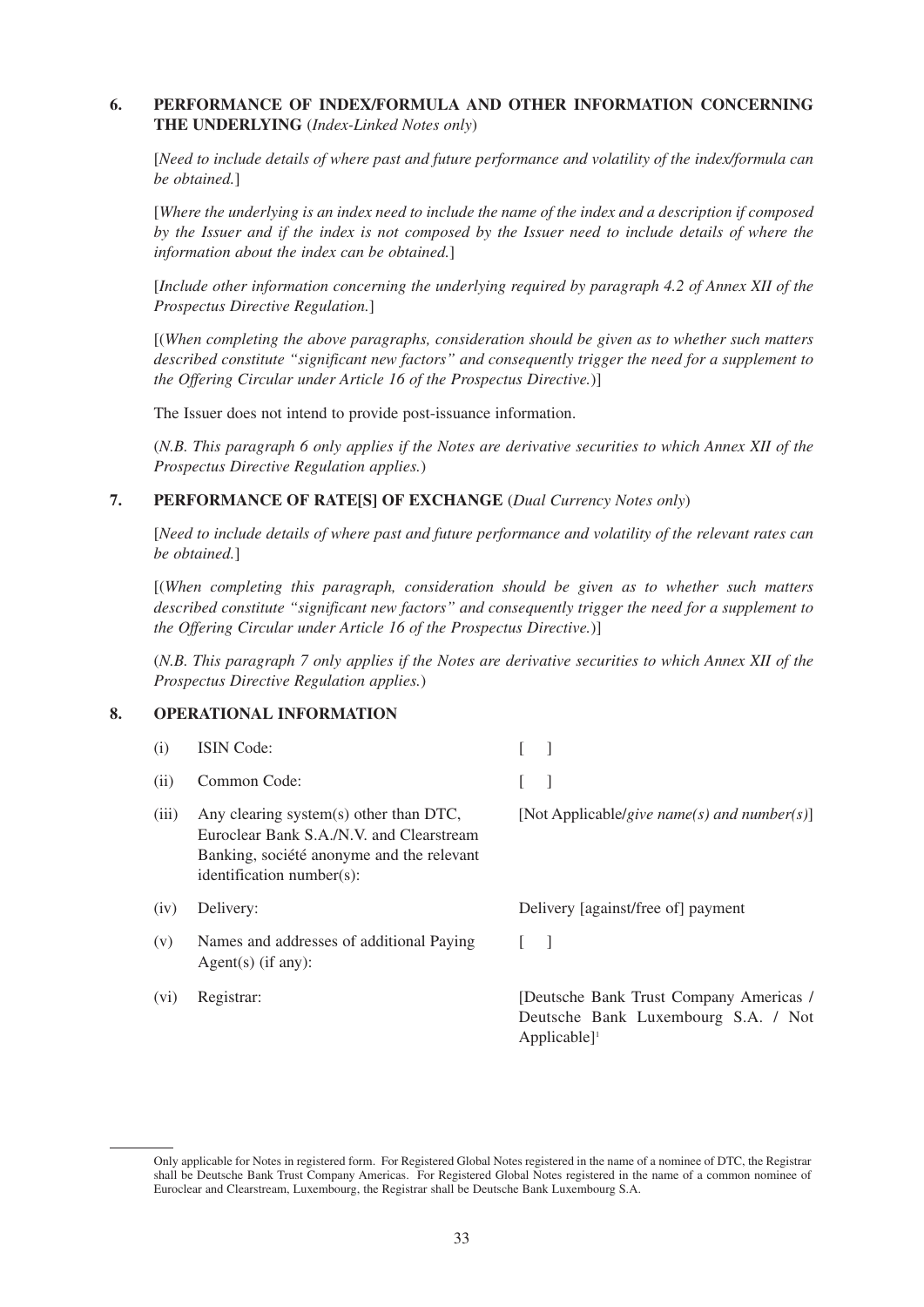#### **TERMS AND CONDITIONS OF THE NOTES**

*The following are the Terms and Conditions of the Notes which will be incorporated by reference into each Global Note (as defined below) and each definitive Note, in the latter case only if permitted by the relevant stock exchange (if any) and agreed by the Issuer and the relevant Dealer at the time of issue but, if not so permitted and agreed, such definitive Note will have endorsed thereon or attached thereto such Terms and Conditions. The applicable Final Terms in relation to any Tranche of Notes may specify other terms and conditions which shall, to the extent so specified or to the extent inconsistent with the following Terms and Conditions, replace or modify the following Terms and Conditions for the purpose of such Notes. The applicable Final Terms (or the relevant provisions thereof) will be endorsed upon, or attached to, each Global Note and definitive Note. Reference should be made to ''Form of the Notes'' for a description of the content of Final Terms which will specify which of such terms are to apply in relation to the relevant Notes.*

This Note is one of a Series (as defined below) of Notes issued by Swedish Match AB (publ) (the **Issuer**) pursuant to the Agency Agreement (as defined below).

References herein to the **Notes** shall be references to the Notes of this Series and shall mean:

- (i) in relation to any Notes represented by a global Note (a **Global Note**), units of each Specified Denomination in the Specified Currency;
- (ii) any Global Note;
- (iii) any definitive Notes in bearer form (**Bearer Notes**) issued in exchange for a Global Note in bearer form; and
- (iv) any definitive Notes in registered form (**Registered Notes**) (whether or not issued in exchange for a Global Note in registered form).

The Notes, the Receipts (as defined below) and the Coupons (as defined below) have the benefit of an Amended and Restated Agency Agreement (such Amended and Restated Agency Agreement as further amended and/or supplemented and/or restated from time to time, the **Agency Agreement**) dated 7 October 2011 and made between the Issuer, Deutsche Bank AG, London Branch as issuing and principal paying agent and agent bank (the **Principal Paying Agent**, which expression shall include any successor principal paying agent) and the other paying agents named therein (together with the Principal Paying Agent, the **Paying Agents**, which expression shall include any additional or successor paying agents), Deutsche Bank Trust Company Americas as exchange agent (the **Exchange Agent**, which expression shall include any successor exchange agent) and a registrar and a transfer agent, Deutsche Bank Luxembourg S.A. as a registrar (together with Deutsche Bank Trust Company Americas in its capacity as a registrar, the **Registrars** and each a **Registrar**, which expression shall include any additional or successor registrar) and a transfer agent, and the other transfer agents named therein (together with the Registrars, the **Transfer Agents**, which expression shall include any additional or successor transfer agents). Any reference to the **relevant Registrar** is to the Registrar (if applicable) specified in the Final Terms attached to or endorsed on this Note.

Interest bearing definitive Bearer Notes (unless otherwise indicated in the applicable Final Terms) have interest coupons (**Coupons**) and, if indicated in the applicable Final Terms, talons for further Coupons (**Talons**) attached on issue. Any reference herein to Coupons or coupons shall, unless the context otherwise requires, be deemed to include a reference to Talons or talons. Definitive Bearer Notes repayable in instalments have receipts (**Receipts**) for the payment of the instalments of principal (other than the final instalment) attached on issue. Registered Notes and Global Notes do not have Receipts, Coupons or Talons attached on issue.

The final terms for this Note (or the relevant provisions thereof) are set out in Part A of the Final Terms attached to or endorsed on this Note which supplement these Terms and Conditions and may specify other terms and conditions which shall, to the extent so specified or to the extent inconsistent with these Terms and Conditions, replace or modify these Terms and Conditions for the purposes of this Note. References to the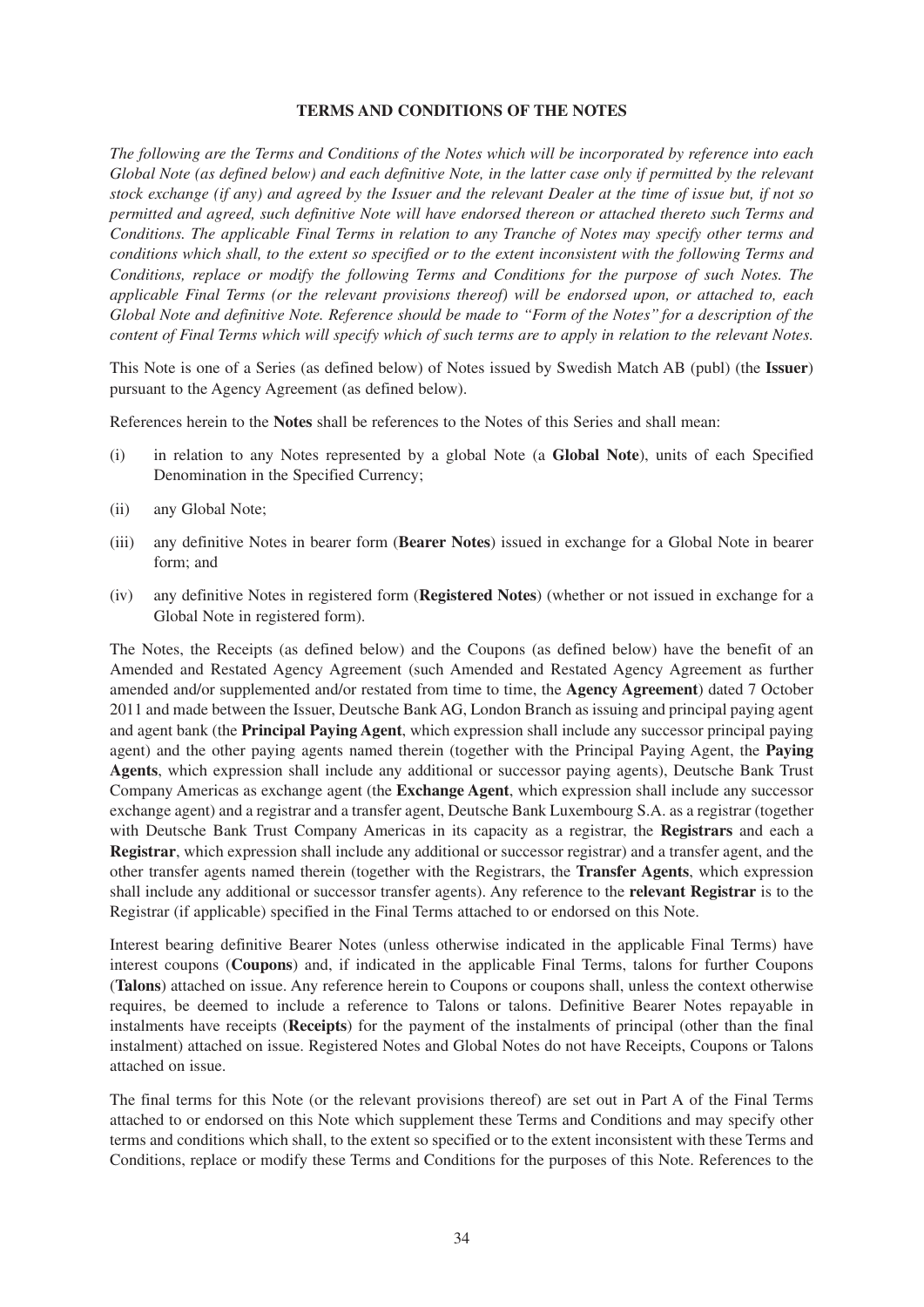**applicable Final Terms** are to Part A of the Final Terms (or the relevant provisions thereof) attached to or endorsed on this Note.

Any reference to **Noteholders** or **holders** in relation to any Notes shall mean (in the case of Bearer Notes) the holders of the Notes and (in the case of Registered Notes) the persons in whose name the Notes are registered and shall, in relation to any Notes represented by a Global Note, be construed as provided below. Any reference herein to **Receiptholders** shall mean the holders of the Receipts and any reference herein to **Couponholders** shall mean the holders of the Coupons and shall, unless the context otherwise requires, include the holders of the Talons.

As used herein, **Tranche** means Notes which are identical in all respects (including as to listing and admission to trading) and **Series** means a Tranche of Notes together with any further Tranche or Tranches of Notes which are (i) expressed to be consolidated and form a single series and (ii) identical in all respects (including as to listing and admission to trading) except for their respective Issue Dates, Interest Commencement Dates and/or Issue Prices.

The Noteholders, the Receiptholders and the Couponholders are entitled to the benefit of the Deed of Covenant (the **Deed of Covenant**) dated 7 October 2011 and made by the Issuer. The original of the Deed of Covenant is held by the common depositary for Euroclear (as defined below) and Clearstream, Luxembourg (as defined below).

Copies of the Agency Agreement, a deed poll (the **Deed Poll**) dated 7 October 2011 and made by the Issuer and the Deed of Covenant are available for inspection during normal business hours at the specified office of each of the Principal Paying Agent, the Registrars and the other Paying Agents and Transfer Agents (such agents and the Registrars being together referred to as the **Agents**). Copies of the applicable Final Terms are available for viewing and copies may be obtained from the registered office of the Issuer and the specified offices of the Agents save that, if this Note is neither admitted to trading on a regulated market in the European Economic Area nor offered in the European Economic Area in circumstances where a prospectus is required to be published under the Prospectus Directive, the applicable Final Terms will only be available for inspection by a Noteholder holding one or more Notes and such Noteholder must produce evidence satisfactory to the relevant Agent as to its holding of such Notes and identity. The Noteholders, the Receiptholders and the Couponholders are deemed to have notice of, and are entitled to the benefit of, all the provisions of the Agency Agreement, the Deed Poll, the Deed of Covenant and the applicable Final Terms which are applicable to them. The statements in these Terms and Conditions include summaries of, and are subject to, the detailed provisions of the Agency Agreement.

Words and expressions defined in the Agency Agreement or used in the applicable Final Terms shall have the same meanings where used in these Terms and Conditions unless the context otherwise requires or unless otherwise stated and provided that, in the event of inconsistency between the Agency Agreement and the applicable Final Terms, the applicable Final Terms will prevail.

# **1. FORM, DENOMINATION AND TITLE**

The Notes are in bearer form or in registered form as specified in the applicable Final Terms and, in the case of definitive Notes, serially numbered, in the Specified Currency and the Specified Denomination(s). Notes of one Specified Denomination may not be exchanged for Notes of another Specified Denomination and Bearer Notes may not be exchanged for Registered Notes and *vice versa*.

This Note is a Fixed Rate Note, a Floating Rate Note, a Zero Coupon Note, an Index Linked Interest Note, a Dual Currency Interest Note or a combination of any of the foregoing, depending upon the Interest Basis shown in the applicable Final Terms.

This Note may be an Index Linked Redemption Note, an Instalment Note, a Dual Currency Redemption Note, a Partly Paid Note or a combination of any of the foregoing, depending upon the Redemption/Payment Basis shown in the applicable Final Terms.

Definitive Bearer Notes are issued with Coupons attached, unless they are Zero Coupon Notes in which case references to Coupons and Couponholders in these Terms and Conditions are not applicable.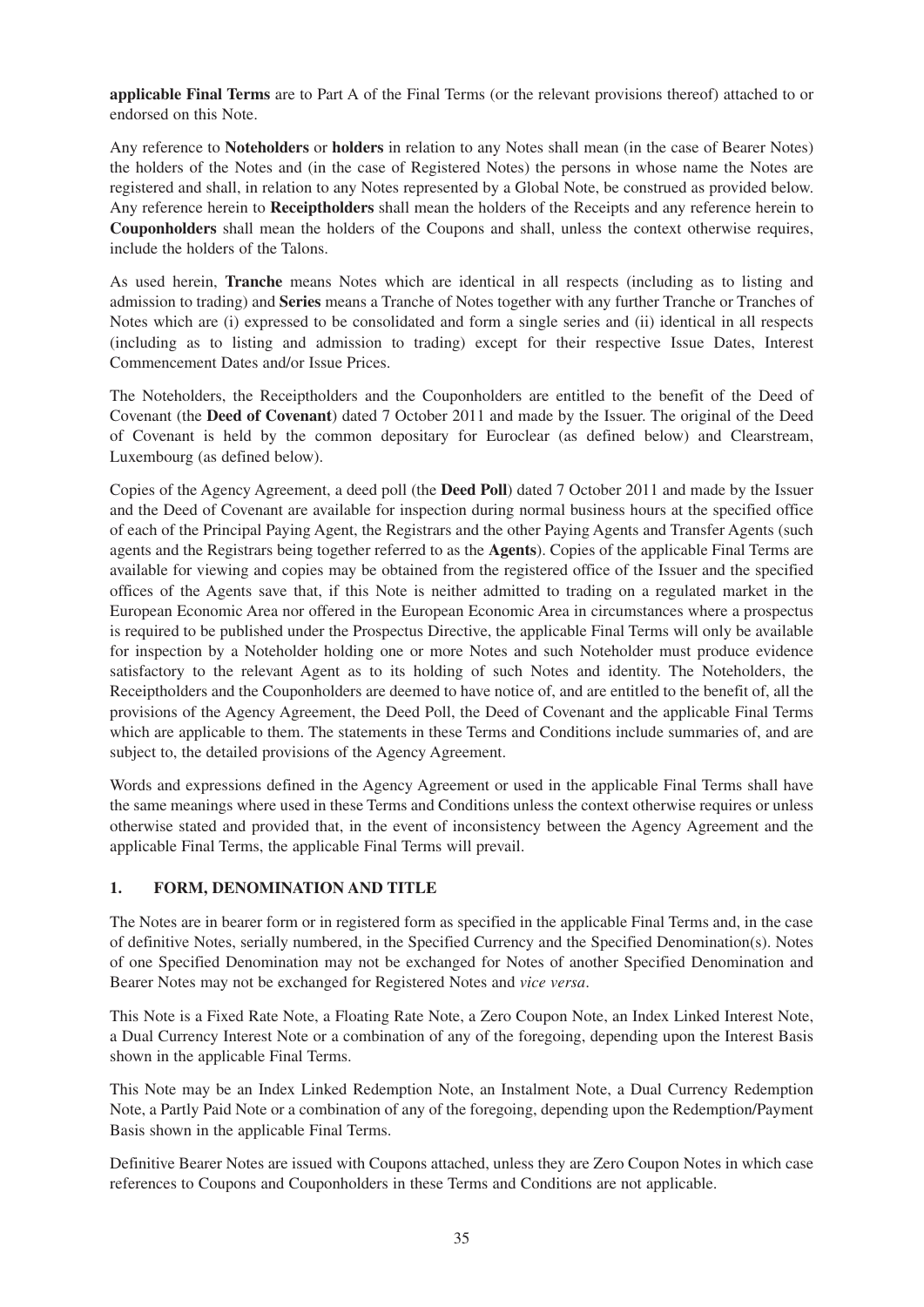Subject as set out below, title to the Bearer Notes, Receipts and Coupons will pass by delivery and title to the Registered Notes will pass upon registration of transfers in accordance with the provisions of the Agency Agreement. The Issuer and any Agent will (except as otherwise required by law) deem and treat the bearer of any Bearer Note, Receipt or Coupon and the registered holder of any Registered Note as the absolute owner thereof (whether or not overdue and notwithstanding any notice of ownership or writing thereon or notice of any previous loss or theft thereof) for all purposes but, in the case of any Global Note, without prejudice to the provisions set out in the next succeeding paragraph.

For so long as any of the Notes is represented by a Global Note held on behalf of Euroclear Bank S.A./N.V. (**Euroclear**) and/or Clearstream Banking, société anonyme (**Clearstream, Luxembourg**), each person (other than Euroclear or Clearstream, Luxembourg) who is for the time being shown in the records of Euroclear or of Clearstream, Luxembourg as the holder of a particular nominal amount of such Notes (in which regard any certificate or other document issued by Euroclear or Clearstream, Luxembourg as to the nominal amount of such Notes standing to the account of any person shall be conclusive and binding for all purposes save in the case of manifest error) shall be treated by the Issuer and the Agents as the holder of such nominal amount of such Notes for all purposes other than with respect to the payment of principal or interest on such nominal amount of such Notes, for which purpose the bearer of the relevant Bearer Global Note or the registered holder of the relevant Registered Global Note shall be treated by the Issuer and any Agent as the holder of such nominal amount of such Notes in accordance with and subject to the terms of the relevant Global Note and the expressions **Noteholder** and **holder of Notes** and related expressions shall be construed accordingly.

For so long as the Depository Trust Company (**DTC**) or its nominee is the registered owner or holder of a Registered Global Note, DTC or such nominee, as the case may be, will be considered the sole owner or holder of the Notes represented by such Registered Global Note for all purposes under the Agency Agreement and the Notes except to the extent that in accordance with DTC's published rules and procedures any ownership rights may be exercised by its participants or beneficial owners through participants.

Notes which are represented by a Global Note will be transferable only in accordance with the rules and procedures for the time being of DTC, Euroclear and Clearstream, Luxembourg as the case may be.

References to DTC, Euroclear and/or Clearstream, Luxembourg shall, whenever the context so permits, be deemed to include a reference to any additional or alternative clearing system specified in the applicable Final Terms.

# **2. TRANSFER OF REGISTERED NOTES**

# *(a) Transfers of interests in Registered Global Notes*

Transfers of beneficial interests in Registered Global Notes will be effected by DTC, Euroclear or Clearstream, Luxembourg, as the case may be, and, in turn, by other participants and, if appropriate, indirect participants in such clearing systems acting on behalf of beneficial transferors and transferees of such interests. A beneficial interest in a Registered Global Note will, subject to compliance with all applicable legal and regulatory restrictions, be transferable for Notes in definitive form or for a beneficial interest in another Registered Global Note only in the authorised denominations set out in the applicable Final Terms and only in accordance with the rules and operating procedures for the time being of DTC, Euroclear or Clearstream, Luxembourg, as the case may be and in accordance with the terms and conditions specified in the Agency Agreement. Transfers of a Registered Global Note shall be limited to transfers of such Registered Global Note, in whole but not in part, to a nominee of DTC or to a successor of DTC or such successor's nominee.

# *(b) Transfers of Registered Notes in definitive form*

Subject as provided in paragraphs (e), (f) and (g) below, upon the terms and subject to the conditions set forth in the Agency Agreement, a Registered Note in definitive form may be transferred in whole or in part (in the authorised denominations set out in the applicable Final Terms). In order to effect any such transfer (i) the holder or holders must (A) surrender the Registered Note for registration of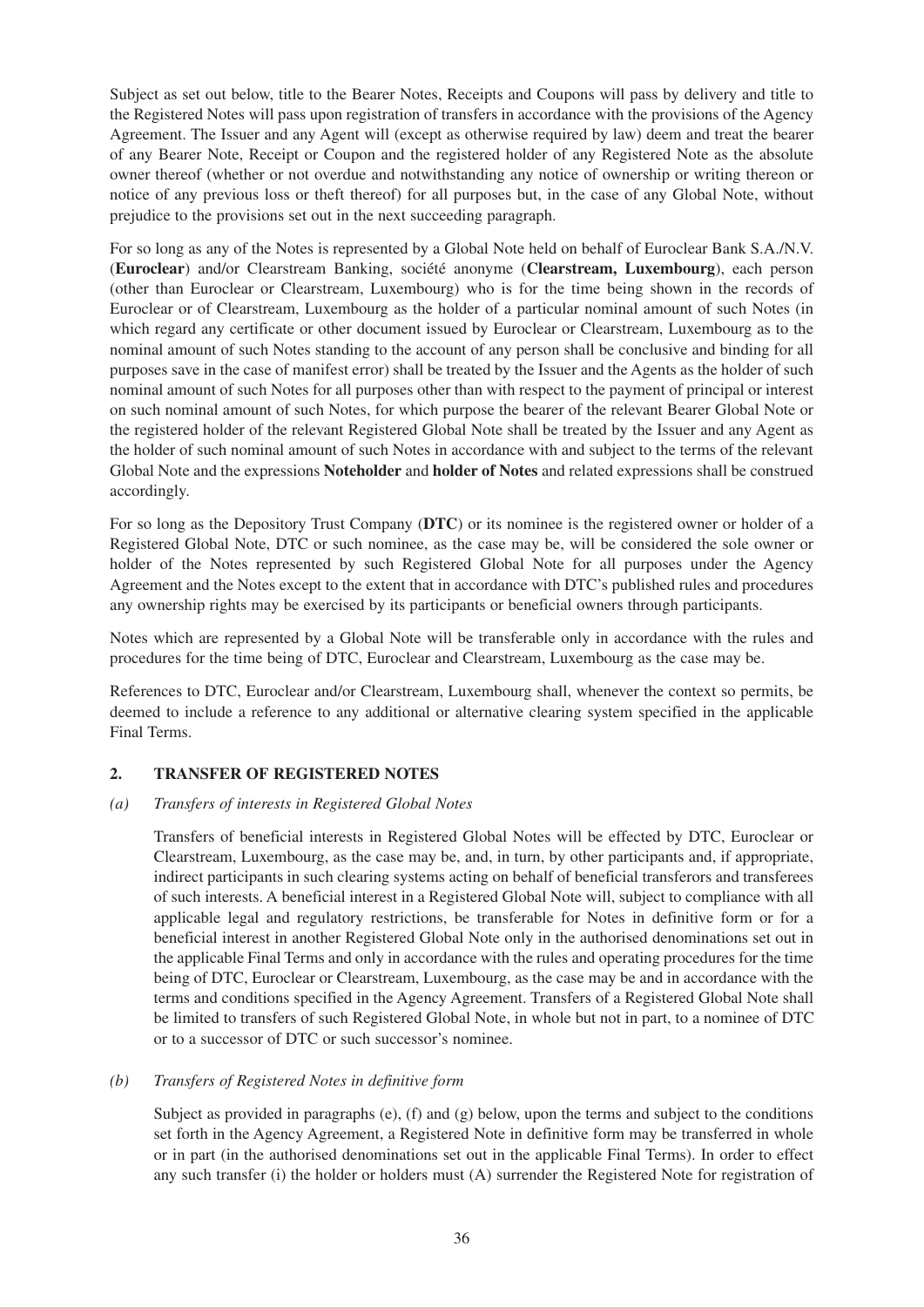the transfer of the Registered Note (or the relevant part of the Registered Note) at the specified office of the relevant Registrar or any Transfer Agent, with the form of transfer thereon duly executed by the holder or holders thereof or his or their attorney or attorneys duly authorised in writing and (B) complete and deposit such other certifications as may be required by the relevant Registrar or, as the case may be, the relevant Transfer Agent and (ii) the relevant Registrar or, as the case may be, the relevant Transfer Agent must, after due and careful enquiry, be satisfied with the documents of title and the identity of the person making the request. Any such transfer will be subject to such reasonable regulations as the Issuer and the relevant Registrar may from time to time prescribe (the initial such regulations being set out in Schedule to the Agency Agreement). Subject as provided above, the relevant Registrar or, as the case may be, the relevant Transfer Agent will, within three business days (being for this purpose a day on which banks are open for business in the city where the specified office of the relevant Registrar or, as the case may be, the relevant Transfer Agent is located) of the request (or such longer period as may be required to comply with any applicable fiscal or other laws or regulations) authenticate and deliver, or procure the authentication and delivery of, at its specified office to the transferee or (at the risk of the transferee) send by uninsured mail to such address as the transferee may request, a new Registered Note in definitive form of a like aggregate nominal amount to the Registered Note (or the relevant part of the Registered Note) transferred. In the case of the transfer of part only of a Registered Note in definitive form, a new Registered Note in definitive form in respect of the balance of the Registered Note not transferred will be so authenticated and delivered or (at the risk of the transferor) sent to the transferor.

## *(c) Registration of transfer upon partial redemption*

In the event of a partial redemption of Notes under Condition 8, the Issuer shall not be required to register the transfer of any Registered Note, or part of a Registered Note, called for partial redemption.

#### *(d) Costs of registration*

Noteholders will not be required to bear the costs and expenses of effecting any registration of transfer as provided above, except for any costs or expenses of delivery other than by regular uninsured mail and except that the Issuer may require the payment of a sum sufficient to cover any stamp duty, tax or other governmental charge that may be imposed in relation to the registration.

#### *(e) Transfers of interests in Regulation S Global Notes*

Prior to expiry of the applicable Distribution Compliance Period, transfers by the holder of, or of a beneficial interest in, a Regulation S Global Note to a transferee in the United States or who is a U.S. person will only be made:

- (i) upon receipt by the relevant Registrar of a written certification substantially in the form set out in the Agency Agreement, amended as appropriate (a **Transfer Certificate**), copies of which are available from the specified office of the Registrars or any Transfer Agent, from the transferor of the Note or beneficial interest therein to the effect that such transfer is being made:
	- (A) to a person whom the transferor reasonably believes is a QIB in a transaction meeting the requirements of Rule 144A; or
	- (B) to a person who is an Institutional Accredited Investor,

together with, in the case of (B), a duly executed investment letter from the relevant transferee substantially in the form set out in the Agency Agreement (an **IAI Investment Letter**); or

(ii) otherwise pursuant to the Securities Act or an exemption therefrom, subject to receipt by the Issuer of such satisfactory evidence as the Issuer may reasonably require, which may include an opinion of U.S. counsel, that such transfer is in compliance with any applicable securities laws of any State of the United States,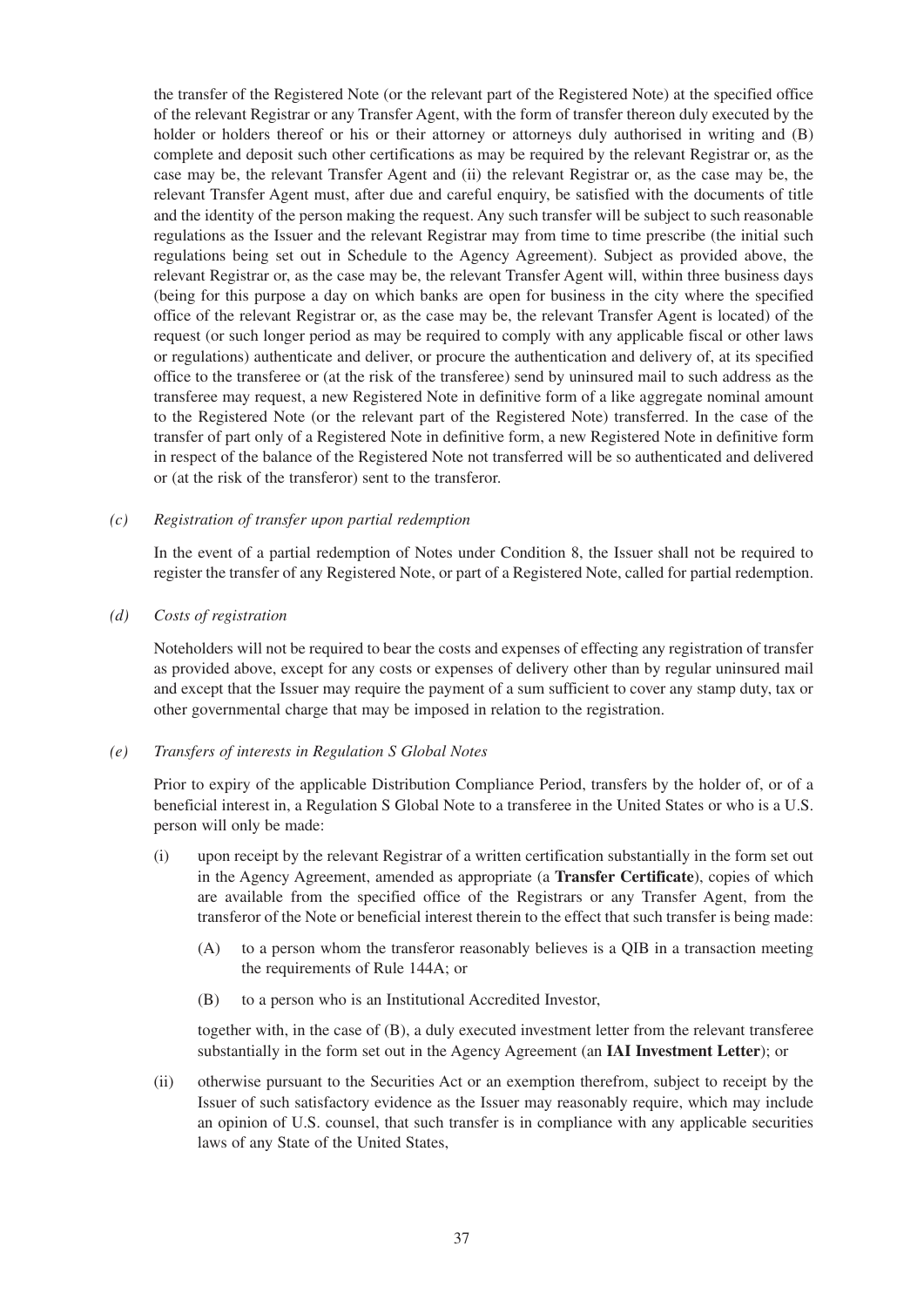and, in each case, in accordance with any applicable securities laws of any State of the United States or any other jurisdiction.

In the case of (A) above, such transferee may take delivery through a Legended Note in global or definitive form and, in the case of (B) above, such transferee may take delivery only through a Legended Note in definitive form. After expiry of the applicable Distribution Compliance Period (i) beneficial interests in Regulation S Global Notes may be held through DTC directly, by a participant in DTC, or indirectly through a participant in DTC and (ii) such certification requirements will no longer apply to such transfers.

# *(f) Transfers of interests in Legended Notes*

Transfers of Legended Notes or beneficial interests therein may be made:

- (i) to a transferee who takes delivery of such interest through a Regulation S Global Note, upon receipt by the relevant Registrar of a duly completed Transfer Certificate from the transferor to the effect that such transfer is being made in accordance with Regulation S and that, if such transfer is being made prior to expiry of the applicable Distribution Compliance Period, the interests in the Notes being transferred will be held immediately thereafter through Euroclear and/or Clearstream, Luxembourg; or
- (ii) to a transferee who takes delivery of such interest through a Legended Note:
	- (A) where the transferee is a person whom the transferor reasonably believes is a QIB in a transaction meeting the requirements of Rule 144A, without certification; or
	- (B) where the transferee is an Institutional Accredited Investor, subject to delivery to the relevant Registrar of a Transfer Certificate from the transferor to the effect that such transfer is being made to an Institutional Accredited Investor, together with a duly executed IAI Investment Letter from the relevant transferee; or
- (iii) otherwise pursuant to the Securities Act or an exemption therefrom, subject to receipt by the Issuer of such satisfactory evidence as the Issuer may reasonably require, which may include an opinion of U.S. counsel, that such transfer is in compliance with any applicable securities laws of any State of the United States,

and, in each case, in accordance with any applicable securities laws of any State of the United States or any other jurisdiction.

Notes transferred by Institutional Accredited Investors to QIBs pursuant to Rule 144A or outside the United States pursuant to Regulation S will be eligible to be held by such QIBs or non-U.S. investors through DTC, Euroclear or Clearstream, Luxembourg, as applicable, and the relevant Registrar will arrange for any Notes which are the subject of such a transfer to be represented by the appropriate Registered Global Note, where applicable.

Upon the transfer, exchange or replacement of Legended Notes, or upon specific request for removal of the Legend, the relevant Registrar shall deliver only Legended Notes or refuse to remove the Legend, as the case may be, unless there is delivered to the Issuer such satisfactory evidence as may reasonably be required by the Issuer, which may include an opinion of U.S. counsel, that neither the Legend nor the restrictions on transfer set forth therein are required to ensure compliance with the provisions of the Securities Act.

*(g) Exchanges and transfers of Registered Notes generally* 

Holders of Registered Notes in definitive form, other than Institutional Accredited Investors, may exchange such Notes for interests in a Registered Global Note of the same type at any time.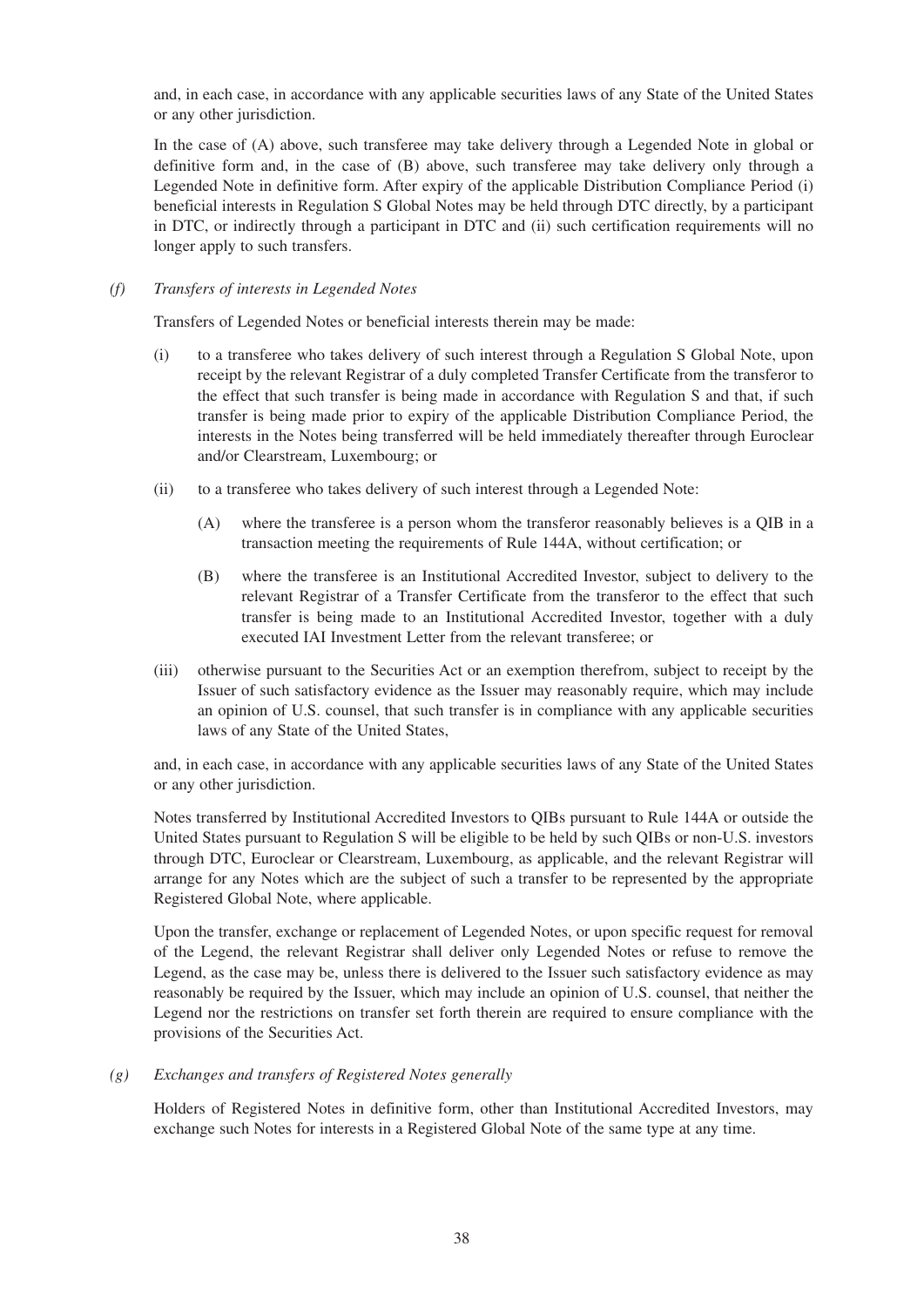#### *(h) Definitions*

In this Condition, the following expressions shall have the following meanings:

**Distribution Compliance Period** means the period that ends 40 days after the completion of the distribution of each Tranche of Notes, as certified by the relevant Dealer (in the case of a non-syndicated issue) or the relevant Lead Manager (in the case of a syndicated issue);

**Institutional Accredited Investor** means **accredited investors** (as defined in Rule 501(a)(1), (2), (3) or (7) under the Securities Act) that are institutions;

**Legended Note** means Registered Notes in definitive form that are issued to Institutional Accredited Investors and Registered Notes (whether in definitive form or represented by a Registered Global Note) sold in private transactions to QIBs in accordance with the requirements of Rule 144A which bear a legend specifying certain restrictions on transfer (a **Legend**);

**QIB** means a **qualified institutional buyer** within the meaning of Rule 144A;

**Regulation S** means Regulation S under the Securities Act;

**Regulation S Global Note** means a Registered Global Note representing Notes sold outside the United States in reliance on Regulation S;

**Rule 144A** means Rule 144A under the Securities Act; and

**Securities Act** means the United States Securities Act of 1933, as amended.

# **3. STATUS OF THE NOTES**

The Notes and any relative Receipts and Coupons are direct, unconditional, unsubordinated and (subject to the provisions of Condition 4) unsecured obligations of the Issuer and rank *pari passu* among themselves and (save for certain obligations required to be preferred by law) equally with all other unsecured and unsubordinated obligations of the Issuer, including, for the avoidance of doubt, any unsubordinated and unsecured guarantee provided by the Issuer, from time to time outstanding.

## **4. NEGATIVE PLEDGE**

So long as any of the Notes remain outstanding (as defined in the Agency Agreement), the Issuer will not secure, and shall procure that none of its Subsidiaries will secure, any existing or future Debt Obligations or guarantees of Debt Obligations by means of a mortgage, pledge, lien or other security upon, or with respect to, any of its present or future undertaking, revenues or assets (including any uncalled capital) unless all amounts payable by it under the Notes, the Receipts and the Coupons are (i) secured equally and rateably by the same mortgage, pledge, lien or other security, or (ii) secured by such other mortgage, pledge, lien or other security as shall be approved by an Extraordinary Resolution (as defined in the Agency Agreement) of the Noteholders.

**Debt Obligations** means any indebtedness which is in the form of or represented by notes, bonds or other securities which are, or are to be, quoted, listed or dealt in or on any stock exchange or over-the-counter market.

## **5. REDENOMINATION**

#### *(a) Redenomination*

Where redenomination is specified in the applicable Final Terms as being applicable, the Issuer may, without the consent of the Noteholders, the Receiptholders and the Couponholders, on giving prior notice to the Principal Paying Agent, Euroclear and Clearstream, Luxembourg and at least 30 days' prior notice to the Noteholders in accordance with Condition 15, elect that, with effect from the Redenomination Date specified in the notice, the Notes shall be redenominated in euro.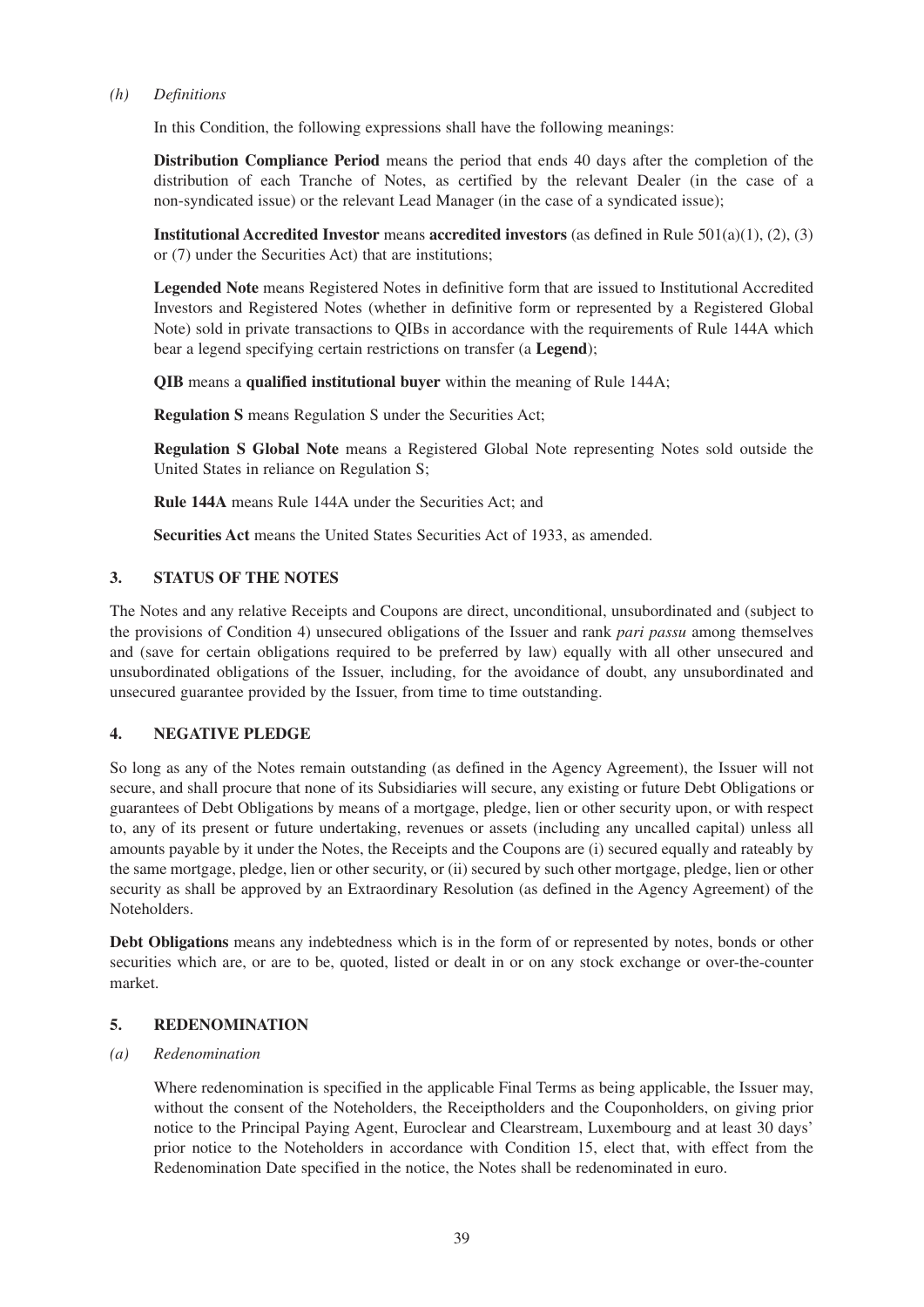The election will have effect as follows:

- (i) the Notes and the Receipts shall be deemed to be redenominated in euro in the denomination of €0.01 with a principal amount for each Note and Receipt equal to the principal amount of that Note or Receipt in the Specified Currency, converted into euro at the Established Rate, provided that, if the Issuer determines, with the agreement of the Principal Paying Agent, that the then market practice in respect of the redenomination in euro of internationally offered securities is different from the provisions specified above, such provisions shall be deemed to be amended so as to comply with such market practice and the Issuer shall promptly notify the Noteholders, the stock exchange (if any) on which the Notes may be listed and the Agents of such deemed amendments;
- (ii) save to the extent that an Exchange Notice has been given in accordance with paragraph (iv) below, the amount of interest due in respect of the Notes will be calculated by reference to the aggregate principal amount of Notes presented (or, as the case may be, in respect of which Coupons are presented) for payment by the relevant holder and the amount of such payment shall be rounded down to the nearest  $\epsilon 0.01$ ;
- (iii) if definitive Notes are required to be issued after the Redenomination Date, they shall be issued at the expense of the Issuer (i) in the case of Relevant Notes in the denomination of  $\text{\textsterling}100,000$ and/or such higher amounts as the Principal Paying Agent may determine and notify to the Noteholders and any remaining amounts less than  $\epsilon$ 100,000 shall be redeemed by the Issuer and paid to the Noteholders in Euro in accordance with Condition 7; and (ii) in the case of Notes which are not Relevant Notes, in the denominations of  $\epsilon$ 1,000,  $\epsilon$ 10,000,  $\epsilon$ 100,000 and (but only to the extent of any remaining amounts less than  $\epsilon$ 1,000 or such smaller denominations as the Principal Paying Agent may approve)  $\epsilon$ 0.01 and such other denominations as the Principal Paying Agent shall determine and notify to the Noteholders;
- (iv) if issued prior to the Redenomination Date, all unmatured Coupons denominated in the Specified Currency (whether or not attached to the Notes) will become void with effect from the date on which the Issuer gives notice (the **Exchange Notice**) to holders that replacement euro-denominated Notes, Receipts and Coupons are available for exchange (provided that such securities are so available) and no payments will be made in respect of them. The payment obligations contained in any Notes and Receipts so issued will also become void on that date although those Notes and Receipts will continue to constitute valid exchange obligations of the Issuer. New certificates in respect of euro-denominated Notes, Receipts and Coupons will be issued in exchange for Notes, Receipts and Coupons denominated in the Specified Currency in such manner as the Principal Paying Agent may specify and as shall be notified to the Noteholders in the Exchange Notice. No Exchange Notice may be given less than 15 days prior to any date for payment of principal or interest on the Notes;
- (v) after the Redenomination Date, all payments in respect of the Notes, the Receipts and the Coupons, other than payments of interest in respect of periods commencing before the Redenomination Date, will be made solely in euro as though references in the Notes to the Specified Currency were to euro. Payments will be made in euro by credit or transfer to a euro account (or any other account to which euro may be credited or transferred) specified by the payee or, at the option of the payee, by a euro cheque;
- (vi) if the Notes are Fixed Rate Notes and interest for any period ending on or after the Redenomination Date is required to be calculated for a period ending other than on an Interest Payment Date, it will be calculated:
	- (a) in the case of Notes represented by a Global Note by applying the Rate of Interest to the aggregate outstanding amount of the Notes represented by such Global Note; and
	- (b) in the case of definitive Notes, by applying the Rate of Interest to the Calculation Amount;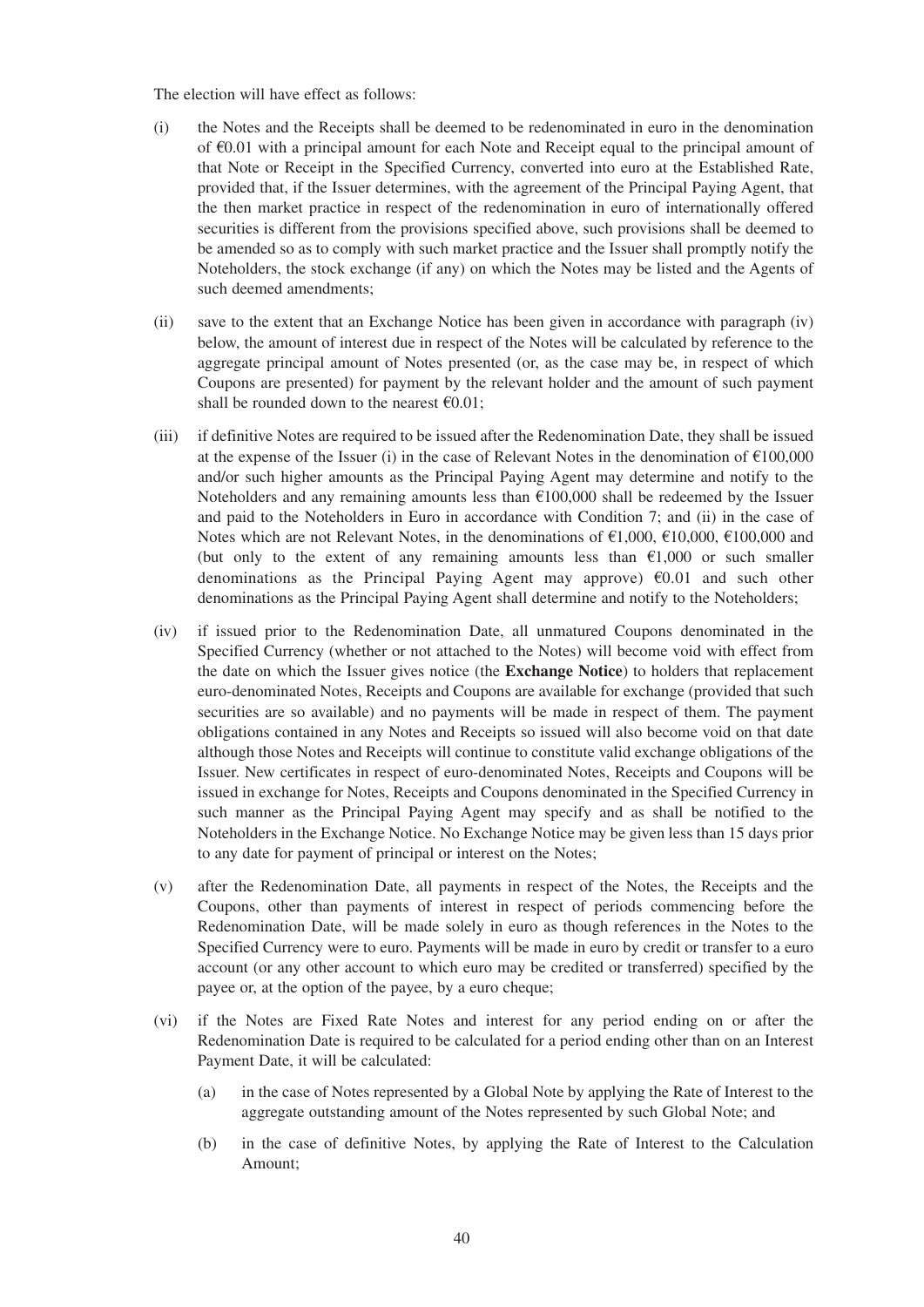and in each case, multiplying such sum by the applicable Day Count Fraction, and rounding the resultant figure to the nearest sub-unit of the relevant Specified Currency, half of any such sub-unit being rounded upwards or otherwise in accordance with applicable market convention. Where the Specified Denomination of a Fixed Rate Note in definitive form is a multiple of the Calculation Amount, the amount of interest payable in respect of such Fixed Rate Note shall be the product of the amount (determined in the manner provided above) for the Calculation Amount and the amount by which the Calculation Amount is multiplied to reach the Specified Denomination, without any further rounding; and

- (vii) if the Notes are Floating Rate Notes, the applicable Final Terms will specify any relevant changes to the provisions relating to interest.
- *(b) Definitions*

In these Conditions, the following expressions have the following meanings:

**Established Rate** means the rate for the conversion of the Specified Currency (including compliance with rules relating to roundings in accordance with applicable European Union regulations) into euro established by the Council of the European Union pursuant to Article 140 of the Treaty;

**euro** means the currency introduced at the start of the third stage of European economic and monetary union pursuant to the Treaty;

**Redenomination Date** means (in the case of interest bearing Notes) any date for payment of interest under the Notes or (in the case of Zero Coupon Notes) any date, in each case specified by the Issuer in the notice given to the Noteholders pursuant to paragraph (a) above and which falls on or after the date on which the country of the Specified Currency first participates in the third stage of European economic and monetary union;

**Relevant Notes** means all Notes where the applicable Final Terms provide for a minimum Specified Denomination in the Specified Currency which is equivalent to at least €100,000 and which are admitted to trading on a regulated market in the European Economic Area; and

**Treaty** means the Treaty on the Functioning of the European Union, as amended.

## **6. INTEREST**

*(a) Interest on Fixed Rate Notes* 

Each Fixed Rate Note bears interest from (and including) the Interest Commencement Date to (but excluding) the Maturity Date at the rate(s) per annum equal to the Rate(s) of Interest payable in arrear on the Interest Payment Date(s) in each year up to (and including) the Maturity Date.

If the Notes are in definitive form, except as provided in the applicable Final Terms, the amount of interest payable on each Interest Payment Date in respect of the Fixed Interest Period ending on (but excluding) such date will amount to the Fixed Coupon Amount. Payments of interest on any Interest Payment will, if so specified in the applicable Final Terms, amount to the Broken Amount so specified.

As used in these Terms and Conditions, **Fixed Interest Period** means the period from (and including) an Interest Payment Date (or the Interest Commencement Date) to (but excluding) the next (or first) Interest Payment Date.

Except in the case of Notes in definitive form where an applicable Fixed Coupon Amount or Broken Amount is specified in the applicable Final Terms, interest shall be calculated in respect of any period by applying the Rate of Interest to: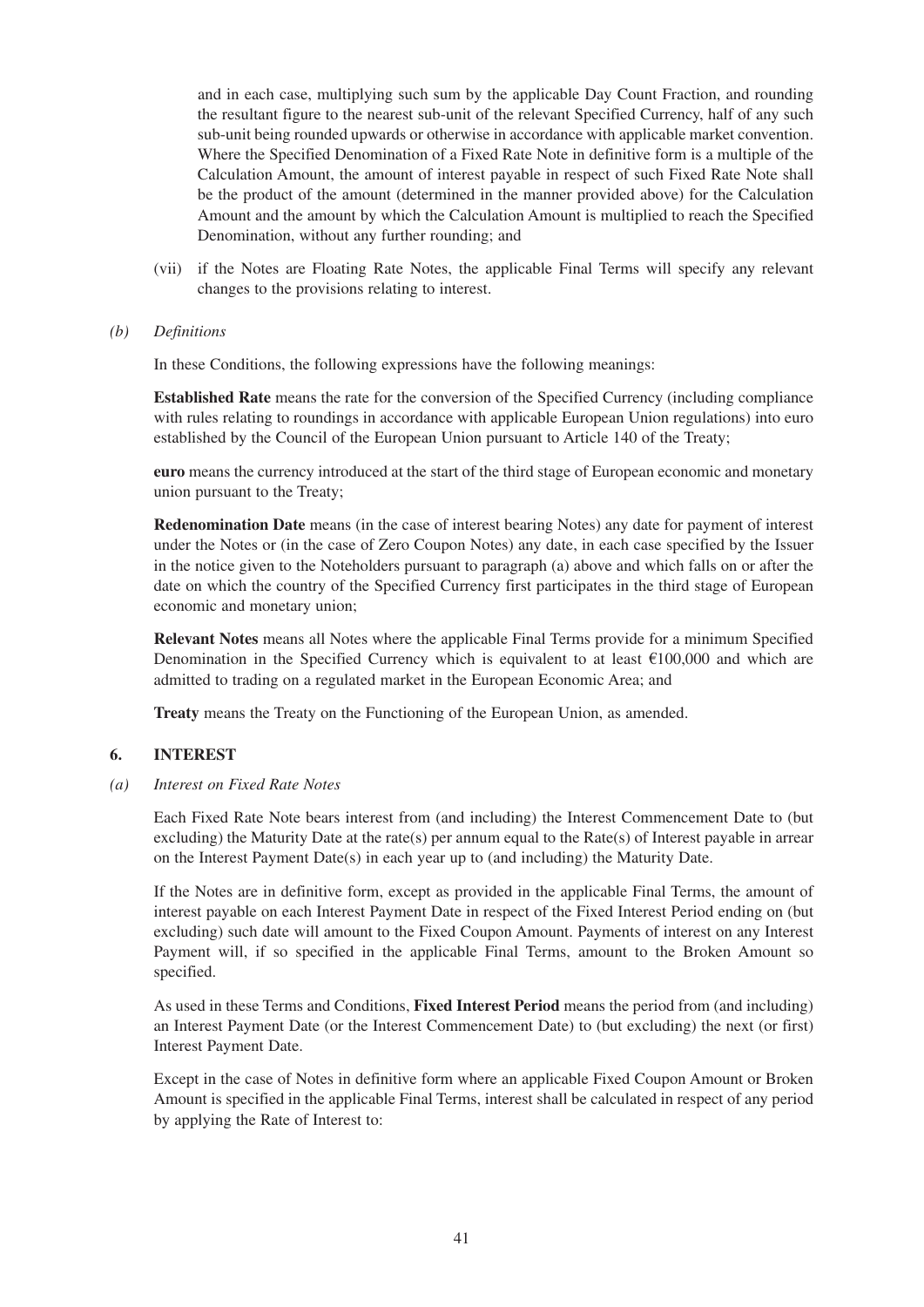- (i) in the case of Fixed Rate Notes which are represented by a Global Note, the aggregate outstanding nominal amount of the Fixed Rate Notes represented by such Global Note (or, if they are Partly Paid Notes, the aggregate amount paid up); or
- (ii) in the case of Fixed Rate Notes in definitive form, the Calculation Amount;

and, in each case, multiplying such sum by the applicable Day Count Fraction, and rounding the resultant figure to the nearest sub-unit of the relevant Specified Currency, half of any such sub-unit being rounded upwards or otherwise in accordance with applicable market convention. Where the Specified Denomination of a Fixed Rate Note in definitive form is a multiple of the Calculation Amount, the amount of interest payable in respect of such Fixed Rate Note shall be the product of the amount (determined in the manner provided above) for the Calculation Amount and the amount by which the Calculation Amount is multiplied to reach the Specified Denomination, without any further rounding.

**Day Count Fraction** means, in respect of the calculation of an amount of interest, in accordance with this Condition 6(a):

- (i) if **Actual/Actual (ICMA)** is specified in the applicable Final Terms:
	- (a) in the case of Notes where the number of days in the relevant period from (and including) the most recent Interest Payment Date (or, if none, the Interest Commencement Date) to (but excluding) the relevant payment date (the **Accrual Period**) is equal to or shorter than the Determination Period during which the Accrual Period ends, the number of days in such Accrual Period divided by the product of (1) the number of days in such Determination Period and (2) the number of Determination Dates (as specified in the applicable Final Terms) that would occur in one calendar year; or
	- (b) in the case of Notes where the Accrual Period is longer than the Determination Period during which the Accrual Period ends, the sum of:
		- (1) the number of days in such Accrual Period falling in the Determination Period in which the Accrual Period begins divided by the product of  $(x)$  the number of days in such Determination Period and (y) the number of Determination Dates that would occur in one calendar year; and
		- (2) the number of days in such Accrual Period falling in the next Determination Period divided by the product of  $(x)$  the number of days in such Determination Period and (y) the number of Determination Dates that would occur in one calendar year; and
- (ii) if **30/360** is specified in the applicable Final Terms, the number of days in the period from (and including) the most recent Interest Payment Date (or, if none, the Interest Commencement Date) to (but excluding) the relevant payment date (such number of days being calculated on the basis of a year of 360 days with 12 30-day months) divided by 360.

In these Terms and Conditions:

**Determination Period** means each period from (and including) a Determination Date to but excluding the next Determination Date (including, where either the Interest Commencement Date or the final Interest Payment Date is not a Determination Date, the period commencing on the first Determination Date prior to, and ending on the first Determination Date falling after, such date); and

**sub-unit** means, with respect to any currency other than euro, the lowest amount of such currency that is available as legal tender in the country of such currency and, with respect to euro, one cent.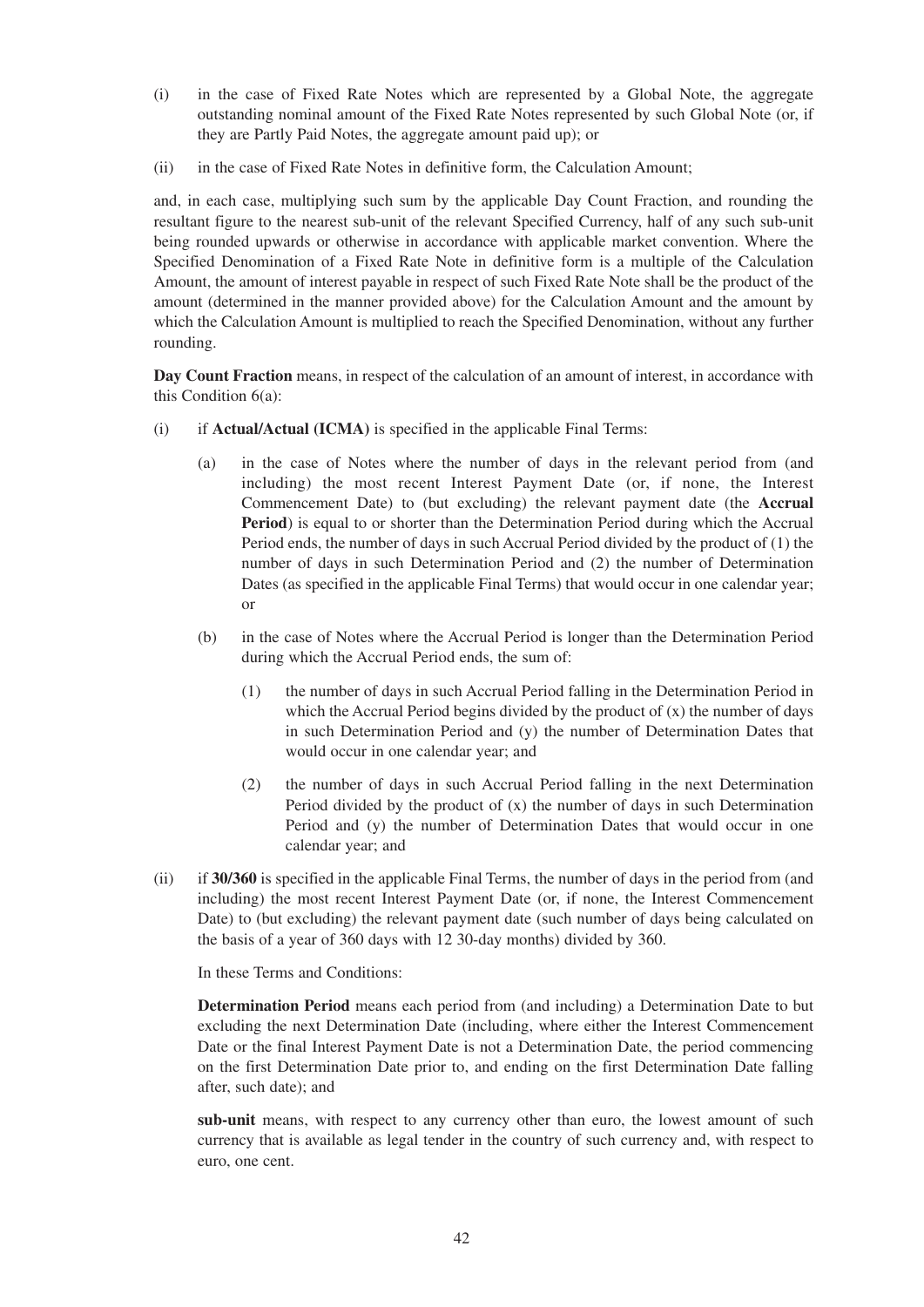#### *(b) Interest on Floating Rate Notes and Index Linked Interest Notes*

(i) Interest Payment Dates

Each Floating Rate Note and Index Linked Interest Note bears interest from (and including) the Interest Commencement Date and such interest will be payable in arrear on either:

- (A) the Specified Interest Payment Date(s) (each an **Interest Payment Date**) in each year specified in the applicable Final Terms; or
- (B) if no Specified Interest Payment Date(s) is/are specified in the applicable Final Terms, each date (each an **Interest Payment Date**) which falls the number of months or other period specified as the Specified Period in the applicable Final Terms after the preceding Interest Payment Date or, in the case of the first Interest Payment Date, after the Interest Commencement Date.

Such interest will be payable in respect of each Interest Period (which expression shall, in these Terms and Conditions, mean the period from (and including) an Interest Payment Date (or the Interest Commencement Date) to (but excluding) the next (or first) Interest Payment Date).

If a Business Day Convention is specified in the applicable Final Terms and  $(x)$  if there is no numerically corresponding day in the calendar month in which an Interest Payment Date should occur or (y) if any Interest Payment Date would otherwise fall on a day which is not a Business Day, then, if the Business Day Convention specified is:

- (1) in any case where Specified Periods are specified in accordance with Condition  $6(b)(i)(B)$  above, the Floating Rate Convention, such Interest Payment Date (i) in the case of  $(x)$  above, shall be the last day that is a Business Day in the relevant month and the provisions of (B) below shall apply *mutatis mutandis* or (ii) in the case of (y) above, shall be postponed to the next day which is a Business Day unless it would thereby fall into the next calendar month, in which event (A) such Interest Payment Date shall be brought forward to the immediately preceding Business Day and (B) each subsequent Interest Payment Date shall be the last Business Day in the month which falls the Specified Period after the preceding applicable Interest Payment Date occurred; or
- (2) the Following Business Day Convention, such Interest Payment Date shall be postponed to the next day which is a Business Day; or
- (3) the Modified Following Business Day Convention, such Interest Payment Date shall be postponed to the next day which is a Business Day unless it would thereby fall into the next calendar month, in which event such Interest Payment Date shall be brought forward to the immediately preceding Business Day; or
- (4) the Preceding Business Day Convention, such Interest Payment Date shall be brought forward to the immediately preceding Business Day.

In these Terms and Conditions, **Business Day** means a day which is both:

- (A) a day on which commercial banks and foreign exchange markets settle payments and are open for general business (including dealing in foreign exchange and foreign currency deposits) in London and each Additional Business Centre specified in the applicable Final Terms; and
- (B) either (1) in relation to any sum payable in a Specified Currency other than euro, a day on which commercial banks and foreign exchange markets settle payments and are open for general business (including dealing in foreign exchange and foreign currency deposits) in the principal financial centre of the country of the relevant Specified Currency (which if the Specified Currency is New Zealand dollars shall be Auckland) or (2) in relation to any sum payable in euro, a day on which the TARGET2 System is open.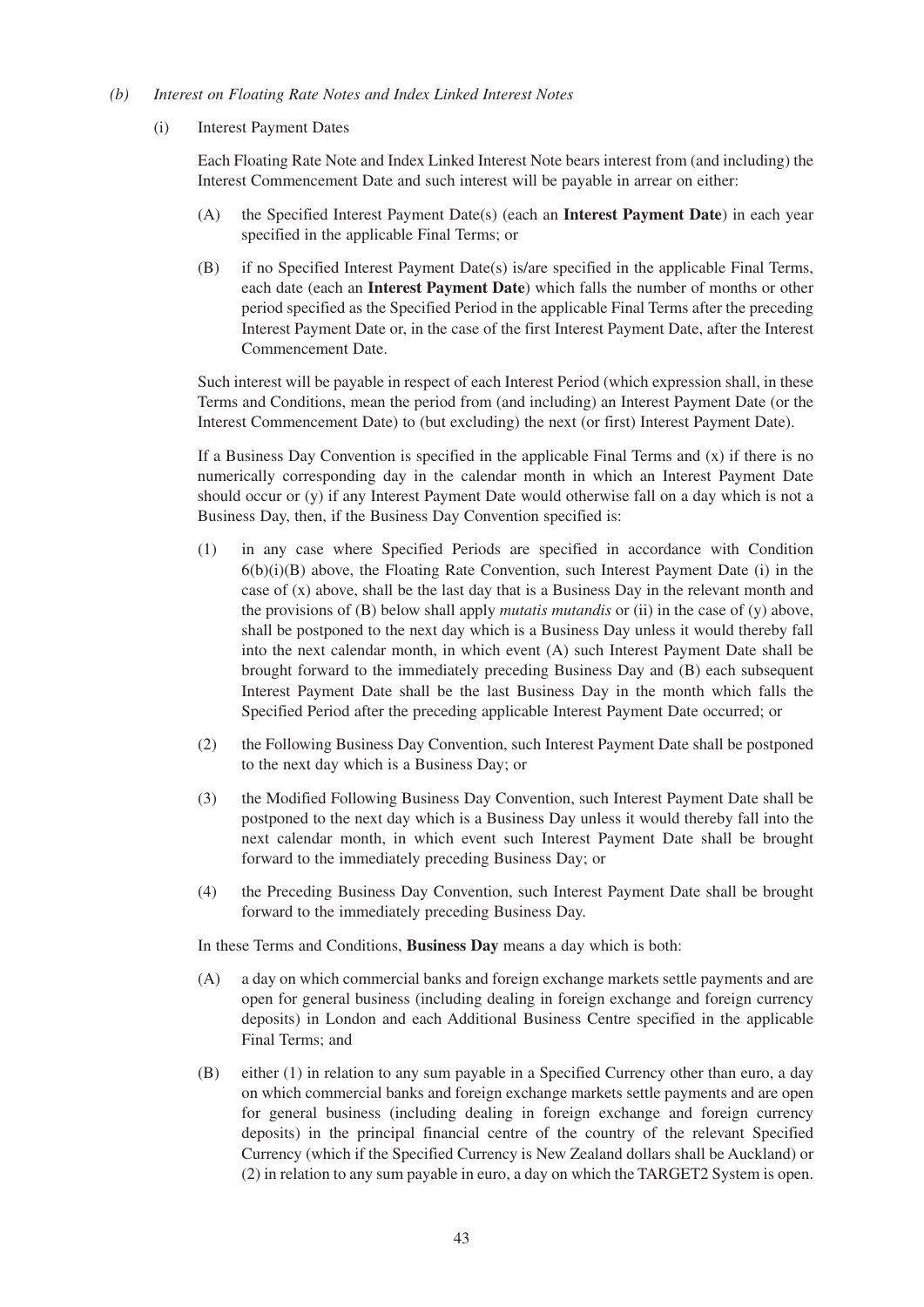As used in these Terms and Conditions, **TARGET2 System** means the Trans European Automated Real-Time Gross Settlement Express Transfer (TARGET2) System.

(ii) Rate of Interest

The Rate of Interest payable from time to time in respect of Floating Rate Notes and Index Linked Interest Notes will be determined in the manner specified in the applicable Final Terms.

(A) ISDA Determination for Floating Rate Notes

Where ISDA Determination is specified in the applicable Final Terms as the manner in which the Rate of Interest is to be determined, the Rate of Interest for each Interest Period will be the relevant ISDA Rate plus or minus (as indicated in the applicable Final Terms) the Margin (if any). For the purposes of this subparagraph (A), **ISDA Rate** for an Interest Period means a rate equal to the Floating Rate that would be determined by the Principal Paying Agent under an interest rate swap transaction if the Principal Paying Agent were acting as Calculation Agent for that swap transaction under the terms of an agreement incorporating the 2006 ISDA Definitions as published by the International Swaps and Derivatives Association, Inc. and as amended and updated as at the Issue Date of the first Tranche of the Notes (the **ISDA Definitions**) and under which:

- (1) the Floating Rate Option is as specified in the applicable Final Terms;
- (2) the Designated Maturity is a period specified in the applicable Final Terms; and
- (3) the relevant Reset Date is either (i) if the applicable Floating Rate Option is based on the London interbank offered rate (**LIBOR**) or on the Euro-zone interbank offered rate (**EURIBOR**), the first day of that Interest Period or (ii) in any other case, as specified in the applicable Final Terms.

For the purposes of this sub-paragraph (A), **Floating Rate**, **Calculation Agent**, **Floating Rate Option**, **Designated Maturity** and **Reset Date** have the meanings given to those terms in the ISDA Definitions.

(B) Screen Rate Determination for Floating Rate Notes

Where Screen Rate Determination is specified in the applicable Final Terms as the manner in which the Rate of Interest is to be determined, the Rate of Interest for each Interest Period will, subject as provided below, be either:

- (1) the offered quotation; or
- (2) the arithmetic mean (rounded if necessary to the fifth decimal place, with 0.000005 being rounded upwards) of the offered quotations,

(expressed as a percentage rate per annum) for the Reference Rate which appears or appear, as the case may be, on the Relevant Screen Page as at 11.00 a.m. (London time, in the case of LIBOR, or Brussels time, in the case of EURIBOR) on the Interest Determination Date in question plus or minus (as indicated in the applicable Final Terms) the Margin (if any), all as determined by the Principal Paying Agent. If five or more of such offered quotations are available on the Relevant Screen Page, the highest (or, if there is more than one such highest quotation, one only of such quotations) and the lowest (or, if there is more than one such lowest quotation, one only of such quotations) shall be disregarded by the Principal Paying Agent for the purpose of determining the arithmetic mean (rounded as provided above) of such offered quotations.

The Agency Agreement contains provisions for determining the Rate of Interest in the event that the Relevant Screen Page is not available or if, in the case of (1) above, no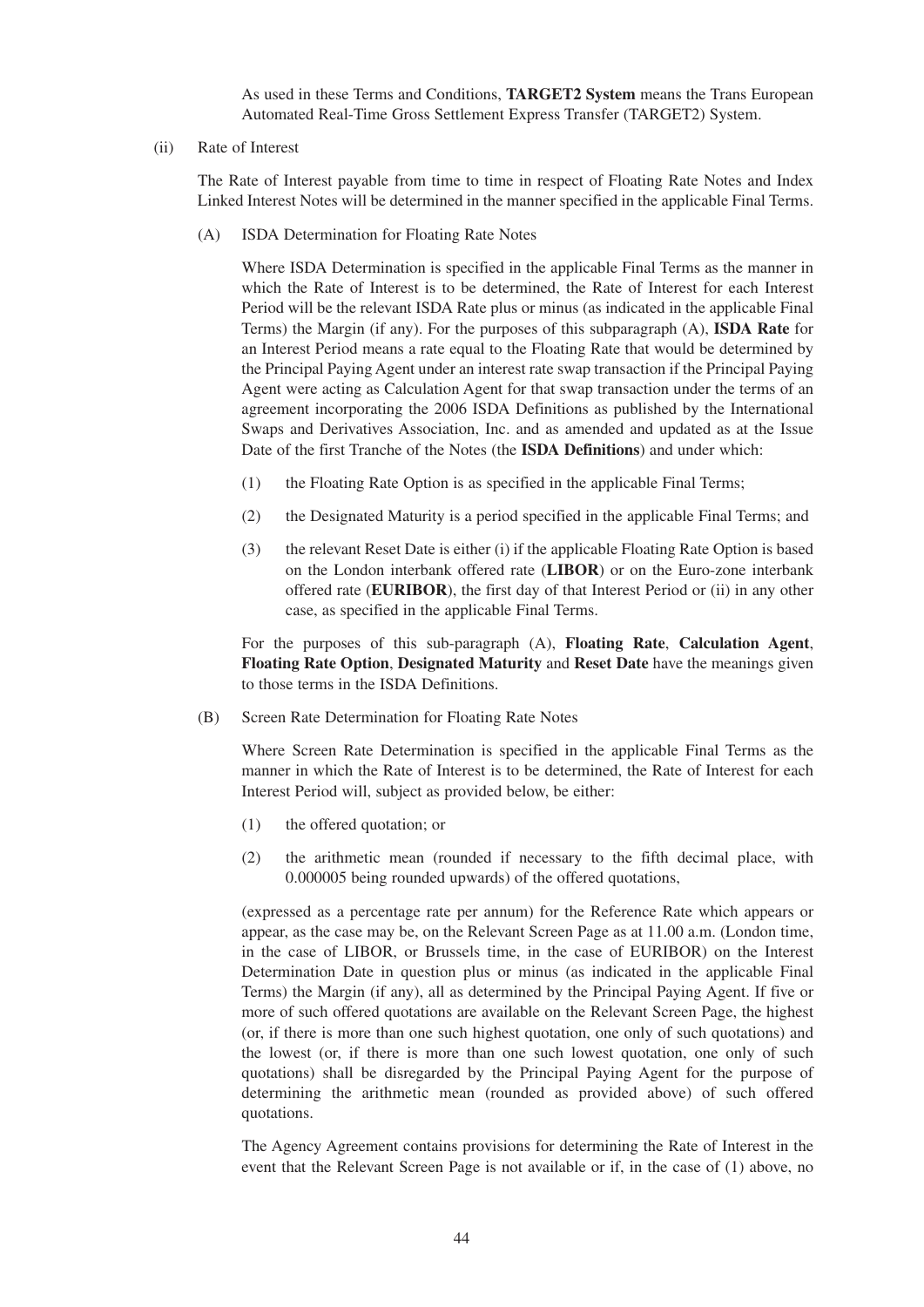such offered quotation appears or, in the case of (2) above, fewer than three such offered quotations appear, in each case as at the time specified in the preceding paragraph.

If the Reference Rate from time to time in respect of Floating Rate Notes is specified in the applicable Final Terms as being other than LIBOR or EURIBOR, the Rate of Interest in respect of such Notes will be determined as provided in the applicable Final Terms.

(iii) Minimum Rate of Interest and/or Maximum Rate of Interest

If the applicable Final Terms specifies a Minimum Rate of Interest for any Interest Period, then, in the event that the Rate of Interest in respect of such Interest Period determined in accordance with the provisions of paragraph (ii) above is less than such Minimum Rate of Interest, the Rate of Interest for such Interest Period shall be such Minimum Rate of Interest.

If the applicable Final Terms specifies a Maximum Rate of Interest for any Interest Period, then, in the event that the Rate of Interest in respect of such Interest Period determined in accordance with the provisions of paragraph (ii) above is greater than such Maximum Rate of Interest, the Rate of Interest for such Interest Period shall be such Maximum Rate of Interest.

(iv) Determination of Rate of Interest and calculation of Interest Amounts

The Principal Paying Agent, in the case of Floating Rate Notes, and the Calculation Agent, in the case of Index Linked Interest Notes, will at or as soon as practicable after each time at which the Rate of Interest is to be determined, determine the Rate of Interest for the relevant Interest Period. In the case of Index Linked Interest Notes, the Calculation Agent will notify the Principal Paying Agent of the Rate of Interest for the relevant Interest Period as soon as practicable after calculating the same.

The Principal Paying Agent will calculate the amount of interest (the **Interest Amount**) payable on the Floating Rate Notes or Index Linked Interest Notes for the relevant Interest Period by applying the Rate of Interest to:

- (A) in the case of Floating Rate Notes or Index Linked Interest Notes which are represented by a Global Note, the aggregate outstanding nominal amount of the Notes represented by such Global Note (or, if they are Partly Paid Notes, the aggregate amount paid up); or
- (B) in the case of Floating Rate Notes or Index Linked Interest Notes in definitive form, the Calculation Amount;

and in each case, multiplying such sum by the applicable Day Count Fraction, and rounding the resultant figure to the nearest sub-unit of the relevant Specified Currency, half of any such sub-unit being rounded upwards or otherwise in accordance with applicable market convention. Where the Specified Denomination of a Floating Rate Note or an Index Linked Interest Note in definitive form is a multiple of the Calculation Amount, the Interest Amount payable in respect of such Note shall be the product of the amount (determined in the manner provided above) for the Calculation Amount and the amount by which the Calculation Amount is multiplied to reach the Specified Denomination, without any further rounding.

**Day Count Fraction** means, in respect of the calculation of an amount of interest for any Interest Period:

(i) if **Actual/Actual (ISDA)** or **Actual/Actual** is specified in the applicable Final Terms, the actual number of days in the Interest Period divided by 365 (or, if any portion of that Interest Period falls in a leap year, the sum of (A) the actual number of days in that portion of the Interest Period falling in a leap year divided by 366 and (B) the actual number of days in that portion of the Interest Period falling in a non-leap year divided by 365);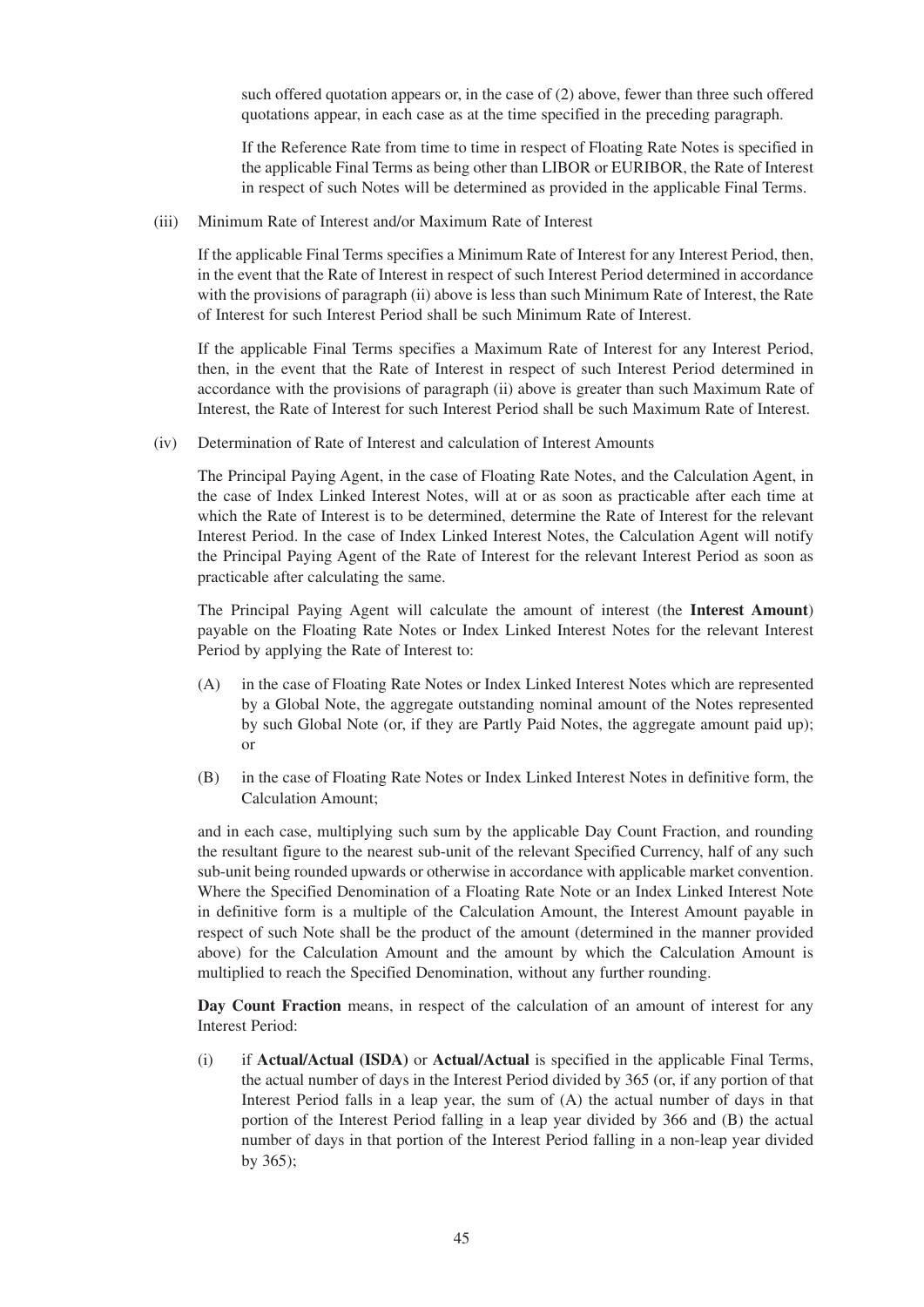- (ii) if **Actual/365 (Fixed)** is specified in the applicable Final Terms, the actual number of days in the Interest Period divided by 365;
- (iii) if **Actual/365 (Sterling)** is specified in the applicable Final Terms, the actual number of days in the Interest Period divided by 365 or, in the case of an Interest Payment Date falling in a leap year, 366;
- (iv) if **Actual/360** is specified in the applicable Final Terms, the actual number of days in the Interest Period divided by 360;
- (v) if **30/360**, **360/360** or **Bond Basis** is specified in the applicable Final Terms, the number of days in the Interest Period divided by 360, calculated on a formula basis as follows:

$$
Day Count Fraction = \frac{[360 \times (Y_2 - Y_1)] + [30 \times (M_2 - M_1)] + (D_2 - D_1)}{360}
$$

where:

" $Y_1$ " is the year, expressed as a number, in which the first day of the Interest Period falls;

" $Y_2$ " is the year, expressed as a number, in which the day immediately following the last day of the Interest Period falls;

" $M_1$ " is the calendar month, expressed as a number, in which the first day of the Interest Period falls;

" $M_2$ " is the calendar month, expressed as a number, in which the day immediately following the last day of the Interest Period falls;

"D<sub>1</sub>" is the first calendar day, expressed as a number, of the Interest Period, unless such number is 31, in which case  $D_1$  will be 30; and

"D<sub>2</sub>" is the calendar day, expressed as a number, immediately following the last day included in the Interest Period, unless such number would be  $31$  and  $D_1$  is greater than 29, in which case  $D_2$  will be 30;

(vi) if **30E/360** or **Eurobond Basis** is specified in the applicable Final Terms, the number of days in the Interest Period divided by 360, calculated on a formula basis as follows:

$$
Day Count Fraction = \frac{[360 \times (Y_2 - Y_1)] + [30 \times (M_2 - M_1)] + (D_2 - D_1)}{360}
$$

where:

" $Y_1$ " is the year, expressed as a number, in which the first day of the Interest Period falls;

" $Y_2$ " is the year, expressed as a number, in which the day immediately following the last day of the Interest Period falls;

" $M_1$ " is the calendar month, expressed as a number, in which the first day of the Interest Period falls;

" $M_2$ " is the calendar month, expressed as a number, in which the day immediately following the last day of the Interest Period falls;

"D<sub>1</sub>" is the first calendar day, expressed as a number, of the Interest Period, unless such number would be 31, in which case  $D_1$  will be 30; and

" $D_2$ " is the calendar day, expressed as a number, immediately following the last day included in the Interest Period, unless such number would be  $31$ , in which case  $D_2$  will be 30; and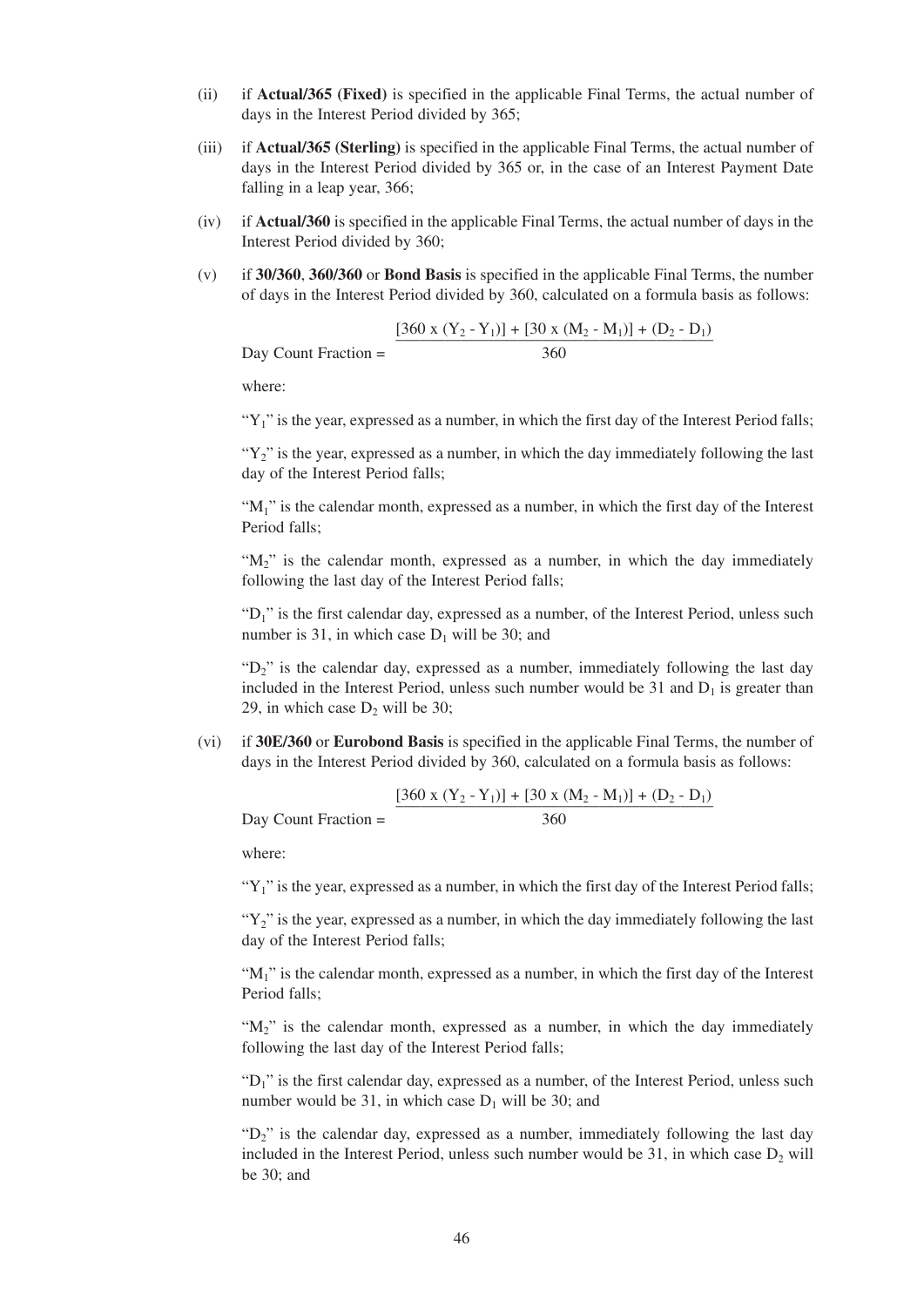(vii) if "30E/360 (ISDA)" is specified in the applicable Final Terms, the number of days in the Interest Period divided by 360, calculated on a formula basis as follows:

$$
Day Count Fraction = \frac{[360 \times (Y_2 - Y_1)] + [30 \times (M_2 - M_1)] + (D_2 - D_1)}{360}
$$

where:

" $Y_1$ " is the year, expressed as a number, in which the first day of the Interest Period falls;

" $Y_2$ " is the year, expressed as a number, in which the day immediately following the last day of the Interest Period falls;

" $M_1$ " is the calendar month, expressed as a number, in which the first day of the Interest Period falls;

" $M_2$ " is the calendar month, expressed as a number, in which the day immediately following the last day of the Interest Period falls;

"D<sub>1</sub>" is the first calendar day, expressed as a number, of the Interest Period, unless (i) that day is the last day of February or (ii) such number would be 31, in which case  $D_1$ will be 30; and

" $D_2$ " is the calendar day, expressed as a number, immediately following the last day included in the Interest Period, unless (i) that day is the last day of February but not the Maturity Date or (ii) such number would be 31, in which case  $D_2$  will be 30.

#### (v) Notification of Rate of Interest and Interest Amounts

The Principal Paying Agent will cause the Rate of Interest and each Interest Amount for each Interest Period and the relevant Interest Payment Date to be notified to the Issuer and any stock exchange on which the relevant Floating Rate Notes or Index Linked Interest Notes are for the time being listed and notice thereof to be published in accordance with Condition 15 as soon as possible after their determination but in no event later than the fourth London Business Day thereafter. Each Interest Amount and Interest Payment Date so notified may subsequently be amended (or appropriate alternative arrangements made by way of adjustment) without prior notice in the event of an extension or shortening of the Interest Period. Any such amendment will be promptly notified to each stock exchange on which the relevant Floating Rate Notes or Index Linked Interest Notes are for the time being listed and to the Noteholders in accordance with Condition 15. For the purposes of this paragraph, the expression **London Business Day** means a day (other than a Saturday or a Sunday) on which banks and foreign exchange markets are open for business in London.

(vi) Certificates to be final

All certificates, communications, opinions, determinations, calculations, quotations and decisions given, expressed, made or obtained for the purposes of the provisions of this Condition 6(b), whether by the Principal Paying Agent or, if applicable, the Calculation Agent, shall (in the absence of wilful default, bad faith or manifest error) be binding on the Issuer, the Principal Paying Agent, the Calculation Agent (if applicable), the other Agents and all Noteholders, Receiptholders and Couponholders and (in the absence of wilful default or bad faith) no liability to the Issuer, the Noteholders, the Receiptholders or the Couponholders shall attach to the Principal Paying Agent or the Calculation Agent (if applicable) in connection with the exercise or non-exercise by it of its powers, duties and discretions pursuant to such provisions.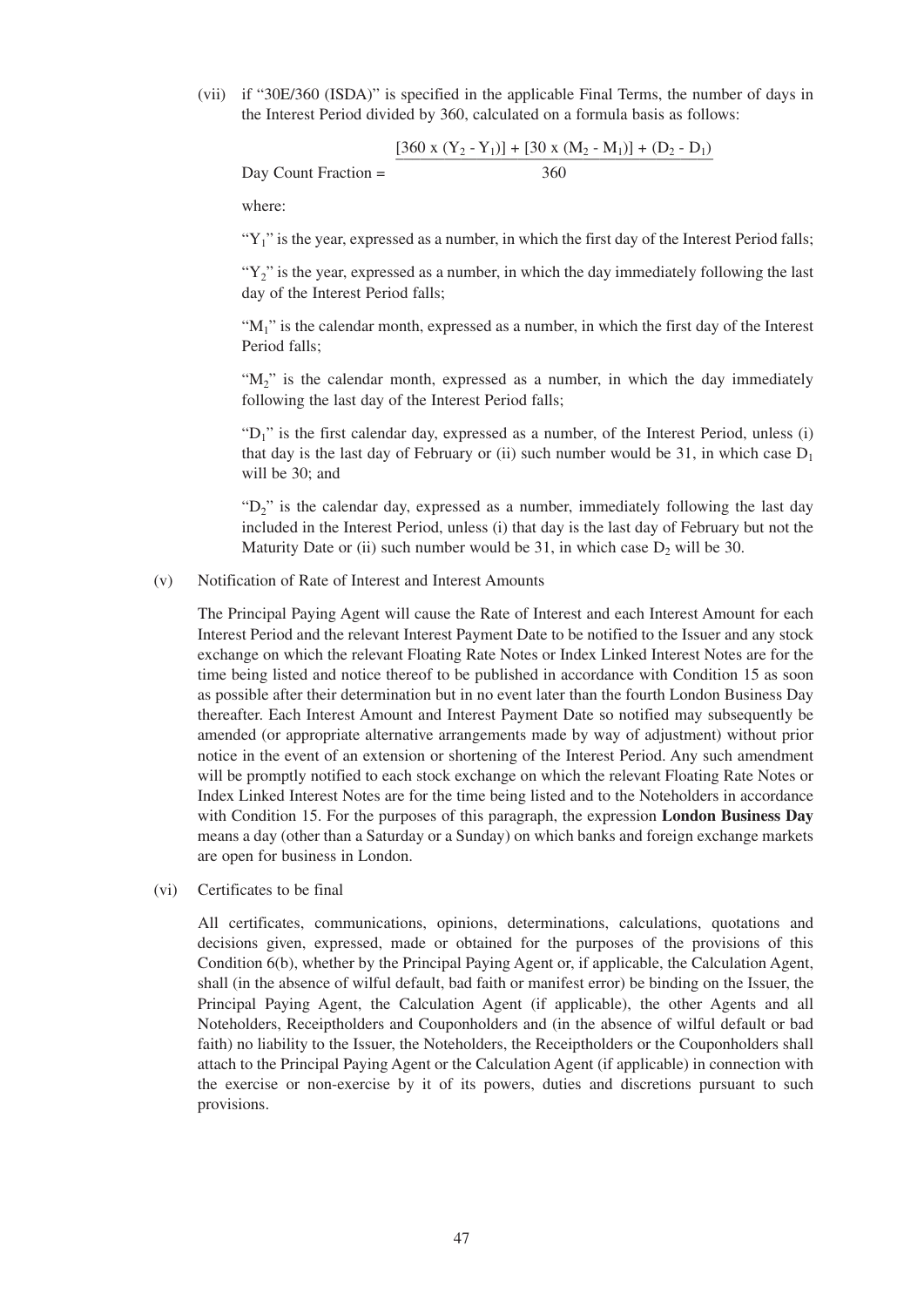#### *(c) Interest on Dual Currency Interest Notes*

The rate or amount of interest payable in respect of Dual Currency Interest Notes shall be determined in the manner specified in the applicable Final Terms.

#### *(d) Interest on Partly Paid Notes*

In the case of Partly Paid Notes (other than Partly Paid Notes which are Zero Coupon Notes), interest will accrue as aforesaid on the paid-up nominal amount of such Notes and otherwise as specified in the applicable Final Terms.

*(e) Accrual of interest* 

Each Note (or in the case of the redemption of part only of a Note, that part only of such Note) will cease to bear interest (if any) from (but excluding) the date for its redemption unless, upon due presentation thereof, payment of principal is improperly withheld or refused. In such event, interest will continue to accrue until whichever is the earlier of:

- (1) the date on which all amounts due in respect of such Note have been paid; and
- (2) five days after the date on which the full amount of the moneys payable has been received by the Principal Paying Agent or the relevant Registrar, as the case may be, and notice to that effect has been given in accordance with Condition 15.

# **7. PAYMENTS**

*(a) Method of payment* 

Subject as provided below:

- (i) payments in a Specified Currency other than euro will be made by credit or transfer to an account in the relevant Specified Currency maintained by the payee with, or, at the option of the payee, by a cheque in such Specified Currency drawn on, a bank in the principal financial centre of the country of such Specified Currency (which, if the Specified Currency is New Zealand dollars, shall be Auckland); and
- (ii) payments in euro will be made by credit or transfer to a euro account (or any other account to which euro may be credited or transferred) specified by the payee or, at the option of the payee, by a euro cheque.

Payments will be subject in all cases to any fiscal or other laws and regulations applicable thereto in the place of payment, but without prejudice to the provisions of Condition 9.

#### *(b) Presentation of definitive Bearer Notes, Receipts and Coupons*

Payments of principal in respect of definitive Bearer Notes will (subject as provided below) be made in the manner provided in paragraph (a) above only against presentation and surrender (or, in the case of part payment of any sum due, endorsement) of definitive Bearer Notes, and payments of interest in respect of definitive Bearer Notes will (subject as provided below) be made as aforesaid only against presentation and surrender (or, in the case of part payment of any sum due, endorsement) of Coupons, in each case at the specified office of any Paying Agent outside the United States (which expression, as used herein, means the United States of America (including the States and the District of Columbia, its territories, its possessions and other areas subject to its jurisdiction)).

Payments of instalments of principal (if any) in respect of definitive Bearer Notes, other than the final instalment, will (subject as provided below) be made in the manner provided in paragraph (a) above only against presentation and surrender (or, in the case of part payment of any sum due, endorsement) of the relevant Receipt in accordance with the preceding paragraph. Payment of the final instalment will be made in the manner provided in paragraph (a) above only against presentation and surrender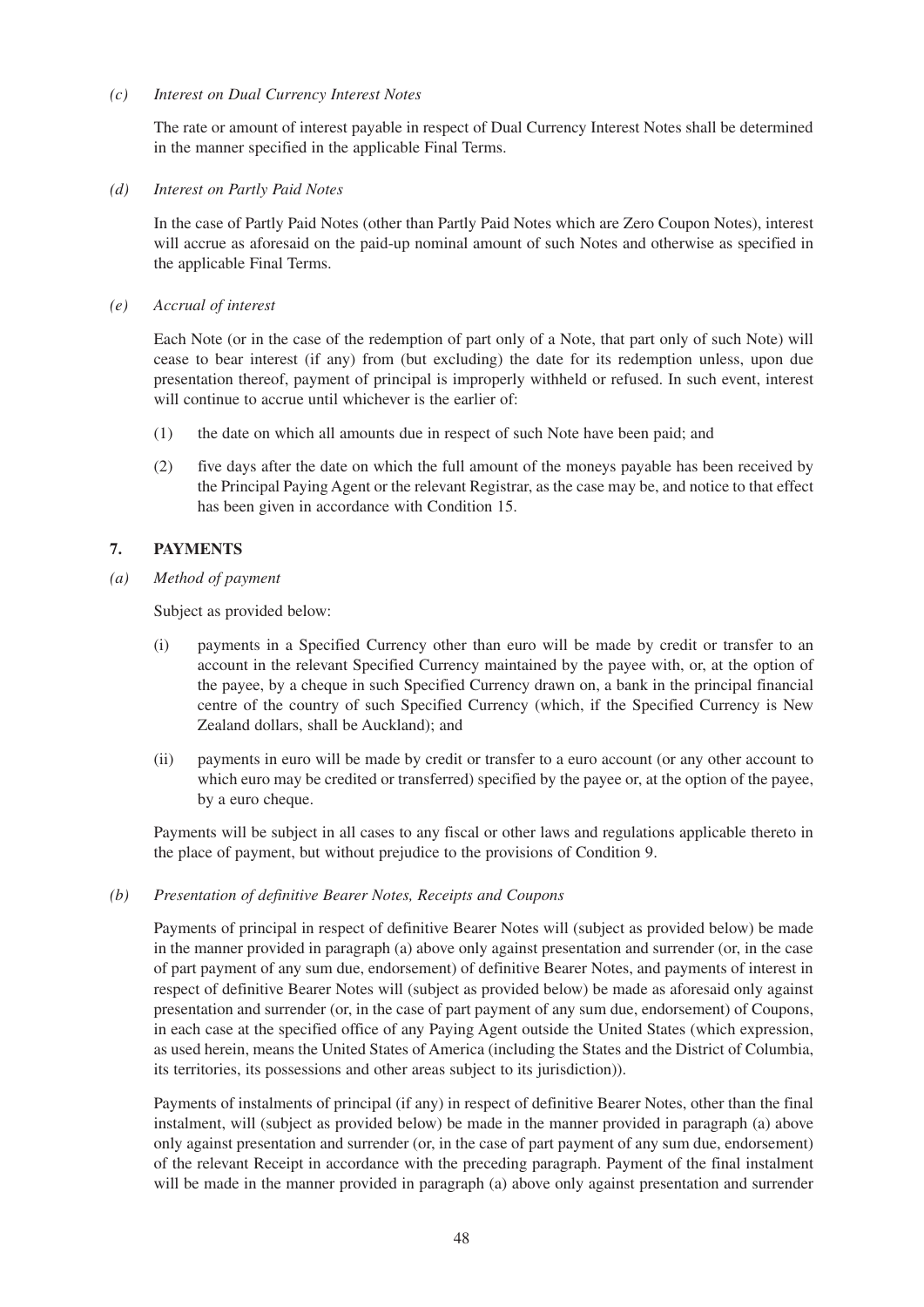(or, in the case of part payment of any sum due, endorsement) of the relevant Bearer Note in accordance with the preceding paragraph. Each Receipt must be presented for payment of the relevant instalment together with the definitive Bearer Note to which it appertains. Receipts presented without the definitive Bearer Note to which they appertain do not constitute valid obligations of the Issuer. Upon the date on which any definitive Bearer Note becomes due and repayable, unmatured Receipts (if any) relating thereto (whether or not attached) shall become void and no payment shall be made in respect thereof.

Fixed Rate Notes in definitive bearer form (other than Dual Currency Notes or Index Linked Notes or Long Maturity Notes (as defined below) should be presented for payment together with all unmatured Coupons appertaining thereto (which expression shall for this purpose include Coupons falling to be issued on exchange of matured Talons), failing which the amount of any missing unmatured Coupon (or, in the case of payment not being made in full, the same proportion of the amount of such missing unmatured Coupon as the sum so paid bears to the sum due) will be deducted from the sum due for payment. Each amount of principal so deducted will be paid in the manner mentioned above against surrender of the relative missing Coupon at any time before the expiry of 10 years after the Relevant Date (as defined in Condition 9) in respect of such principal (whether or not such Coupon would otherwise have become void under Condition 10) or, if later, five years from the date on which such Coupon would otherwise have become due, but in no event thereafter.

Upon any Fixed Rate Note in definitive bearer form becoming due and repayable prior to its Maturity Date, all unmatured Talons (if any) appertaining thereto will become void and no further Coupons will be issued in respect thereof.

Upon the date on which any Floating Rate Note, Dual Currency Note, Index Linked Note or Long Maturity Note in definitive bearer form becomes due and repayable, unmatured Coupons and Talons (if any) relating thereto (whether or not attached) shall become void and no payment or, as the case may be, exchange for further Coupons shall be made in respect thereof. A **Long Maturity Note** is a Fixed Rate Note (other than a Fixed Rate Note which on issue had a Talon attached) whose nominal amount on issue is less than the aggregate interest payable thereon provided that such Note shall cease to be a Long Maturity Note on the Interest Payment Date on which the aggregate amount of interest remaining to be paid after that date is less than the nominal amount of such Note.

If the due date for redemption of any definitive Bearer Note is not an Interest Payment Date, interest (if any) accrued in respect of such Note from (and including) the preceding Interest Payment Date or, as the case may be, the Interest Commencement Date shall be payable only against surrender of the relevant definitive Bearer Note.

## *(c) Payments in respect of Bearer Global Notes*

Payments of principal and interest (if any) in respect of Notes represented by any Global Note in bearer form will (subject as provided below) be made in the manner specified above in relation to definitive Bearer Notes and otherwise in the manner specified in the relevant Global Note against presentation or surrender, as the case may be, of such Global Note at the specified office of any Paying Agent outside the United States. A record of each payment made against presentation or surrender of any Global Note in bearer form, distinguishing between any payment of principal and any payment of interest, will be made on such Global Note by the Paying Agent to which it was presented and such record shall be *prima facie* evidence that the payment in question has been made.

#### *(d) Payments in respect of Registered Notes*

Payments of principal (other than instalments of principal prior to the final instalment) in respect of each Registered Note (whether or not in global form) will be made against presentation and surrender (or, in the case of part payment of any sum due, endorsement) of the Registered Note at the specified office of the relevant Registrar or any of the Paying Agents. Such payments will be made by transfer to the Designated Account (as defined below) of the holder (or the first named of joint holders) of the Registered Note appearing in the register of holders of the Registered Notes maintained by the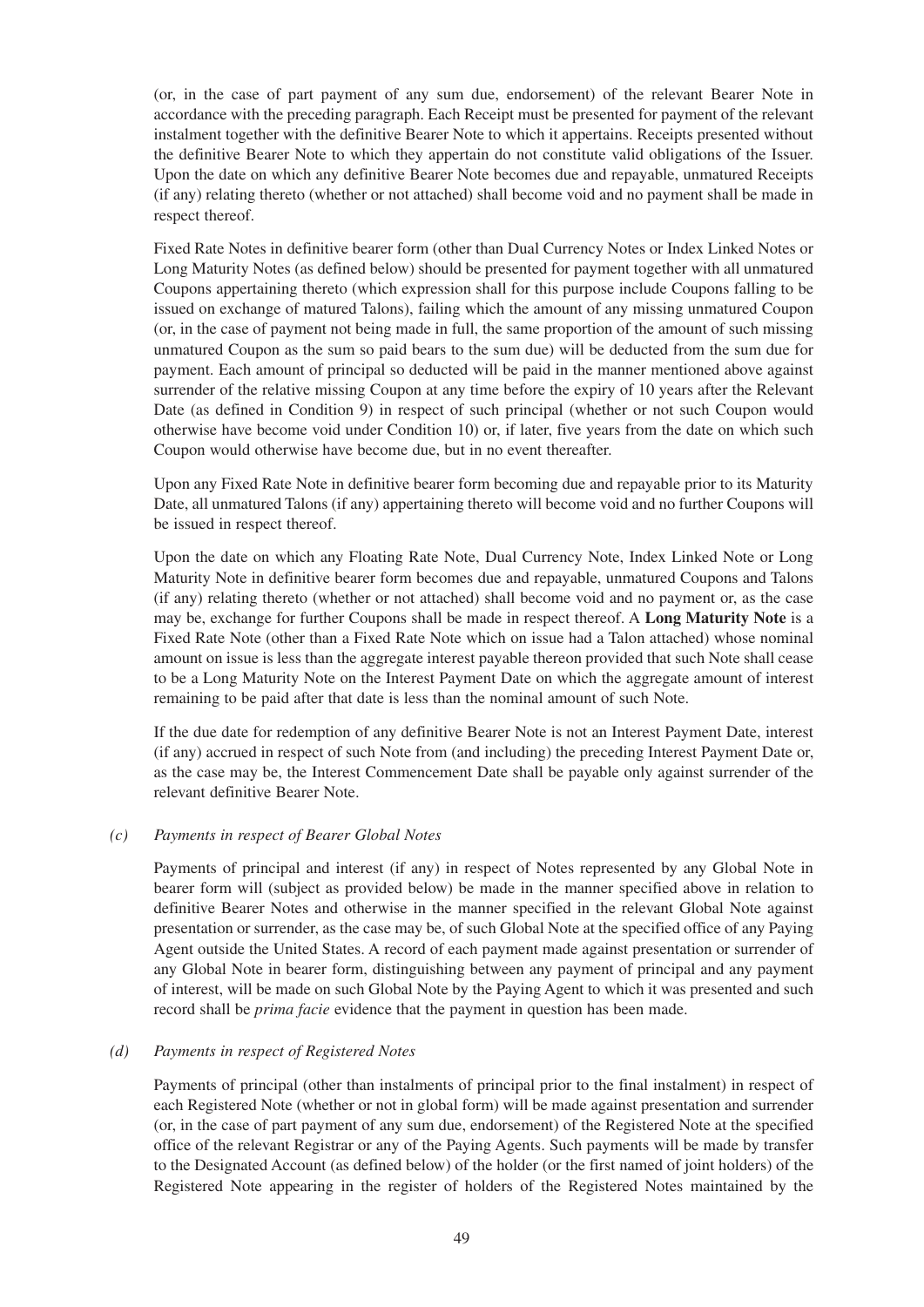relevant Registrar (the **Register**) (i) where in global form, at the close of the business day (being for this purpose a day on which Euroclear and Clearstream Luxembourg are open for business) before the relevant due date, and (ii) where in definitive form, at the close of business on the third business day (being for this purpose a day on which banks are open for business in the city where the specified office of the relevant Registrar is located) before the relevant due date (the **Record Date**). Notwithstanding the previous sentence, if (i) a holder does not have a Designated Account or (ii) the principal amount of the Notes held by a holder is less than U.S.\$250,000 (or its approximate equivalent in any other Specified Currency), payment will instead be made by a cheque in the Specified Currency drawn on a Designated Bank (as defined below). For these purposes, **Designated Account** means the account (which, in the case of a payment in Japanese yen to a non-resident of Japan, shall be a non-resident account) maintained by a holder with a Designated Bank and identified as such in the Register and **Designated Bank** means (in the case of payment in a Specified Currency other than euro) a bank in the principal financial centre of the country of such Specified Currency (which, if the Specified Currency is New Zealand dollars, shall be Auckland) and (in the case of a payment in euro) any bank which processes payments in euro.

Payments of interest and payments of instalments of principal (other than the final instalment) in respect of each Registered Note (whether or not in global form) will be made by a cheque in the Specified Currency drawn on a Designated Bank and mailed by uninsured mail on the business day in the city where the specified office of the relevant Registrar is located immediately preceding the relevant due date to the holder (or the first named of joint holders) of the Registered Note appearing in the Register (i) where in global form, at the close of the business day (being for this purpose a day on which Euroclear and Clearstream Luxembourg are open for business) before the relevant due date, and (ii) where in definitive form, at the close of business on the fifteenth day (whether or not such fifteenth day is a business day) before the relevant due date (the **Record Date**) at his address shown in the Register on the Record Date and at his risk. Upon application of the holder to the specified office of the relevant Registrar not less than three business days in the city where the specified office of the relevant Registrar is located before the due date for any payment of interest in respect of a Registered Note, the payment may be made by transfer on the due date in the manner provided in the preceding paragraph. Any such application for transfer shall be deemed to relate to all future payments of interest (other than interest due on redemption) and instalments of principal (other than the final instalment) in respect of the Registered Notes which become payable to the holder who has made the initial application until such time as the relevant Registrar is notified in writing to the contrary by such holder. Payment of the interest due in respect of each Registered Note on redemption and the final instalment of principal will be made in the same manner as payment of the principal amount of such Registered Note.

Holders of Registered Notes will not be entitled to any interest or other payment for any delay in receiving any amount due in respect of any Registered Note as a result of a cheque posted in accordance with this Condition arriving after the due date for payment or being lost in the post. No commissions or expenses shall be charged to such holders by the relevant Registrar in respect of any payments of principal or interest in respect of the Registered Notes.

All amounts payable to DTC or its nominee as registered holder of a Registered Global Note in respect of Notes denominated in a Specified Currency other than U.S. dollars shall be paid by transfer by the relevant Registrar to an account in the relevant Specified Currency of the Exchange Agent on behalf of DTC or its nominee for conversion into any payment in U.S. dollars in accordance with the provisions of the Agency Agreement.

None of the Issuer or the Agents will have any responsibility or liability for any aspect of the records relating to, or payments made on account of, beneficial ownership interests in the Registered Global Notes or for maintaining, supervising or reviewing any records relating to such beneficial ownership interests.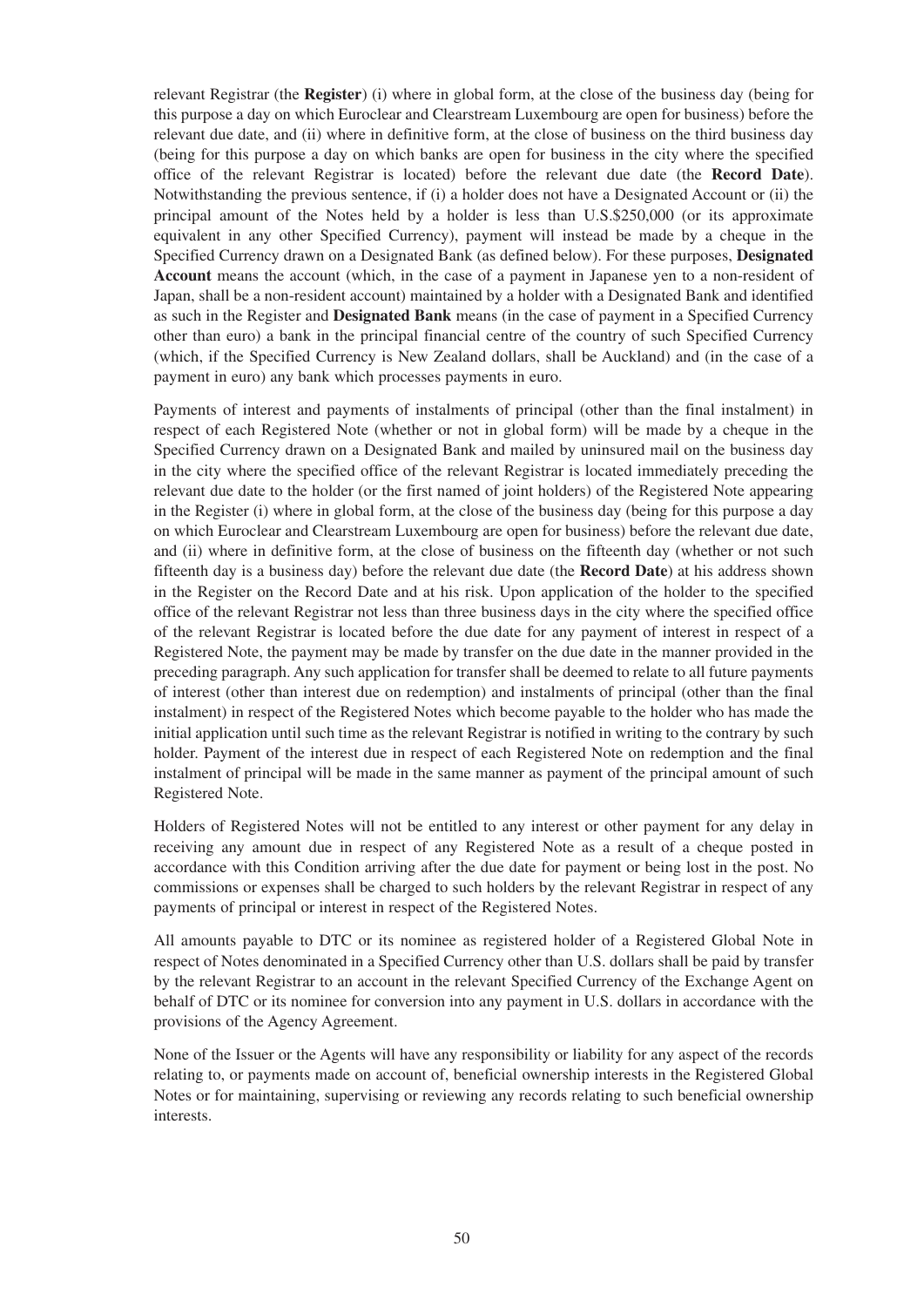#### *(e) General provisions applicable to payments*

The holder of a Global Note shall be the only person entitled to receive payments in respect of Notes represented by such Global Note and the Issuer will be discharged by payment to, or to the order of, the holder of such Global Note in respect of each amount so paid. Each of the persons shown in the records of Euroclear, Clearstream, Luxembourg or DTC as the beneficial holder of a particular nominal amount of Notes represented by such Global Note must look solely to Euroclear, Clearstream, Luxembourg or DTC, as the case may be, for his share of each payment so made by the Issuer to, or to the order of, the holder of such Global Note.

Notwithstanding the foregoing provisions of this Condition, if any amount of principal and/or interest in respect of Bearer Notes is payable in U.S. dollars, such U.S. dollar payments of principal and/or interest in respect of such Notes will be made at the specified office of a Paying Agent in the United States if:

- (i) the Issuer has appointed Paying Agents with specified offices outside the United States with the reasonable expectation that such Paying Agents would be able to make payment in U.S. dollars at such specified offices outside the United States of the full amount of principal and interest on the Bearer Notes in the manner provided above when due;
- (ii) payment of the full amount of such principal and interest at all such specified offices outside the United States is illegal or effectively precluded by exchange controls or other similar restrictions on the full payment or receipt of principal and interest in U.S. dollars; and
- (iii) such payment is then permitted under United States law without involving, in the opinion of the Issuer, adverse tax consequences to the Issuer.
- *(f) Payment Day*

If the date for payment of any amount in respect of any Note, Receipt or Coupon is not a Payment Day, the holder thereof shall not be entitled to payment until the next following Payment Day in the relevant place and shall not be entitled to further interest or other payment in respect of such delay. For these purposes, **Payment Day** means any day which (subject to Condition 10) is:

- (i) a day on which commercial banks and foreign exchange markets settle payments in:
	- (A) in the case of Notes in definitive form only, the relevant place of presentation; and
	- (B) each Additional Financial Centre specified in the applicable Final Terms;
- (ii) either (1) in relation to any sum payable in a Specified Currency other than euro, a day on which commercial banks and foreign exchange markets settle payments and are open for general business (including dealing in foreign exchange and foreign currency deposits) in the principal financial centre of the country of the relevant Specified Currency (which if the Specified Currency is New Zealand dollars shall be Auckland) or (2) in relation to any sum payable in euro, a day on which the TARGET2 System is open; and
- (iii) in the case of any payment in respect of a Registered Global Note denominated in a Specified Currency other than U.S. dollars and registered in the name of DTC or its nominee and in respect of which an accountholder of DTC (with an interest in such Registered Global Note) has elected to receive any part of such payment in U.S. dollars, a day on which commercial banks are not authorised or required by law or regulation to be closed in New York City.

## *(g) Interpretation of principal and interest*

Any reference in these Terms and Conditions to principal in respect of the Notes shall be deemed to include, as applicable: (i) any additional amounts which may be payable with respect to principal under Condition 9; (ii) the Final Redemption Amount of the Notes; (iii) the Early Redemption Amount of the Notes; (iv) the Optional Redemption Amount(s) (if any) of the Notes; (v) in relation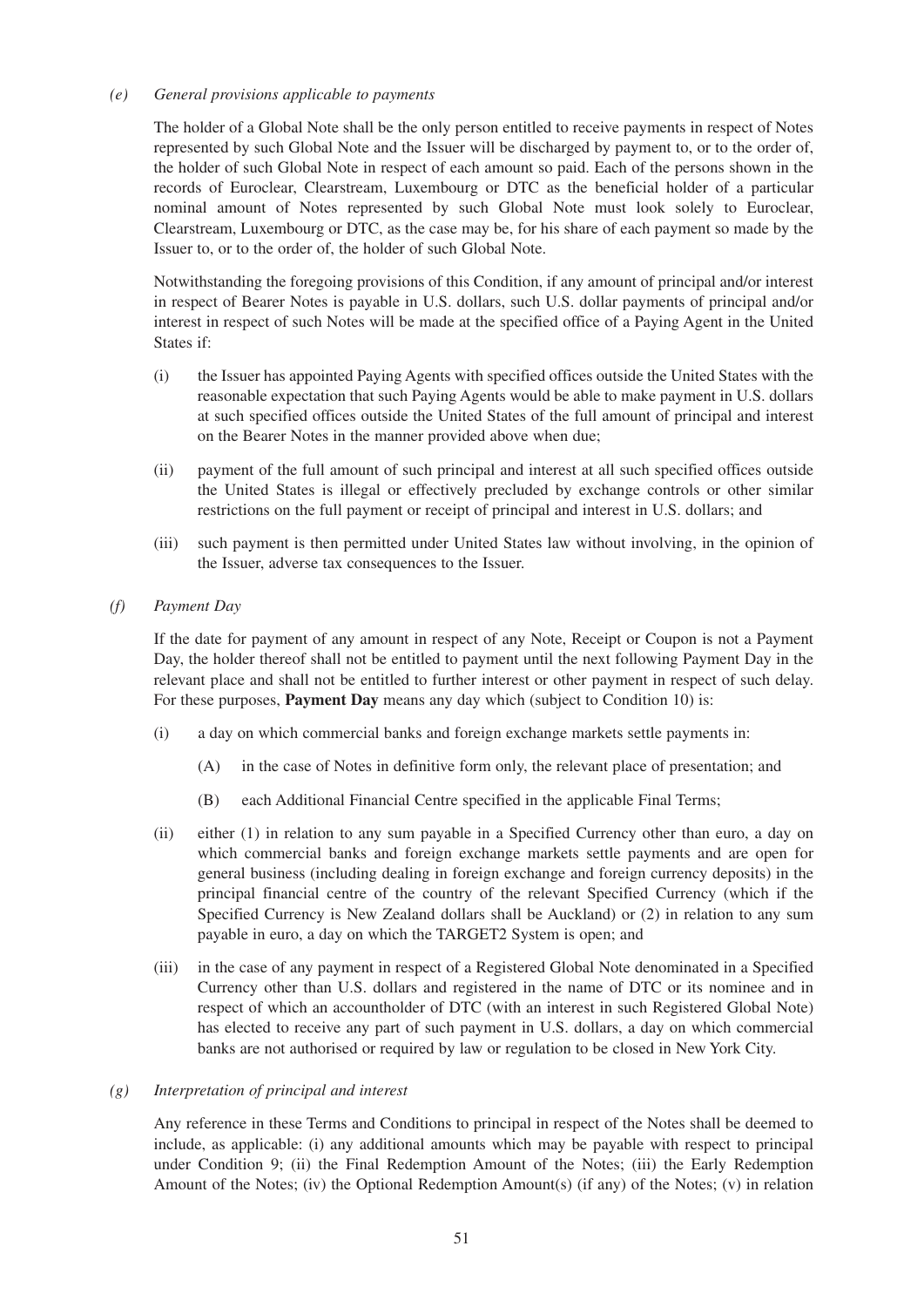to Notes redeemable in instalments, the Instalment Amounts; (vi) in relation to Zero Coupon Notes, the Amortised Face Amount (as defined in Condition  $8(e)$ ); and (vii) any premium and any other amounts which may be payable by the Issuer under or in respect of the Notes.

Any reference in these Terms and Conditions to interest in respect of the Notes shall be deemed to include, as applicable, any additional amounts which may be payable with respect to interest under Condition 9.

## **8. REDEMPTION AND PURCHASE**

*(a) Redemption at maturity* 

Unless previously redeemed or purchased and cancelled as specified below, each Note (including each Index Linked Redemption Note and Dual Currency Redemption Note) will be redeemed by the Issuer at its Final Redemption Amount specified in, or determined in the manner specified in, the applicable Final Terms in the relevant Specified Currency on the Maturity Date.

#### *(b) Redemption for tax reasons*

The Notes may be redeemed at the option of the Issuer in whole, but not in part, at any time (if this Note is neither a Floating Rate Note, an Index Linked Interest Note or a Dual Currency Interest Note) or on any Interest Payment Date (if this Note is either a Floating Rate Note, an Index Linked Interest Note or a Dual Currency Interest Note), on giving not less than 30 nor more than 60 days' notice to the Principal Paying Agent and, in accordance with Condition 15, the Noteholders (which notice shall be irrevocable), if:

- (i) on the occasion of the next payment due under the Notes, the Issuer has or will become obliged to pay additional amounts as provided or referred to in Condition 9 as a result of any change in, or amendment to, the laws or regulations of a Tax Jurisdiction (as defined in Condition 9) or any political subdivision of, or any authority in, or of, a Tax Jurisdiction having power to tax, or any change in the application or official interpretation of such laws or regulations, which change or amendment becomes effective on or after the date on which agreement is reached to issue the first Tranche of the Notes; and
- (ii) such obligation cannot be avoided by the Issuer taking reasonable measures available to it,

provided that no such notice of redemption shall be given earlier than 90 days prior to the earliest date on which the Issuer would be obliged to pay such additional amounts were a payment in respect of the Notes then due.

Prior to the publication of any notice of redemption pursuant to this Condition, the Issuer shall deliver to the Principal Paying Agent a certificate signed by two Directors of the Issuer stating that the Issuer is entitled to effect such redemption and setting forth a statement of facts showing that the conditions precedent to the right of the Issuer so to redeem have occurred, and an opinion of independent legal advisers of recognised standing to the effect that the Issuer has or will become obliged to pay such additional amounts as a result of such change or amendment.

Each Note redeemed pursuant to this Condition 8(b) will be redeemed at its Early Redemption Amount referred to in paragraph (e) below together (if appropriate) with interest accrued to (but excluding) the date of redemption.

*(c) Redemption at the option of the Issuer (Issuer Call)* 

If Issuer Call is specified in the applicable Final Terms, the Issuer may, having given:

(i) not less than 15 nor more than 30 days' notice to the Noteholders in accordance with Condition 15; and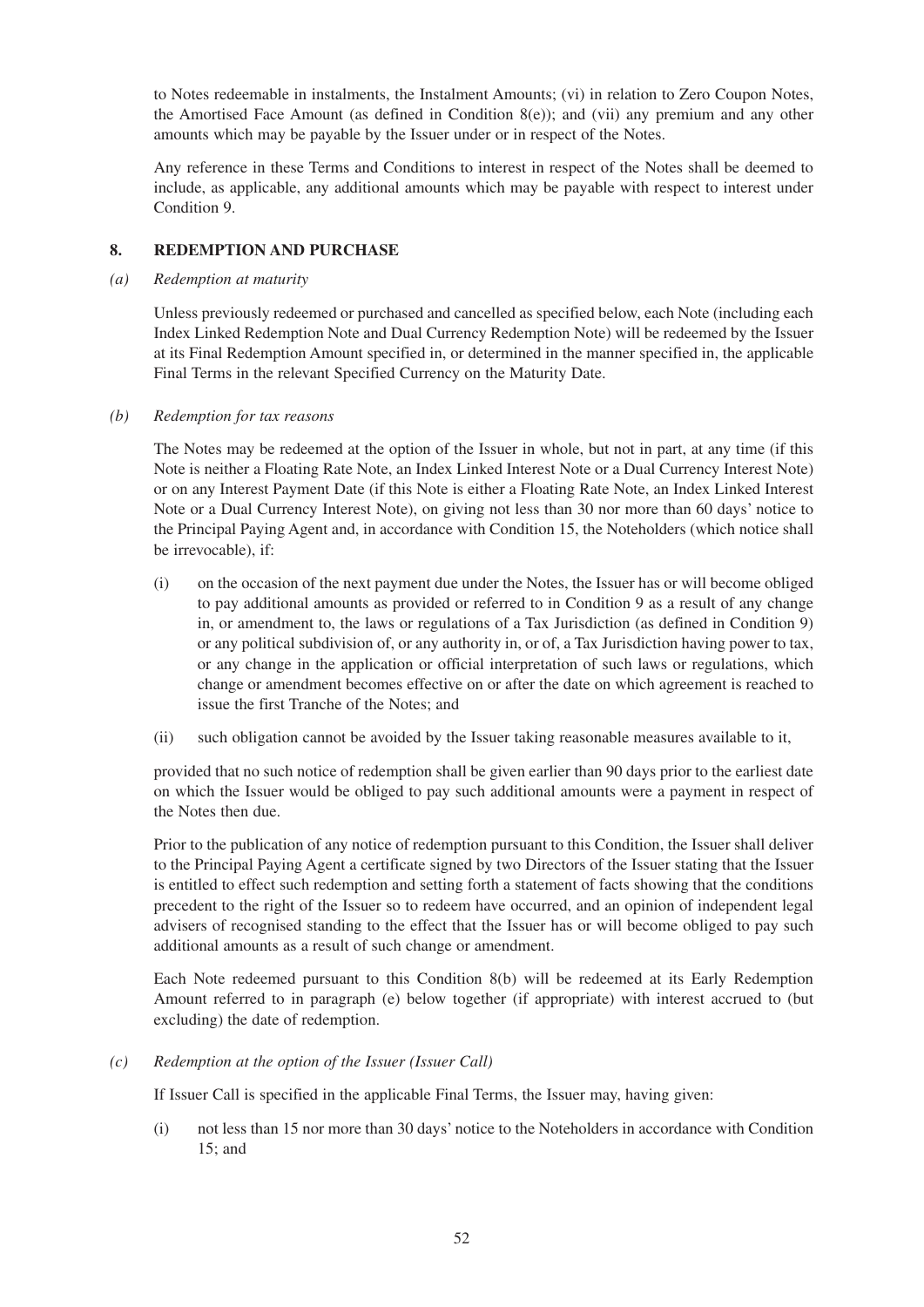(ii) not less than 15 days before the giving of the notice referred to in (i) above, notice to the Principal Paying Agent and, in the case of a redemption of Registered Notes, the relevant Registrar;

(which notices shall be irrevocable and shall specify the date fixed for redemption), redeem all or some only of the Notes then outstanding on any Optional Redemption Date and at the Optional Redemption Amount(s) specified in, or determined in the manner specified in, the applicable Final Terms together, if appropriate, with interest accrued to (but excluding) the relevant Optional Redemption Date. Any such redemption must be of a nominal amount not less than the Minimum Redemption Amount and not more than the Maximum Redemption Amount, in each case as may be specified in the applicable Final Terms. In the case of a partial redemption of Notes, the Notes to be redeemed (**Redeemed Notes**) will be selected individually by lot, in the case of Redeemed Notes represented by definitive Notes, and in accordance with the rules of Euroclear and/or Clearstream, Luxembourg (to be reflected in the records of Euroclear and Clearstream, Luxembourg as either a pool factor or a reduction in nominal amount, at their discretion) and/or DTC, in the case of Redeemed Notes represented by a Global Note, not more than 30 days prior to the date fixed for redemption (such date of selection being hereinafter called the **Selection Date**). In the case of Redeemed Notes represented by definitive Notes, a list of the serial numbers of such Redeemed Notes will be published in accordance with Condition 15 not less than 15 days prior to the date fixed for redemption. No exchange of the relevant Global Note will be permitted during the period from (and including) the Selection Date to (and including) the date fixed for redemption pursuant to this paragraph (c) and notice to that effect shall be given by the Issuer to the Noteholders in accordance with Condition 15 at least five days prior to the Selection Date.

## *(d) Redemption at the option of the Noteholders (Investor Put)*

If Investor Put is specified in the applicable Final Terms, upon the holder of any Note giving to the Issuer in accordance with Condition 15 not less than 15 nor more than 30 days' notice the Issuer will, upon the expiry of such notice, redeem, subject to, and in accordance with, the terms specified in the applicable Final Terms, in whole (but not, in the case of a Bearer Note in definitive form, in part), such Note on the Optional Redemption Date and at the Optional Redemption Amount together, if appropriate, with interest accrued to (but excluding) the Optional Redemption Date. Registered Notes may be redeemed under this Condition 8(d) in any multiple of their lowest Specified Denomination. It may be that before an Investor Put can be exercised, certain Conditions and/or circumstances will need to be satisfied. Where relevant, the provisions will be set out in the applicable final terms.

To exercise the right to require redemption of this Note the holder of this Note must deliver, at the specified office of any Paying Agent (in the case of Bearer Notes) or the relevant Registrar (in the case of Registered Notes) at any time during normal business hours of such Paying Agent or, as the case may be, the relevant Registrar falling within the notice period, a duly completed and signed notice of exercise in the form (for the time being current) obtainable from any specified office of any Paying Agent or, as the case may be, the relevant Registrar (a **Put Notice**) and in which the holder must specify a bank account (or, if payment is required to be made by cheque, an address) to which payment is to be made under this Condition 8 and, in the case of Registered Notes, the nominal amount thereof to be redeemed and, if less than the full nominal amount of the Registered Notes so surrendered is to be redeemed, an address to which a new Registered Note in respect of the balance of such Registered Notes is to be sent subject to and in accordance with the provisions of Condition 2(b). If this Note is in definitive form, the Put Notice must be accompanied by this Note or evidence satisfactory to the Paying Agent concerned that this Note will, following delivery of the Put Notice, be held to its order or under its control.

Any Put Notice given by a holder of any Note pursuant to this paragraph shall be irrevocable except where prior to the due date of redemption an Event of Default shall have occurred and be continuing in which event such holder, at its option, may elect by notice to the Issuer to withdraw the notice given pursuant to this paragraph and instead to declare such Note forthwith due and payable pursuant to Condition 11.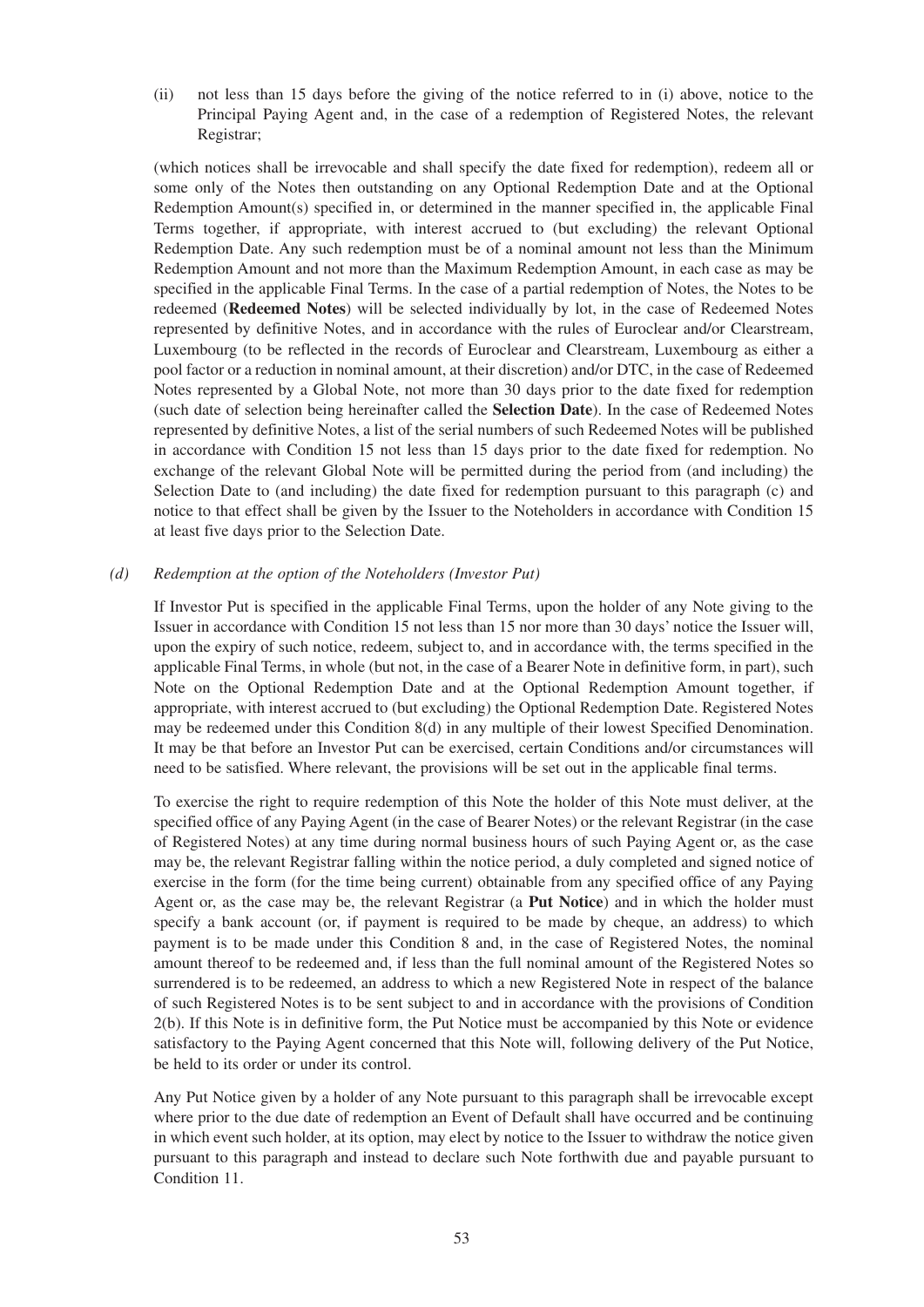#### *(e) Early Redemption Amounts*

For the purpose of paragraph (b) above and Condition 11, each Note will be redeemed at its Early Redemption Amount calculated as follows:

- (i) in the case of a Note with a Final Redemption Amount equal to the Issue Price, at the Final Redemption Amount thereof;
- (ii) in the case of a Note (other than a Zero Coupon Note but including an Instalment Note and Partly Paid Note) with a Final Redemption Amount which is or may be less or greater than the Issue Price or which is payable in a Specified Currency other than that in which the Notes are denominated, at the amount specified in, or determined in the manner specified in, the applicable Final Terms or, if no such amount or manner is so specified in the applicable Final Terms, at its nominal amount; or
- (iii) in the case of a Zero Coupon Note, at an amount (the **Amortised Face Amount**) calculated as follows:

Early Redemption Amount =  $RP x (1+AY)^y$ 

where:

- **RP** means the Reference Price;
- **AY** means the Accrual Yield expressed as a decimal; and
- **y** is a fraction the numerator of which is equal to the number of days (calculated on the basis of a 360-day year consisting of 12 months of 30 days each from (and including) the Issue Date of the first Tranche of the Notes to (but excluding) the date fixed for redemption or (as the case may be) the date upon which such Note becomes due and repayable and the denominator of which is 360,

or on such other calculation basis as may be specified in the applicable Final Terms.

*(f) Instalments* 

Instalment Notes will be redeemed in the Instalment Amounts and on the Instalment Dates. In the case of early redemption, the Early Redemption Amount will be determined pursuant to paragraph (e) above.

*(g) Partly Paid Notes* 

Partly Paid Notes will be redeemed, whether at maturity, early redemption or otherwise, in accordance with the provisions of this Condition and the applicable Final Terms.

*(h) Purchases* 

The Issuer or any of its Subsidiaries may at any time purchase Notes (provided that, in the case of definitive Bearer Notes, all unmatured Receipts, Coupons and Talons appertaining thereto are purchased therewith) at any price in the open market or otherwise. Such Notes may be held, reissued, resold or, at the option of the Issuer, surrendered to any Paying Agent and/or the Registrar for cancellation.

*(i) Cancellation*

All Notes which are redeemed will forthwith be cancelled (together with all unmatured Receipts, Coupons and Talons attached thereto or surrendered therewith at the time of redemption). All Notes so cancelled and the Notes purchased and cancelled pursuant to paragraph (h) above (together with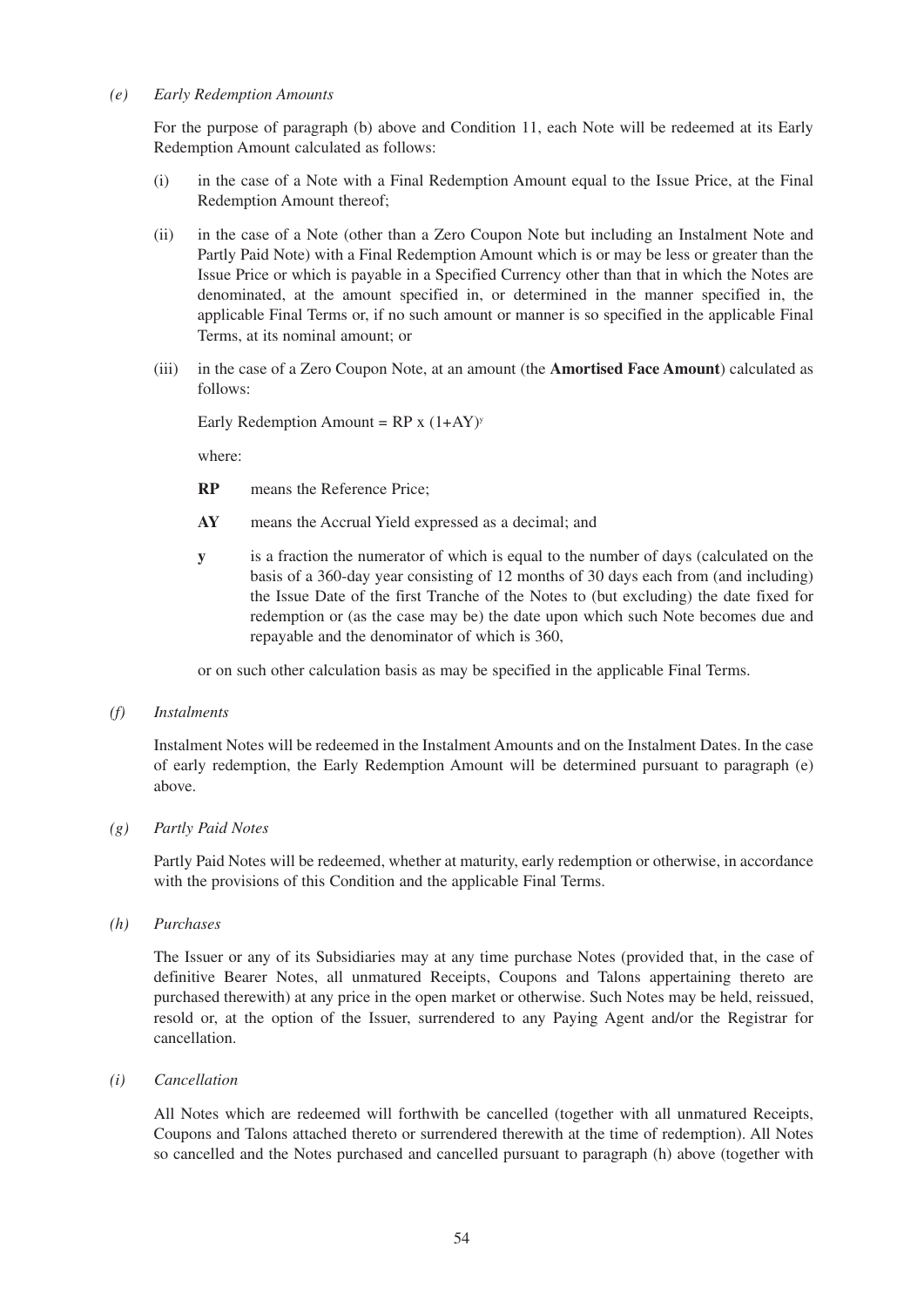all unmatured Receipts, Coupons and Talons cancelled therewith) shall be forwarded to the Principal Paying Agent and cannot be reissued or resold.

# *(j) Late payment on Zero Coupon Notes*

If the amount payable in respect of any Zero Coupon Note upon redemption of such Zero Coupon Note pursuant to paragraph (a), (b), (c) or (d) above or upon its becoming due and repayable as provided in Condition 11 is improperly withheld or refused, the amount due and repayable in respect of such Zero Coupon Note shall be the amount calculated as provided in paragraph (e)(iii) above as though the references therein to the date fixed for the redemption or the date upon which such Zero Coupon Note becomes due and payable were replaced by references to the date which is the earlier of:

- (i) the date on which all amounts due in respect of such Zero Coupon Note have been paid; and
- (ii) five days after the date on which the full amount of the moneys payable in respect of such Zero Coupon Notes has been received by the Principal Paying Agent or the relevant Registrar and notice to that effect has been given to the Noteholders in accordance with Condition 15.

# **9. TAXATION**

All payments of principal and interest in respect of the Notes, Receipts and Coupons by the Issuer will be made without withholding or deduction for or on account of any present or future taxes or duties of whatever nature imposed or levied by or on behalf of any Tax Jurisdiction unless such withholding or deduction is required by law. In such event, the Issuer will pay such additional amounts as shall be necessary in order that the net amounts received by the holders of the Notes, Receipts or Coupons after such withholding or deduction shall equal the respective amounts of principal and interest which would otherwise have been receivable in respect of the Notes, Receipts or Coupons, as the case may be, in the absence of such withholding or deduction; except that no such additional amounts shall be payable with respect to any Note, Receipt or Coupon:

- (i) presented for payment by or on behalf of a holder who is liable for such taxes or duties in respect of such Note, Receipt or Coupon by reason of his having some connection with a Tax Jurisdiction other than the mere holding of such Note, Receipt or Coupon;
- (ii) presented for payment by or on behalf of a holder who is able to avoid such withholding or deduction by making a declaration of non-residence or other similar claims for exemption to the relevant tax authority;
- (iii) presented for payment more than 30 days after the Relevant Date (as defined below) except to the extent that the holder thereof would have been entitled to an additional amount on presenting the same for payment on such thirtieth day assuming that day to have been a Payment Day (as defined in Condition 7(f));
- (iv) where such withholding or deduction is imposed on a payment to an individual and is required to be made pursuant to European Council Directive 2003/48/EC or any law implementing or complying with, or introduced in order to conform to, such Directive; or
- (v) presented for payment by or on behalf of a holder who would be able to avoid such withholding or deduction by presenting the relevant Note, Receipt or Coupon to another Paying Agent in a Member State of the European Union.

As used herein:

- (A) **Tax Jurisdiction** means Sweden or any political subdivision or any authority thereof or therein having power to tax; and
- (B) the **Relevant Date** means the date on which such payment first becomes due, except that, if the full amount of the moneys payable has not been duly received by the Principal Paying Agent or the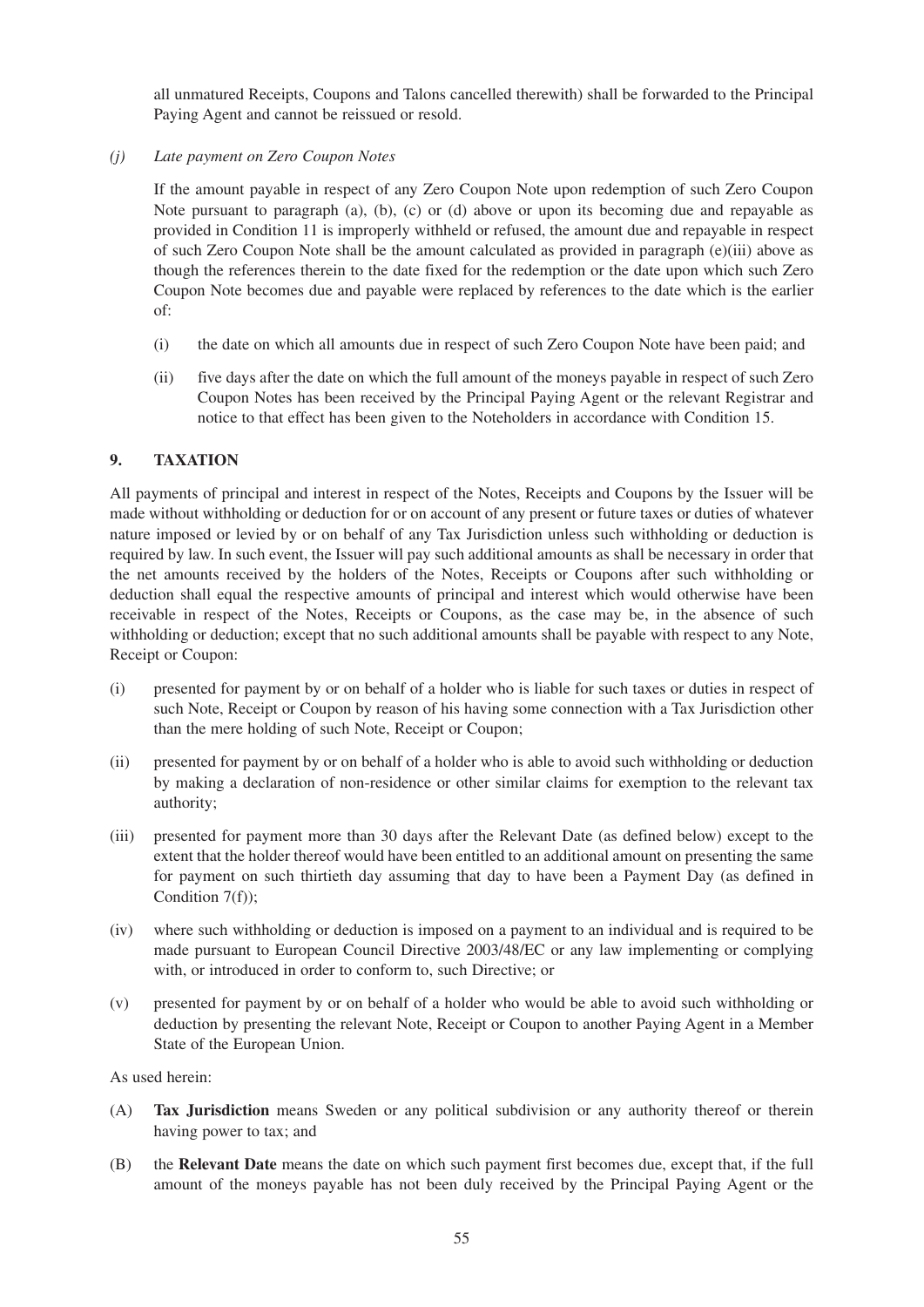relevant Registrar, as the case may be, on or prior to such due date, it means the date on which, the full amount of such moneys having been so received, notice to that effect is duly given to the Noteholders in accordance with Condition 15.

# **10. PRESCRIPTION**

The Notes (whether in bearer or registered form), Receipts and Coupons will become void unless presented for payment within a period of 10 years (in the case of principal) and five years (in the case of interest) after the Relevant Date (as defined in Condition 9) therefor.

There shall not be included in any Coupon sheet issued on exchange of a Talon any Coupon the claim for payment in respect of which would be void pursuant to this Condition or Condition 7(b) or any Talon which would be void pursuant to Condition 7(b).

# **11. EVENTS OF DEFAULT**

If any one or more of the following events (each an **Event of Default**) shall occur:

- (i) if default is made in the payment of any principal, premium (if any) or interest due in respect of the Notes or any of them and the default continues for a period of five business days in the case of principal or premium (if any) and ten business days in the case of interest; or
- (ii) if the Issuer fails to perform or observe any of its other obligations under these Conditions and (except in any case where the failure is incapable of remedy when no such continuation or notice as is hereinafter mentioned will be required) the failure continues for the period of 30 days next following the service by a Noteholder on the Issuer of notice requiring the same to be remedied; or
- (iii) any relevant indebtedness of the Issuer or any Relevant Subsidiary is not paid when due, any relevant indebtedness of the Issuer or any Relevant Subsidiary is declared to be or otherwise becomes due and payable prior to its specified maturity due to a default thereunder (however described) unless, in the case of any such declaration, such declaration is being contested in good faith by the Issuer or such Relevant Subsidiary on the basis of independent legal advice and such creditor (or creditors) has (or have) not obtained an enforceable judgment against the Issuer or such Relevant Subsidiary in respect of the same and the Issuer or such Relevant Subsidiary has a reasonable prospect of successfully contesting such action (or actions) and has, if such action is adversely determined against the Issuer or such Relevant Subsidiary, sufficient resources to pay the relevant indebtedness. For the purposes of this Condition, **relevant indebtedness** means indebtedness which, when aggregated with all other indebtedness to which any part of this Condition 11(iii) applies, exceeds SEK 50,000,000 (or its equivalent in any other currency); or
- (iv) if any order is made by any competent court or resolution passed for the winding up or dissolution of the Issuer or any Relevant Subsidiary, save for the purposes of reorganisation on terms approved by an Extraordinary Resolution; or
- (v) if the Issuer or the Group ceases or threatens to cease to carry on all or substantially all of its business, save for the purposes of reorganisation on terms approved by an Extraordinary Resolution, or the Issuer or any Relevant Subsidiary stops or threatens to stop payment of, or is unable to, or admits inability to, pay, its debts (or any class of its debts) as they fall due, or is deemed unable to pay its debts pursuant to or for the purposes of any applicable law, or is adjudicated or found bankrupt or insolvent; or
- (vi) if (A) proceedings are initiated against the Issuer or any Relevant Subsidiary under any applicable liquidation, insolvency, composition, reorganisation or other similar laws, or an application is made for the appointment of an administrative or other receiver, manager, administrator or other similar official, or an administrative or other receiver, manager, administrator or other similar official is appointed, in relation to the Issuer or any Relevant Subsidiary or, as the case may be, in relation to the whole or a part of the undertaking or assets of any of them, or an encumbrancer takes possession of the whole or a part of the undertaking or assets of any of them, or a distress, execution, attachment,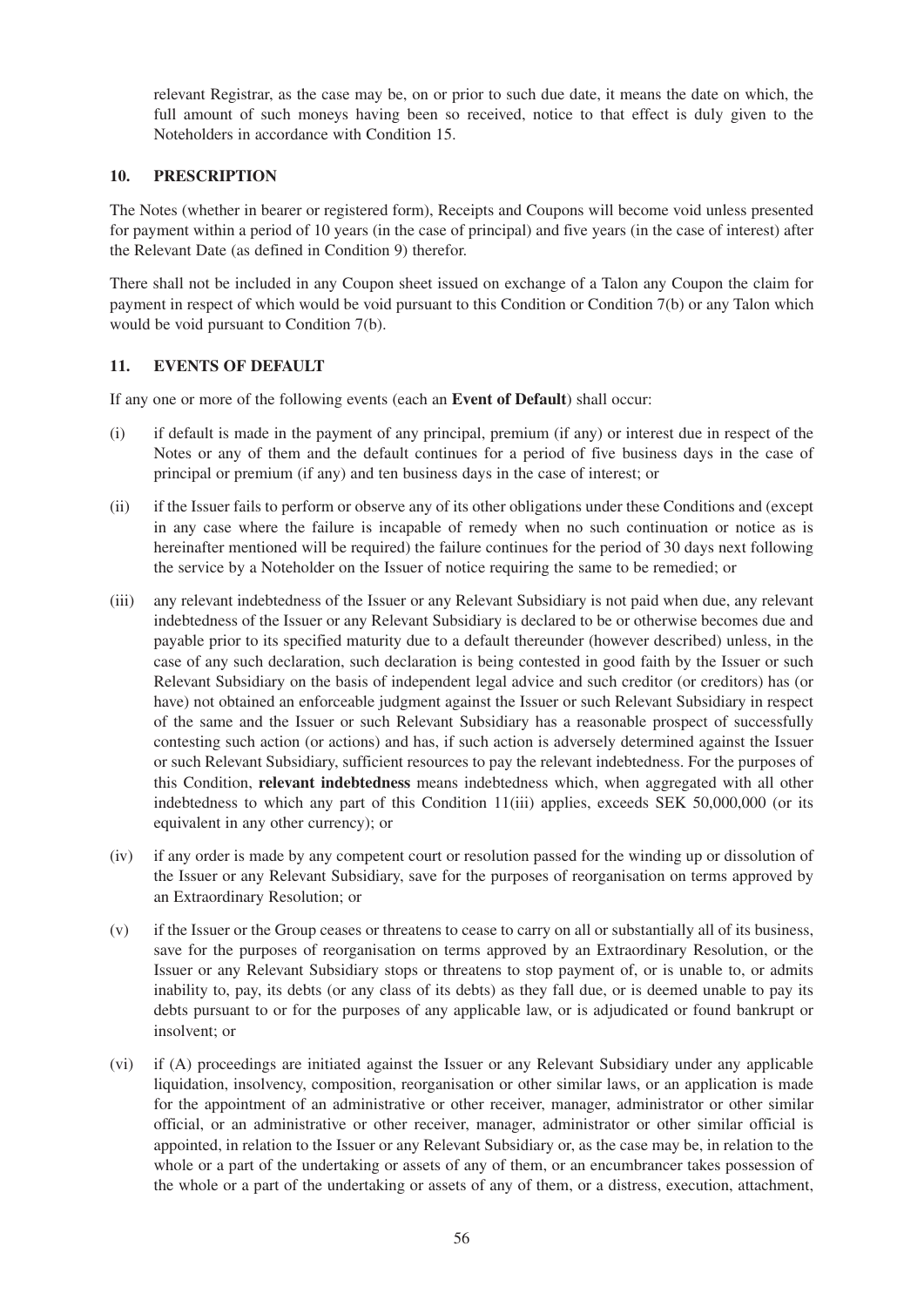sequestration or other process is levied, enforced upon, sued out or put in force against the whole or a part of the undertaking or assets of any of them and (B) in any case (other than the appointment of an administrator) is not discharged within 30 days; or

(vii) if the Issuer or any Relevant Subsidiary initiates or consents to judicial proceedings relating to itself under any applicable liquidation, insolvency, composition, reorganisation or other similar laws or makes a conveyance or assignment for the benefit of, or enters into any composition or other arrangement with, its creditors generally (or any class of its creditors) or any meeting is convened to consider a proposal for an arrangement or composition with its creditors generally (or any class of its creditors),

then any holder of a Note may, by written notice to the Issuer at the specified office of the Principal Paying Agent, effective upon the date of receipt thereof by the Principal Paying Agent, declare any Notes held by the holder to be forthwith due and payable whereupon the same shall become forthwith due and payable at the Early Redemption Amount (as described in Condition  $8(e)$ ), together with accrued interest (if any) to the date of repayment, without presentment, demand, protest or other notice of any kind.

For the purposes of this Condition:

**Relevant Subsidiary** at any time shall mean a Subsidiary of the Issuer *inter alia*:

- (A) whose sales (consolidated in the case of a Subsidiary which itself has Subsidiaries) or whose total assets (consolidated in the case of a Subsidiary which itself has Subsidiaries) represent not less than ten per cent. of the consolidated sales, or, as the case may be, consolidated total assets, of the Issuer and its Subsidiaries taken as a whole, all as calculated respectively by reference to the then latest audited accounts (consolidated or, as the case may be, unconsolidated) of the Subsidiary and the then latest audited consolidated accounts of the Issuer and its Subsidiaries; or
- (B) to which is transferred the whole or substantially the whole of the undertaking and assets of a Subsidiary of the Issuer which immediately before the transfer is a Relevant Subsidiary,

all as more particularly defined in the Agency Agreement.

A report by an independent firm of accountants that in their opinion a Subsidiary of the Issuer is or is not or was or was not at any particular time or throughout any specified period a Relevant Subsidiary shall, in the absence of manifest error, be conclusive and binding on all parties.

In acting under the Agency Agreement, the Agents act solely as agents of the Issuer and do not assume any obligation to, or relationship of agency or trust with, any Noteholders, Receiptholders or Couponholders. The Agency Agreement contains provisions permitting any entity into which any Agent is merged or converted or with which it is consolidated or to which it transfers all or substantially all of its assets to become the successor agent.

## **12. REPLACEMENT OF NOTES, RECEIPTS, COUPONS AND TALONS**

Should any Note, Receipt, Coupon or Talon be lost, stolen, mutilated, defaced or destroyed, it may be replaced at the specified office of the Principal Paying Agent (in the case of Bearer Notes, Receipts or Coupons) or the relevant Registrar (in the case of Registered Notes) upon payment by the claimant of such costs and expenses as may be incurred in connection therewith and on such terms as to evidence and indemnity as the Issuer may reasonably require. Mutilated or defaced Notes, Receipts, Coupons or Talons must be surrendered before replacements will be issued.

# **13. AGENTS**

The names of the initial Agents and their initial specified offices are set out below.

The Issuer is entitled to vary or terminate the appointment of any Agent and/or appoint additional or other Agents and/or approve any change in the specified office through which any Agent acts, provided that: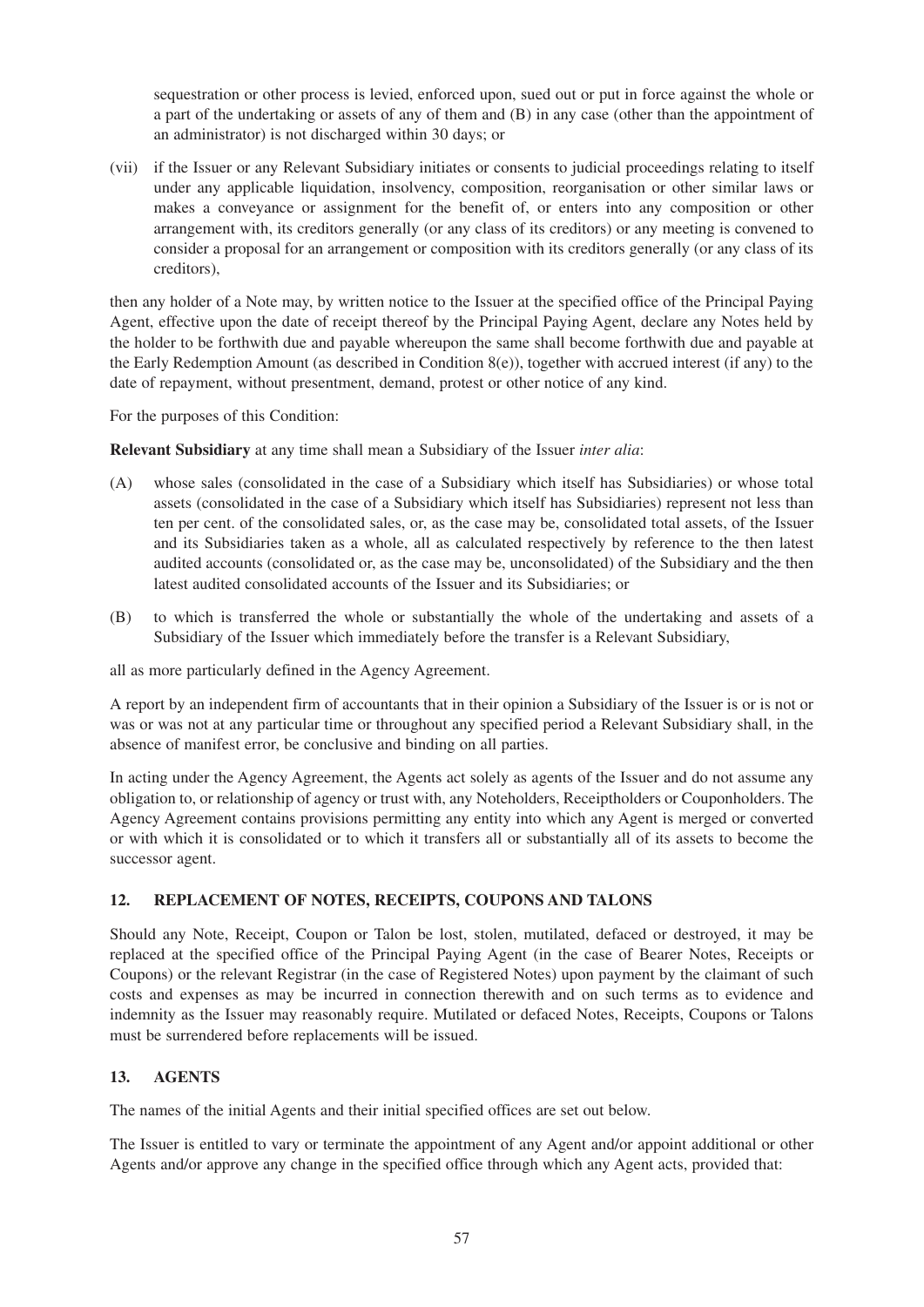- (i) there will at all times be a Principal Paying Agent and a Registrar (or Registrars);
- (ii) so long as the Notes are listed on any stock exchange, there will at all times be a Paying Agent and a Transfer Agent with a specified office in such place as may be required by the rules and regulations of the relevant stock exchange or any other relevant authority;
- (iii) so long as any of the Registered Global Notes payable in a Specified Currency other than U.S. dollars are held through DTC or its nominee, there will at all times be an Exchange Agent with a specified office in New York City; and
- (iv) the Issuer undertakes that it will ensure that it maintains a Paying Agent in a Member State of the European Union that is not obliged to withhold or deduct tax pursuant to European Council Directive 2003/48/EC or any law implementing or complying with, or introduced in order to conform to, such Directive.

In addition, the Issuer shall forthwith appoint a Paying Agent having a specified office in New York City in the circumstances described in Condition 7(e). Any variation, termination, appointment or change shall only take effect (other than in the case of insolvency, when it shall be of immediate effect) after not less than 30 nor more than 45 days' prior notice thereof shall have been given to the Noteholders in accordance with Condition 15.

In acting under the Agency Agreement, the Agents act solely as agents of the Issuer and do not assume any obligation to, or relationship of agency or trust with, any Noteholders, Receiptholders or Couponholders. The Agency Agreement contains provisions permitting any entity into which any agent is merged or converted or with which it is consolidated or to which it transfers all or substantially all of its assets to become the successor agent.

# **14. EXCHANGE OF TALONS**

On and after the Interest Payment Date on which the final Coupon comprised in any Coupon sheet matures, the Talon (if any) forming part of such Coupon sheet may be surrendered at the specified office of the Principal Paying Agent or any other Paying Agent in exchange for a further Coupon sheet including (if such further Coupon sheet does not include Coupons to (and including) the final date for the payment of interest due in respect of the Note to which it appertains) a further Talon, subject to the provisions of Condition 10.

# **15. NOTICES**

All notices regarding the Bearer Notes will be deemed to be validly given if published in a leading English language daily newspaper of general circulation in London. It is expected that such publication will be made in the *Financial Times* in London. The Issuer shall also ensure that notices are duly published in a manner which complies with the rules of any stock exchange or other relevant authority on which the Bearer Notes are for the time being listed or by which they have been admitted to trading. Any such notice will be deemed to have been given on the date of the first publication or, where required to be published in more than one newspaper, on the date of the first publication in all required newspapers.

All notices regarding the Registered Notes will be deemed to be validly given if sent by first class mail or (if posted to an address overseas) by airmail to the holders (or the first named of joint holders) at their respective addresses recorded in the Register and will be deemed to have been given on the fourth day after mailing and, in addition, for so long as any Registered Notes are listed on a stock exchange or are admitted by another relevant authority and the rules of that stock exchange or such other relevant authority so require, such notice will be published in a daily newspaper of general circulation in the place or places required by those rules.

Until such time as any definitive Notes are issued, there may, so long as any Global Notes representing the Notes are held in their entirety on behalf of Euroclear and/or Clearstream, Luxembourg and/or DTC, be substituted for such publication in such newspaper(s) or such mailing the delivery of the relevant notice to Euroclear and/or Clearstream, Luxembourg and/or DTC for communication by them to the holders of the Notes and, in addition, for so long as any Notes are listed on a stock exchange or are admitted by another relevant authority and the rules of that stock exchange or such other relevant authority so require, such notice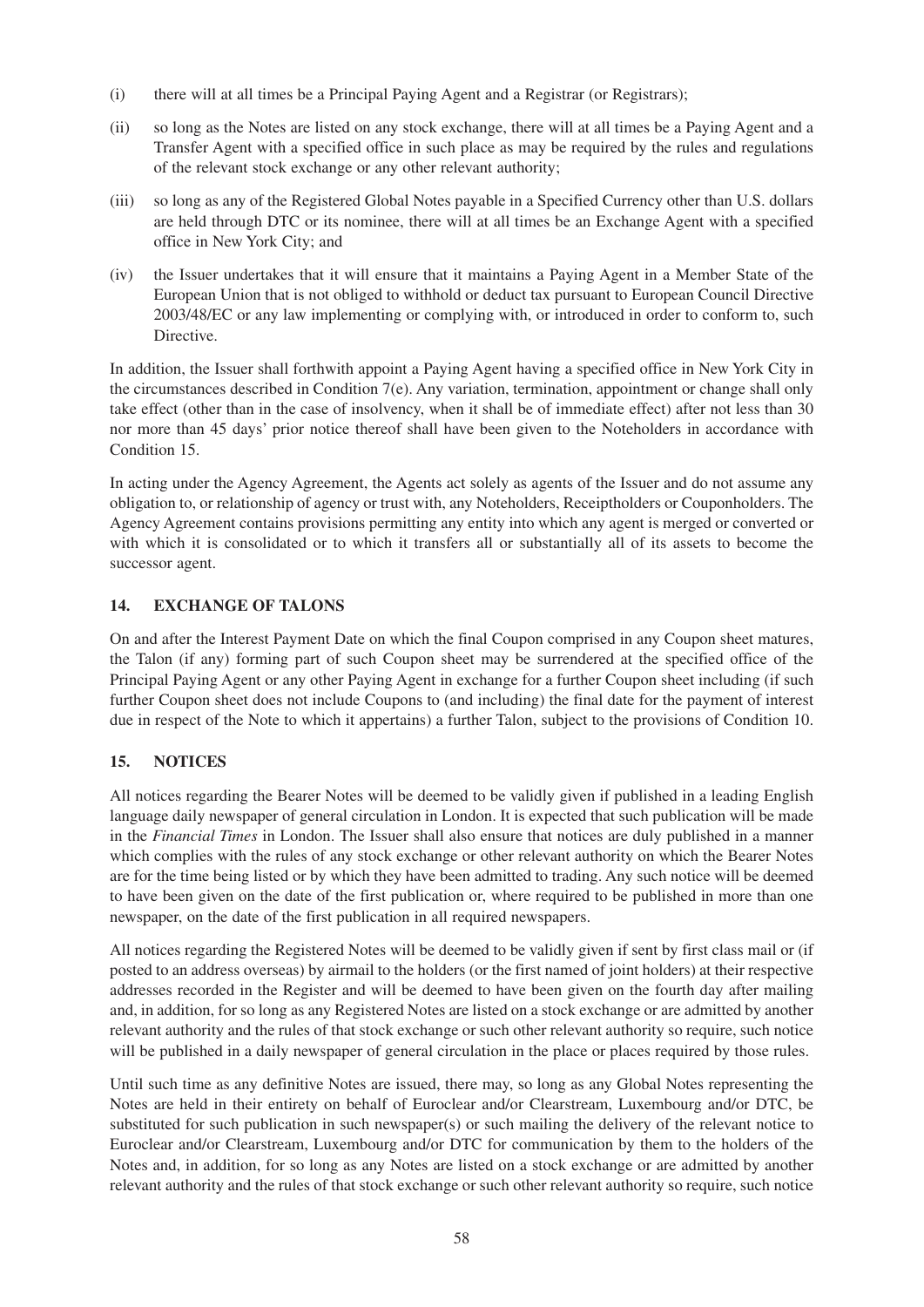will be published in a daily newspaper of general circulation in the place or places required by those rules. Any such notice shall be deemed to have been given to the holders of the Notes on the third day after the day on which the said notice was given to Euroclear and/or Clearstream, Luxembourg and/or DTC.

Notices to be given by any Noteholder shall be in writing and given by lodging the same, together (in the case of any Note in definitive form) with the relative Note or Notes, with the Principal Paying Agent (in the case of Bearer Notes) or the relevant Registrar (in the case of Registered Notes). Whilst any of the Notes are represented by a Global Note, such notice may be given by any holder of a Note to the Principal Paying Agent or the relevant Registrar through Euroclear and/or Clearstream, Luxembourg and/or DTC, as the case may be, in such manner as the Principal Paying Agent, the relevant Registrar and Euroclear and/ or Clearstream, Luxembourg and/or DTC, as the case may be, may approve for this purpose.

# **16. MEETINGS OF NOTEHOLDERS, MODIFICATION AND WAIVER**

The Agency Agreement contains provisions for convening meetings of the Noteholders to consider any matter affecting their interests, including the sanctioning by Extraordinary Resolution of a modification of the Notes, the Receipts, the Coupons or any of the provisions of the Agency Agreement. Such a meeting may be convened by the Issuer and shall be convened by the Issuer if required in writing by Noteholders holding not less than ten per cent. in nominal amount of the Notes for the time being remaining outstanding. The quorum at any such meeting for passing an Extraordinary Resolution is one or more persons holding or representing not less than 50 per cent. in nominal amount of the Notes for the time being outstanding, or at any adjourned meeting one or more persons being or representing Noteholders whatever the nominal amount of the Notes so held or represented, except that at any meeting the business of which includes the modification of certain provisions of the Notes, the Receipts or the Coupons (including modifying the date of maturity of the Notes or any date for payment of interest thereon, reducing or cancelling the amount of principal or the rate of interest payable in respect of the Notes or altering the currency of payment of the Notes, the Receipts or the Coupons), the quorum shall be one or more persons holding or representing not less than two-thirds in nominal amount of the Notes for the time being outstanding, or at any adjourned such meeting one or more persons holding or representing not less than one-third in nominal amount of the Notes for the time being outstanding. An Extraordinary Resolution passed at any meeting of the Noteholders shall be binding on all the Noteholders, whether or not they are present at the meeting, and on all Receiptholders and Couponholders.

The Principal Paying Agent and the Issuer may agree, without the consent of the Noteholders, Receiptholders or Couponholders, to:

- (i) any modification (except such modifications in respect of which an increased quorum is required as mentioned above) of the Agency Agreement which is not prejudicial to the interests of the Noteholders; or
- (ii) any modification of the Notes, the Receipts, the Coupons or the Agency Agreement which is of a formal, minor or technical nature or is made to correct a manifest error or to comply with mandatory provisions of the law.

Any such modification shall be binding on the Noteholders, the Receiptholders and the Couponholders and any such modification shall be notified to the Noteholders in accordance with Condition 15 as soon as practicable thereafter.

## **17. FURTHER ISSUES**

The Issuer shall be at liberty from time to time without the consent of the Noteholders, the Receiptholders or the Couponholders to create and issue further notes having terms and conditions the same as the Notes or the same in all respects save for the amount and date of the first payment of interest thereon and so that the same shall be consolidated and form a single Series with the outstanding Notes.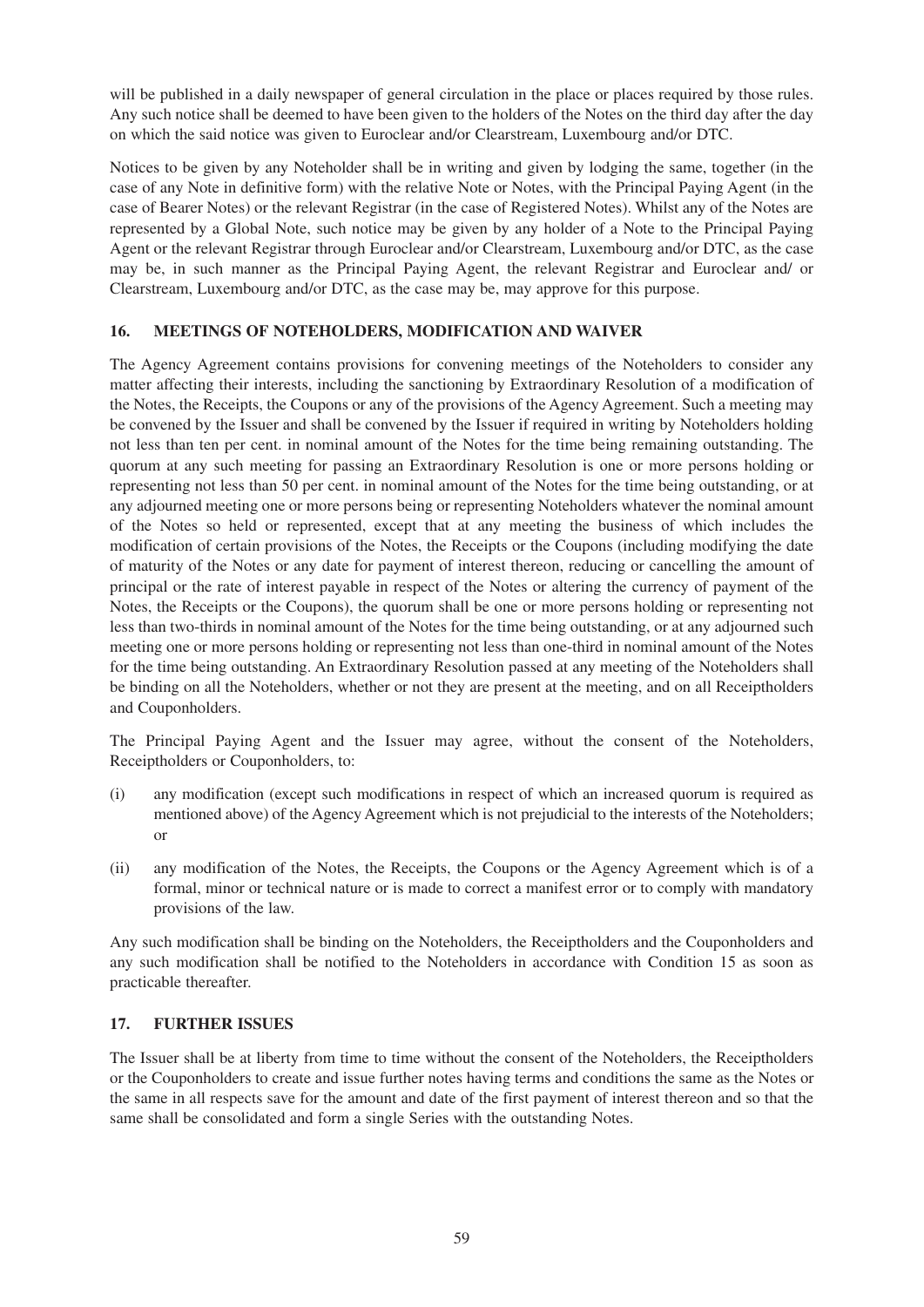# **18. CONTRACTS (RIGHTS OF THIRD PARTIES) ACT 1999**

No rights are conferred on any person under the Contracts (Rights of Third Parties) Act 1999 to enforce any term of this Note, but this does not affect any right or remedy of any person which exists or is available apart from that Act.

# **19. GOVERNING LAW AND SUBMISSION TO JURISDICTION**

#### *(a) Governing law*

The Agency Agreement, the Deed of Covenant, the Deed Poll, the Notes, the Receipts and the Coupons and any non-contractual obligations arising out of or in connection with the Agency Agreement, the Deed of Covenant, the Deed Poll, the Notes, the Receipts and the Coupons are governed by, and shall be construed in accordance with, English law.

#### *(b) Submission to jurisdiction*

The Issuer agrees, for the exclusive benefit of the Noteholders, the Receiptholders and the Couponholders, that the courts of England are to have jurisdiction to settle any disputes which may arise out of or in connection with the Notes, the Receipts and/or the Coupons (including a dispute relating to any non-contractual obligations arising out of or in connection with the Notes, the Receipts and/or the Coupons) and that accordingly any suit, action or proceedings (together referred to as **Proceedings**) arising out of or in connection with the Notes, the Receipts and the Coupons (including any proceedings relating to any non-contractual obligations arising out of or in connection with the Notes, the Receipts or the Coupons) may be brought in such courts. Without prejudice to the foregoing, the Issuer further irrevocably agrees that any Proceedings may be brought in any New York State or United States Federal Court sitting in New York.

The Issuer hereby irrevocably waives any objection which it may have now or hereafter to the laying of the venue of any such Proceedings in any such court and any claim that any such Proceedings have been brought in an inconvenient forum and hereby further irrevocably agrees that a judgment in any such Proceedings brought in such courts shall be conclusive and binding upon it and may be enforced in the courts of any other jurisdiction.

## *(c) Appointment of Process Agent*

The Issuer appoints the Swedish Trade Council at its registered office at 259-269 Old Marylebone Road, London, NW1 5RA, United Kingdom as its agent for service of process, and undertakes that, in the event of the Swedish Trade Council ceasing so to act or ceasing to be registered in England, it will appoint another person as its agent for service of process in England in respect of any Proceedings. Nothing herein shall affect the right to serve proceedings in any other manner permitted by law.

#### *(d) Other documents*

The Issuer has in the Agency Agreement, the Deed of Covenant and the Deed Poll submitted to the jurisdiction of the English courts and appointed an agent for service of process in terms substantially similar to those set out above.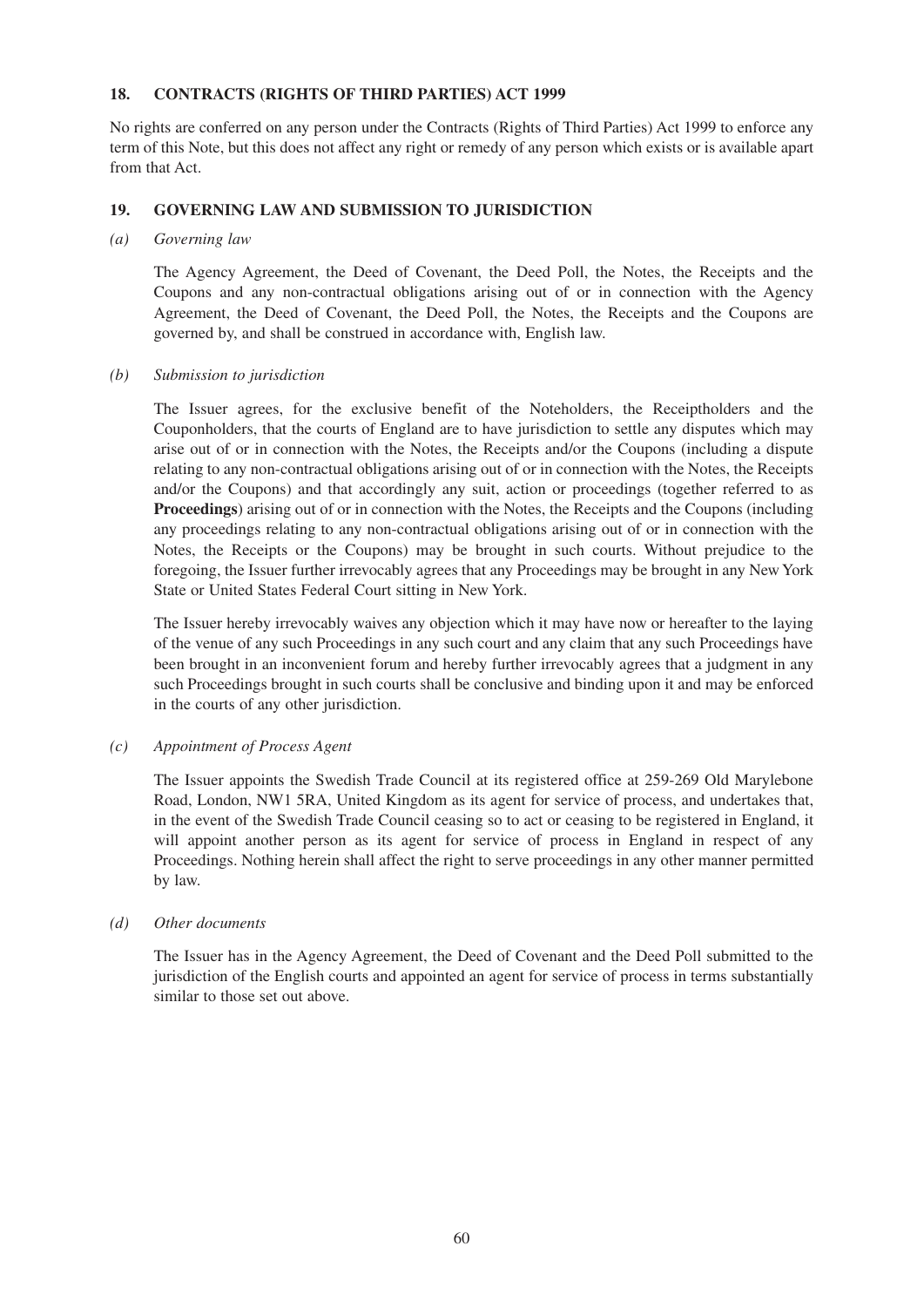# **USE OF PROCEEDS**

The net proceeds from each issue of Notes will be applied by the Issuer for its general corporate purposes, which include making a profit. If, in respect of any particular issue of Notes which are derivative securities for the purposes of Article 15 of the Commission Regulation No 809/2004 implementing the Prospectus Directive, there is a particular identified use of proceeds, this will be stated in the applicable Final Terms.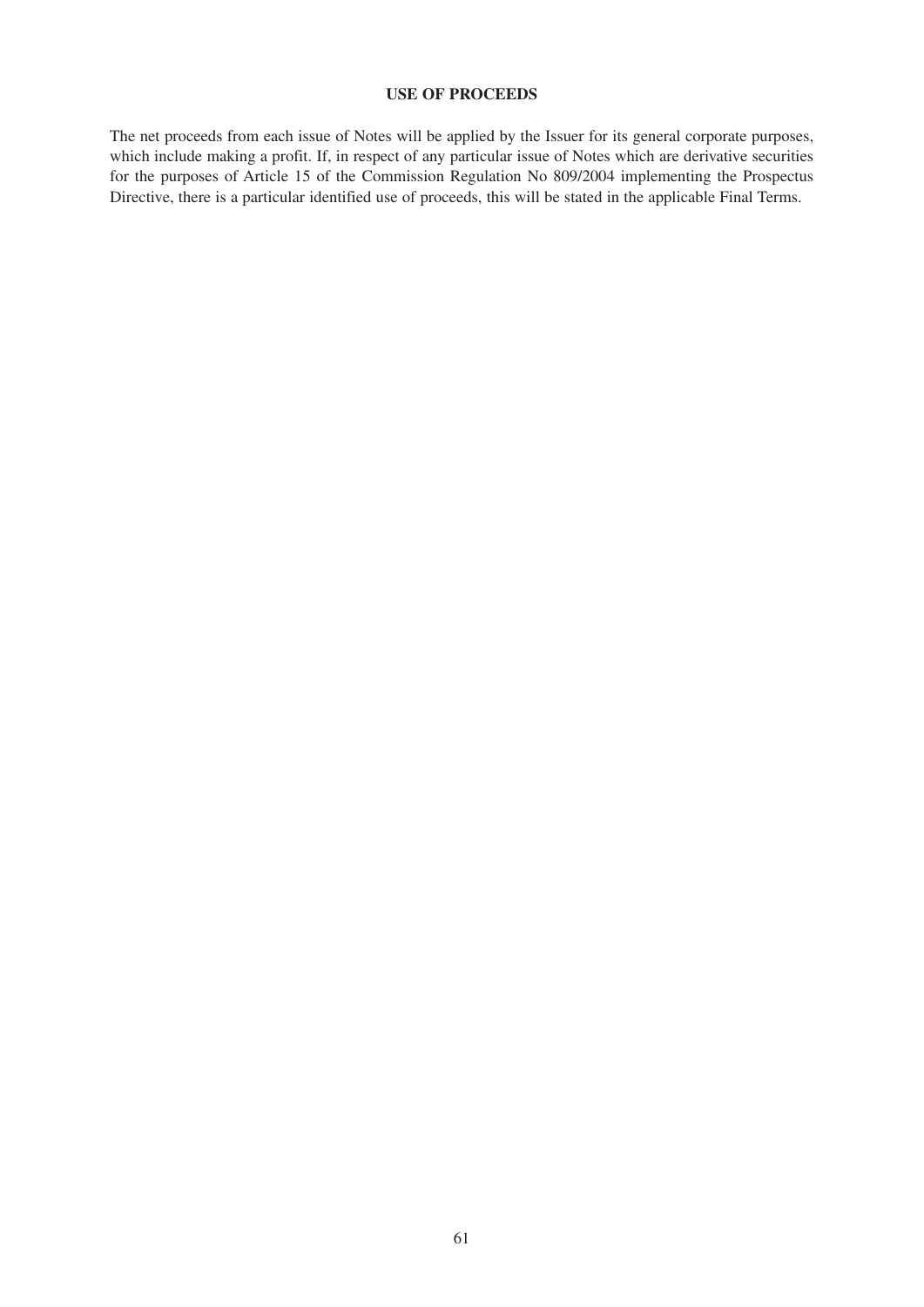## **SWEDISH MATCH AB**

# **History and Development**

Swedish Match AB (publ) (**Swedish Match AB** or the **Company**) was incorporated on 7 December 1917 as a limited liability company. In 1995 the Company changed to a public limited liability company with an indefinite duration under the laws of the Kingdom of Sweden. The Company's principal executive office is located at Västra Trädgårdsgatan 15, SE-103 88 Stockholm, Sweden. Its telephone number is +46 8 658 02 00, website address is *www.swedishmatch.com* and its corporate registration number is 556015-0756.

References to **Swedish Match** or the **Group** are to Swedish Match AB and its subsidiaries.

Swedish Match is a Swedish-based international group that develops, manufactures and sells market-leading brands in the product areas snus and snuff, other tobacco products (U.S. mass market cigars and chewing tobacco), and Lights (matches and lighters). The Group sells products across the globe, with production units in seven countries. The Company also has an independent distribution company in Sweden.

On 1 October 2010, Swedish Match combined its cigar and pipe tobacco businesses (with the exception of the U.S. mass market cigar business) with the cigar, pipe tobacco and fine cut tobacco business of Scandinavian Tobacco Group (**STG**) to form a new Scandinavian Tobacco Group. The new Scandinavian Tobacco Group is owned 49 per cent. by Swedish Match AB, with the remaining 51 per cent. of the shares held by the previous STG shareholders. Based on the financial statements of the Issuer and the previous Scandinavian Tobacco Group for the financial year ended 31 December 2009, the combined business would have had sales of approximately EUR 690 million, EBITDA of approximately EUR 140 million and produce annually approximately 2.5 billion machine-made cigars, 115 million hand-made cigars, 1,800 tonnes of pipe tobacco and 2,100 tonnes of fine cut tobacco. Following the establishment of the new Scandinavian Tobacco Group, the Issuer will, primarily, but not entirely, focus its business on smokeless tobacco products.

Furthermore, since 2009 the marketing of smokeless tobacco products outside the U.S. and Scandinavia is handled by a joint venture, SMPM International AB, of which 50 per cent. is held by the Group and 50 per cent. by Philip Morris International. Test market activities continue in Taiwan and Canada.

Swedish Match's shares are listed on the NASDAQ OMX Stockholm.

## **Product areas**

*Snus and snuff*. Most of the Group's revenues from snus and snuff arise from sales in Scandinavia and the U.S.

*Other tobacco products*. The Group's revenues from these products arise primarily from sales in the U.S.

Lights. The Group's revenues from these products arise primarily from sales in Europe, Russia, South America and Asia.

*Other operations*. The Group's revenues from other operations arise primarily from the distribution of tobacco products in the Swedish market.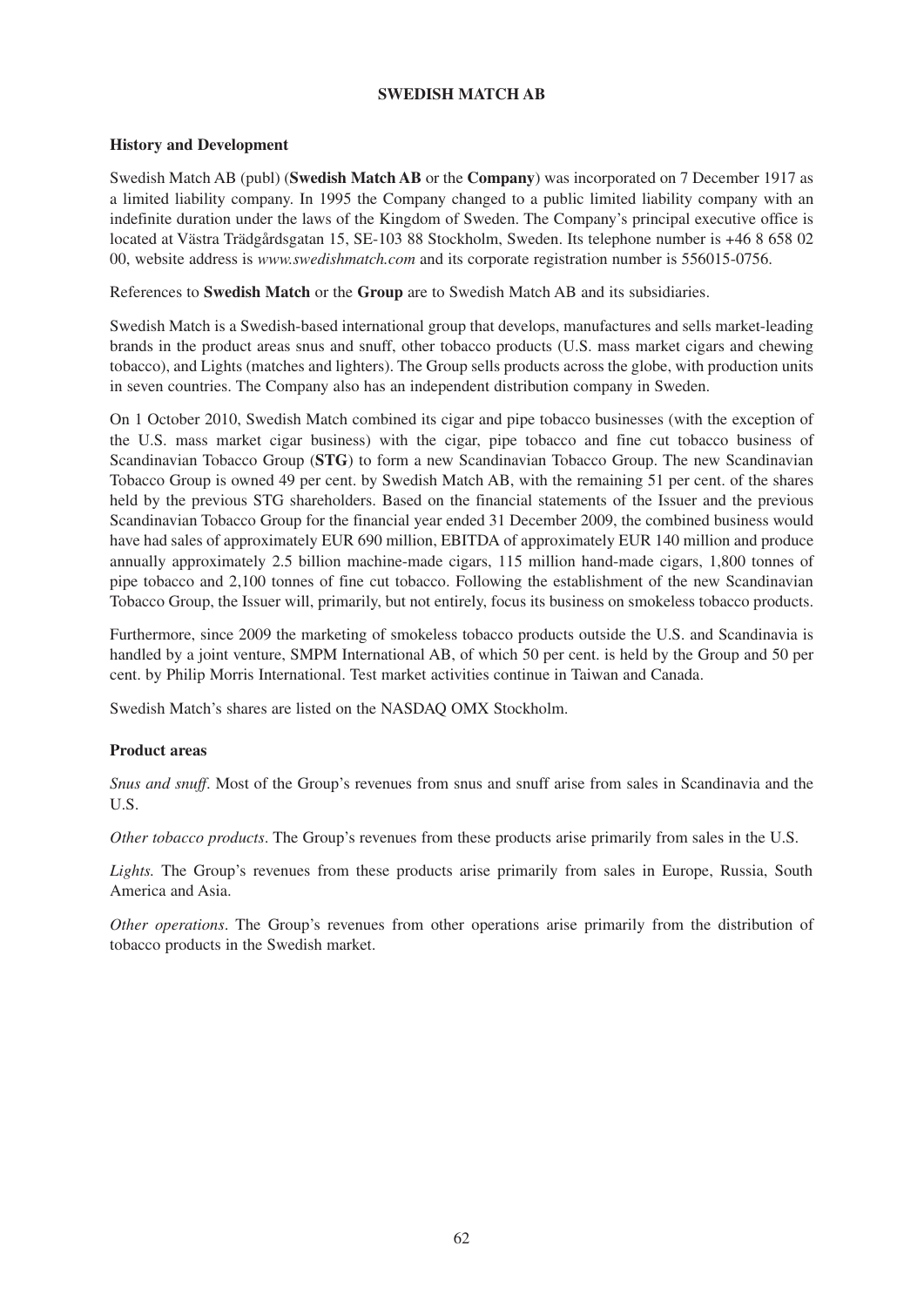#### **Sales by product area**

Set out below is a breakdown of the Group's total revenues by product area. The figures for 2009 have been restated to reflect the new Group's segment reporting (which was changed in the fourth quarter 2010 as a result from the transaction with STG).

| <b>MSEK</b> | <b>Full year</b> |       | 1 January $-30$ June |       |
|-------------|------------------|-------|----------------------|-------|
|             | 2010             | 2009  | 2011                 | 2010  |
|             | 4.522            | 4.250 | 2.261                | 2.170 |
|             | 2,440            | 2.337 | 1.196                | 1,252 |
|             | 1.429            | 1.403 | 649                  | 698   |
|             | 2.831            | 2.689 | 1.484                | 1,337 |
|             | 2,385            | 3.526 |                      | 1.526 |

(1) 2010 has reference to the period up until 1 October 2010, when the transaction with STG was closed and businesses were transferred to STG.

#### **Share structure**

During the first quarter of 2011, 5.9 million shares in the Company were repurchased for SEK 1,180 million at an average price of 199.60 SEK per share, following authorisation from the Annual General Meeting held in 2010. No shares were repurchased during the second quarter of 2011. During the third quarter of 2011, the Company repurchased 3,000,000 of its shares. During the first quarter of 2011 the Company sold 0.5 million treasury shares at an average price of SEK 127.10, totalling SEK 67 million, as a result of option holders exercising options. No options were exercised during the second quarter of 2011. As at 30 June 2011, since the buyback program started, shares have been repurchased at an average price of SEK 96.55 per share. In accordance with the resolution at the Annual General Meeting on 2 May 2011, 18 million shares held in treasury have been cancelled. The total number of registered shares in the Company after the cancellation of such shares is 213,000,000 with a quotient value of SEK 1.8287 each. Each share carries one vote.

The number of shares outstanding, net after repurchases and after sale of treasury shares, as at 30 June 2011 amounted to 209.4 million. In addition, the Company has call options outstanding as of 30 June 2011 corresponding to 5.0 million shares exercisable in gradual stages from 2011 to 2015.

The Annual General Meeting on 2 May 2011 authorised the Board of Directors to decide on the acquisition, on one or more occasions prior to the next Annual General Meeting, of a maximum of as many shares as may be acquired without the Company's holding at any time exceeding 10 per cent. of all shares in the Company.

As at 7 October 2011, Swedish Match held 6.6 million shares, corresponding to 3.116 per cent. of the total number of shares. The number of shares outstanding, net as at 7 October 2011, amounted to 206.4 million.

## **Capital structure**

At 31 December 2010, the Group had interest-bearing loans and pension liabilities (net) that exceeded cash and cash equivalents together with other investments, i.e. net debt, by SEK 7,650 million, and as per 30 June 2011, net debt amounted to SEK 8,699 million.

At 31 December 2010, the Group's net debt/EBITA ratio amounted to 2.2, compared with 2.0 at 31 December 2009. The net debt/EBITA ratio amounted to 2.4 at 30 June 2011.

Excluding businesses transferred to STG on 1 October 2010 (as described above) and Swedish Match's share of net profit/loss in the new Scandinavian Tobacco Group, the Group's net debt/EBITA ratio amounted to 2.4 at 31 December 2010 and 2.6 at 30 June 2011.

The interest coverage ratio based on EBITA was a multiple of 7.0 at 31 December 2010 (8.4 at 31 December 2009), and 6.4 at 30 June 2011.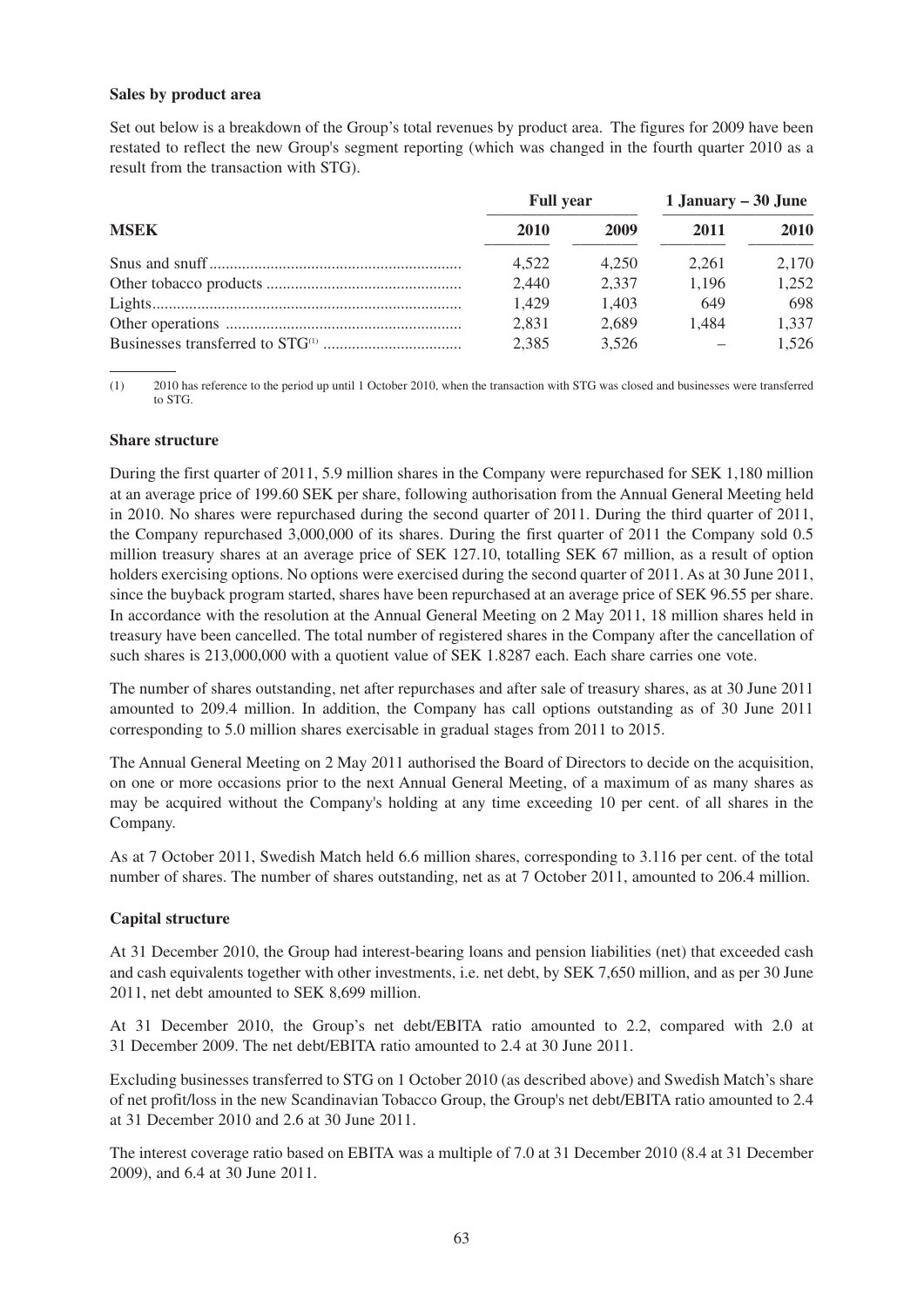For a more detailed description of the Company's financial statements, see our financial statements incorporated by reference in this Offering Circular.

# **Dividend and financial policy**

The dividend policy of the Company is a pay-out ratio of 40 to 60 per cent. of the earnings per share, subject to adjustments for larger one time items.

The Board has further determined that the financial policy should be that the Group will strive to maintain a net debt that does not exceed three times EBITA.

The Board continually reviews the financial position of the Company, and the actual level of net debt will be assessed against anticipated future profitability and cash flow, investment and expansion plans, acquisition opportunities as well as the development of interest rates and credit markets. The Board is committed to maintain an investment grade credit rating.

# **Competitors**

# *Snus*

The largest competitor in Scandinavia is British American Tobacco (**BAT**). In June-July 2011, BAT had a market volume share of approximately 9 per cent. in Sweden. Other competitors on the Scandinavian market include Japan Tobacco and Imperial Tobacco Group. Imperial Tobacco Group is the largest competitor in Norway, with a market share of approximately 24 per cent. In Sweden, most competitive brands are positioned in the value-priced segment, while in Norway most competitive brands are premium priced. The largest competitors in the U.S. market are Reynolds American and Altria, who both have increased the investments behind their snus brands during 2010. (Source for volume market shares: Nielsen)

# *Moist snuff*

The largest competitors in the moist snuff market are Altria, with a market share by volume of approximately 56 per cent., and Reynolds American, with a market share of approximately 31 per cent. Swedish Match has a market share of approximately 11 per cent. (Source for volume market shares: Nielsen year to date 6 August 2011)

## *Mass market cigars*

Swisher International is the largest competitor in the U.S. market for mass market cigars. Other major competitors are Imperial (Altadis USA), and Altria (Middleton). Swedish Match's market share by volume in this sector is approximately 7 per cent., or 14 per cent. excluding little cigars. (Source for volume market shares: Nielsen year to date 6 August 2011)

## *Chewing tobacco*

Competitors in the U.S. market include Reynolds American, National Tobacco, and Swisher. American Snuff Company is the largest competitor.

# *Lights*

Match competition comes mostly from low cost Asian and other non-European Union suppliers. Major lighter competitors include Bic, Tokai, Flamagas, and a number of other manufacturers based mainly in China and other parts of Asia.

## **Legal disputes**

The Company is involved in a number of legal proceedings of a routine character. Although the outcomes of these proceedings cannot be predicted with any certainty, and accordingly, no guarantees can be made,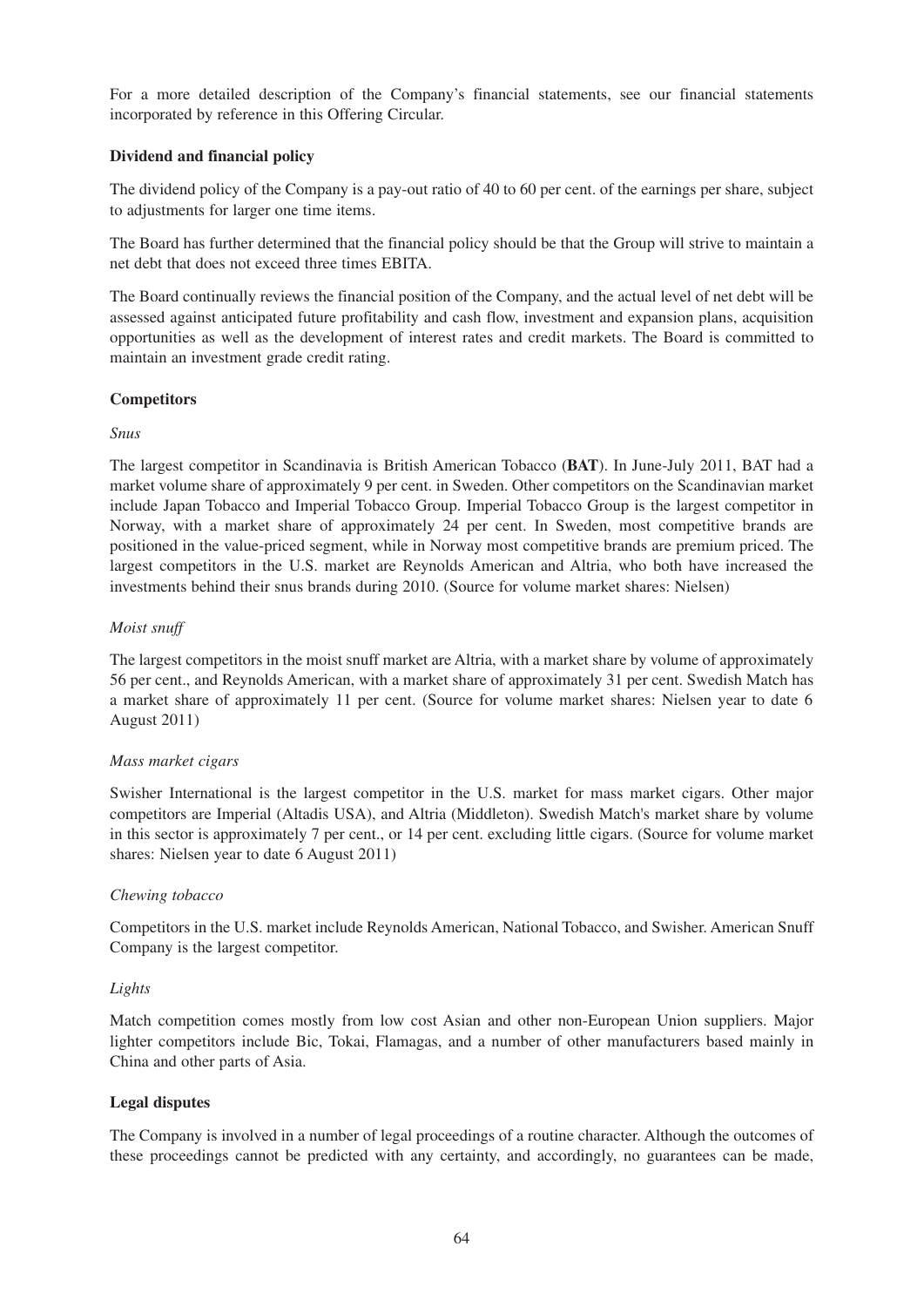management is of the opinion that obligations attributable to these disputes, if any, should not have any significant impact on the results of operations or the financial position of Swedish Match.

Swedish Match subsidiaries in the U.S. are defendants in cases in which it is claimed that the use of tobacco products caused health problems. Pinkerton Tobacco Company (a subsidiary of Swedish Match North America, Inc.) is named as a defendant in some of the more than 1,200 cases against cigarette manufacturers and other tobacco companies that have been brought before state courts in West Virginia. The cases against Pinkerton, however, have been dismissed in the combined process for these cases and it is unclear whether any of the plaintiffs in these cases intend to pursue their claims separately against Pinkerton. Swedish Match North America, Inc. and Pinkerton Tobacco Company are named as defendants in a lawsuit filed in Florida in November 2002 against several companies active in the U.S. market for smokeless tobacco and their joint interest association. The claim was originally instituted as a class-action suit, but was changed during 2005 to an individual claim. Although management cannot in any meaningful way estimate the damages that might be awarded, if any, in any ongoing or unasserted disputes of this nature, there are, in the opinion of management, good defences against all claims and each claim will be vigorously defended.

#### **Directors and Senior Management**

#### *General*

Under the Swedish Companies Act (2005:551), the Board of Directors shall be charged with the organisation of the company and the management of the company's operations. The Board of Directors shall ensure that the Company's organisation in respect of accounting, management of funds, and the Company's financial position in general includes satisfactory controls. The Board of Directors' liability and duty to supervise cannot be delegated to any other party. The Company's Articles of Association (the **Articles**) provide for a Board of Directors elected by its shareholders of not fewer than five nor more than ten directors. Swedish law provides for the appointment of three additional directors (two directors if the Company is active in only one industry) and the same number of deputy directors by the unions representing the Company's employees. Under Swedish law, the managing director and at least one-half of the Board members must be resident in a European Economic Area country unless the Swedish government or an authority appointed by the government in a particular case grants an exemption. All directors, other than union appointees, are elected by resolution of a General Meeting of Shareholders. The term of office of a director elected by the Annual General Meeting is until the following Annual General Meeting, but a director may serve any number of consecutive terms. Directors may be removed from office by a General Meeting of Shareholders at any time, and vacancies on the Board of Directors, except when filled by a deputy director, may only be filled by shareholder resolution. The compensation of the directors elected by the shareholders is decided at each Annual General Meeting.

The Chairman of the Board of Directors is appointed by the General Meeting of Shareholders.

Deputy employee representatives are entitled to be present and express their opinions at meetings of the Board of Directors even when the employee representatives are present. Deputy directors may only vote in substitution for absent directors.

Under Swedish law, a director or a managing director may not deal with matters relating to agreements between him and the company, nor may he deal with matters relating to agreements between the company and third parties if he has a considerable interest in the matter that may be contrary to that of the company.

## *Board of Directors*

As at 7 October 2011, the Directors of the Company were:

## *Directors elected by the Annual General Shareholders' Meeting*

**Conny Karlsson**. Born 1955. Chairman since 2007. Board member since 2006. Chairman of the Compensation Committee. Other Board Assignments: Chairman of Rörvik Timber. Board member of TeliaSonera and CapMan.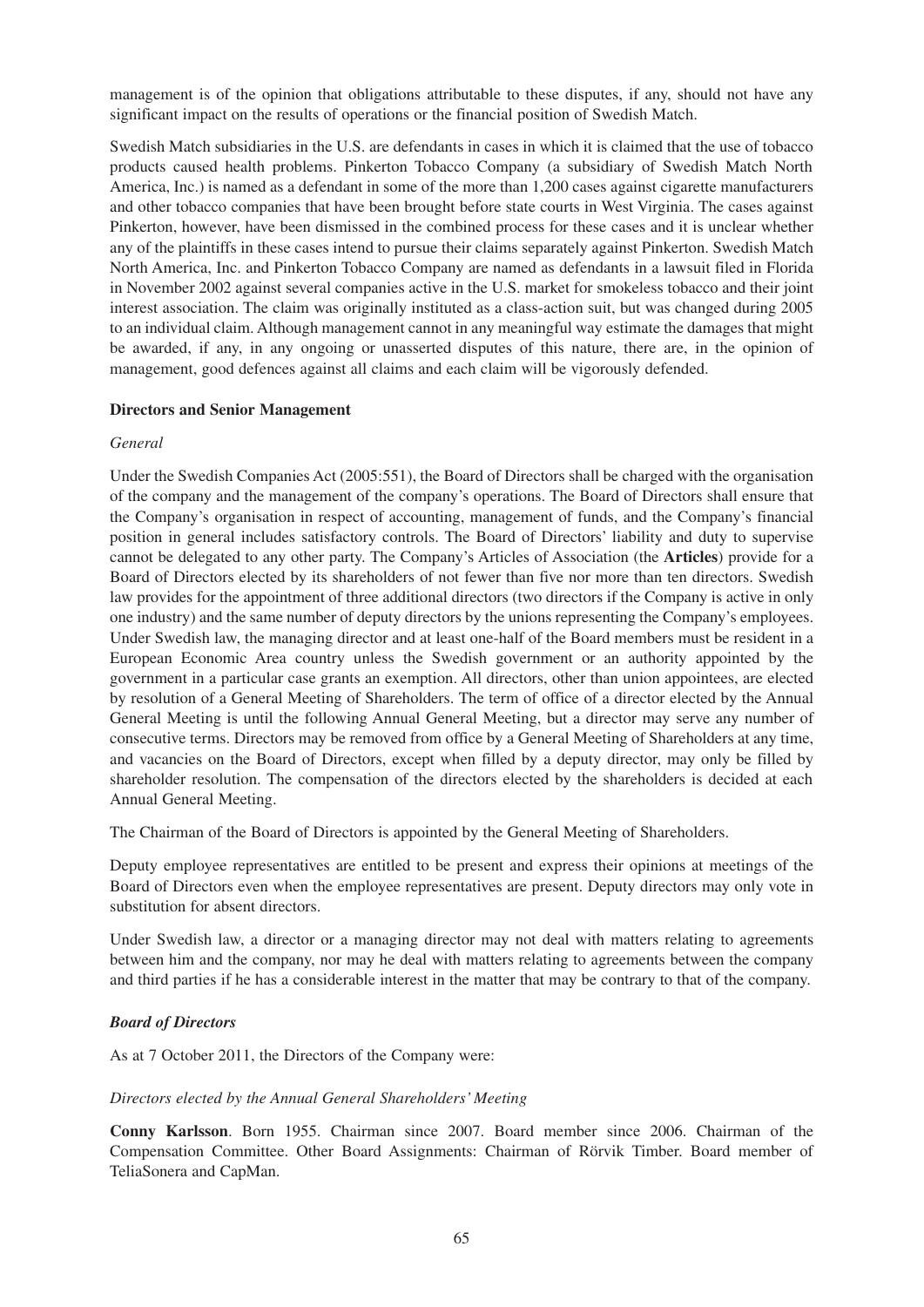**Meg Tivéus**. Born 1943. Board member since 1999. Chairman of the Audit Committee. Other Board Assignments: Chairman of Folktandvården Stockholm, Arkitektkopia and Marknadsförbundet. Board member of Cloetta, Billerud, Apoteket Farmacci and Nordea Fonder.

**Andrew Cripps**. Born 1957. Board member since 2006. Deputy Chairman and member of the Audit Committee. Other Board Assignments: Non Executive Director of the Booker Group and the Helphire Group.

**Karen Guerra**. Born 1956. Board member since 2008. Member of the Compensating Committee. Other Board Assignments: Non Executive Director of the Samlerhuset Group.

**Robert F. Sharpe**. Born 1952. Board member since 2011. Other Board Assignments: Board member of Ameriprise Financial, Inc.

**Joakim Westh**. Born 1961. Board member since 2011. Other Board Assignments: Board member of Absolent, SAAB and Rörvik Timber. Chairman of Rörvik Timber.

All Board members are, as defined in the Swedish Code of Corporate Governance, independent of the Company and its management and of the Company's major shareholders.

#### *Employee representatives*

**Kenneth Ek**. Born 1953. Board member since 1999. Appointed by the Council for Negotiation and Cooperation (PTK) within Swedish Match. Board member of the Swedish Association of Management and Professional Staff (Ledarna) at the snus plant in Gothenburg and Kungälv, Sweden.

**Eva Larsson**. Born 1958. Board member since 1999. Appointed by the Swedish Trade Union Confederation (LO) within Swedish Match Industries. Chairman of the trade union association at the match plant in Tidaholm, Sweden.

**Joakim Lindström**. Born 1965. Board member since 1999. Appointed by the Swedish Trade Union Confederation (LO) within Swedish Match. Chairman and member of the nomination body of the Swedish Food Workers' (Livs) trade union association in Solna, Stockholm, Sweden.

#### *Deputy employee representatives*

**Eva Norlén-Moritz**. Born 1960. Deputy member since 2010. Appointed by the Council for Negotiation and Co-operation (PTK) within Swedish Match.

**Håkan Johansson**. Born 1963. Deputy member since 2004. Appointed by the Swedish Trade Union Confederation (LO) within Swedish Match.

**Gert-Inge Rang**. Born 1954. Deputy member since 2007. Appointed by the Council for Negotiation and Cooperation (PTK) within Swedish Match. Chairman of the Swedish Association of Management and Professional Staff (Ledarna) at the factory in Vetlanda, Sweden.

The Board of Directors has established an Audit Committee and a Compensation Committee. The Audit Committee is responsible for overseeing procedures for accounting and financial reporting and for the organisation of internal control. It also covers the audit of the Group's accounting records. Its reviews focus on the quality and integrity of the Group's financial statements and related disclosure, the performance of the Company's internal control function and independent auditors, the independent auditors' qualifications and independence, the Group's compliance with applicable laws and regulations and, as required, related party transactions. In conjunction with the Audit Committee's review of the financial reports, the members of the Audit Committee also discuss accounting issues relating to the Company's financial reporting. The Audit Committee also establishes guidelines by which services other than auditing may be secured from the Company's auditors. The Audit Committee also discuss other important issues relating to the Company's financial reporting and reports its observations to the Board. The duties of the Compensation Committee are, amongst other responsibilities, to prepare and submit to the Board proposals for guidelines for determining salary and other compensation and terms of employment for the Company's President and other members of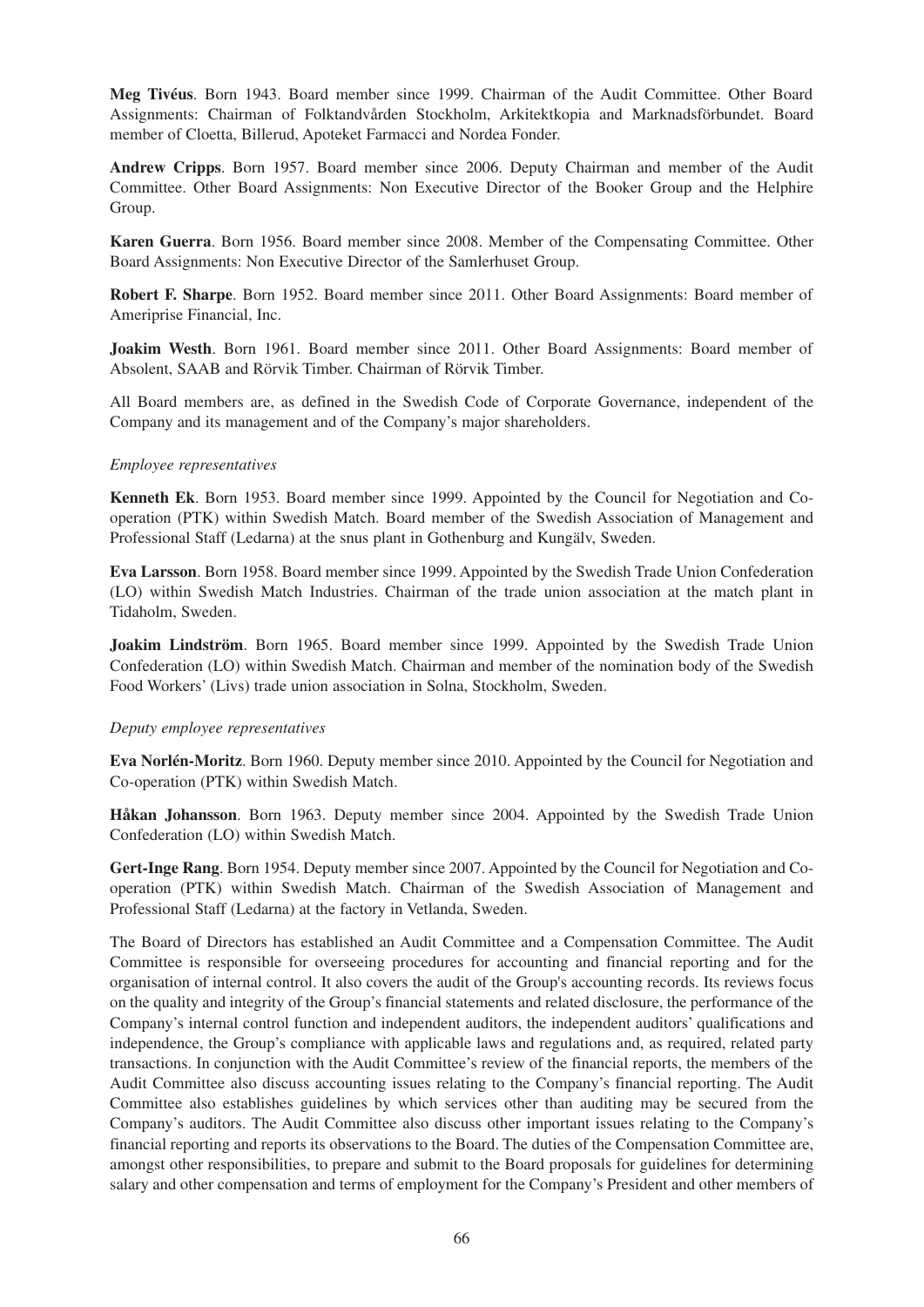the Group Management Team to the Annual General Meeting, to propose to the Board salary and other compensation for the Company's President and to decide on salary and other compensation to other members of the Group Management Team.

# *Executive officers*

As at 7 October 2011, Swedish Match's executive officers, Group Management Team (**GMT**), included the following individuals:

**Lars Dahlgren**. President and CEO of Swedish Match AB since June 2008. Joined Swedish Match in 1996. Member of GMT since 2004. Born 1970.

**Fredrik Peyron**. General Counsel and Senior Vice President, Legal Affairs since 2007. Joined Swedish Match in 2000. Member of GMT and Secretary to the Board since 2007. Born 1967.

**Joakim Tilly**. Chief Financial Officer and Senior Vice President, Group Finance and IT since 2008. Joined Swedish Match in 1994. Member of GMT since 2008. Born 1970.

**Lars-Olof Löfman**. President of Smokefree Products Division since 2011. Joined Swedish Match in 1987. Member of GMT since 2004. Born 1956.

**Jonas Nordquist**. President of Scandinavia Division. Joined Swedish Match in 2006. Member of GMT since September 2009. Born 1971.

**Richard Flaherty**. President of U.S. Division since September 2009. Joined Swedish Match in 2000. Member of GMT since 2008. Born 1958.

**Emmett Harrison**. Senior Vice President, Corporate Communications and Sustainability since 2010. Joined Swedish Match in 1990. Member of GMT since 2010. Born 1960.

**Elisabeth Hellberg**. Senior Vice President, Group Human Resources since 2010. Joined Swedish Match in 2010. Member of GMT since 2010. Born 1957.

The business address of all of the above board members and executive officers is Swedish Match AB, SE-103 88 Stockholm, Sweden, with the exception of: Richard Flaherty (Swedish Match U.S. Division, Two James Center, 1021 East Cary Street, Richmond, VA 23219, USA).

There are no potential conflicts of interest between the duties to the Issuer of the persons listed above and their private interests or other duties.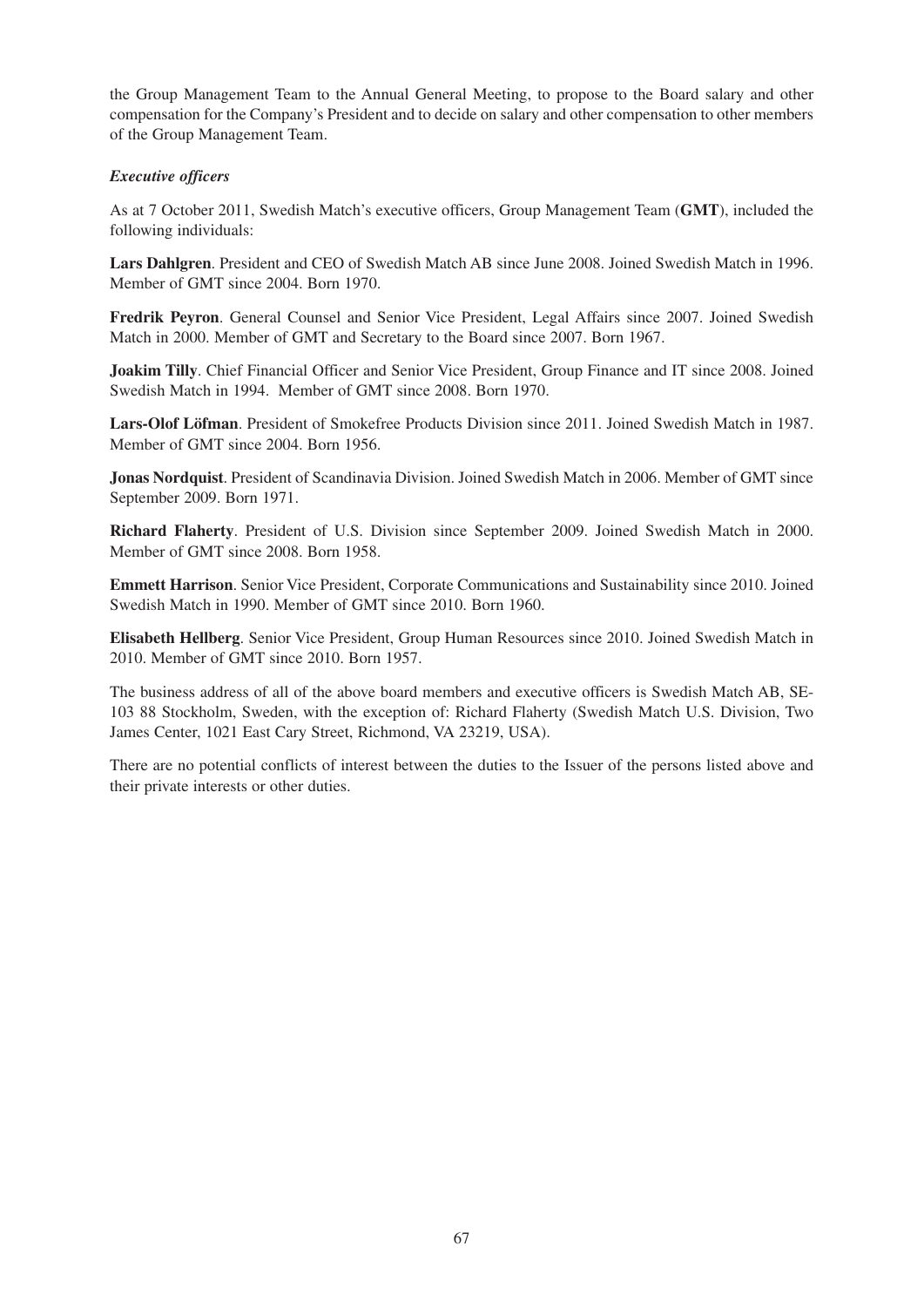#### **BOOK-ENTRY CLEARANCE SYSTEMS**

*The information set out below is subject to any change in or reinterpretation of the rules, regulations and procedures of DTC, Euroclear or Clearstream, Luxembourg (together, the Clearing Systems) currently in effect. The information in this section concerning the Clearing Systems has been obtained from sources that the Issuer believes to be reliable, but none of the Issuer nor any Dealer takes any responsibility for the accuracy thereof. Investors wishing to use the facilities of any of the Clearing Systems are advised to confirm the continued applicability of the rules, regulations and procedures of the relevant Clearing System. None of the Issuer nor any other party to the Agency Agreement will have any responsibility or liability for any aspect of the records relating to, or payments made on account of, beneficial ownership interests in the Notes held through the facilities of any Clearing System or for maintaining, supervising or reviewing any records relating to such beneficial ownership interests.*

#### **Book-entry System**

#### *DTC*

Registered Notes sold in reliance on Rule 144A under the Securities Act, whether as part of the initial distribution of the Notes or in the secondary market, are eligible to be held in book-entry form in DTC. DTC has advised the Issuer that it is a limited purpose trust company organised under the New York Banking Law, a ''banking organisation'' within the meaning of the New York Banking Law, a ''clearing corporation'' within the meaning of the New York Uniform Commercial Code and a ''clearing agency'' registered pursuant to Section 17A of the Exchange Act. DTC holds securities that its participants (**Participants**) deposit with DTC. DTC also facilitates the settlement among Participants of securities transactions, such as transfers and pledges, in deposited securities through electronic computerised book-entry changes in Participants' accounts, thereby eliminating the need for physical movement of securities certificates. Direct Participants include securities brokers and dealers, banks, trust companies, clearing corporations and certain other organisations. DTC is owned by a number of its Direct Participants and by the New York Stock Exchange, Inc., the American Stock Exchange, Inc. and the National Association of Securities Dealers, Inc. Access to the DTC System is also available to others such as securities brokers and dealers, banks and trust companies that clear through or maintain a custodial relationship with a Direct Participant, either directly or indirectly (**Indirect Participants**).

Under the rules, regulations and procedures creating and affecting DTC and its operations (the **Rules**), DTC makes book-entry transfers of Registered Notes among Direct Participants on whose behalf it acts with respect to Notes accepted into DTC's book-entry settlement system (**DTC Notes**) as described below and receives and transmits distributions of principal and interest on DTC Notes. The Rules are on file with the Securities and Exchange Commission. Direct Participants and Indirect Participants with which beneficial owners of DTC Notes (**Owners**) have accounts with respect to the DTC Notes similarly are required to make book-entry transfers and receive and transmit such payments on behalf of their respective Owners. Accordingly, although Owners who hold DTC Notes through Direct Participants or Indirect Participants will not possess Registered Notes, the Rules, by virtue of the requirements described above, provide a mechanism by which Direct Participants will receive payments and will be able to transfer their interest in respect of the DTC Notes.

Purchases of DTC Notes under the DTC system must be made by or through Direct Participants, which will receive a credit for the DTC Notes on DTC's records. The ownership interest of each actual purchaser of each DTC Note (**Beneficial Owner**) is in turn to be recorded on the Direct and Indirect Participant's records. Beneficial Owners will not receive written confirmation from DTC of their purchase, but Beneficial Owners are expected to receive written confirmations providing details of the transaction, as well as periodic statements of their holdings, from the Direct or Indirect Participant through which the Beneficial Owner entered into the transaction. Transfers of ownership interests in the DTC Notes are to be accomplished by entries made on the books of Participants acting on behalf of Beneficial Owners. Beneficial Owners will not receive certificates representing their ownership interests in DTC Notes, except in the event that use of the book-entry system for the DTC Notes is discontinued.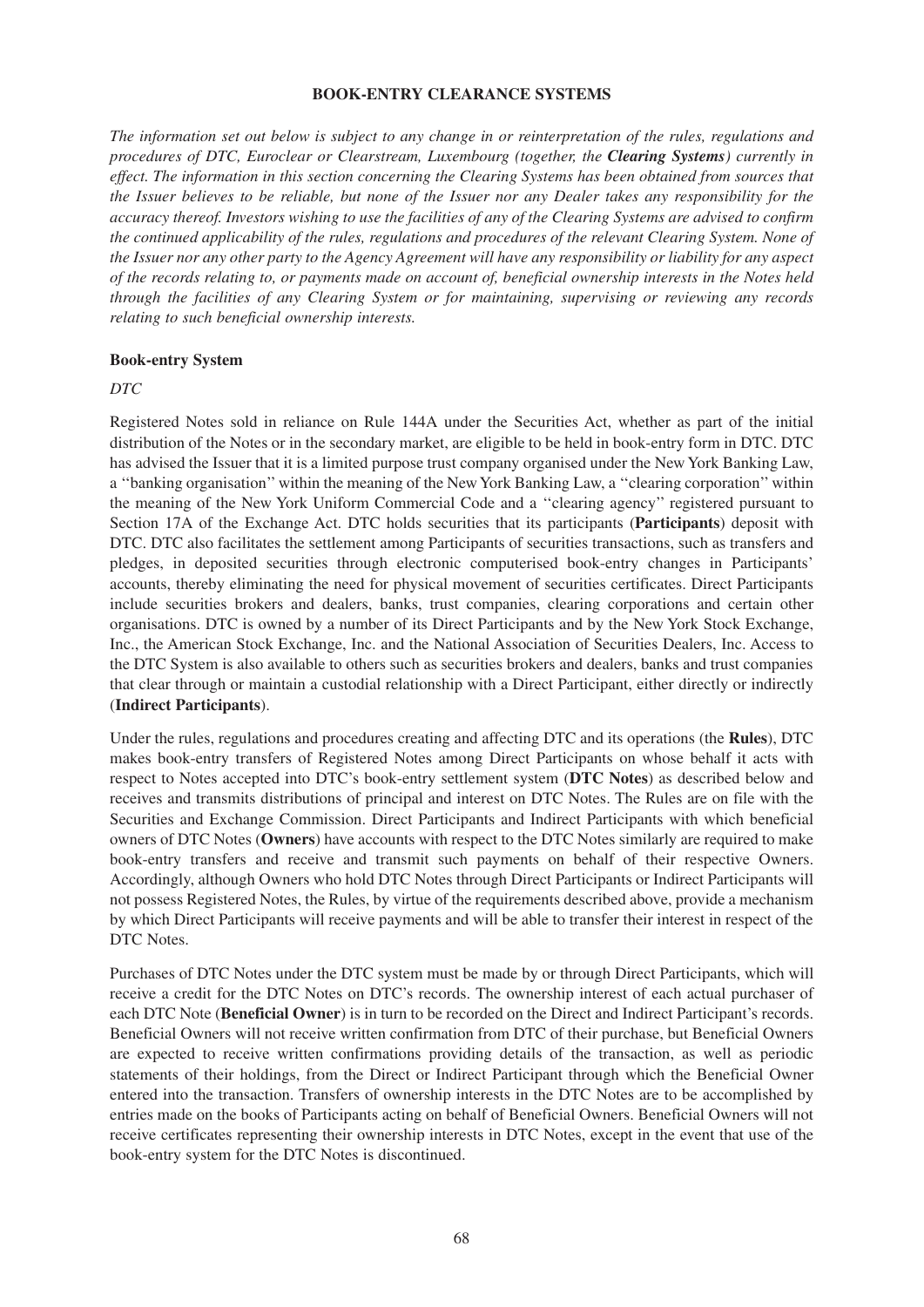To facilitate subsequent transfers, all DTC Notes deposited by Participants with DTC are registered in the name of DTC's partnership nominee, Cede & Co. The deposit of DTC Notes with DTC and their registration in the name of Cede & Co. effect no change in beneficial ownership. DTC has no knowledge of the actual Beneficial Owners of the DTC Notes; DTC's records reflect only the identity of the Direct Participants to whose accounts such DTC Notes are credited, which may or may not be the Beneficial Owners. The Participants will remain responsible for keeping account of their holdings on behalf of their customers.

Conveyance of notices and other communications by DTC to Direct Participants, by Direct Participants to Indirect Participants, and by Direct Participants and Indirect Participants to Beneficial Owners will be governed by arrangements among them, subject to any statutory or regulatory requirements as may be in effect from time to time.

Redemption notices shall be sent to Cede & Co. If less than all of the DTC Notes within an issue are being redeemed, DTC's practice is to determine by lot the amount of the interest of each Direct Participant in such issue to be redeemed.

Neither DTC nor Cede & Co. will consent or vote with respect to DTC Notes. Under its usual procedures, DTC mails an Omnibus Proxy to the Issuer as soon as possible after the record date. The Omnibus Proxy assigns Cede & Co.'s consenting or voting rights to those Direct Participants to whose accounts the DTC Notes are credited on the record date (identified in a listing attached to the Omnibus Proxy).

Principal and interest payments on the DTC Notes will be made to DTC. DTC's practice is to credit Direct Participants' accounts on the due date for payment in accordance with their respective holdings shown on DTC's records unless DTC has reason to believe that it will not receive payment on the due date. Payments by Participants to Beneficial Owners will be governed by standing instructions and customary practices, as is the case with securities held for the accounts of customers in bearer form or registered in ''street name'', and will be the responsibility of such Participant and not of DTC or the Issuer, subject to any statutory or regulatory requirements as may be in effect from time to time. Payment of principal and interest to DTC is the responsibility of the Issuer, disbursement of such payments to Direct Participants is the responsibility of DTC, and disbursement of such payments to the Beneficial Owners is the responsibility of Direct and Indirect Participants.

Under certain circumstances, including if there is an Event of Default under the Notes, DTC will exchange the DTC Notes for definitive Registered Notes, which it will distribute to its Participants in accordance with their proportionate entitlements and which, if representing interests in a Rule 144A Global Note, will be legended as set forth under ''*Subscription and Sale and Transfer and Selling Restrictions*''.

Since DTC may only act on behalf of Direct Participants, who in turn act on behalf of Indirect Participants, any Owner desiring to pledge DTC Notes to persons or entities that do not participate in DTC, or otherwise take actions with respect to such DTC Notes, will be required to withdraw its Registered Notes from DTC as described below.

## *Euroclear and Clearstream, Luxembourg*

Euroclear and Clearstream, Luxembourg each holds securities for its customers and facilitates the clearance and settlement of securities transactions by electronic book-entry transfer between their respective account holders. Euroclear and Clearstream, Luxembourg provide various services including safekeeping, administration, clearance and settlement of internationally traded securities and securities lending and borrowing. Euroclear and Clearstream, Luxembourg also deal with domestic securities markets in several countries through established depository and custodial relationships. Euroclear and Clearstream, Luxembourg have established an electronic bridge between their two systems across which their respective participants may settle trades with each other.

Euroclear and Clearstream, Luxembourg customers are world-wide financial institutions, including underwriters, securities brokers and dealers, banks, trust companies and clearing corporations. Indirect access to Euroclear and Clearstream, Luxembourg is available to other institutions that clear through or maintain a custodial relationship with an account holder of either system.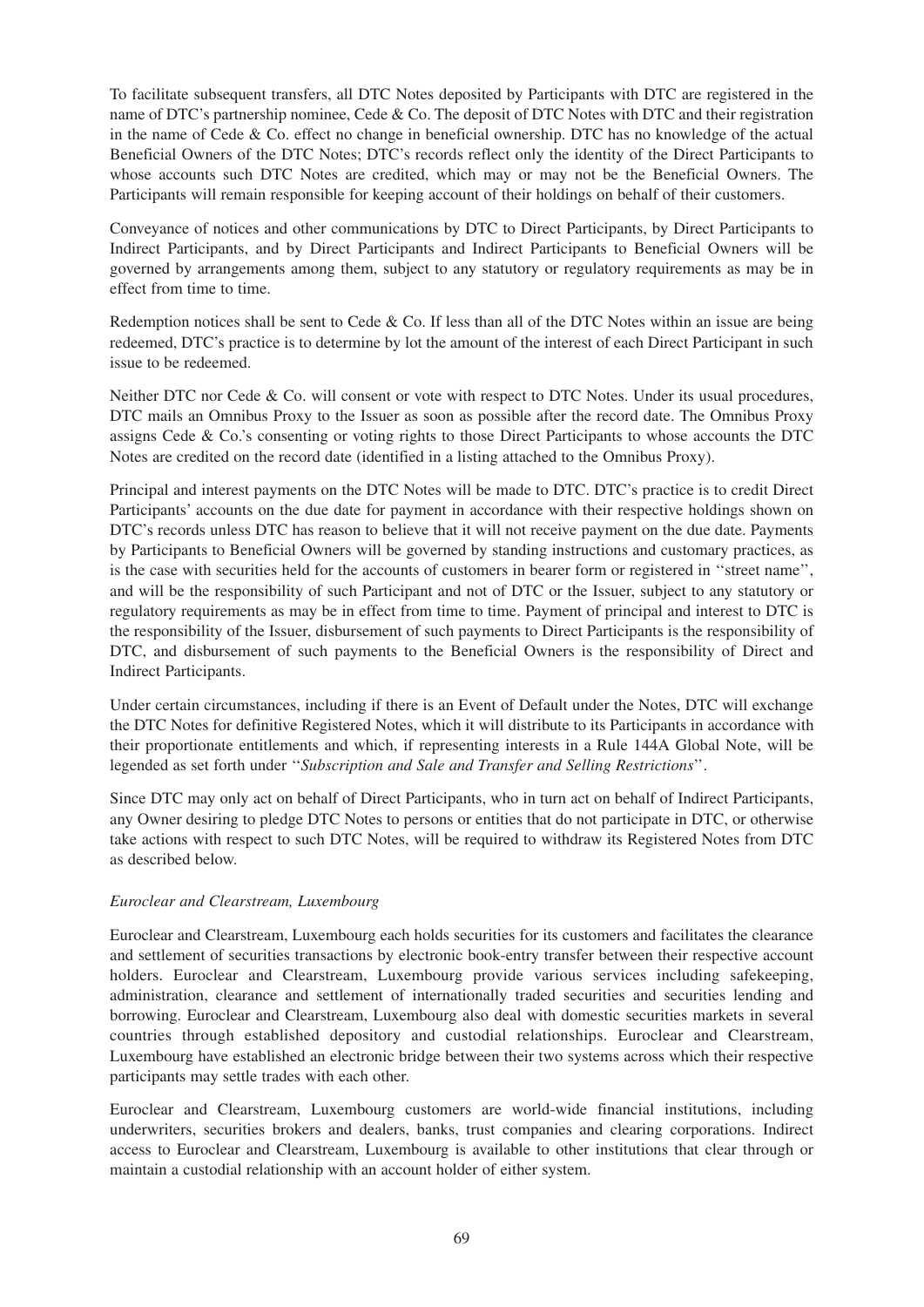#### **Book-entry Ownership of Notes represented by a Registered Global Note**

The Issuer may apply to DTC in order to have any Tranche of Notes represented by a Registered Global Note accepted in its book-entry settlement system. Upon the issue of any such Registered Global Note, DTC or its custodian will credit, on its internal book-entry system, the respective nominal amounts of the individual beneficial interests represented by such Registered Global Note to the accounts of persons who have accounts with DTC. Such accounts initially will be designated by or on behalf of the relevant Dealer. Ownership of beneficial interests in such a Registered Global Note will be limited to Direct Participants or Indirect Participants, including, in the case of any Regulation S Global Note, the respective depositaries of Euroclear and Clearstream, Luxembourg. Ownership of beneficial interests in a Registered Global Note accepted by DTC will be shown on, and the transfer of such ownership will be 59 effected only through, records maintained by DTC or its nominee (with respect to the interests of Direct Participants) and the records of Direct Participants (with respect to interests of Indirect Participants).

Payments in U.S. dollars of principal and interest in respect of a Registered Global Note registered in the name of DTC's nominee will be made to the order of such nominee as the registered holder of such Note. In the case of any payment in a currency other than U.S. dollars, payment will be made to the Exchange Agent on behalf of DTC's nominee and the Exchange Agent will (in accordance with instructions received by it) remit all or a portion of such payment for credit directly to the beneficial holders of interests in the Registered Global Notes in the currency in which such payment was made and/ or cause all or a portion of such payment to be converted into U.S. dollars and credited to the applicable Participants' account.

The Issuer expects DTC to credit accounts of Direct Participants on the applicable payment date in accordance with their respective holdings as shown in the records of DTC unless DTC has reason to believe that it will not receive payment on such payment date. The Issuer also expects that payments by Participants to beneficial owners of Notes will be governed by standing instructions and customary practices, as is the case with securities held for the accounts of customers, and will be the responsibility of such Participant and not the responsibility of DTC, the Principal Paying Agent, the Registrar or the Issuer. Payments of principal, premium, if any, and interest, if any, on Notes to DTC is the responsibility of the Issuer.

## **Transfers of Notes Represented by Registered Global Notes**

Transfers of any interests in Notes represented by a Registered Global Note will be effected in accordance with the customary rules and operating procedures of DTC, Euroclear and Clearstream, Luxembourg, as the case may be. The laws in some States within the United States require that certain persons take physical delivery of securities in definitive form. Consequently, the ability to transfer Notes represented by a Registered Global Note to such persons may depend upon the ability to exchange such Notes for Notes in definitive form. Similarly, because DTC can only act on behalf of Direct Participants in the DTC system who in turn act on behalf of Indirect Participants, the ability of a person having an interest in Notes represented by a Registered Global Note to pledge such Notes to persons or entities that do not participate in the DTC system or to otherwise take action in respect of such Notes may depend upon the ability to exchange such Notes for Notes in definitive form. The ability of any holder of Notes represented by a Registered Global Note to resell, pledge or otherwise transfer such Notes may be impaired if the proposed transferee of such Notes is not eligible to hold such Notes through a direct or indirect participant in the DTC system.

Subject to compliance with the transfer restrictions applicable to the Registered Notes described under ''*Subscription and Sale and Transfer and Selling Restrictions*'', cross-market transfers between DTC, on the one hand, and directly or indirectly through Clearstream, Luxembourg or Euroclear accountholders, on the other, will be effected by the relevant clearing system in accordance with its rules and through action taken by the Registrar, the Fiscal Agent and any custodian (**Custodian**) with whom the relevant Registered Global Notes have been deposited.

On or after the Issue Date for any Series, transfers of Notes of such Series between accountholders in Clearstream, Luxembourg and Euroclear and transfers of Notes of such Series between participants in DTC will generally have a settlement date three business days after the trade date (T+3). The customary arrangements for delivery versus payment will apply to such transfers.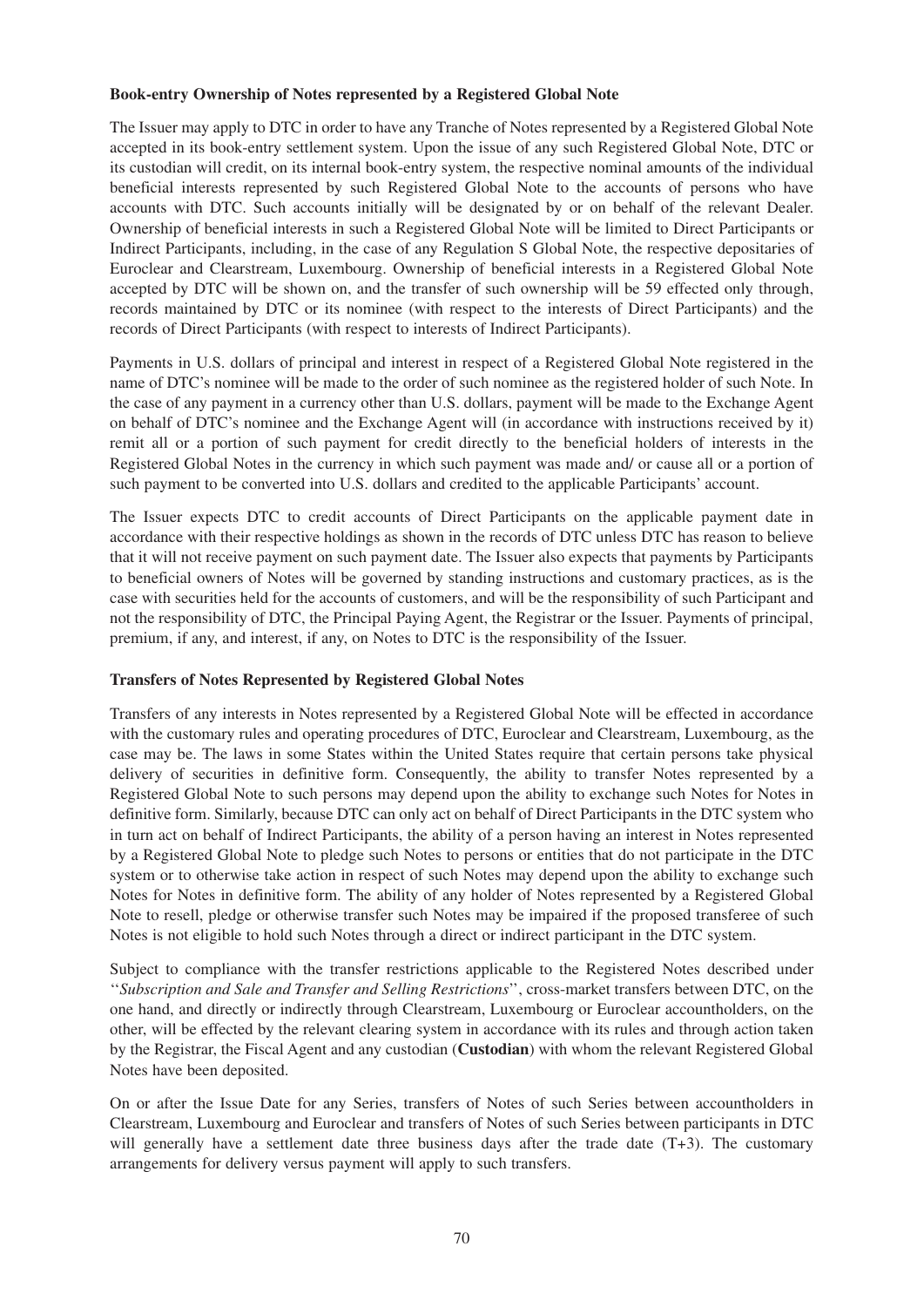Cross-market transfers between accountholders in Clearstream, Luxembourg or Euroclear and DTC participants will need to have an agreed settlement date between the parties to such transfer.

Because there is no direct link between DTC, on the one hand, and Clearstream, Luxembourg and Euroclear, on the other, transfers of interests in the relevant Registered Global Notes will be effected through the Registrar, the Fiscal Agent and the Custodian receiving instructions (and, where appropriate, certification) from the transferor and arranging for delivery of the interests being transferred to the credit of the designated account for the transferee. In the case of cross-market transfers, settlement between Euroclear or Clearstream, Luxembourg accountholders and DTC participants cannot be made on a delivery versus payment basis. The securities will be delivered on a free delivery basis and arrangements for payment must be made separately.

DTC, Clearstream, Luxembourg and Euroclear have each published rules and operating procedures designed to facilitate transfers of beneficial interests in Registered Global Notes among participants and accountholders of DTC, Clearstream, Luxembourg and Euroclear. However, they are under no 60 obligation to perform or continue to perform such procedures, and such procedures may be discontinued or changed at any time. None of the Issuer, the Agents or any Dealer will be responsible for any performance by DTC, Clearstream, Luxembourg or Euroclear or their respective direct or indirect participants or accountholders of their respective obligations under the rules and procedures governing their operations and none of them will have any liability for any aspect of the records relating to or payments made on account of beneficial interests in the Notes represented by Registered Global Notes or for maintaining, supervising or reviewing any records relating to such beneficial interests.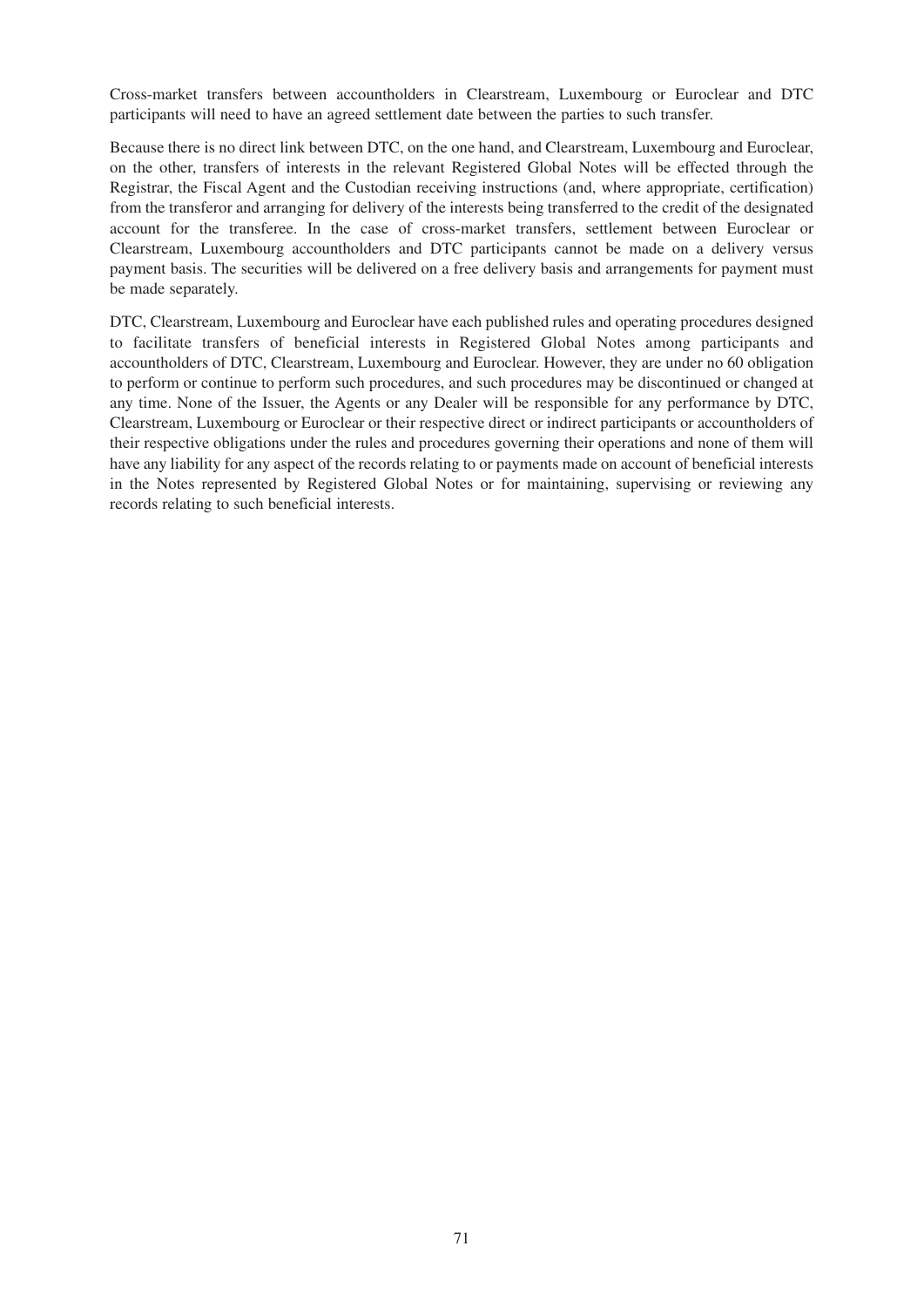# **TAXATION**

*The following summary outlines certain Swedish tax consequences to holders, corporations as well as individuals, of Notes who are not tax resident in Sweden. The summary is based on legislation in force as of the date of this Offering Circular and is intended as general information only. The summary does not purport to be a complete analysis of all Swedish tax consequences that may arise as a result of acquiring, holding or disposing of Notes and is neither intended to be, nor should be construed as, legal or tax advice. Prospective investors should consult a tax advisor with respect to Swedish tax consequences that may arise as a result of acquiring, holding or disposing of Notes.*

Under Swedish tax law, payments of principal or any amount that is considered to be interest in respect of the Notes are normally not subject to Swedish income tax, provided that the holder is neither resident in Sweden for tax purposes nor engaged in a trade or business in Sweden through a permanent establishment to which the holding is attributable. The same applies to capital gains on disposal of Notes.

An individual is tax resident in Sweden if the individual (a) is domiciled in Sweden, (b) has a habitual abode in Sweden (i.e., continuously stays in Sweden for more than six months), or (c) has been domiciled in Sweden and maintains essential ties with Sweden after having moved abroad (e.g., has a family or a house in Sweden or is engaged in trade or business in Sweden).

Corporations are generally considered resident in Sweden only if they are incorporated in Sweden under Swedish corporate law.

Holders of Notes are not considered to be resident, domiciled or engaged in a trade or business in Sweden through a permanent establishment only because they are holding Notes or receiving income on the Notes.

There is no Swedish withholding tax on payments of principal or interest to a holder that is not tax resident in Sweden, neither is there any stamp duty or transfer tax.

# **EU Savings Directive**

Under EC Council Directive 2003/48/EC on the taxation of savings income. Member States are required to provide to the tax authorities of another Member State details of payments of interest (or similar income) paid by a person within its jurisdiction to an individual resident in that other Member State or to certain limited types of entities established in that other Member State. However, for a transitional period, Luxembourg and Austria are instead required (unless during that period they elect otherwise) to operate a withholding system in relation to such payments (the ending of such transitional period being dependent upon the conclusion of certain other agreements relating to information exchange with certain other countries). A number of non-EU countries and territories including Switzerland have adopted similar measures (a withholding system in the case of Switzerland).

The European Commission has proposed certain amendments to the Directive which may, if implemented, amend or broaden the scope of the requirements described above.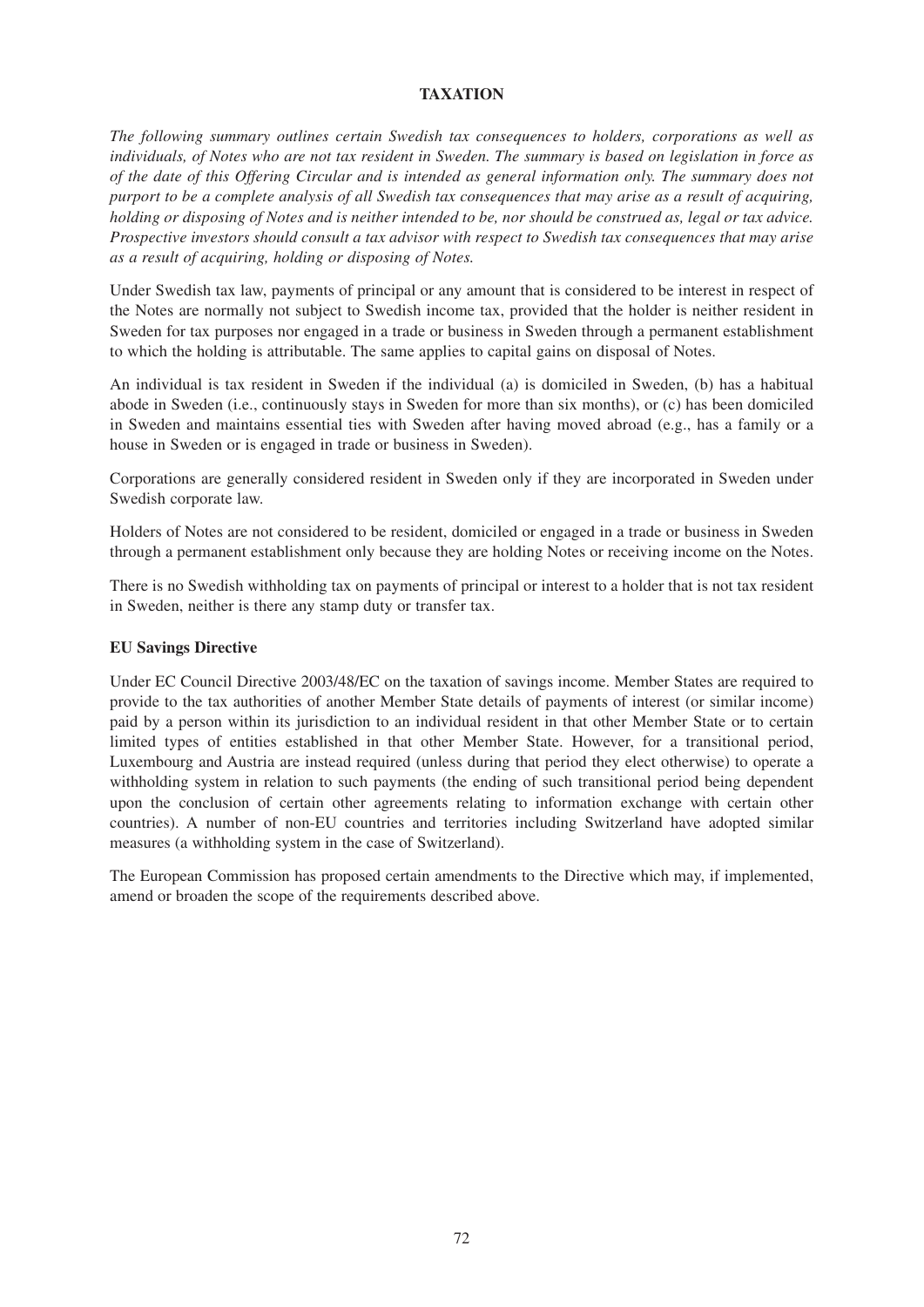#### **SUBSCRIPTION AND SALE AND TRANSFER AND SELLING RESTRICTIONS**

The Dealers have in an amended and restated programme agreement (the **Programme Agreement**) dated 7 October 2011 agreed with the Issuer a basis upon which they or any of them may from time to time agree to purchase Notes. Any such agreement will extend to those matters stated under "*Form of the Notes*" and "*Terms and Conditions of the Notes*". In the Programme Agreement, the Issuer has agreed to reimburse the Dealers for certain of their expenses in connection with the establishment of the Programme and the issue of Notes under the Programme and to indemnify the Dealers against certain liabilities incurred by them in connection therewith.

In order to facilitate the offering of any Tranche of the Notes, certain persons participating in the offering of the Tranche may engage in transactions that stabilise, maintain or otherwise affect the market price of the relevant Notes during and after the offering of the Tranche. Specifically such persons may over-allot or create a short position in the Notes for their own account by selling more Notes than have been sold to them by the Issuer. Such persons may also elect to cover any such short position by purchasing Notes in the open market. In addition, such persons may stabilise or maintain the price of the Notes by bidding for or purchasing Notes in the open market and may impose penalty bids, under which selling concessions allowed to syndicate members or other broker-dealers participating in the offering of the Notes are reclaimed if Notes previously distributed in the offering are repurchased in connection with stabilisation transactions or otherwise. The effect of these transactions may be to stabilise or maintain the market price of the Notes at a level above that which might otherwise prevail in the open market. The imposition of a penalty bid may also affect the price of the Notes to the extent that it discourages resales thereof. No representation is made as to the magnitude or effect of any such stabilising or other transactions. Such transactions, if commenced, may be discontinued at any time. Under UK laws and regulations stabilising activities may only be carried on by the Stabilising Manager named in the applicable Final Terms and only for a period of 30 days following the Issue Date of the relevant Tranche of Notes.

#### **Transfer Restrictions**

#### *As a result of the following restrictions, purchasers of Notes in the United States are advised to consult legal counsel prior to making any purchase, offer, sale, resale or other transfer of such Notes.*

Each purchaser of Registered Notes (other than a person purchasing an interest in a Registered Global Note with a view to holding it in the form of an interest in the same Global Note) or person wishing to transfer an interest from one Registered Global Note to another or from global to definitive form or *vice versa*, will be required to acknowledge, represent and agree, and each person purchasing an interest in a Registered Global Note with a view to holding it in the form of an interest in the same Global Note will be deemed to have acknowledged, represented and agreed, as follows (terms used in this paragraph that are defined in Rule 144A or in Regulation S are used herein as defined therein):

- (i) that either: (a) it is a QIB, purchasing (or holding) the Notes for its own account or for the account of one or more QIBs and it is aware that any sale to it is being made in reliance on Rule 144A or (b) it is an Institutional Accredited Investor which has delivered an IAI Investment Letter or (c) it is outside the United States and is not a U.S. person;
- (ii) that the Notes are being offered and sold in a transaction not involving a public offering in the United States within the meaning of the Securities Act, and that the Notes have not been and will not be registered under the Securities Act or any other applicable U.S. State securities laws and may not be offered or sold within the United States or to, or for the account or benefit of, U.S. persons except as set forth below;
- (iii) that, unless it holds an interest in a Regulation S Global Note and either is a person located outside the United States or is not a U.S. person, if in the future it decides to resell, pledge or otherwise transfer the Notes or any beneficial interests in the Notes, it will do so, prior to the date which is two years after the later of the last Issue Date for the Series and the last date on which the Issuer or an affiliate of the Issuer was the owner of such Notes, only (a) to the Issuer or any affiliate thereof, (b)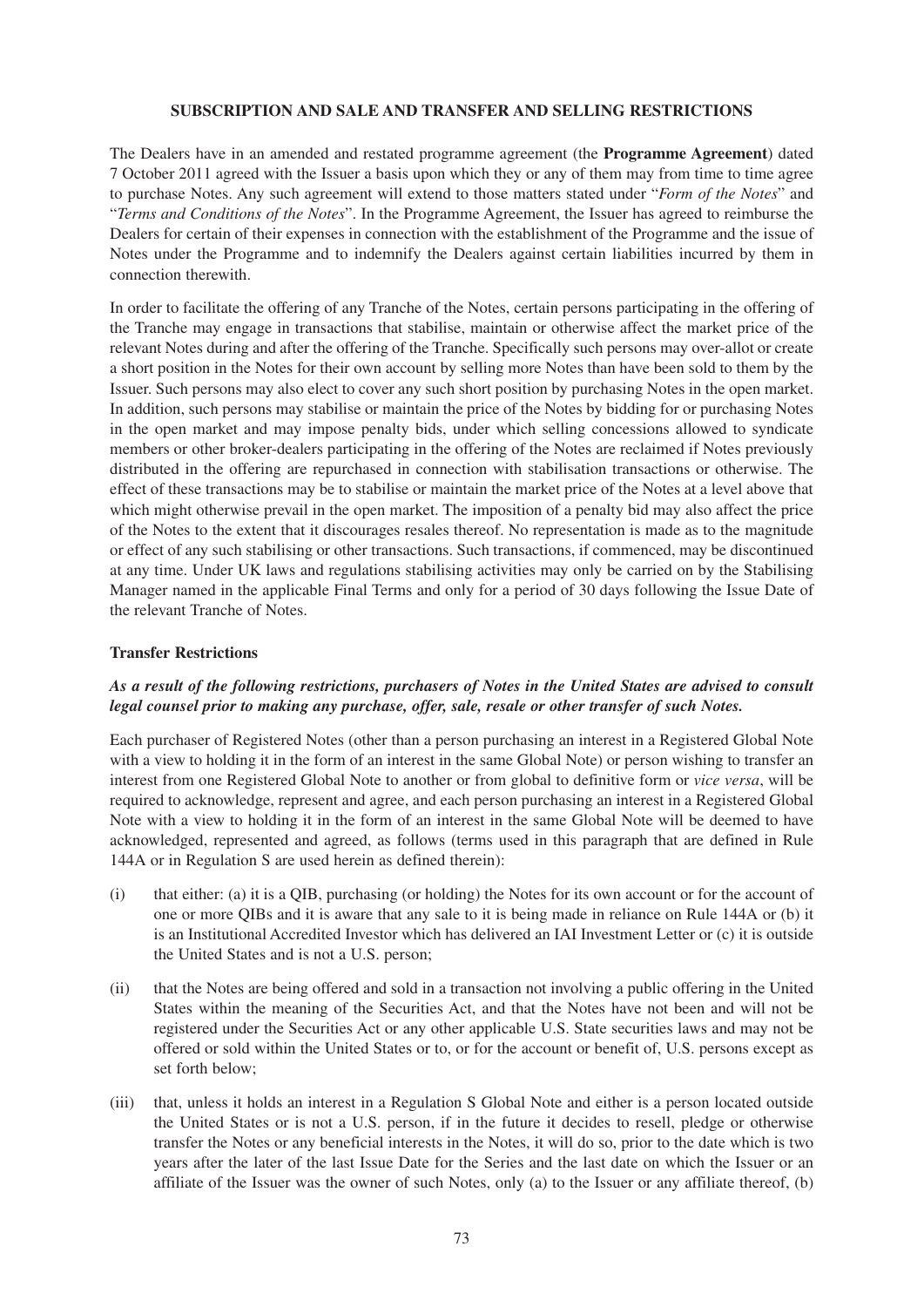inside the United States to a person whom the seller reasonably believes is a QIB purchasing for its own account or for the account of a QIB in a transaction meeting the requirements of Rule 144A, (c) outside the United States in compliance with Rule 903 or Rule 904 under the Securities Act, (d) pursuant to the exemption from registration provided by Rule 144 under the Securities Act (if available) or (e) pursuant to an effective registration statement under the Securities Act, in each case in accordance with all applicable U.S. State securities laws;

- (iv) it will, and will require each subsequent holder to, notify any purchaser of the Notes from it of the resale restrictions referred to in paragraph (iii) above, if then applicable;
- (v) that Notes initially offered in the United States to QIBs will be represented by one or more Rule 144A Global Notes, that Notes offered to Institutional Accredited Investors will be in the form of Definitive IAI Registered Notes and that Notes offered outside the United States in reliance on Regulation S will be represented by one or more Regulation S Global Notes;
- (vi) that the Notes, other than the Regulation S Global Notes, will bear a legend to the following effect unless otherwise agreed to by the Issuer:

''THIS SECURITY HAS NOT BEEN AND WILL NOT BE REGISTERED UNDER THE U.S. SECURITIES ACT OF 1933, AS AMENDED (THE ''SECURITIES ACT''), OR ANY OTHER APPLICABLE U.S. STATE SECURITIES LAWS AND, ACCORDINGLY, MAY NOT BE OFFERED OR SOLD WITHIN THE UNITED STATES OR TO, OR FOR THE ACCOUNT OR BENEFIT OF, U.S. PERSONS EXCEPT AS SET FORTH IN THE FOLLOWING SENTENCE. BY ITS ACQUISITION HEREOF, THE HOLDER (A) REPRESENTS THAT (1) IT IS A ''QUALIFIED INSTITUTIONAL BUYER'' (AS DEFINED IN RULE 144A UNDER THE SECURITIES ACT) PURCHASING THE SECURITIES FOR ITS OWN ACCOUNT OR FOR THE ACCOUNT OF ONE OR MORE QUALIFIED INSTITUTIONAL BUYERS OR (2) IT IS AN INSTITUTIONAL "ACCREDITED INVESTOR" (AS DEFINED IN RULE  $501(A)(1)$ ,  $(2)$ ,  $(3)$  OR  $(7)$  UNDER THE SECURITIES ACT) (AN ''INSTITUTIONAL ACCREDITED INVESTOR''); (B) AGREES THAT IT WILL NOT RESELL OR OTHERWISE TRANSFER THE SECURITIES EXCEPT IN ACCORDANCE WITH THE AGENCY AGREEMENT AND, PRIOR TO THE DATE WHICH IS TWO YEARS AFTER THE LATER OF THE LAST ISSUE DATE FOR THE SERIES AND THE LAST DATE ON WHICH THE ISSUER OR AN AFFILIATE OF THE ISSUER WAS THE OWNER OF SUCH SECURITIES OTHER THAN (1) TO THE ISSUER OR ANY AFFILIATE THEREOF, (2) INSIDE THE UNITED STATES TO A PERSON WHOM THE SELLER REASONABLY BELIEVES IS A QUALIFIED INSTITUTIONAL BUYER WITHIN THE MEANING OF RULE 144A UNDER THE SECURITIES ACT PURCHASING FOR ITS OWN ACCOUNT OR FOR THE ACCOUNT OF A QUALIFIED INSTITUTIONAL BUYER IN A TRANSACTION MEETING THE REQUIREMENTS OF RULE 144A, (3) OUTSIDE THE UNITED STATES IN COMPLIANCE WITH RULE 903 OR RULE 904 UNDER THE SECURITIES ACT, (4) PURSUANT TO THE EXEMPTION FROM REGISTRATION PROVIDED BY RULE 144 UNDER THE SECURITIES ACT (IF AVAILABLE) OR (5) PURSUANT TO AN EFFECTIVE REGISTRATION STATEMENT UNDER THE SECURITIES ACT, IN EACH CASE IN ACCORDANCE WITH ALL APPLICABLE SECURITIES LAWS OF THE STATES OF THE UNITED STATES AND ANY OTHER JURISDICTION; AND (C) IT AGREES THAT IT WILL DELIVER TO EACH PERSON TO WHOM THIS SECURITY IS TRANSFERRED A NOTICE SUBSTANTIALLY TO THE EFFECT OF THIS LEGEND. NO REPRESENTATION CAN BE MADE AS TO THE AVAILABILITY OF THE EXEMPTION PROVIDED BY RULE 144A FOR RESALES OF THE SECURITY.

THIS SECURITY AND RELATED DOCUMENTATION (INCLUDING, WITHOUT LIMITATION, THE AGENCY AGREEMENT REFERRED TO HEREIN) MAY BE AMENDED OR SUPPLEMENTED FROM TIME TO TIME, WITHOUT THE CONSENT OF, BUT UPON NOTICE TO, THE HOLDERS OF SUCH SECURITIES SENT TO THEIR REGISTERED ADDRESSES, TO MODIFY THE RESTRICTIONS ON AND PROCEDURES FOR RESALES AND OTHER TRANSFERS OF THIS SECURITY TO REFLECT ANY CHANGE IN APPLICABLE LAW OR REGULATION (OR THE INTERPRETATION THEREOF) OR IN PRACTICES RELATING TO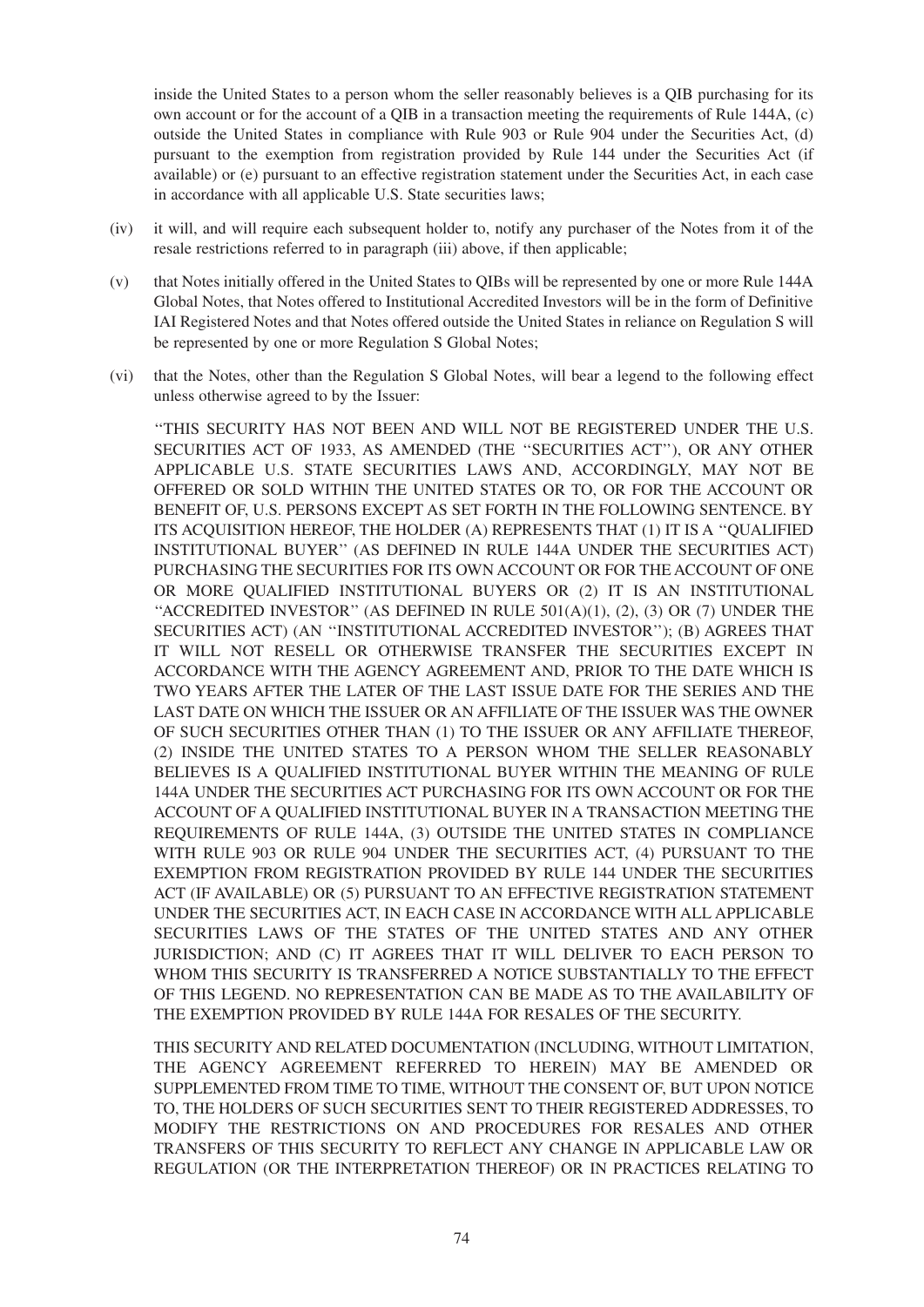RESALES OR OTHER TRANSFERS OF RESTRICTED SECURITIES GENERALLY. THE HOLDER OF THIS SECURITY SHALL BE DEEMED, BY ITS ACCEPTANCE OR PURCHASE HEREOF, TO HAVE AGREED TO ANY SUCH AMENDMENT OR SUPPLEMENT (EACH OF WHICH SHALL BE CONCLUSIVE AND BINDING ON THE HOLDER HEREOF AND ALL FUTURE HOLDERS OF THIS SECURITY AND ANY SECURITIES ISSUED IN EXCHANGE OR SUBSTITUTION THEREFOR, WHETHER OR NOT ANY NOTATION THEREOF IS MADE HEREON)'';

(vii) if it is outside the United States and is not a U.S. person, that if it should resell or otherwise transfer the Notes prior to the expiration of the distribution compliance period (defined as 40 days after the later of the commencement of the offering and the closing date with respect to the original issuance of the Notes), it will do so only (a)(i) outside the United States in compliance with Rule 903 or 904 under the Securities Act or (ii) to a QIB in compliance with Rule 144A and (b) in accordance with all applicable U.S. State securities laws; and it acknowledges that the Regulation S Global Notes will bear a legend to the following effect unless otherwise agreed to by the Issuer:

''THIS SECURITY HAS NOT BEEN AND WILL NOT BE REGISTERED UNDER THE U.S. SECURITIES ACT OF 1933, AS AMENDED (THE ''SECURITIES ACT''), OR ANY OTHER APPLICABLE U.S. STATE SECURITIES LAWS AND, ACCORDINGLY, MAY NOT BE OFFERED OR SOLD WITHIN THE UNITED STATES OR TO, OR FOR THE ACCOUNT OR BENEFIT OF, U.S. PERSONS EXCEPT IN ACCORDANCE WITH THE AGENCY AGREEMENT AND PURSUANT TO AN EXEMPTION FROM REGISTRATION UNDER THE SECURITIES ACT OR PURSUANT TO AN EFFECTIVE REGISTRATION STATEMENT UNDER THE SECURITIES ACT. THIS LEGEND SHALL CEASE TO APPLY UPON THE EXPIRY OF THE PERIOD OF 40 DAYS AFTER THE COMPLETION OF THE DISTRIBUTION OF ALL THE NOTES OF THE TRANCHE OF WHICH THIS NOTE FORMS PART''; and

(viii) that the Issuer and others will rely upon the truth and accuracy of the foregoing acknowledgements, representations and agreements and agrees that if any of such acknowledgements, representations or agreements made by it are no longer accurate, it shall promptly notify the Issuer; and if it is acquiring any Notes as a fiduciary or agent for one or more accounts it represents that it has sole investment discretion with respect to each such account and that it has full power to make the foregoing acknowledgements, representations and agreements on behalf of each such account.

Institutional Accredited Investors who purchase Registered Notes in definitive form offered and sold in the United States in reliance upon the exemption from registration provided by the Securities Act are required to execute and deliver to the Registrar an IAI Investment Letter. Upon execution and delivery of an IAI Investment Letter by an Institutional Accredited Investor, Notes will be issued in definitive registered form, – see ''*Form of the Notes*''.

The IAI Investment Letter will state, among other things, the following:

- (i) that the Institutional Accredited Investor has received a copy of the Offering Circular and such other information as it deems necessary in order to make its investment decision;
- (ii) that the Institutional Accredited Investor understands that any subsequent transfer of the Notes is subject to certain restrictions and conditions set forth in the Offering Circular and the Notes (including those set out above) and that it agrees to be bound by, and not to resell, pledge or otherwise transfer the Notes except in compliance with, such restrictions and conditions and the Securities Act;
- (iii) that, in the normal course of its business, the Institutional Accredited Investor invests in or purchases securities similar to the Notes;
- (iv) that the Institutional Accredited Investor is an Institutional Accredited Investor within the meaning of Rule  $501(a)(1)$ ,  $(2)$ ,  $(3)$  or  $(7)$  of Regulation D under the Securities Act and has such knowledge and experience in financial and business matters as to be capable of evaluating the merits and risks of its investment in the Notes, and it and any accounts for which it is acting are each able to bear the economic risk of its or any such accounts' investment for an indefinite period of time;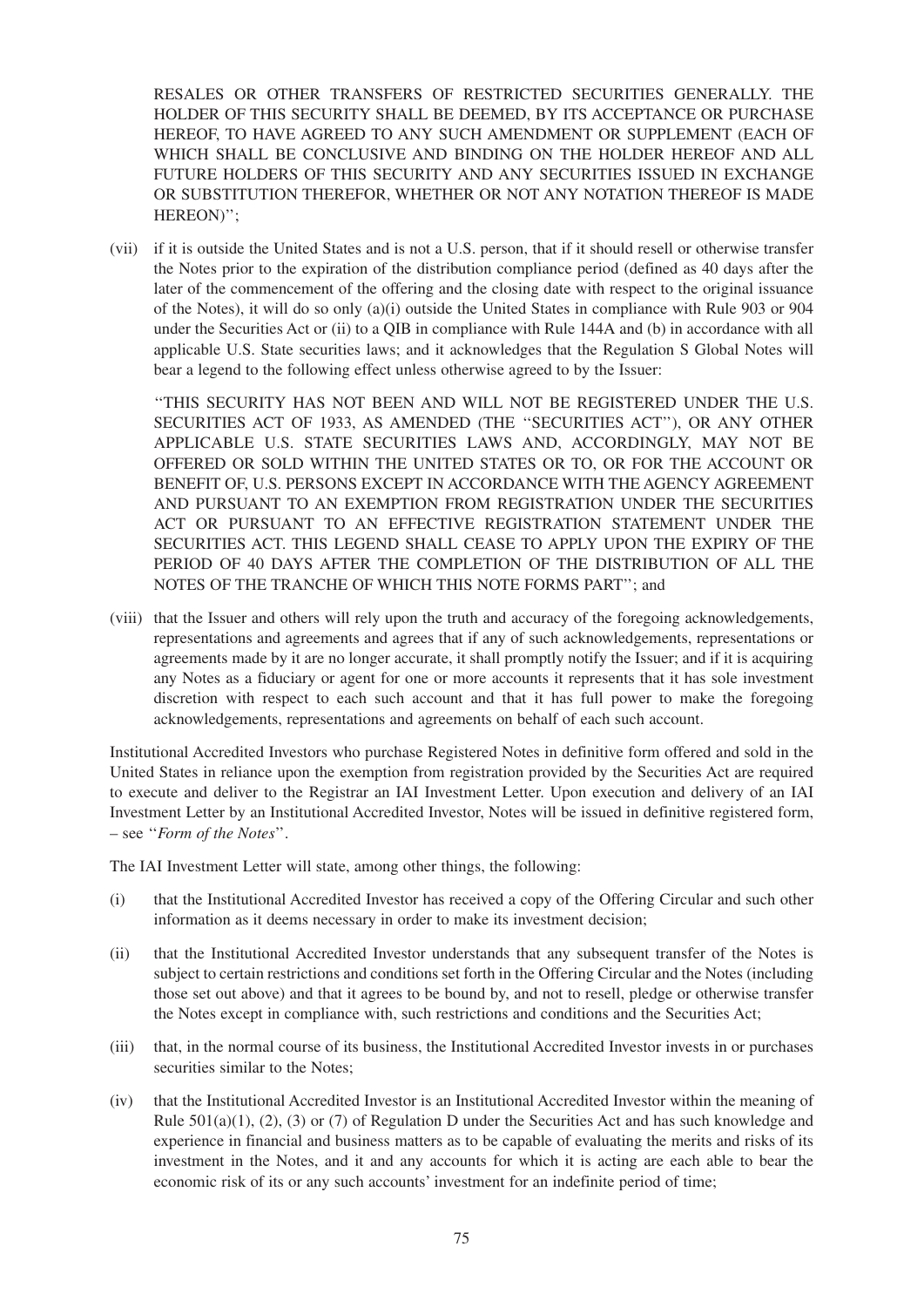- (v) that the Institutional Accredited Investor is acquiring the Notes purchased by it for its own account or for one or more accounts (each of which is an Institutional Accredited Investor) as to each of which it exercises sole investment discretion and not with a view to any distribution of the Notes, subject, nevertheless, to the understanding that the disposition of its property shall at all times be and remain within its control; and
- (vi) that, in the event that the Institutional Accredited Investor purchases Notes, it will acquire Notes having a minimum purchase price of at least U.S.\$500,000 (or the approximate equivalent in another Specified Currency).

No sale of Legended Notes in the United States to any one purchaser will be for less than U.S.\$100,000 (or its foreign currency equivalent) principal amount or, in the case of sales to Institutional Accredited Investors, U.S.\$500,000 (or its foreign currency equivalent) principal amount and no Legended Note will be issued in connection with such a sale in a smaller principal amount. If the purchaser is a non-bank fiduciary acting on behalf of others, each person for whom it is acting must purchase at least U.S.\$100,000 (or its foreign currency equivalent) or, in the case of sales to Institutional Accredited Investors, U.S.\$500,000 (or its foreign currency equivalent) principal amount of Registered Notes.

#### **Selling Restrictions**

### **United States**

The Notes have not been and will not be registered under the Securities Act and may not be offered or sold within the United States or to, or for the account or benefit of, U.S. persons except in certain transactions exempt from the registration requirements of the Securities Act. Terms used in this paragraph have the meanings given to them by Regulation S under the Securities Act.

The Notes in bearer form are subject to U.S. tax law requirements and may not be offered, sold or delivered within the United States or its possessions or to a United States person, except in certain transactions permitted by U.S. tax regulations. Terms used in this paragraph have the meanings given to them by the U.S. Internal Revenue Code of 1986 and regulations thereunder.

In connection with any Notes which are offered or sold outside the United States in reliance on an exemption from the registration requirements of the Securities Act provided under Regulation S (**Regulation S Notes**), each Dealer has represented and agreed, and each further Dealer appointed under the Programme will be required to represent and agree, that it will not offer, sell or deliver such Regulation S Notes (i) as part of their distribution at any time or (ii) otherwise until 40 days after the completion of the distribution, as determined and certified by the relevant Dealer or, in the case of an issue of Notes on a syndicated basis, the relevant lead manager, of all Notes of the Tranche of which such Regulation S Notes are a part, within the United States or to, or for the account or benefit of, U.S. persons. Each Dealer has further agreed, and each further Dealer appointed under the Programme will be required to agree, that it will send to each dealer to which it sells any Regulation S Notes during the distribution compliance period a confirmation or other notice setting forth the restrictions on offers and sales of the Regulation S Notes within the United States or to, or for the account or benefit of, U.S. persons.

Until 40 days after the commencement of the offering of any Series of Notes, an offer or sale of such Notes within the United States by any dealer (whether or not participating in the offering) may violate the registration requirements of the Securities Act if such offer or sale is made otherwise than in accordance with an available exemption from registration under the Securities Act.

Dealers may arrange for the resale of Notes to QIBs pursuant to Rule 144A and each such purchaser of Notes is hereby notified that the Dealers may be relying on the exemption from the registration requirements of the Securities Act provided by Rule 144A. The minimum aggregate principal amount of Notes which may be purchased by a QIB pursuant to Rule 144A is U.S.\$100,000 (or the approximate equivalent thereof in any other currency). To the extent that the Issuer is not subject to or does not comply with the reporting requirements of Section 13 or 15(d) of the Exchange Act or the information furnishing requirements of Rule 12g3-2(b) thereunder, the Issuer has agreed to furnish to holders of Notes and to prospective purchasers designated by such holders, upon request, such information as may be required by Rule 144A(d)(4).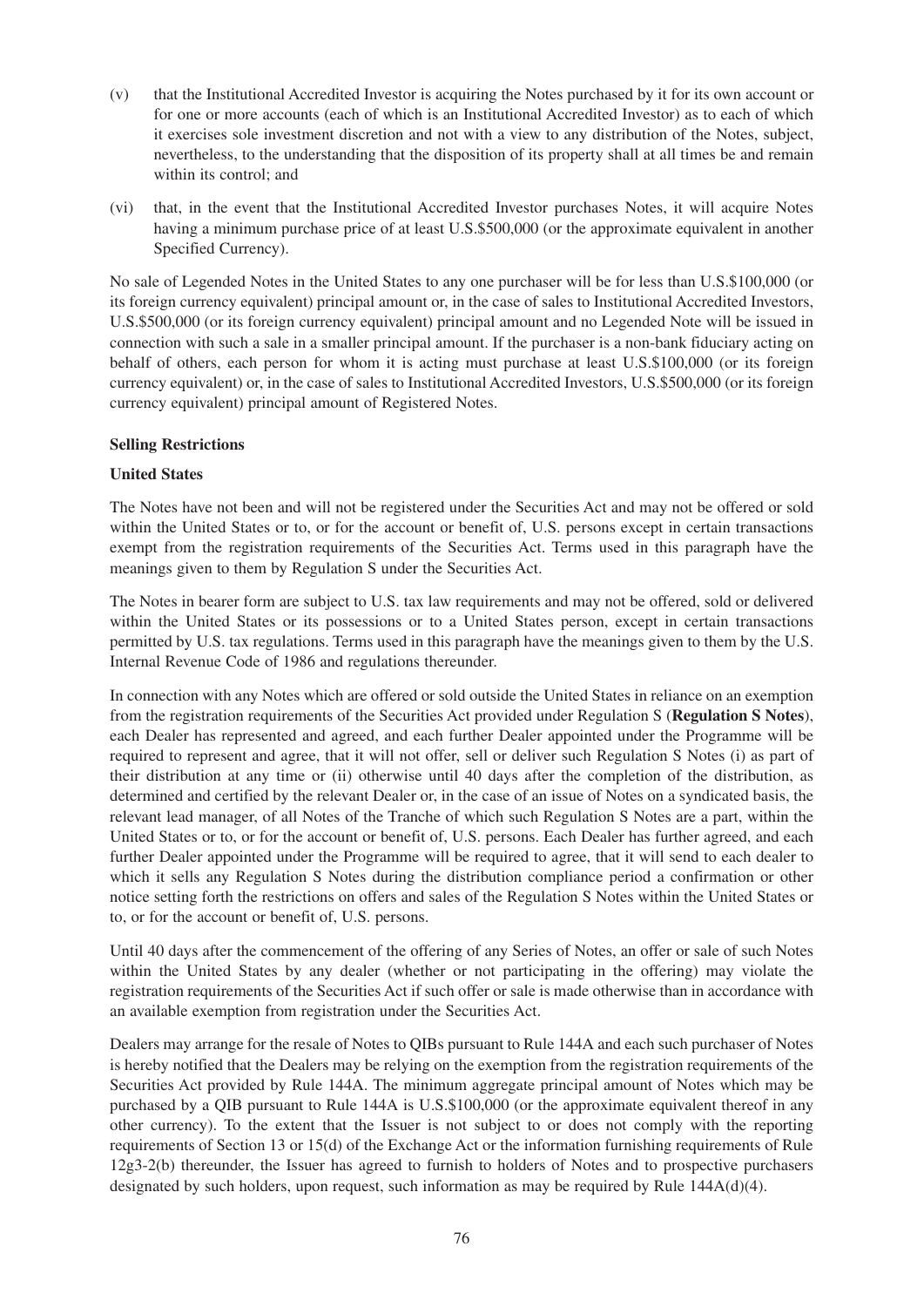Each issuance of Index Linked Notes or Dual Currency Notes shall be subject to such additional U.S. selling restrictions as the Issuer and the relevant Dealer may agree as a term of the issuance and purchase of such Notes, which additional selling restrictions shall be set out in the applicable Final Terms.

#### **Public Offer Selling Restriction under the Prospectus Directive**

In relation to each Member State of the European Economic Area which has implemented the Prospectus Directive (each, a **Relevant Member State**), each Dealer has represented and agreed, and each further Dealer appointed under the Programme will be required to represent and agree, that with effect from and including the date on which the Prospectus Directive is implemented in that Relevant Member State (the **Relevant Implementation Date**) it has not made and will not make an offer of Notes which are the subject of the offering contemplated by this Offering Circular as completed by the final terms in relation thereto to the public in that Relevant Member State, except that it may, with effect from and including the Relevant Implementation Date, make an offer of such Notes to the public in that Relevant Member State:

- (a) at any time to any legal entity which is a qualified investor as defined in the Prospectus Directive;
- (b) at any time to fewer than 100 or, if the relevant Member State has implemented the relevant provision of the 2010 PD Amending Directive, 150 natural or legal persons (other than qualified investors as defined in the Prospectus Directive) subject to obtaining the prior consent of the relevant Dealer or Dealers nominated by the Issuer for any such offer; or
- (c) at any time in any other circumstances falling within Article 3(2) of the Prospectus Directive,

provided that no such offer of Notes referred to in (a) – (c) above shall require the Issuer or any Dealer to publish a prospectus pursuant to Article 3 of the Prospectus Directive or supplement a prospectus pursuant to Article 16 of the Prospectus Directive.

For the purposes of this provision, the expression an **offer of Notes to the public** in relation to any Notes in any Relevant Member State means the communication in any form and by any means of sufficient information on the terms of the offer and the Notes to be offered so as to enable an investor to decide to purchase or subscribe the Notes, as the same may be varied in that Member State by any measure implementing the Prospectus Directive in that Member State and the expression **Prospectus Directive** means Directive 2003/71/EC (and amendments thereto, including the 2010 PD Amending Directive, to the extent implemented in the Relevant Member State), and includes any relevant implementing measure in the Relevant Member State and the expression **2010 PD Amending Directive** means Directive 2010/73/EU.

### **United Kingdom**

Each Dealer has represented and agreed and each further Dealer appointed under the Programme will be required to represent and agree that:

- (i) in relation to any Notes which have a maturity of less than one year, (a) it is a person whose ordinary activities involve it in acquiring, holding, managing or disposing of investments (as principal or agent) for the purposes of its business and (b) it has not offered or sold and will not offer or sell any Notes other than to persons whose ordinary activities involve them in acquiring, holding, managing or disposing of investments (as principal or as agent) for the purposes of their businesses or who it is reasonable to expect will acquire, hold, manage or dispose of investments (as principal or agent) for the purposes of their businesses where the issue of the Notes would otherwise constitute a contravention of Section 19 of the FSMA by the Issuer;
- (ii) it has only communicated or caused to be communicated and will only communicate or cause to be communicated an invitation or inducement to engage in investment activity (within the meaning of Section 21 of the FSMA) received by it in connection with the issue or sale of any Notes in circumstances in which Section 21(1) of the FSMA does not apply to the Issuer; and
- (iii) it has complied and will comply with all applicable provisions of the FSMA with respect to anything done by it in relation to any Notes in, from or otherwise involving the United Kingdom.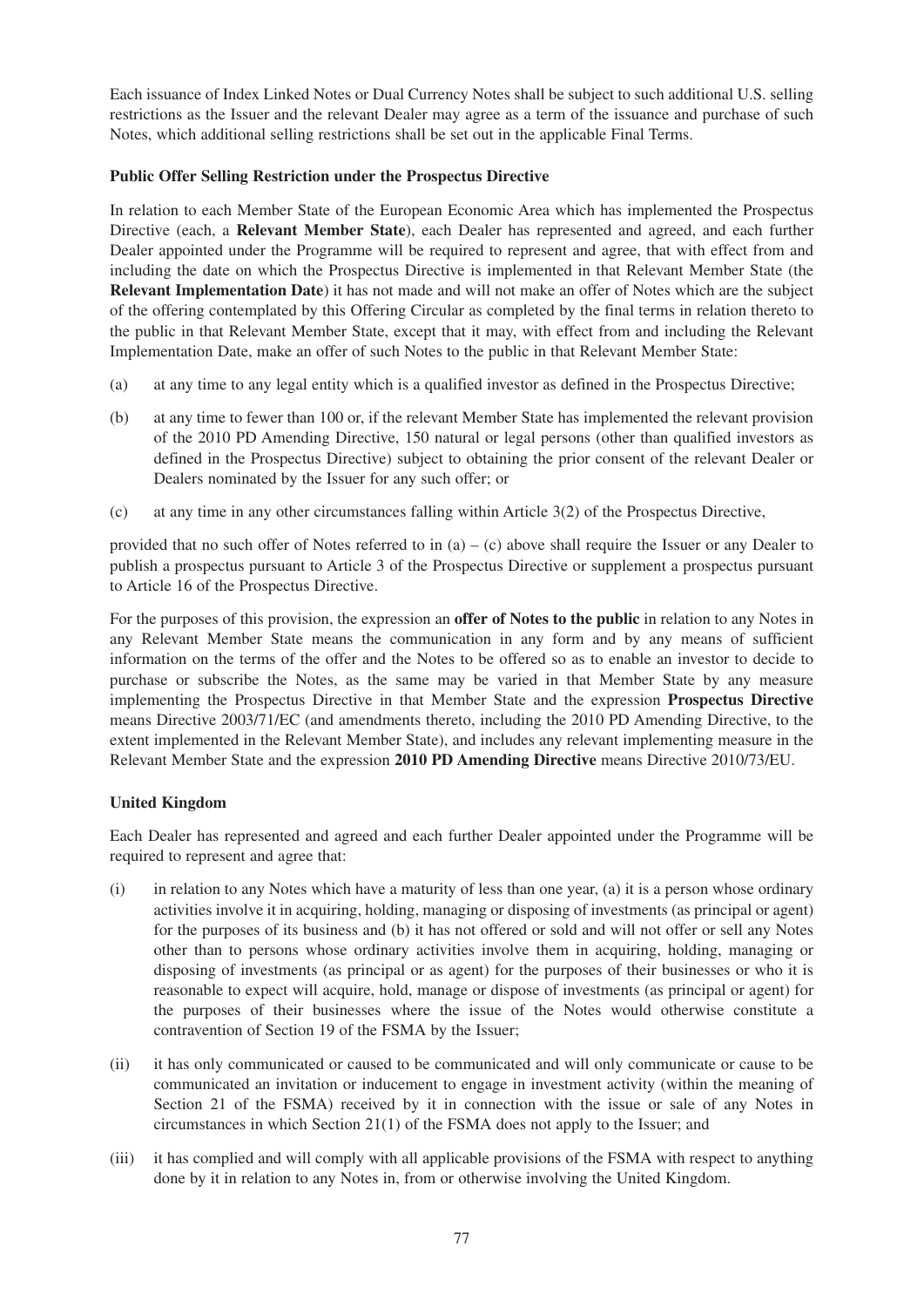#### **Japan**

The Notes have not been and will not be registered under the Financial Instruments and Exchange Act of Japan (Act No. 25 of 1948, as amended, the **FIEA**) and each Dealer has represented and agreed and each further Dealer appointed under the Programme will be required to agree that it will not offer or sell any Notes, directly or indirectly, in Japan or to, or for the benefit of, any resident of Japan (as defined under Item 5, Paragraph 1, Article 6 of the Foreign Exchange and Foreign Trade Control Act (Act No. 228 of 1949, as amended)), or to others for re-offering or resale, directly or indirectly, in Japan or to, or for the benefit of, a resident of Japan except pursuant to an exemption from the registration requirements of, and otherwise in compliance with, the FIEA and any other applicable laws, regulations and ministerial guidelines of Japan.

#### **Sweden**

Each Dealer represents and agrees that it will not, directly or indirectly, offer for subscription or purchase or issue invitations to subscribe for or buy Notes or distribute any draft or definitive document in relation to any such offer, invitation or sale except in circumstances that will not result in a requirement to prepare a prospectus for an offer to the public pursuant to the provisions of the Swedish Financial Instruments Trading Act (*lag (1991: 980) om handel med finansiella instrument*).

#### **Italy**

The offering of the Notes has not been registered pursuant to Italian securities legislation and, accordingly, no Notes may be offered, sold or delivered, nor may copies of the Offering Circular or of any other document relating to the Notes be distributed in the Republic of Italy, except:

- (a) to qualified investors (*investitori qualificati*) as defined pursuant to Article 100 of Legislative Decree No. 58 of 24 February 1998, as amended (the **Financial Services Act**) and Article 34-*ter*, first paragraph, letter (b) of CONSOB Regulation No. 11971 of 14 May 1999, as amended from time to time (**Regulation No. 11971**); or
- (b) in other circumstances which are exempted from the rules on public offers pursuant to Article 100 of the Financial Services Act and Article 34-*ter* of Regulation No.11971.

Any offer, sale or delivery of the Notes or distribution of copies of the Offering Circular or any other document relating to the Notes in the Republic of Italy under (a) or (b) above must be:

- (i) made by an investment firm, bank or financial intermediary permitted to conduct such activities in the Republic of Italy in accordance with the Financial Services Act, CONSOB Regulation No. 16190 of 29 October 2007 (as amended from time to time) and Legislative Decree No. 385 of 1 September 1993, as amended, (the **Banking Act**); and
- (ii) in compliance with Article 129 of the Banking Act, as amended and the implementing guidelines of the Bank of Italy, as amended from time to time, pursuant to which the Bank of Italy may request information on the issue or the offer of securities in the Republic of Italy; and
- (iii) in compliance with any other applicable laws and regulations or requirement imposed by CONSOB or other Italian authority.

*Please note that in accordance with Article 100-bis of the Financial Services Act, where no exemption from the rules on solicitation of investments applies under (a) and (b) above, the subsequent distribution of the Notes on the secondary market in Italy must be made in compliance with the public offer and the prospectus requirement rules provided under the Financial Services Act and Regulation No. 11971. Failure to comply with such rules may result in the sale of such Notes being declared null and void and in the liability of the intermediary transferring the financial instruments for any damages suffered by the investors.*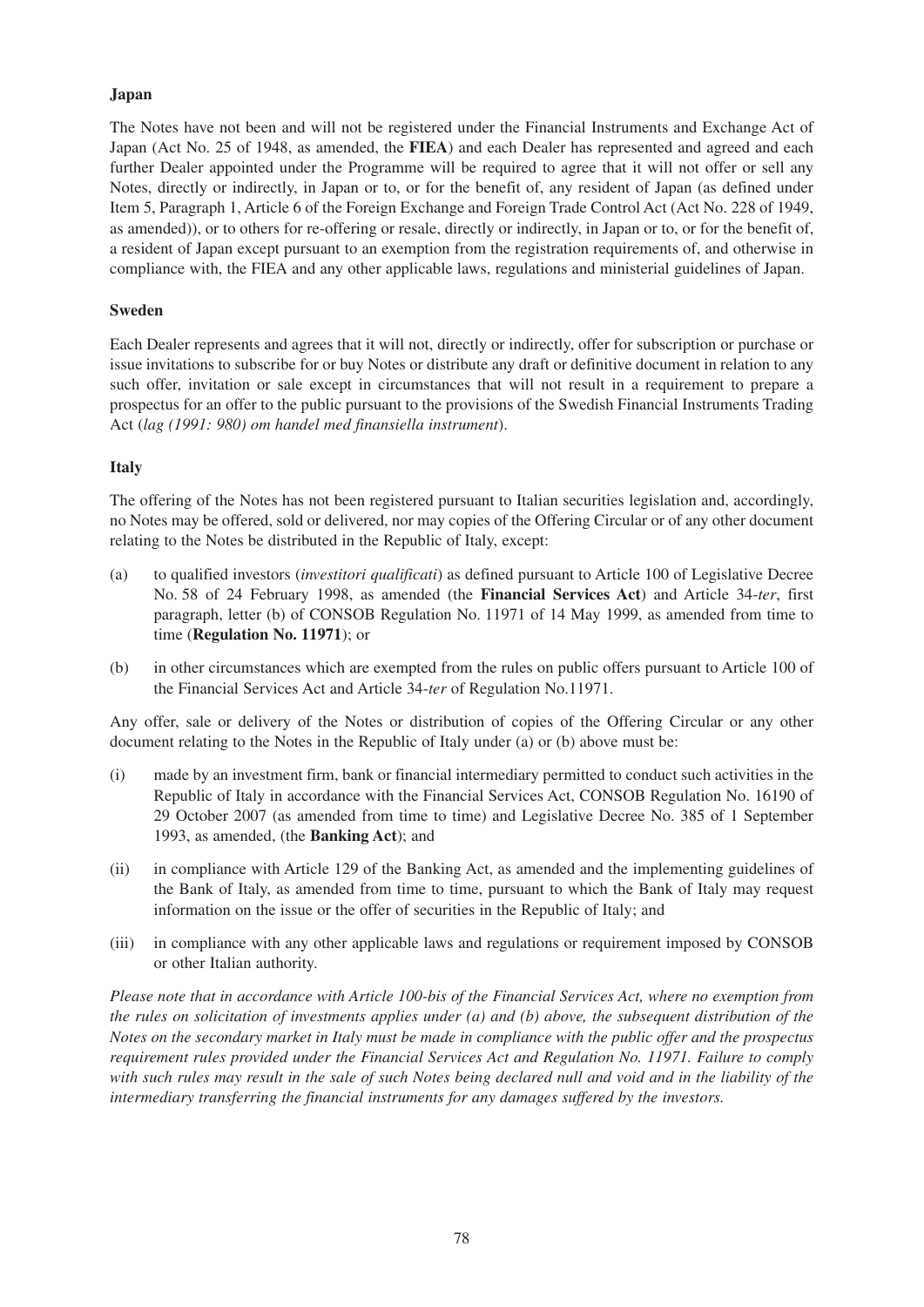### **General**

Each Dealer has agreed and each further Dealer appointed under the Programme will be required to agree that it will (to the best of its knowledge and belief) comply with all applicable securities laws and regulations in force in any jurisdiction in which it purchases, offers, sells or delivers Notes or possesses or distributes this Offering Circular and will obtain any consent, approval or permission required by it for the purchase, offer, sale or delivery by it of Notes under the laws and regulations in force in any jurisdiction to which it is subject or in which it makes such purchases, offers, sales or deliveries and neither the Issuer nor any of the other Dealers shall have any responsibility therefor.

Neither the Issuer nor any of the Dealers represents that Notes may at any time lawfully be sold in compliance with any applicable registration or other requirements in any jurisdiction, or pursuant to any exemption available thereunder, or assumes any responsibility for facilitating such sale.

With regard to each Tranche, the relevant Dealer will be required to comply with such other restrictions as the Issuer and the relevant Dealer shall agree and as shall be set out in the applicable Final Terms.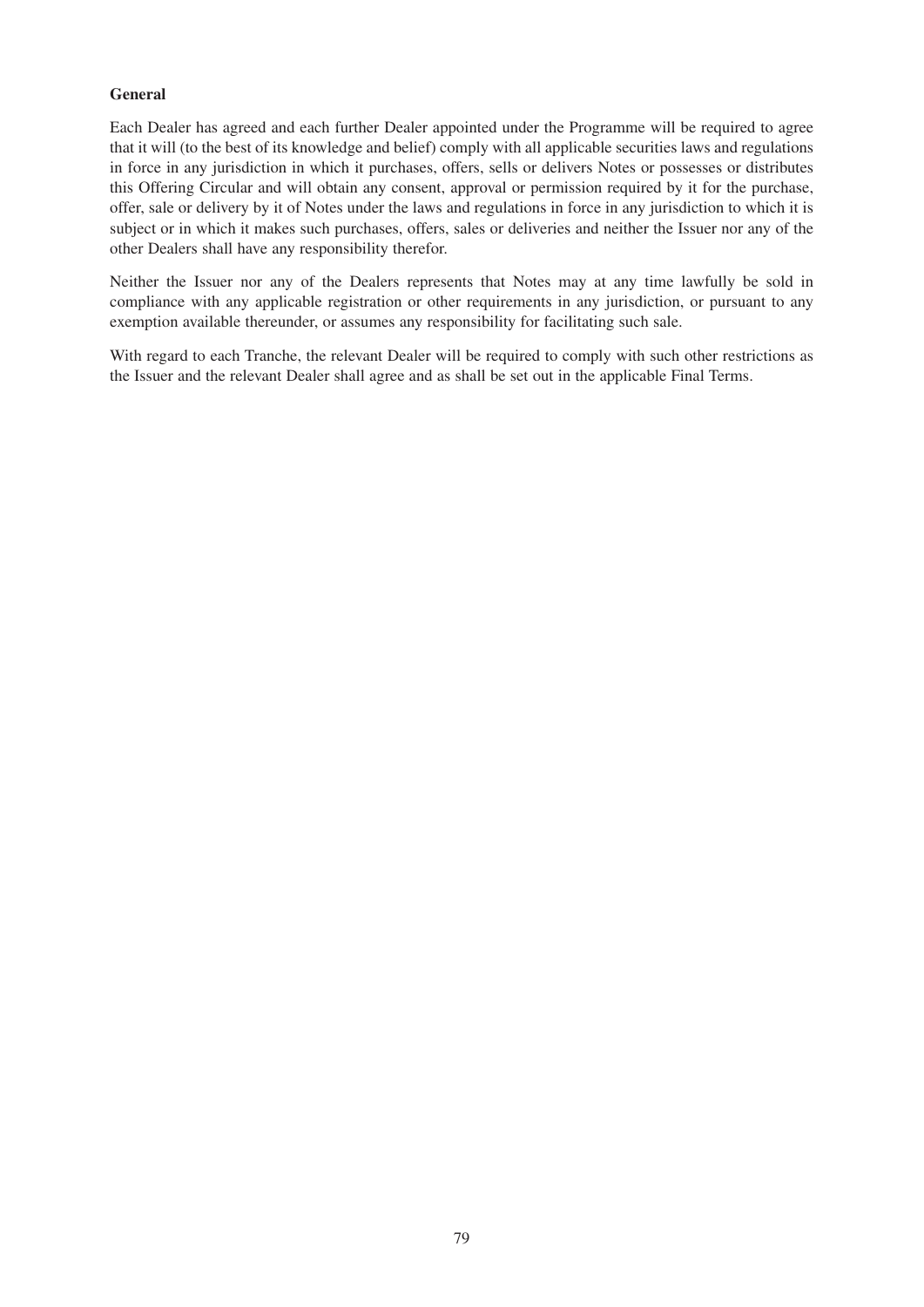#### **GENERAL INFORMATION**

#### **Authorisation**

The update of the Programme and the issue of Notes have been duly authorised by a resolution of the Board of Directors of the Issuer dated 22 February 2011.

#### **Listing of Notes**

It is expected that each Tranche of Notes which is to be admitted to the Official List and to trading on the London Stock Exchange's Regulated Market will be admitted separately as and when issued, subject only to the issue of a Global Note or Notes initially representing the Notes of such Tranche. Application has been made to the UK Listing Authority for Notes issued under the Programme to be admitted to the Official List and to the London Stock Exchange for such Notes to be admitted to trading on the London Stock Exchange's Regulated Market. The renewed listing of the Programme in respect of Notes is expected to be granted on or around 12 October 2011.

#### **Documents Available**

For the period of 12 months following the date of this Offering Circular, copies of the following documents will, when published, be available for inspection from the registered office of the Issuer and from the specified offices of the Paying Agents for the time being in London:

- (i) the constitutional documents (with a direct and accurate English translation thereof) of the Issuer;
- (ii) the consolidated and non-consolidated audited financial statements of the Issuer in respect of the financial years ended 31 December 2009 and 2010 (with a direct and accurate English translation thereof), in each case together with the audit reports prepared in connection therewith;
- (iii) the most recently published consolidated and non-consolidated audited annual financial statements of the Issuer and the most recently published consolidated and non-consolidated unaudited interim financial statements (if any) of the Issuer (in each case with a direct and accurate English translation thereof), in each case together with any audit or review reports prepared in connection therewith;
- (iv) the Programme Agreement, the Agency Agreement, the Deed of Covenant, the Deed Poll and the forms of the Global Notes, the Notes in definitive form, the Receipts, the Coupons and the Talons;
- (v) a copy of this Offering Circular; and
- (vi) any future offering circulars, prospectuses, information memoranda and supplements including Final Terms (save that a Final Terms relating to a Note which is neither admitted to trading on a regulated market in the European Economic Area nor offered in the European Economic Area in circumstances where a prospectus is required to be published under the Prospectus Directive will only be available for inspection by a holder of such Note and such holder must produce evidence satisfactory to the Paying Agent as to its holding of Notes and identity) to this Offering Circular and any other documents incorporated herein or therein by reference.

In addition, copies of this Offering Circular and any supplement to this Offering Circular, any documents incorporated by reference and each Final Terms relating to Notes which are either admitted to trading on the Regulated Market or offered in the United Kingdom will also be available on the website of the Regulatory News Service operated by the London Stock Exchange at www.londonstockexchange.com/exchange/news/market-news/market-news-home.html.

Copies of each Final Terms relating to Notes which are either admitted to trading on any other regulated market in the European Economic Area or offered in any other Member State of the European Economic Area in circumstances where a prospectus is required to be published under the Prospectus Directive will be available for viewing in accordance with the Prospectus Directive. Copies of each Final Terms relating to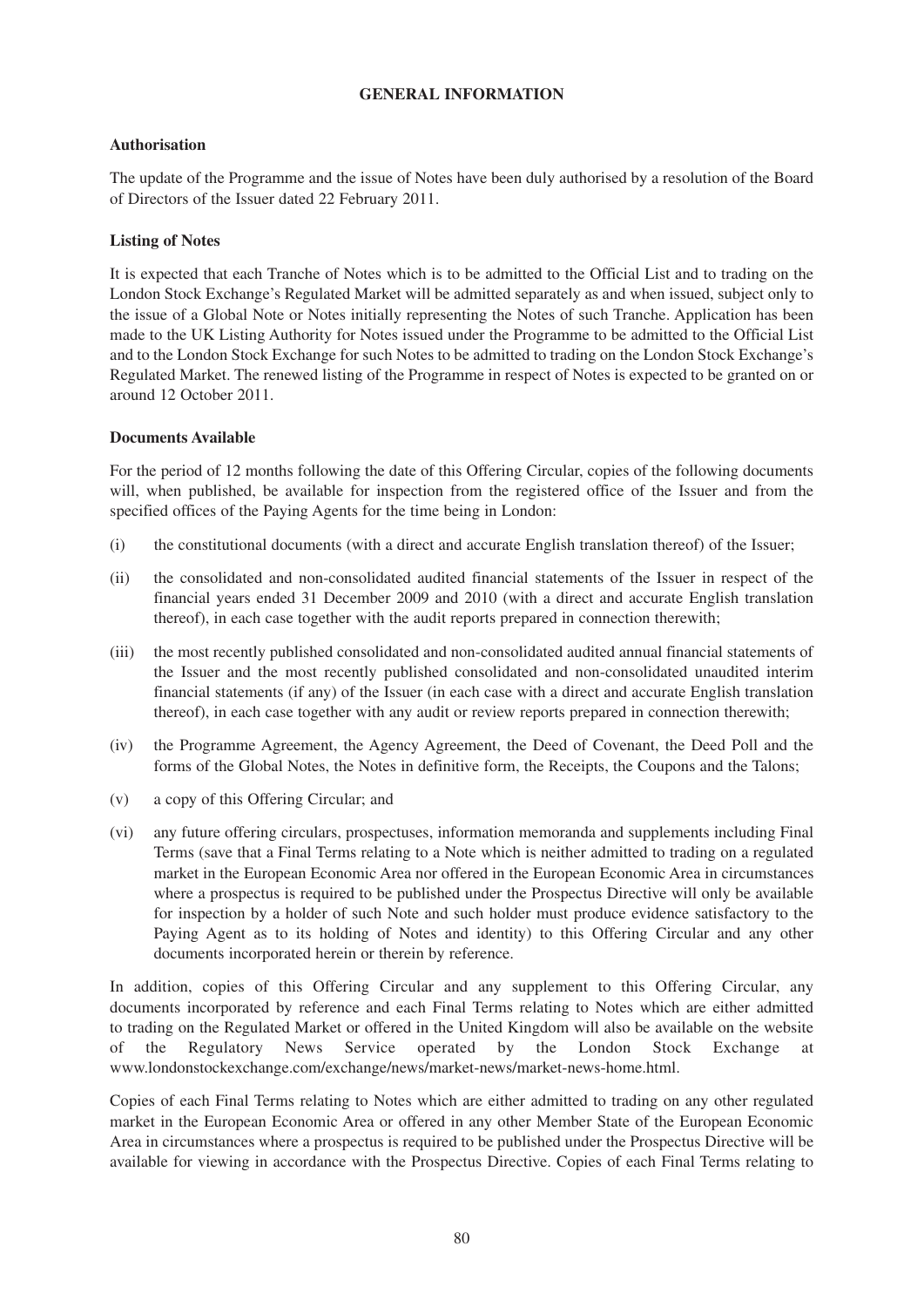any other Notes will only be available for inspection by a holder of such Notes upon production of evidence satisfactory to the Principal Paying Agency as to the identity of such holder.

### **Clearing Systems**

The Notes in bearer form have been accepted for clearance through Euroclear and Clearstream, Luxembourg (which are the entities in charge of keeping the records). The appropriate Common Code and ISIN for each Tranche of Bearer Notes allocated by Euroclear and Clearstream, Luxembourg will be specified in the applicable Final Terms. In addition, the Issuer may make an application for any Notes in registered form to be accepted for trading in book-entry form by DTC. The CUSIP and/or CINS numbers for each Tranche of Registered Notes, together with the relevant ISIN and common code, will be specified in the applicable Final Terms. If the Notes are to clear through an additional or alternative clearing system (including Sicovam) the appropriate information will be specified in the applicable Final Terms.

The address of Euroclear is Euroclear Bank S.A./N.V., 1 Boulevard du Roi Albert II, B-1210 Brussels, the address of Clearstream, Luxembourg is Clearstream Banking, 42 Avenue JF Kennedy, L-1855 Luxembourg and the address of DTC is 55 Water Street, New York, New York 10041, United States of America.

### **Conditions for determining price**

The price and amount of Notes to be issued under the Programme will be determined by the Issuer and the relevant Dealer at the time of issue in accordance with prevailing market conditions.

### **Significant or Material Change**

There has been no significant change in the financial or trading position of the Issuer or the Group since 30 June 2011, and there has been no material adverse change in the financial position or prospects of the Issuer or the Group since 31 December 2010.

#### **Litigation**

Neither the Issuer nor any other member of the Group is or has been involved in any governmental, legal or arbitration proceedings (including any such proceedings which are pending or threatened of which the Issuer is aware) which during the 12 months preceding the date of this Offering Circular may have or have had in the recent past a significant effect on the financial position or profitability of the Issuer or the Group.

#### **Auditors**

The auditors of the Issuer are KPMG AB, member of FAR, the Swedish Institute of Authorised Public Accountants, who have audited the Issuer's consolidated accounts (which have been prepared in accordance with International Financial Reporting Standards), without qualification, in accordance with generally accepted auditing standards in Sweden for the financial years ended 31 December 2009 and 31 December 2010. The auditors of the Issuer have no material interest in the Issuer.

#### **Post-issuance information**

The Issuer does not intend to provide any post-issuance information in relation to any issues of Notes.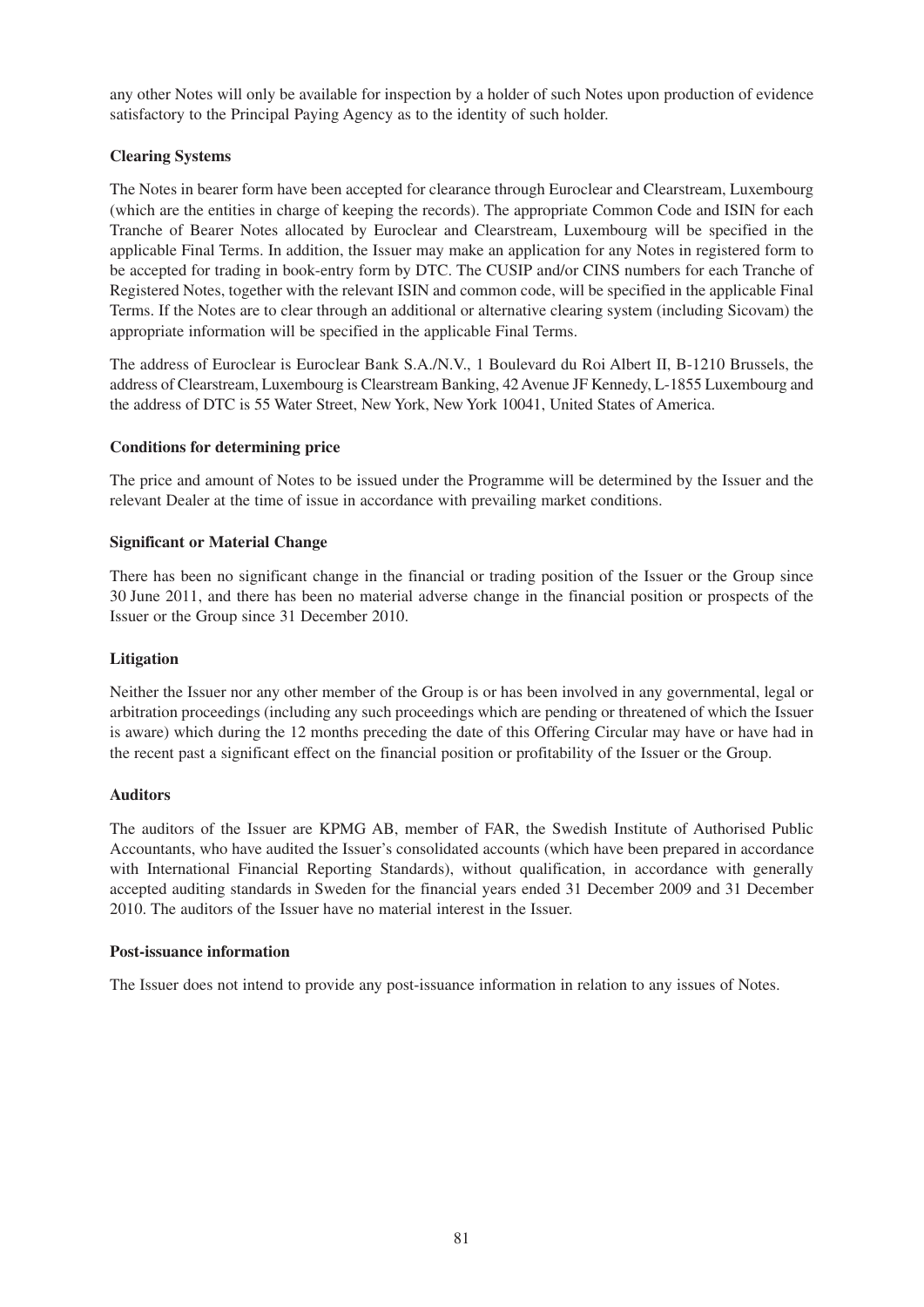#### **THE ISSUER**

#### **Swedish Match AB (publ)**

Västra Trädgårdsgatan 15 SE-103 88 Stockholm Sweden

#### **PRINCIPAL PAYING AGENT**

#### **Deutsche Bank AG, London Branch**

Winchester House 1 Great Winchester Street London EC2N 2DB United Kingdom

#### **REGISTRARS AND PAYING AGENTS**

#### **Deutsche Bank Trust Company Americas Deutsche Bank Luxembourg S.A.**

United States of America

## 60 Wall Street 2 Boulevard Konrad Adenauer

New York L-1115 Luxembourg N.Y. 10005 Luxembourg

#### **LEGAL ADVISERS**

*To the Dealers as to English law To the Issuer as to Swedish law*

One Bishops Square Norrlandsgatan 21 United Kingdom Sweden

## **Allen & Overy LLP Mannheimer Swartling**

London E1 6AD SE-111 87 Stockholm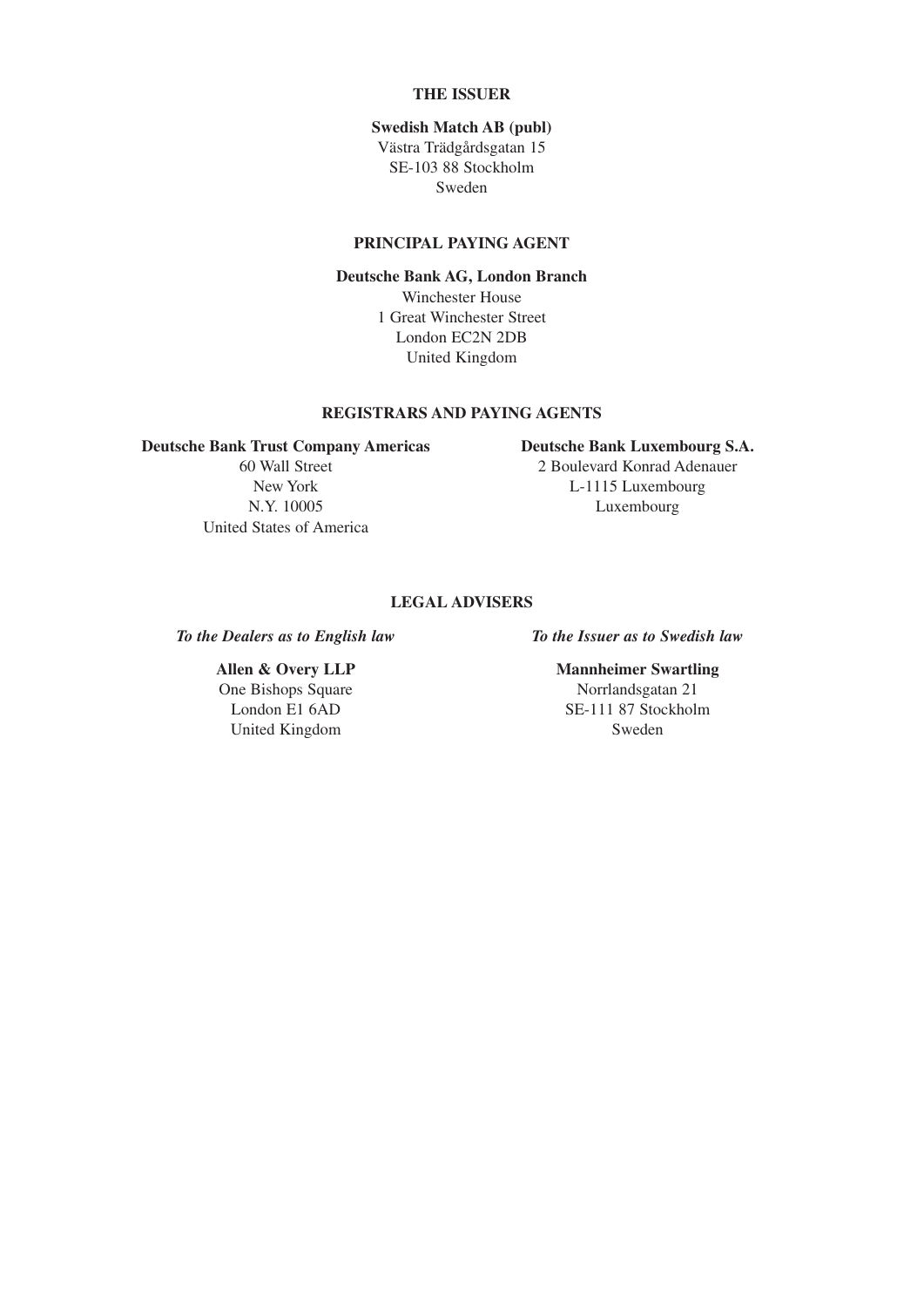#### **AUDITORS**

*To the Issuer* **KPMG AB** Box 16106 103 23 Stockholm Sweden

### **DEALERS**

# **Crédit Agricole Corporate and Investment Bank Citigroup Global Markets Limited**

9, Quai du President Paul Doumer 92920 Paris Canada Square 1a Defense CEDEX London E14 5LB France United Kingdom

#### **Deutsche Bank AG, London Branch**

Winchester House 1 Great Winchester Street London EC2N 2DB United Kingdom

SE-105 71 Stockholm Strandgade 3

#### **Nordea Bank AB (publ) Nordea Bank Danmark A/S**

Capital Markets Capital Markets Hamngatan 10 Christiansbro Sweden DK 1401 Copenhagen K Denmark

#### **Skandinaviska Enskilda Banken AB (publ) Svenska Handelsbanken AB (publ)**

Kungsträdgårdsgatan 8 Blasieholmstorg 11<br>106 40 Stockholm 106 70 Stockholm Sweden Sweden Sweden Sweden Sweden Sweden Sweden Sweden Sweden Sweden Sweden Sweden Sweden Sweden Sweden Sweden Sweden Sweden Sweden Sweden Sweden Sweden Sweden Sweden Sweden Sweden Sweden Sweden Sweden Sweden Sweden Swede

106 40 Stockholm 106 70 Stockholm

#### **The Royal Bank of Scotland plc**

135 Bishopsgate London EC2M 3UR United Kingdom